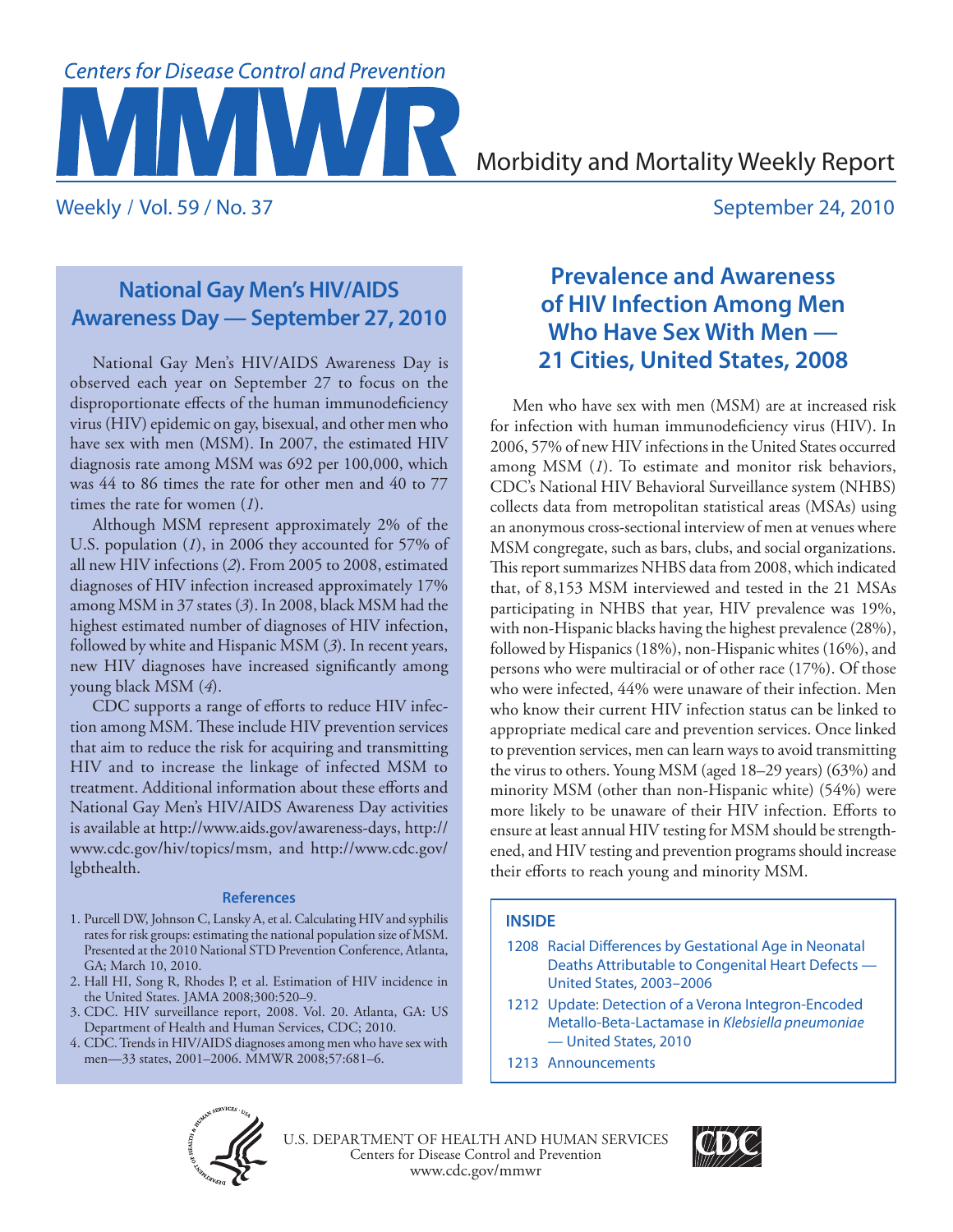NHBS is a behavioral surveillance system used to monitor prevalence and trends in 1) HIV-related risk behaviors, 2) HIV testing, and 3) use of HIV prevention services among populations at high risk for acquiring HIV, including MSM, injection-drug users, and heterosexuals at increased risk for HIV infection. Data are collected in annual cycles from one risk group per year so that each group is surveyed once every 3 years. The first cycle of NHBS (among MSM) was conducted in 15 MSAs during 2004–2005; behavioral surveys were conducted in 10 MSAs, and HIV testing in conjunction with the behavioral survey was conducted in five MSAs (*2*). In 2008, NHBS staff members in 21 MSAs collected cross-sectional behavioral risk data and conducted HIV testing among MSM. MSAs were selected based on high prevalence of acquired immunodeficiency syndrome (AIDS); the 21 MSAs included approximately 60% of all prevalent urban U.S. AIDS cases in 2006. MSM were sampled using venue-based, time-space sampling methods. Health department staff members first identified appropriate venues (e.g., bars, clubs, organizations, and street locations) and days and times when men frequented those venues

(*3*). Venues and the corresponding day/time periods (VDTs) were chosen randomly each month. Staff members then systematically approached men at the venues (*2*). Men eligible for being interviewed were aged ≥18 years, residents of the MSAs, and able to complete the interview in English or Spanish. After participants gave informed consent, trained interviewers administered a standardized, anonymous questionnaire using a handheld computer. The interview consisted of questions about sex, drug use, HIV testing behaviors, and use of HIV prevention services. All respondents were offered anonymous HIV testing, regardless of self-reported HIV infection status, given the opportunity to receive their test results, and anonymously referred to care when appropriate. HIV testing was performed by collecting blood or oral specimens for either Western blot (WB) or immunofluorescence assay (IFA) confirmatory testing in a laboratory or rapid testing at venues using Food and Drug Administration (FDA)–approved tests for use in nonlaboratory settings. A nonreactive rapid test was considered a definitive negative result; reactive (preliminary positive) rapid test results were considered definitive positive only when confirmed by WB

The *MMWR* series of publications is published by the Office of Surveillance, Epidemiology, and Laboratory Services, Centers for Disease Control and Prevention (CDC), U.S. Department of Health and Human Services, Atlanta, GA 30333. Suggested citation: Centers for Disease Control and Prevention. [Article title]. MMWR 2010;59:[inclusive page numbers].

Centers for Disease Control and Prevention

Thomas R. Frieden, MD, MPH, *Director*

Harold W. Jaffe, MD, MA, *Associate Director for Science* James W. Stephens, PhD, *Office of the Associate Director for Science*

Stephen B. Thacker, MD, MSc, *Deputy Director for Surveillance, Epidemiology, and Laboratory Services*

## *MMWR* Editorial and Production Staff

Ronald L. Moolenaar, MD, MPH, *Editor,* MMWR *Series*

John S. Moran, MD, MPH, *Deputy Editor,* MMWR *Series* Robert A. Gunn, MD, MPH, *Associate Editor,* MMWR *Series* Teresa F. Rutledge, *Managing Editor,* MMWR *Series* Douglas W. Weatherwax, *Lead Technical Writer-Editor* Donald G. Meadows, MA, Jude C. Rutledge, *Writer-Editors*

Martha F. Boyd, *Lead Visual Information Specialist* Malbea A. LaPete, Stephen R. Spriggs, Terraye M. Starr *Visual Information Specialists* Quang M. Doan, MBA, Phyllis H. King *Information Technology Specialists*

## *MMWR* Editorial Board

William L. Roper, MD, MPH, Chapel Hill, NC, *Chairman*

Virginia A. Caine, MD, Indianapolis, IN Jonathan E. Fielding, MD, MPH, MBA, Los Angeles, CA David W. Fleming, MD, Seattle, WA William E. Halperin, MD, DrPH, MPH, Newark, NJ King K. Holmes, MD, PhD, Seattle, WA Deborah Holtzman, PhD, Atlanta, GA John K. Iglehart, Bethesda, MD Dennis G. Maki, MD, Madison, WI

Patricia Quinlisk, MD, MPH, Des Moines, IA Patrick L. Remington, MD, MPH, Madison, WI Barbara K. Rimer, DrPH, Chapel Hill, NC John V. Rullan, MD, MPH, San Juan, PR William Schaffner, MD, Nashville, TN Anne Schuchat, MD, Atlanta, GA Dixie E. Snider, MD, MPH, Atlanta, GA John W. Ward, MD, Atlanta, GA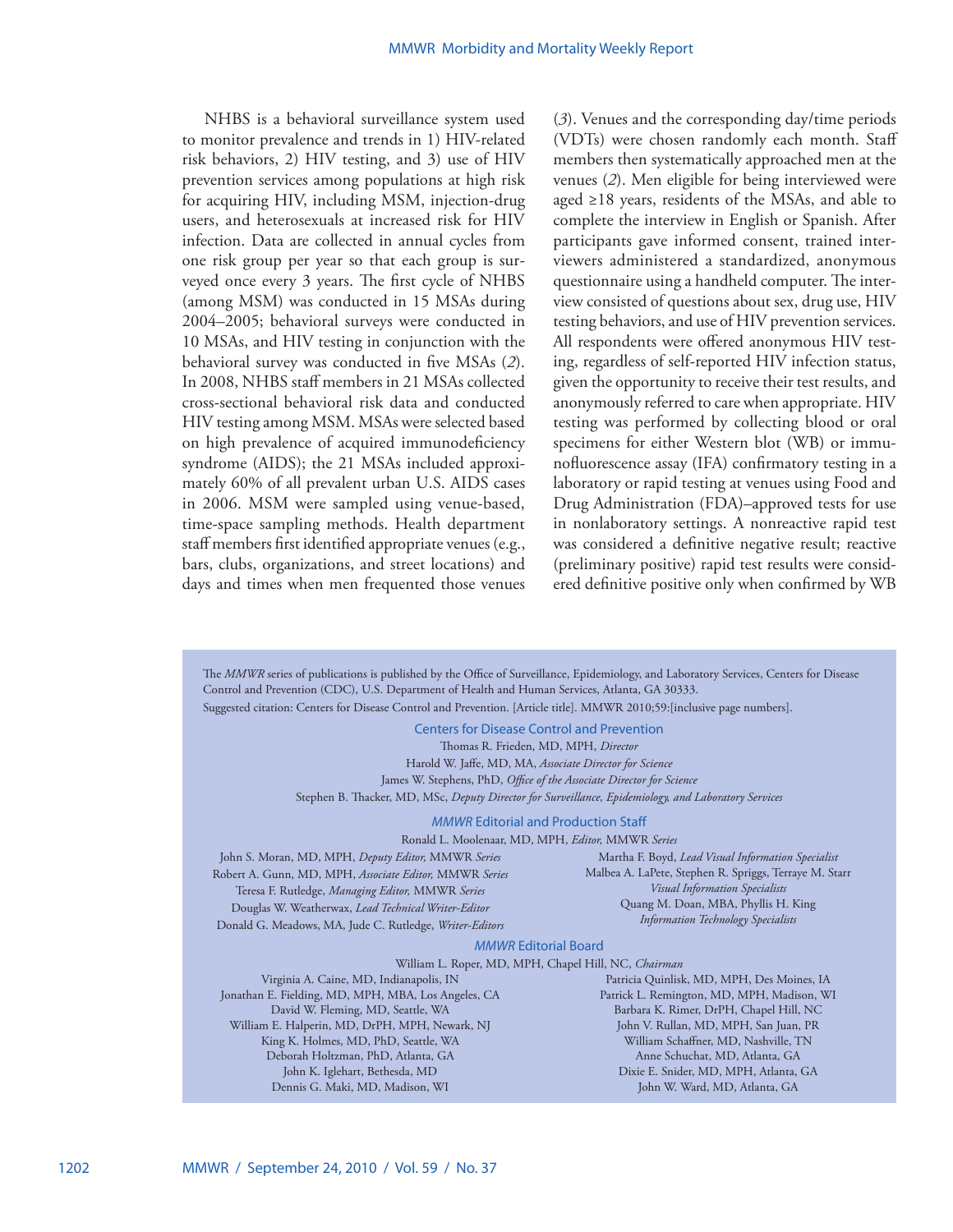## What is already known on this topic?

The greatest number of human immunodeficiency virus (HIV) infections in the United States occur among men who have sex with men (MSM).

## What is added by this report?

Data from a convenience sample of MSM in 21 U.S. cities indicated an HIV prevalence of 19% in 2008; 44% of HIV-infected MSM were unaware of their HIV infection, and the highest HIV prevalence and infection unawareness were among young and minority MSM. More than half (55%) of MSM unaware of their infection reported not having an HIV test during the preceding 12 months.

## What are the implications for public health practice?

Increased efforts to educate MSM and health-care providers about HIV testing guidelines and to reduce barriers to HIV testing for MSM are necessary; MSM remain a key target for HIV testing and prevention programs.

or IFA. MSM unaware of their HIV infection were defined as those who tested HIV-positive at the time of the interview but reported that the result of their most recent HIV test was negative, indeterminate, or unknown, or that they had never been tested. Men were compensated both for their time participating in the interview and for taking an HIV test.

In 2008, a total of 28,468 men were approached, and 12,325 were screened for participation in NHBS at 626 venues in 21 MSAs. Of men who were screened, 11,074 (90%) were eligible for the survey. Men were excluded from analysis if they did not consent to and complete both the survey and the HIV test (n = 1,558), did not report sex with a man during the preceding 12 months ( $n = 1,744$ ), had an indeterminate HIV test result ( $n = 85$ ), or reported being HIVpositive but had a negative NHBS HIV test result  $(n = 60)$ . These criteria were not mutually exclusive; a total of 2,921 men were excluded from analysis. Of eligible men, 8,153 (74%) were MSM who met criteria for inclusion in this analysis. The median age of the MSM in this report was 32 years (range: 18–85 years); 44% were non-Hispanic white, 25% Hispanic, 23% non-Hispanic black, 2% Asian, 0.8% Native Hawaiian/Pacific Islander, 0.6% American Indian/ Alaska Native, and 4% multiracial or other. Thirtyseven percent had a college education or higher, and 30% reported an annual household income <\$20,000.

Sixty-seven percent of men reported a household size of one. The majority had health insurance (66%) and had visited a health-care provider during the preceding year (76%) (Table 1).

Among the 8,153 MSM tested, 1,562 (19%) tested positive for HIV (range by MSA: 6%–38%). HIV prevalence was 28% among blacks, 18% among Hispanics, and 16% among whites. HIV prevalence increased with increasing age and decreased with increasing education and income (Table 1).

Of the 1,562 HIV-infected MSM, 680 (44%) were unaware of their infection. The proportion who were unaware of their infection was higher among younger than older MSM (Table 1). The proportion unaware was highest among blacks (59%), lowest among whites (26%), and decreased with increasing education and income. Higher proportions of MSM with no health insurance and those who had not visited a health-care provider during the preceding year were unaware of their infection (Table 1). Fifty-five percent of MSM unaware of their infection had not been tested during the preceding 12 months.

The HIV prevalence by age group and race/ ethnicity for MSM aged <30 years was highest among black MSM in each age group. The majority of young black and Hispanic MSM in each age group were unaware of their HIV infection (Table 2).

For comparison with a previous NHBS report of MSM HIV prevalence during 2004–2005, which indicated an HIV prevalence of 26% among MSM and an infection unawareness rate of 48% (*4*), five MSAs (Baltimore, Maryland; Los Angeles, California; Miami, Florida; New York, New York; and San Francisco, California) were analyzed separately in the analysis of 2008 data. Results indicated that the overall HIV prevalence was 27%, and 48% of HIVpositive participants were unaware of their infection. HIV prevalence among blacks was 40%; 63% were unaware of their infection. These prevalence rates were similar to those from 2004–2005 NHBS data\*; the proportion of MSM unaware of their infection did not increase (Table 3).†

<sup>\*</sup>In New York, HIV prevalence rose between the two periods, but this was primarily caused by an increase in the proportion of participants who were black, Hispanic, or aged ≥40 years.

<sup>†</sup>Original report was based on preliminary data. Percentages in this report reflect unpublished analyses of final data.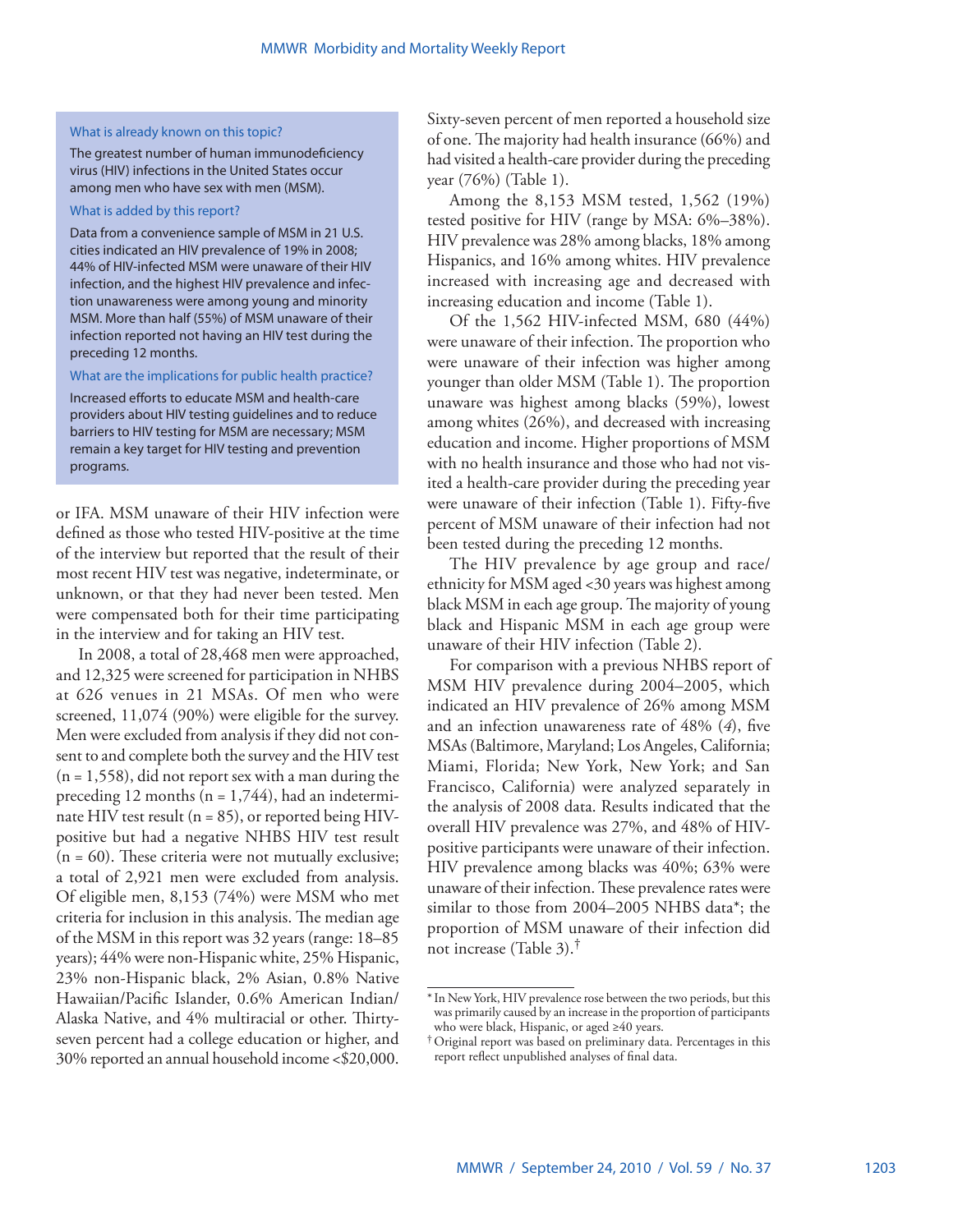|                                                        |                  |           | <b>HIV</b> prevalence |                          | <b>Unaware of HIV Infection</b> |              |                            |  |
|--------------------------------------------------------|------------------|-----------|-----------------------|--------------------------|---------------------------------|--------------|----------------------------|--|
| Characteristic                                         | Total no. tested | No.       | (%)                   | (95% Cl*)                | No.                             | (%)          | (95% CI)                   |  |
| Age group (yrs)                                        |                  |           |                       |                          |                                 |              |                            |  |
| $18 - 19$                                              | 423              | 28        | (7)                   | $(4-9)$                  | 21                              | (75)         | $(55 - 89)$                |  |
| $20 - 24$                                              | 1,466            | 170       | (12)                  | $(10-13)$                | 115                             | (68)         | $(61 - 75)$                |  |
| $25 - 29$                                              | 1,529            | 223       | (15)                  | $(13-17)$                | 128                             | (57)         | $(51-64)$                  |  |
| $30 - 39$                                              | 2,231            | 470       | (21)                  | $(19-23)$                | 214                             | (46)         | $(41 - 50)$                |  |
| $40 - 49$                                              | 1,712            | 474       | (28)                  | $(26 - 30)$              | 164                             | (35)         | $(30 - 39)$                |  |
| $\geq 50$                                              | 792              | 197       | (25)                  | $(22 - 28)$              | 38                              | (19)         | $(14 - 26)$                |  |
| Race/Ethnicity <sup>†</sup>                            |                  |           |                       |                          |                                 |              |                            |  |
| American Indian/Alaska Native                          | 45               | 8         | (18)                  | $(8-32)$                 | $-$ §                           | $-$ §        | $-$ §                      |  |
| Asian                                                  | 185              | 14        | (8)                   | $(4-12)$                 | 6                               | (43)         | $(18 - 71)$                |  |
| Black, non-Hispanic                                    | 1,895            | 539       | (28)                  | $(26 - 31)$              | 318                             | (59)         | $(55 - 63)$                |  |
| Hispanic                                               | 2,045            | 358       | (18)                  | $(16-19)$                | 163                             | (46)         | $(40 - 51)$                |  |
| Native Hawaiian/Pacific Islander                       | 62               | 11        | (18)                  | $(9 - 30)$               | 5                               | (45)         | $(17 - 77)$                |  |
| White, non-Hispanic                                    | 3,580            | 560       | (16)                  | $(15-17)$                | 143                             | (26)         | $(22 - 29)$                |  |
| Other <sup>¶</sup>                                     | 336              | 72        | (21)                  | $(17-26)$                | 42                              | (58)         | $(46 - 70)$                |  |
| Education                                              |                  |           |                       |                          |                                 |              |                            |  |
| Less than high school diploma                          | 526              | 132       | (25)                  | $(21-29)$                | 68                              | (52)         | $(43 - 60)$                |  |
| High school diploma or equivalent                      | 1,904            | 446       | (23)                  | $(22 - 25)$              | 236                             | (53)         | $(48 - 58)$                |  |
| Some college or technical college                      | 2,714            | 565       | (21)                  | $(19-22)$                | 230                             | (41)         | $(37 - 45)$                |  |
| College or higher education                            | 3,009            | 419       | (14)                  | $(13-15)$                | 146                             | (35)         | $(30 - 40)$                |  |
| Annual household income <sup>t</sup>                   |                  |           |                       |                          |                                 |              |                            |  |
| $\leq$ \$19,999                                        | 2,416            | 639       | (26)                  | $(25-28)$                | 305                             | (48)         | $(44 - 52)$                |  |
| \$20,000-\$39,999                                      | 2,084            | 391       | (19)                  | $(16 - 20)$              | 182                             | (47)         | $(42 - 52)$                |  |
| \$40,000-\$74,999                                      | 1,986            | 302       | (15)                  | $(14-17)$                | 117                             | (39)         | $(33-45)$                  |  |
| $\ge$ \$75,000                                         | 1,557            | 213       | (14)                  | $(12 - 16)$              | 64                              | (30)         | $(24 - 37)$                |  |
| Sexual identity <sup>†</sup>                           |                  |           |                       |                          |                                 |              |                            |  |
| Heterosexual                                           | 96               | 8         | (8)                   | $(4-16)$                 | 5                               | (63)         | $(25-92)$                  |  |
| Bisexual                                               | 1,485            | 273       | (18)                  | $(16 - 20)$              | 173                             | (63)         | $(57-69)$                  |  |
| Homosexual                                             | 6,562            | 1,279     | (19)                  | $(19 - 21)$              | 501                             | (39)         | $(37-42)$                  |  |
| Health insurance <sup>†</sup>                          |                  |           |                       |                          |                                 |              |                            |  |
| <b>No</b>                                              | 2,722            | 513       | (19)                  | $(17-20)$                | 290                             | (57)         | $(52 - 61)$                |  |
| Yes                                                    | 5,305            | 1,019     | (19)                  | $(18 - 20)$              | 379                             | (37)         | $(34 - 40)$                |  |
| Visited health-care provider in past year <sup>†</sup> |                  |           |                       |                          |                                 |              |                            |  |
| No                                                     | 1,940            | 228       | (12)                  | $(10-13)$                | 185                             | (81)         | $(75 - 86)$                |  |
| Yes                                                    | 6,210            | 1,334     | (21)                  | $(21-23)$                | 495                             | (37)         | $(35 - 40)$                |  |
| Most recent HIV test <sup>†</sup>                      |                  |           |                       |                          |                                 |              |                            |  |
| Never                                                  | 745              | 106       | (14)                  |                          | 106                             | (100)        | $(97 - 100)$               |  |
| >12 months ago                                         | 2,632            | 843       | (32)                  | $(12-17)$<br>$(30 - 34)$ | 262                             | (31)         | $(28 - 34)$                |  |
| $\leq$ 12 months ago                                   | 4,752            | 605       | (13)                  | $(12-14)$                | 306                             | (51)         | $(47 - 55)$                |  |
|                                                        |                  |           |                       |                          |                                 |              |                            |  |
| Metropolitan statistical area                          |                  |           |                       |                          |                                 |              |                            |  |
| Atlanta, Georgia                                       | 343              | 22        | (6)                   | $(4 - 10)$               | 12                              | (55)         | $(32 - 76)$                |  |
| Baltimore, Maryland                                    | 447              | 169       | (38)                  | $(33-43)$                | 124                             | (73)         | $(66 - 80)$                |  |
| Boston, Massachusetts                                  | 198              | 24        | (12)                  | $(8-18)$                 | 7                               | (29)         | $(13 - 51)$                |  |
| Chicago, Illinois                                      | 516<br>461       | 93<br>119 | (18)                  | $(15-22)$                | 49                              | (53)         | $(42 - 63)$                |  |
| Dallas, Texas<br>Denver, Colorado                      | 449              | 70        | (26)<br>(16)          | $(22 - 30)$<br>$(12-19)$ | 64<br>14                        | (54)<br>(20) | $(44 - 63)$<br>$(11 - 31)$ |  |
| Detroit, Michigan                                      | 312              | 44        | (14)                  | $(10-19)$                | 31                              | (70)         | $(55 - 83)$                |  |
| Houston, Texas                                         | 436              | 113       | (26)                  | $(22 - 30)$              | 26                              | (23)         | $(16 - 32)$                |  |
| Los Angeles, California                                | 478              | 89        | (19)                  | $(15 - 22)$              | 29                              | (33)         | $(23-43)$                  |  |
| Miami, Florida                                         | 526              | 133       | (25)                  | $(22 - 29)$              | 60                              | (45)         | $(37 - 54)$                |  |
| Nassau-Suffolk, New York                               | 242              | 19        | (8)                   | $(5-12)$                 | 5                               | (26)         | $(9 - 51)$                 |  |
| New Orleans, Louisiana                                 | 354              | 76        | (21)                  | $(17-26)$                | 20                              | (26)         | $(17 - 38)$                |  |
| New York, New York                                     | 462              | 132       | (29)                  | $(25 - 33)$              | 69                              | (52)         | $(43 - 61)$                |  |
| Newark, New Jersey                                     | 80               | 15        | (19)                  | $(11-29)$                | $-$ §                           | $-$ §        | $-$ §                      |  |
| Philadelphia, Pennsylvania                             | 440              | 48        | (11)                  | $(8-14)$                 | 34                              | (71)         | $(56 - 83)$                |  |
| San Diego, California                                  | 490              | 87        | (18)                  | $(15 - 21)$              | 35                              | (40)         | $(30 - 51)$                |  |
| San Francisco, California                              | 474              | 111       | (23)                  | $(20-28)$                | 21                              | (19)         | $(12 - 28)$                |  |
| San Juan, Puerto Rico                                  | 313              | 36        | (12)                  | $(8-16)$                 | 26                              | (72)         | $(55 - 86)$                |  |
| Saint Louis, Missouri                                  | 306              | 42        | (14)                  | $(10-18)$                | 14                              | (33)         | $(20 - 50)$                |  |
| Seattle, Washington                                    | 352              | 52        | (15)                  | $(11 - 19)$              | 8                               | (15)         | $(7-28)$                   |  |
| Washington, DC                                         | 474              | 68        | (14)                  | $(11 - 18)$              | 28                              | (41)         | $(29 - 54)$                |  |
| Total                                                  | 8,153            | 1,562     | (19)                  | $(18 - 20)$              | 680                             | (44)         | $(41 - 46)$                |  |

**TABLE 1. Prevalence of human immunodeficiency virus (HIV) infection and proportion unaware of HIV infection among men who have sex with men, by selected characteristics — National HIV Behavioral Surveillance System, 21 U.S. cities, 2008**

\* Confidence interval. Calculated using the Clopper-Pearson method. † Numbers might not add to total because of missing data.

§ Suppressed because of small cell size (fewer than five). ¶ Includes persons who indicated multiple races or other race.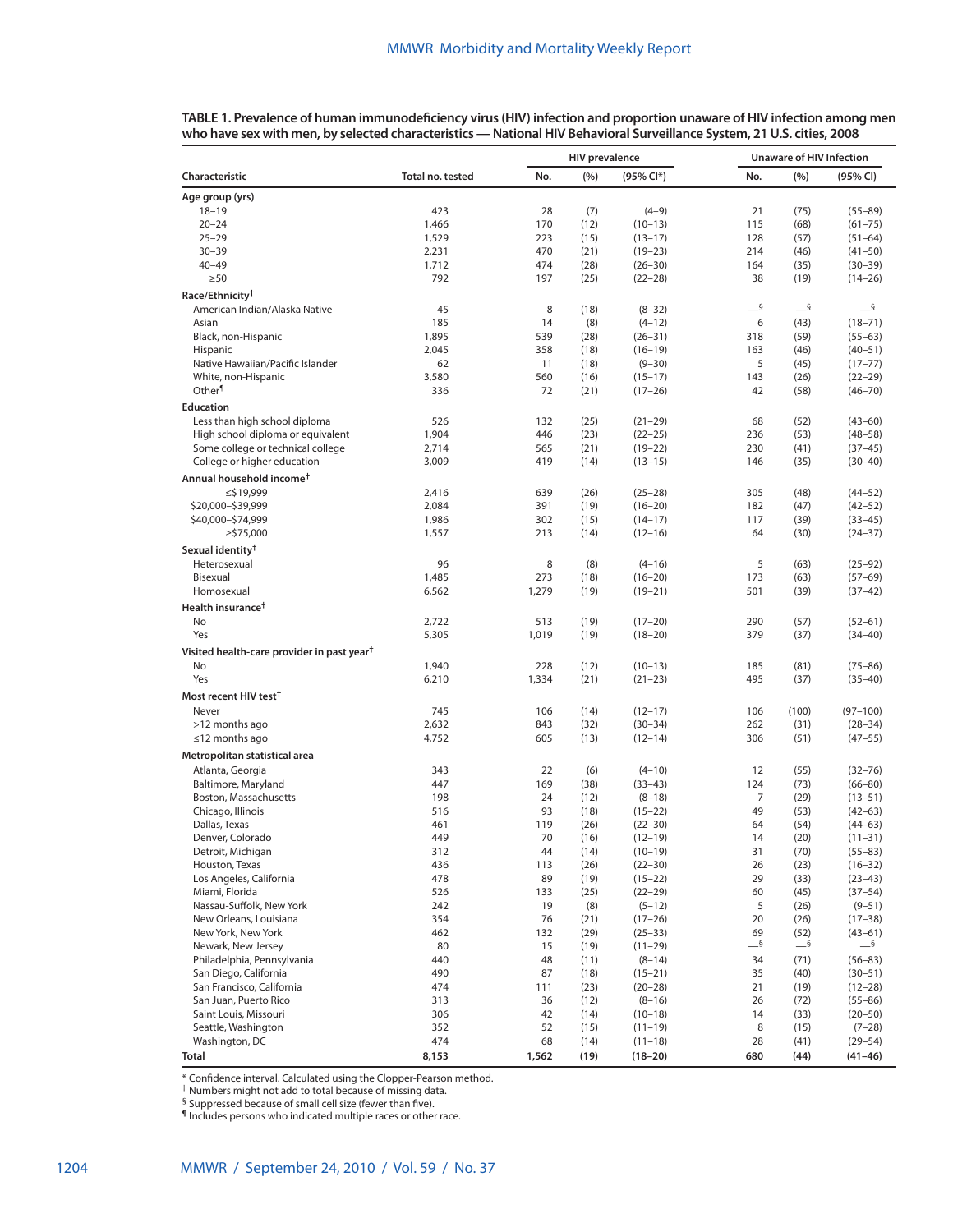## **Reported by**

*A Smith, MPH, I Miles, ScD, B Le, MD, T Finlayson, PhD, A Oster, MD, E DiNenno, PhD, Div of HIV/ AIDS Prevention, National Center for HIV/AIDS, Viral Hepatitis, STD, and TB Prevention, CDC.*

## **Editorial Note**

The findings from this analysis corroborate other surveillance data showing that HIV prevalence among MSM remains high, many HIV-infected MSM are unaware that they are infected with HIV, and minority MSM are disproportionately affected by HIV (*5–6*). Because MSM represent the only group with increasing HIV incidence and comprise the largest proportion of new infections (*1*), it is critical to target resources and prevention strategies to MSM. The National HIV/AIDS Strategy§ emphasizes the importance of improving the impact of HIV prevention efforts for MSM. The NHBS data also underscore the specific need for increased HIV testing efforts for all MSM, especially minority MSM; CDC recently broadened its expanded HIV testing initiative to reach more MSM.¶

[funding/ps10-10138/index.htm](http://www.cdc.gov/hiv/topics/funding/ps10-10138/index.htm).

**TABLE 2. Prevalence of human immunodeficiency virus (HIV) infection and proportion unaware of HIV infection among young men who have sex with men, by age group and race/ethnicity — National HIV Behavioral Surveillance System, 21 U.S. cities, 2008**

|                     | Total no. |               |      | <b>HIV prevalence</b> | <b>Unaware of HIV Infection</b> |      |              |  |  |  |
|---------------------|-----------|---------------|------|-----------------------|---------------------------------|------|--------------|--|--|--|
| Characteristic      | tested    | No.           | (%)  | (95% CI*)             | No.                             | (%)  | (95% CI)     |  |  |  |
| 18-19 yrs           |           |               |      |                       |                                 |      |              |  |  |  |
| Black, non-Hispanic | 193       | 17            | (9)  | $(5-14)$              | 12                              | (71) | $(44 - 90)$  |  |  |  |
| Hispanic            | 137       | 5             | (4)  | $(1-8)$               | 4                               | (80) | $(28 - 100)$ |  |  |  |
| White, non-Hispanic | 63        | $-^{\dagger}$ | —†   | $-$ t                 | $\_^{\dagger}$                  | —†   | $^{-+}$      |  |  |  |
| 20–24 yrs           |           |               |      |                       |                                 |      |              |  |  |  |
| Black, non-Hispanic | 482       | 95            | (20) | $(16 - 24)$           | 66                              | (69) | $(59 - 79)$  |  |  |  |
| Hispanic            | 415       | 33            | (8)  | $(6 - 11)$            | 24                              | (73) | $(55 - 87)$  |  |  |  |
| White, non-Hispanic | 440       | 29            | (7)  | $(5-9)$               | 16                              | (55) | $(36 - 74)$  |  |  |  |
| 25-29 yrs           |           |               |      |                       |                                 |      |              |  |  |  |
| Black, non-Hispanic | 346       | 105           | (30) | $(26 - 36)$           | 76                              | (72) | $(63 - 81)$  |  |  |  |
| <b>Hispanic</b>     | 412       | 50            | (12) | $(9 - 16)$            | 27                              | (54) | $(39 - 68)$  |  |  |  |
| White, non-Hispanic | 607       | 46            | (8)  | $(6 - 10)$            | 14                              | (30) | $(18 - 46)$  |  |  |  |
| Total               | 3,098     | 382           | (12) | $(11 - 14)$           | 241                             | (63) | $(58 - 68)$  |  |  |  |

\* Confidence interval. Calculated using the Clopper-Pearson method.

† Suppressed because of small cell size (fewer than five).

CDC currently recommends that sexually active MSM get tested for HIV at least once per year (*7*). NHBS data demonstrate that 55% of MSM who were unaware of their HIV infection had not had an HIV test during the preceding 12 months. This finding suggests that increased efforts to educate MSM and health-care providers about HIV testing guidelines and to reduce barriers to HIV testing for

| TABLE 3. Prevalence of human immunodeficiency virus (HIV) infection and proportion unaware of HIV infection among men who have sex       |
|------------------------------------------------------------------------------------------------------------------------------------------|
| with men, by age group and race/ethnicity — National HIV Behavioral Surveillance System, five U.S. cities, June 2004-April 2005 and 2008 |

|                               |           |     |      | June 2004-April 2005  |     |      |                                 | 2008      |     |      |                       |     |      |                                 |  |
|-------------------------------|-----------|-----|------|-----------------------|-----|------|---------------------------------|-----------|-----|------|-----------------------|-----|------|---------------------------------|--|
|                               | Total no. |     |      | <b>HIV prevalence</b> |     |      | <b>Unaware of HIV Infection</b> | Total no. |     |      | <b>HIV prevalence</b> |     |      | <b>Unaware of HIV Infection</b> |  |
| <b>Characteristic</b>         | tested    | No. | (%)  | (95% Cl*)             | No. | (%)  | (95% CI)                        | tested    | No. | (%)  | (95% CI)              | No. | (% ) | (95% CI)                        |  |
| Age group (yrs)               |           |     |      |                       |     |      |                                 |           |     |      |                       |     |      |                                 |  |
| $18 - 19$                     | 85        | 12  | (14) | $(8-23)$              | 9   | (75) | $(43 - 95)$                     | 119       | 13  | (11) | $(6 - 18)$            | 9   | (69) | $(39 - 91)$                     |  |
| $20 - 24$                     | 327       | 48  | (15) | $(11 - 19)$           | 39  | (81) | $(67 - 91)$                     | 406       | 63  | (16) | $(12-19)$             | 53  | (84) | $(73 - 92)$                     |  |
| $25 - 29$                     | 306       | 53  | (17) | $(13 - 22)$           | 38  | (72) | $(58 - 83)$                     | 432       | 87  | (20) | $(17 - 24)$           | 57  | (66) | $(55 - 75)$                     |  |
| $30 - 39$                     | 589       | 172 | (29) | $(26 - 33)$           | 84  | (49) | $(41 - 57)$                     | 676       | 192 | (28) | $(25 - 32)$           | 93  | (48) | $(41 - 56)$                     |  |
| $40 - 49$                     | 360       | 138 | (38) | $(33-44)$             | 39  | (28) | $(21 - 37)$                     | 521       | 185 | (36) | $(31 - 40)$           | 69  | (37) | $(30 - 45)$                     |  |
| $\geq 50$                     | 99        | 30  | (30) | $(22 - 40)$           | 9   | (30) | $(15 - 49)$                     | 233       | 94  | (40) | $(34 - 47)$           | 22  | (23) | $(15 - 33)$                     |  |
| Race/Ethnicity <sup>†</sup>   |           |     |      |                       |     |      |                                 |           |     |      |                       |     |      |                                 |  |
| Black, non-Hispanic           | 441       | 203 | (46) | $(41 - 51)$           | 136 | (67) | $(60 - 73)$                     | 625       | 252 | (40) | $(36 - 44)$           | 160 | (63) | $(57-69)$                       |  |
| Hispanic                      | 464       | 82  | (18) | $(14-22)$             | 41  | (50) | $(39 - 61)$                     | 846       | 195 | (23) | $(20 - 26)$           | 87  | (45) | $(38 - 52)$                     |  |
| White, non-Hispanic           | 616       | 126 | (21) | $(17 - 24)$           | 23  | (18) | $(12 - 26)$                     | 708       | 142 | (20) | $(17-23)$             | 27  | (19) | $(13 - 26)$                     |  |
| Other <sup>§</sup>            | 229       | 39  | (17) | $(12 - 23)$           | 18  | (46) | $(30 - 63)$                     | 206       | 45  | (22) | $(16 - 28)$           | 29  | (64) | $(49 - 78)$                     |  |
| Metropolitan statistical area |           |     |      |                       |     |      |                                 |           |     |      |                       |     |      |                                 |  |
| Baltimore, Maryland           | 468       | 182 | (39) | $(34 - 44)$           | 112 | (62) | $(54 - 69)$                     | 447       | 169 | (38) | $(33-43)$             | 124 | (73) | $(66 - 80)$                     |  |
| Los Angeles, California       | 376       | 73  | (19) | $(16-24)$             | 31  | (43) | $(31 - 55)$                     | 478       | 89  | (19) | $(15 - 22)$           | 29  | (33) | $(23-43)$                       |  |
| Miami, Florida                | 225       | 49  | (22) | $(17 - 28)$           | 24  | (49) | $(34 - 64)$                     | 526       | 133 | (25) | $(22 - 29)$           | 60  | (45) | $(37 - 54)$                     |  |
| New York, New York            | 336       | 62  | (19) | $(14 - 23)$           | 32  | (52) | $(39 - 65)$                     | 462       | 132 | (29) | $(25 - 33)$           | 69  | (52) | $(43 - 61)$                     |  |
| San Francisco, California     | 361       | 87  | (24) | $(20-29)$             | 19  | (22) | $(14 - 32)$                     | 474       | 111 | (23) | $(20-28)$             | 21  | (19) | $(12 - 28)$                     |  |
| <b>Total</b>                  | 1,766     | 453 | (26) | $(24 - 28)$           | 218 | (48) | $(43 - 53)$                     | 2,387     | 634 | (27) | $(25-28)$             | 303 | (48) | $(44 - 52)$                     |  |

\* Confidence interval. Calculated using the Clopper-Pearson method.

† Numbers might not add to total because of missing data.

§Because of small sample sizes, category includes American Indian/Alaska Native, Asian, Native Hawaiian/Pacific Islander, and persons who indicated multiple races or other race.

 $\delta$ Additional information available at [http://www.whitehouse.gov/](http://www.whitehouse.gov/administration/eop/onap) administration/eop/onap. Additional information available at [http://www.cdc.gov/hiv/topics/](http://www.cdc.gov/hiv/topics/funding/ps10-10138/index.htm)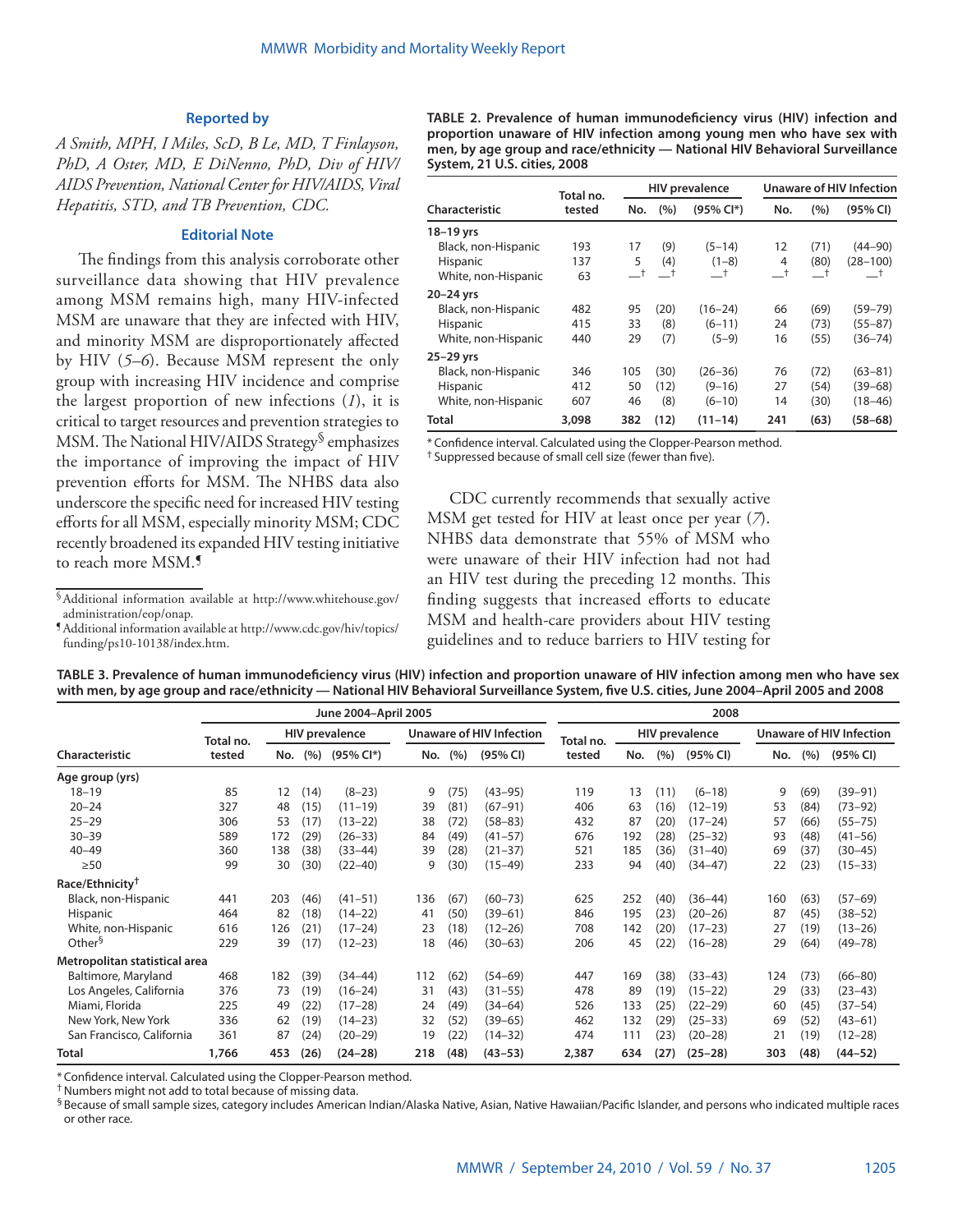MSM are necessary. Also, because 45% of MSM who were unaware of their infection were tested within the previous 12 months, shorter intervals for testing some MSM might be warranted and should be considered in future recommendations.

This analysis shows racial and economic disparities in both HIV prevalence and awareness of HIV infection. Racial disparities were observed in the youngest age group (18–19 years) and increased with age. CDC is working to decrease these racial disparities and currently funds HIV prevention programs for young, minority MSM.\*\* The economic disparities described in this report are consistent with those reported among heterosexuals participating in NHBS.†† This reinforces the need for targeting prevention efforts to low-income populations, which might reduce HIV infection rates among MSM.

The findings in this report are subject to at least four limitations. First, because the survey was administered by an interviewer, positive HIV status might have been underreported during the interview, given the sensitive nature of the topic, thereby inflating estimates of MSM unaware of their infections. Second, 135 MSM who reported being HIV-positive but who had a negative or indeterminate HIV test result were excluded from analysis because of the possibility that they had false-negative NHBS test results; however, including these men as HIV-positive would have yielded a similar overall HIV prevalence (20% compared with 19%). Third, comparisons of the NHBS-MSM datasets collected during 2004–2005 and 2008 should be made cautiously, because this analysis did not control for demographic differences in the samples, which might have influenced the percentages reported. Finally, these findings are limited to men who frequented MSM-identified venues (most of which were bars [45%] and dance clubs [22%]) during the survey period in 21 MSAs with high AIDS prevalence; the results are not representative of all MSM. A lower HIV prevalence (11.8%) has been reported among MSM in the general U.S. population (*8*).

The high proportion of MSM unaware of their HIV infection continues to be a serious public health concern, because these MSM account for the majority of estimated new HIV transmissions in the United States (*9*). Persons aware of their HIV infection often take substantial steps to reduce their risk behaviors, which could reduce HIV transmission (*10*). Whereas many MSM described in this report had not received an HIV test during the preceding 12 months, 45% of MSM who were unaware of their infection did report having an HIV test during the preceding 12 months, indicating they had acquired HIV recently or reported an incorrect HIV test result to the interviewer.

NHBS provides important information to guide and monitor HIV prevention efforts nationally and locally and will be critical for monitoring the impact of the National HIV/AIDS Strategy. The 2008 NHBS data show that MSM remain a key target of strategies to reduce HIV incidence and decrease racial and socioeconomic disparities in the United States.

## **Acknowledgments**

This report is based, in part, on contributions by National HIV Behavioral Surveillance system staff members, including J Taussig, R Gern, T Hoyte, L Salazar, B Hadsock, Atlanta, Georgia; C Flynn, F Sifakis, Baltimore, Maryland; D Isenberg, M Driscoll, E Hurwitz, Boston, Massachusetts; N Prachand, N Benbow, Chicago, Illinois; S Melville, R Yeager, A Sayegh, J Dyer, A Novoa, Dallas, Texas; M Thrun, A Al-Tayyib, R Wilmoth, Denver, Colorado; E Higgins, V Griffin, E Mokotoff, Detroit, Michigan; M Wolverton, J Risser, H Rehman, Houston, Texas; T Bingham, E Sey, Los Angeles, California; M LaLota, L Metsch, D Beck, D Forrest, G Cardenas, Miami, Florida; C Nemeth, C-A Watson, Nassau-Suffolk, New York; WT Robinson, D Gruber, New Orleans, Louisiana; C Murrill, A Neaigus, S Jenness, H Hagan, T Wendel, New York, New York; H Cross, B Bolden, S D'Errico, Newark, New Jersey; K Brady, A Kirkland, Philadelphia, Pennsylvania; V Miguelino, A Velasco, San Diego, California; H Raymond, W McFarland, San Francisco, California; SM De León, Y Rolón-Colón, San Juan, Puerto Rico; M Courogen, H Thiede, N Snyder, R Burt, Seattle, Washington; M Herbert, Y Friedberg, D Wrigley, J Fisher, St. Louis, Missouri; and P Cunningham, M Sansone,

<sup>\*\*</sup> Additional information available at [http://www.cdcnpin.org/](http://www.cdcnpin.org/scripts/display/funddisplay.asp?fundnbr=3582) T West-Ojo, M Magnus, I Kuo, District of Columbia.

Socioeconomic disparities in HIV rates also have been reported in NHBS among the heterosexual population (Abstract no. WEPPD101, International AIDS Conference, July 2010).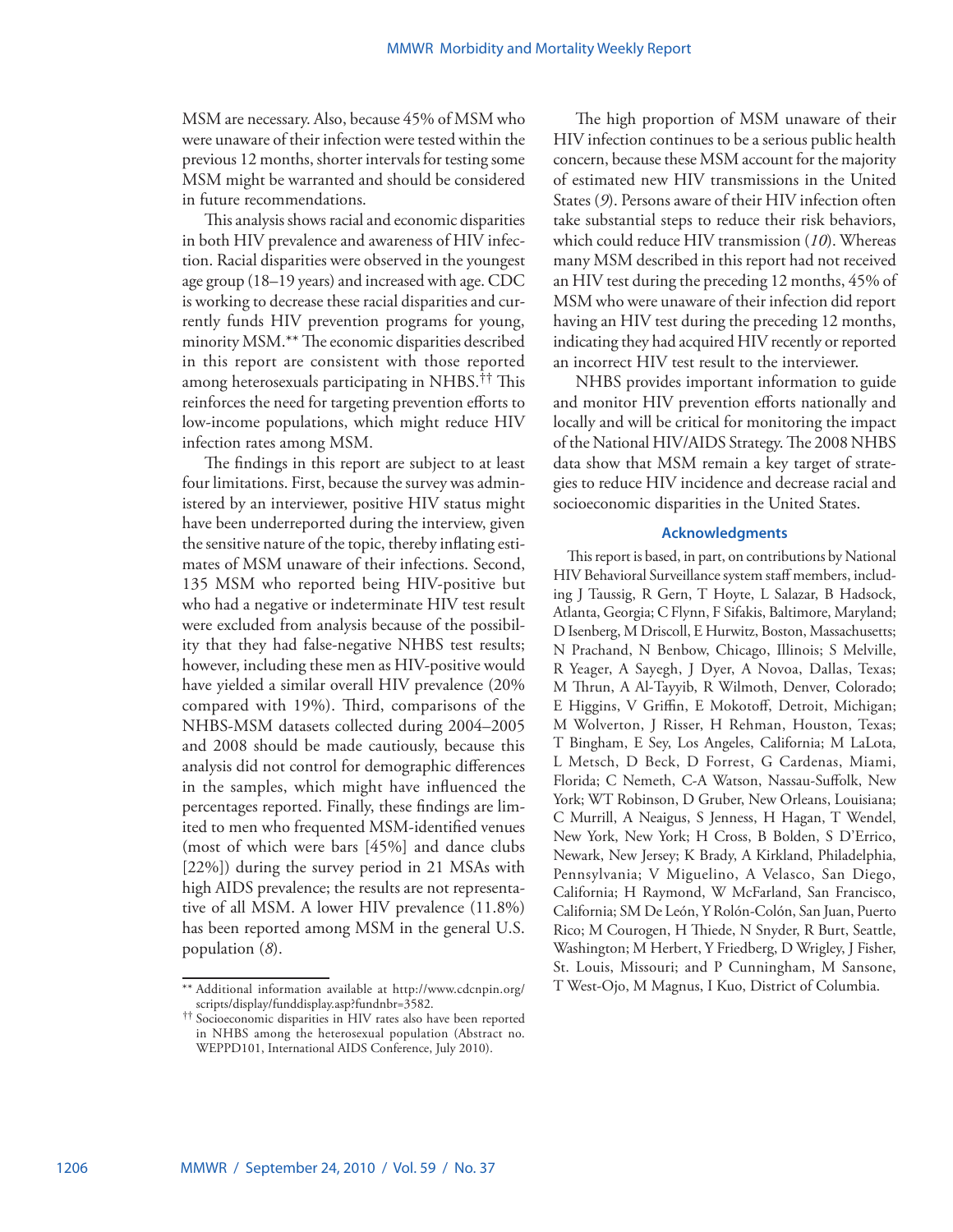## **References**

- 1. Hall HI, Song R, Rhodes P, et al. Estimation of HIV incidence in the United States. JAMA 2008;300:520–9.
- 2. MacKellar DA, Gallagher K, Finlayson T, Sanchez T, Lansky A, Sullivan P. Surveillance of HIV risk and prevention behaviors of men who have sex with men—a national application of venue-based, time-space sampling. Public Health Rep 2007;122:39–47.
- 3. Allen D, Finlayson T, Abdul-Quader A, Lansky A. The role of formative research in the National HIV Behavioral Surveillance System. Public Health Rep 2009;124:26–33.
- 4. CDC. HIV prevalence, unrecognized infection, and HIV testing among men who have sex with men—five U.S. cities, June 2004–April 2005. MMWR 2005;54:597–601.
- 5. Campsmith M, Rhodes P, Hall I, Green T. Undiagnosed HIV prevalence among adult and adolescents in the United States at the end of 2006. J Acquir Immune Defic Syndr 2010;53:619–24.
- 6. CDC. Cases of HIV infection and AIDS in the United States and dependent areas, 2007. HIV/AIDS Surveillance Report 2009;19.
- 7. CDC. Revised recommendations for HIV testing of adults, adolescents, and pregnant women in health-care settings. MMWR 2006;55(No. RR-14).
- 8. Fujie X, Sternberg M, Markowitz L. Men who have sex with men in the United States: demographic and behavioral characteristics and prevalence of HIV and HSV-2 infection. Sex Transm Dis 2010;37:399–405.
- 9. Marks G, Crepaz N, Janssen RS. Estimating sexual transmission of HIV from persons aware and unaware that they are infected with the virus in the USA. AIDS 2006;20:1447–50.
- 10. Marks G, Crepaz N, Senterfitt JW, et al. Meta-analysis of high-risk sexual behavior in persons aware and unaware they are infected with HIV in the United States: implications for HIV prevention programs. J Acquir Immune Defic Syndr 2005;39:446–53.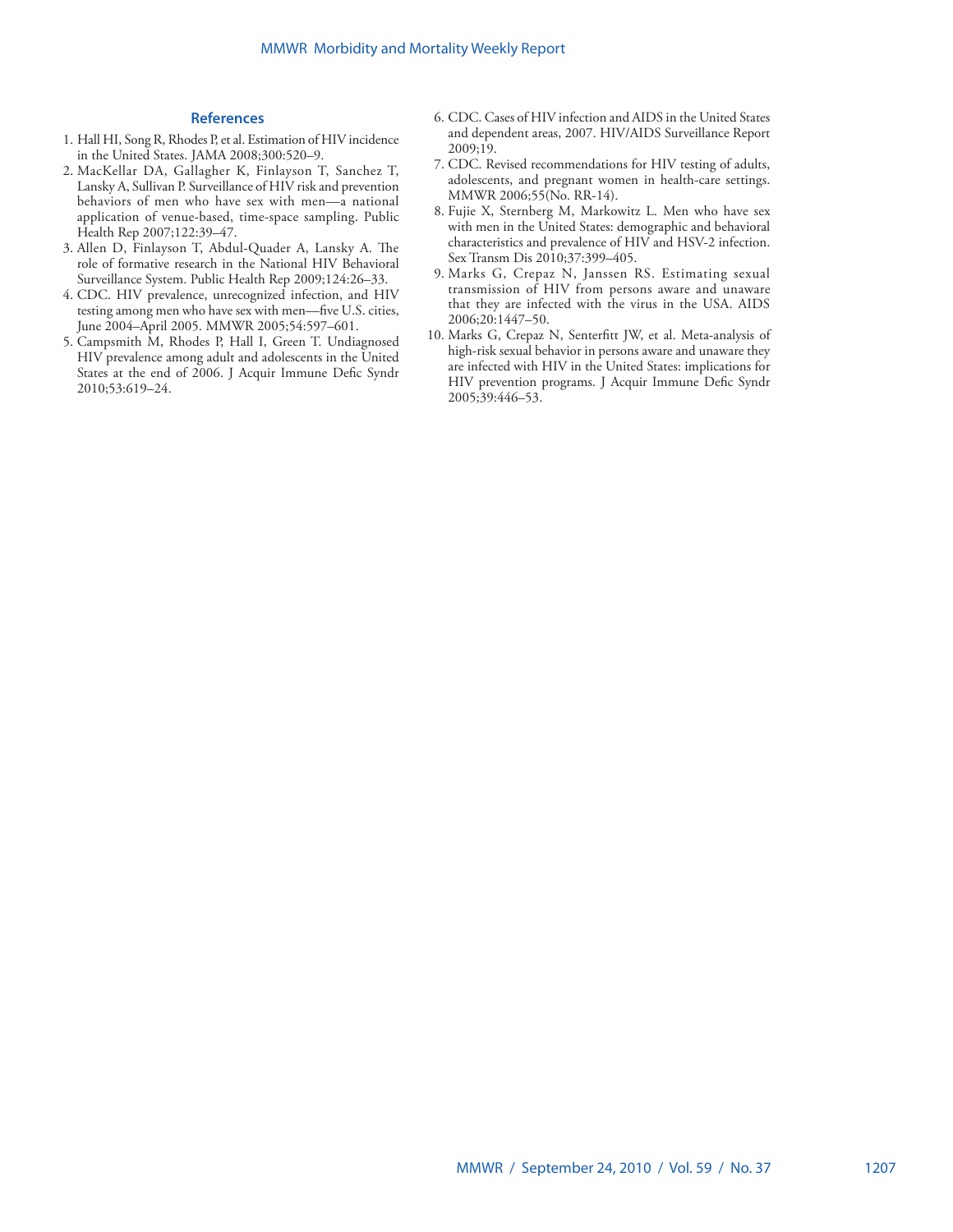# <span id="page-7-0"></span>**Racial Differences by Gestational Age in Neonatal Deaths Attributable to Congenital Heart Defects — United States, 2003–2006**

Congenital heart defects are diagnosed in approximately 1% of births in the United States (*1*) and account for the largest proportion of infant mortality attributable to birth defects (*2*). Congenital heart defects are multifactorial in origin and have several recognized genetic causes (e.g., DiGeorge and Williams-Beuren syndromes) (*3*) and noninherited risk factors (e.g., maternal pregestational diabetes and rubella infection) (*4*). Approximately 70% of infant deaths attributable to congenital heart defects occur neonatally (age <28 days) (*5*). U.S. studies have shown that all-cause neonatal mortality rates are higher among term infants of black mothers compared with white mothers, but lower among preterm infants of black mothers compared with white mothers (*6,7*). To assess neonatal mortality attributable to congenital heart defects by maternal race and gestational age, CDC analyzed linked U.S. birth and infant death data for 2003–2006. This report summarizes the results of that analysis, which found that 4.2% of all neonatal deaths and 24.5% of neonatal deaths attributable to birth defects had a congenital heart defect noted as the underlying cause. Among preterm births (<37 completed weeks' gestation), neonatal mortality rates attributable to congenital heart defects were lower for blacks (4.5 per 10,000 live births) compared with whites (6.8). However, among term births  $(≥37)$ completed weeks' gestation), neonatal mortality rates attributable to congenital heart defects were higher for blacks (1.5 per 10,000 live births) than for whites (1.3). The reasons for these racial differences by gestational age are unclear and will require further examination, including assessment of differences in prenatal diagnosis and prevalence at birth of congenital heart defects, and reporting of causes of death.

This analysis used 2003–2006 linked\* birth/ infant death data, the most recent available.† Included were records of all neonates (aged <28 days) whose underlying cause of death on the death certificate was classified as a congenital heart defect according to the *International Classification of Diseases, 10th* 

*Revision*, with codes Q20.0–Q26.9 (excluding Q21.1, persistent foramen ovale<sup>§</sup> and  $Q25.0$ , patent ductus arteriosus, because these are considered normal conditions of prematurity). The analysis was restricted to infants of white and black mothers as reported on the birth certificate; those of Hispanic ethnicity and other racial/ethnic groups were excluded. Linked records with a missing gestational age (0.6% of the total), those with implausible gestational ages based on Alexander's index of birth weight for gestational age norms (0.6%) (*6*), and those with gestational ages <20 weeks or >44 weeks (1.1%) were excluded.

Because not all infant death records could be linked to the corresponding birth certificate, estimates of neonatal deaths were weighted according to the percentage of records linked by state and age at death. Poisson regression was used to calculate the rate ratio (RR) comparing neonatal mortality attributable to congenital heart defects among infants of black mothers with white mothers by gestational age group. Congenital heart defect neonatal mortality rates by weeks of gestational age also were estimated for infants of black mothers compared with white mothers.

The analysis included 11,383,665 live births in the United States during 2003–2006. Overall, of 54,008 neonatal deaths, 2,256 (4.2%) had a congenital heart defect noted as the underlying cause, including 1,777 (5.4%) of 33,205 infants of white mothers and 479 (2.3%) of 20,803 infants of black mothers. Deaths attributable to congenital heart defects were 24.5% of all neonatal deaths attributable to birth defects. The neonatal mortality rate attributable to congenital heart defects was 2.0 per 10,000 live births (Table 1). Hypoplastic left heart syndrome was the most commonly specified congenital heart defect–related underlying cause of neonatal death for infants of white (480 [27%]) and black (126 [26%]) mothers; 38% of the deaths were listed as "congenital malformation of heart, unspecified" (Table 2). A significantly lower proportion of neonatal deaths with transposition of the great arteries as the underlying cause occurred in infants of black mothers (2%) compared with white mothers (6%), but a significantly higher proportion of

<sup>\*</sup>Includes all infant deaths in a given year linked to their corresponding birth certificates, whether the birth occurred in that year or the previous year. Linkage completion by state ranged from 94% to 100%; a mean of 27 states linked 100% of their records each year.

<sup>†</sup>Available at [http://www.cdc.gov/nchs/data\\_access/vitalstatsonline.htm](http://www.cdc.gov/nchs/data_access/vitalstatsonline.htm).

<sup>§</sup>Although Q21.1 includes atrial septal defects, most deaths coded to this category are persistent foramen ovale. For this reason, all Q21.1 deaths were excluded from the analysis.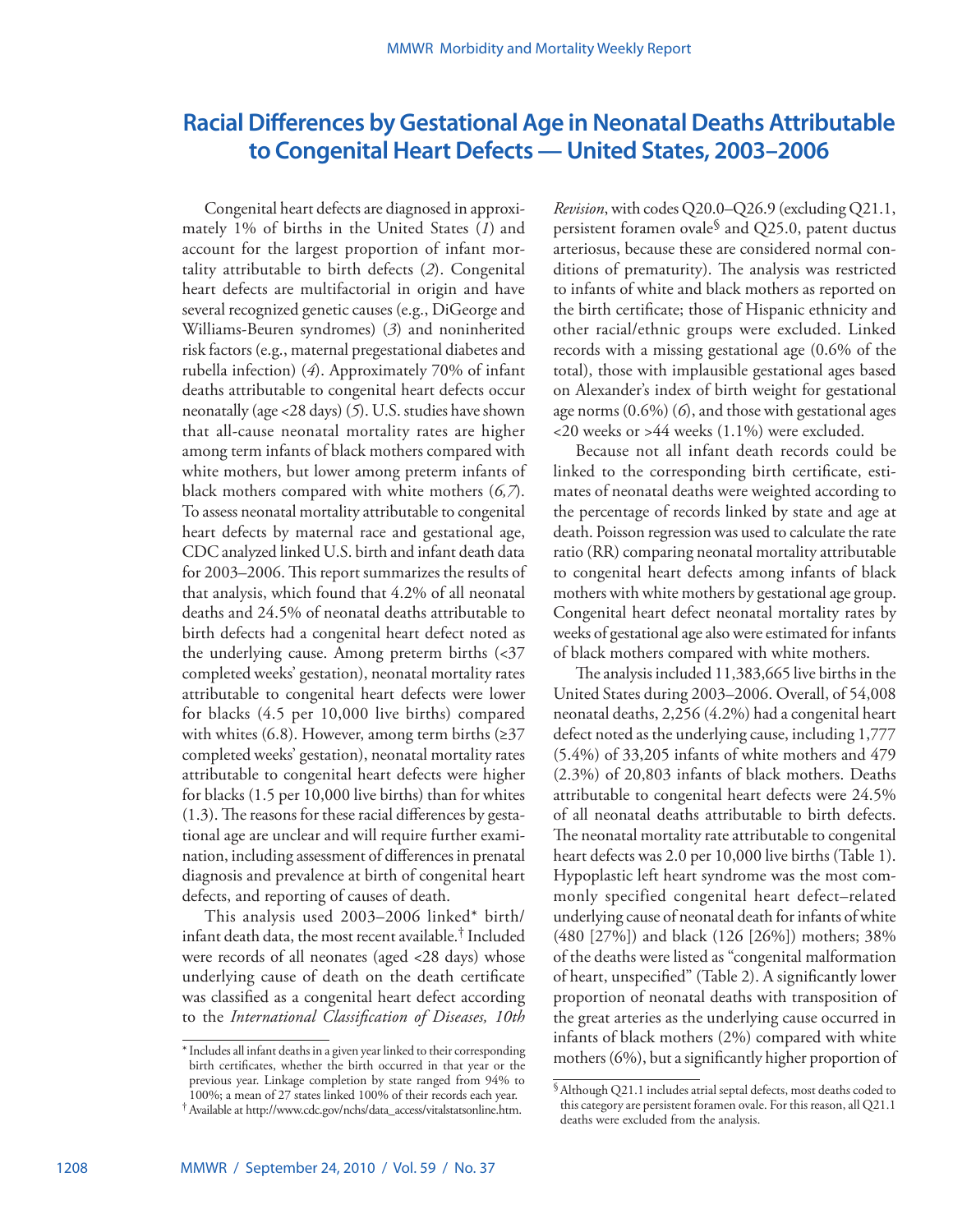| Gestational        |                            | Total              |      |               | Black, non-Hispanic |      |               | White, non-Hispanic |      |                            |                           |         |
|--------------------|----------------------------|--------------------|------|---------------|---------------------|------|---------------|---------------------|------|----------------------------|---------------------------|---------|
| age group<br>(wks) | No.<br>deaths <sup>T</sup> | No. live<br>births | Rate | No.<br>deaths | No. live<br>births  | Rate | No.<br>deaths | No. live<br>births  | Rate | Rate<br>ratio <sup>§</sup> | $(95\%$ CI <sup>1</sup> ) | p value |
| $20 - 36$          | 885                        | A42,081            | 6.1  | 186           | 411,282             | 4.5  | 700           | 1,030,799           | 6.8  | 0.7                        | $(0.6 - 0.8)$             | < 0.001 |
| $20 - 33$          | 489                        | 393,746            | 12.4 | 112           | 139,520             | 8.0  | 377           | 254,266             | 14.8 | 0.5                        | $(0.4 - 0.7)$             | < 0.001 |
| $34 - 36$          | 396                        | .048.335           | 3.8  | 74            | 271.762             | 2.7  | 323           | 776,573             | 4.2  | 0.7                        | $(0.5 - 0.8)$             | 0.001   |
| $37 - 44$          | .371                       | 9,941,584          | ۱.4  | 293           | .900.798            | 1.5  | 1,077         | 8,040,786           | 1.3  | 1.2                        | $(1.0 - 1.3)$             | 0.03    |
| <b>Total</b>       |                            | 2,256 11,383,665   | 2.0  | 479           | 2,312,080           | 2.1  | 1,777         | 9,071,585           | 2.0  | 1.1                        | $(1.0 - 1.2)$             | 0.28    |

## **TABLE 1. Number and rate of neonatal deaths\* attributable to congenital heart defects, by black or white maternal race and gestational age group — United States, 2003–2006**

\*Deaths at age <28 days per 10,000 live births.

† Weighted to account for differences in the percentage of records linked by state and age at death.

§ Black non-Hispanic rate/white non-Hispanic rate.

¶ Confidence interval.

#### **TABLE 2. Underlying causes of neonatal death\* attributable to congenital heart defects listed on death certificates, by black or white maternal race — United States, 2003–2006**

|                                                                | Total |      | <b>Black, non-Hispanic</b> |      | White, non-Hispanic |      | Two-sample test<br>of proportions |  |
|----------------------------------------------------------------|-------|------|----------------------------|------|---------------------|------|-----------------------------------|--|
| Underlying cause of death                                      | No.   | (%)  | No.                        | (%)  | No.                 | (%)  | p value                           |  |
| Hypoplastic left heart syndrome                                | 606   | (27) | 126                        | (26) | 480                 | (27) | 0.76                              |  |
| Transposition of the great arteries <sup>†</sup>               | 124   | (6)  |                            | (2)  | 113                 | (6)  | 0.001                             |  |
| Coarctation of aorta                                           | 64    | (3)  | 21                         | (4)  | 43                  | (2)  | 0.02                              |  |
| Ebstein's anomaly                                              | 62    | (3)  | 9                          | (2)  | 53                  | (3)  | 0.19                              |  |
| Congenital stenosis of aortic valve                            | 57    | (3)  |                            | (1)  | 50                  | (3)  | 0.09                              |  |
| Tetralogy of Fallot                                            | 52    | (2)  | 8                          | (2)  | 44                  | (2)  | 0.30                              |  |
| Common arterial trunk                                          | 50    | (2)  | 5                          | (1)  | 45                  | (3)  | 0.05                              |  |
| Atresia of pulmonary artery                                    | 47    | (2)  | 16                         | (3)  | 31                  | (2)  | 0.03                              |  |
| Ventricular septal defect                                      | 37    | (2)  | 9                          | (2)  | 28                  | (2)  | 0.64                              |  |
| Anomalous pulmonary venous connection, unspecified             | 22    | (1)  |                            | (1)  | 15                  | (1)  | 0.22                              |  |
| Atrioventricular septal defect                                 | 20    | (1)  | 4                          | (1)  | 16                  | (1)  | 0.89                              |  |
| Congenital tricuspid stenosis                                  | 19    | (1)  | 5                          | (1)  | 14                  | (1)  | 0.59                              |  |
| Double inlet ventricle                                         | 16    | (1)  | 6                          | (1)  | 10                  | (1)  | 0.11                              |  |
| Other specified congenital malformations of heart <sup>§</sup> | 83    | (4)  | 22                         | (5)  | 61                  | (3)  | 0.23                              |  |
| Congenital malformation of heart, unspecified                  | 848   | (38) | 197                        | (41) | 651                 | (37) | 0.07                              |  |
| Other causes <sup>§</sup>                                      | 149   | (7)  | 26                         | (5)  | 123                 | (7)  | 0.24                              |  |

\*Death at age <28 days.

† Category labeled "Discordant ventriculoarterial connection" in the *International Classification of Diseases, 10th Revision* (ICD-10).

§ In ICD-10, a single code exists for "Other specified congenital malformations of heart," whereas the "Other causes" category includes multiple codes for less commonly specified causes.

neonatal deaths caused by pulmonary atresia occurred in infants of black mothers (3%) compared with white mothers (2%).

Preterm infants (born at <37 weeks' gestation) accounted for 18% of the 2,312,080 births to black mothers and 11% of the 9,071,585 births to white mothers (Table 1). Neonatal mortality rates attributable to congenital heart defects varied by week of gestation and maternal race (Figure). Overall, neonatal mortality rates attributable to congenital heart defects were not significantly different when comparing infants of black mothers (2.1 per 10,000 live births) with infants of white mothers  $(2.0)$  (Rate ratio [RR] = 1.1;  $p = 0.28$ ) (Table 1). However, the neonatal mortality rate attributable to congenital heart defects among preterm infants of black mothers (4.5 per 10,000)

was significantly lower than that for preterm infants of white mothers  $(6.8)$  (RR = 0.7; p<0.001). In contrast, among infants delivered at 37–44 weeks, the neonatal mortality rate attributable to congenital heart defects among infants of black mothers (1.5 per 10,000) was higher than the neonatal mortality rate among infants of white mothers  $(1.3)$  (RR = 1.2; p = 0.03).

## **Reported by**

*JR Petrini, PhD, Perinatal Data Center, March of Dimes National Office, Danbury Hospital, Danbury, Connecticut. CS Broussard, PhD, SM Gilboa, PhD, KA Lee, MS, M Oster, MD, MA Honein, PhD, Div of Birth Defects and Developmental Disabilities, National Center on Birth Defects and Developmental Disabilities, CDC.*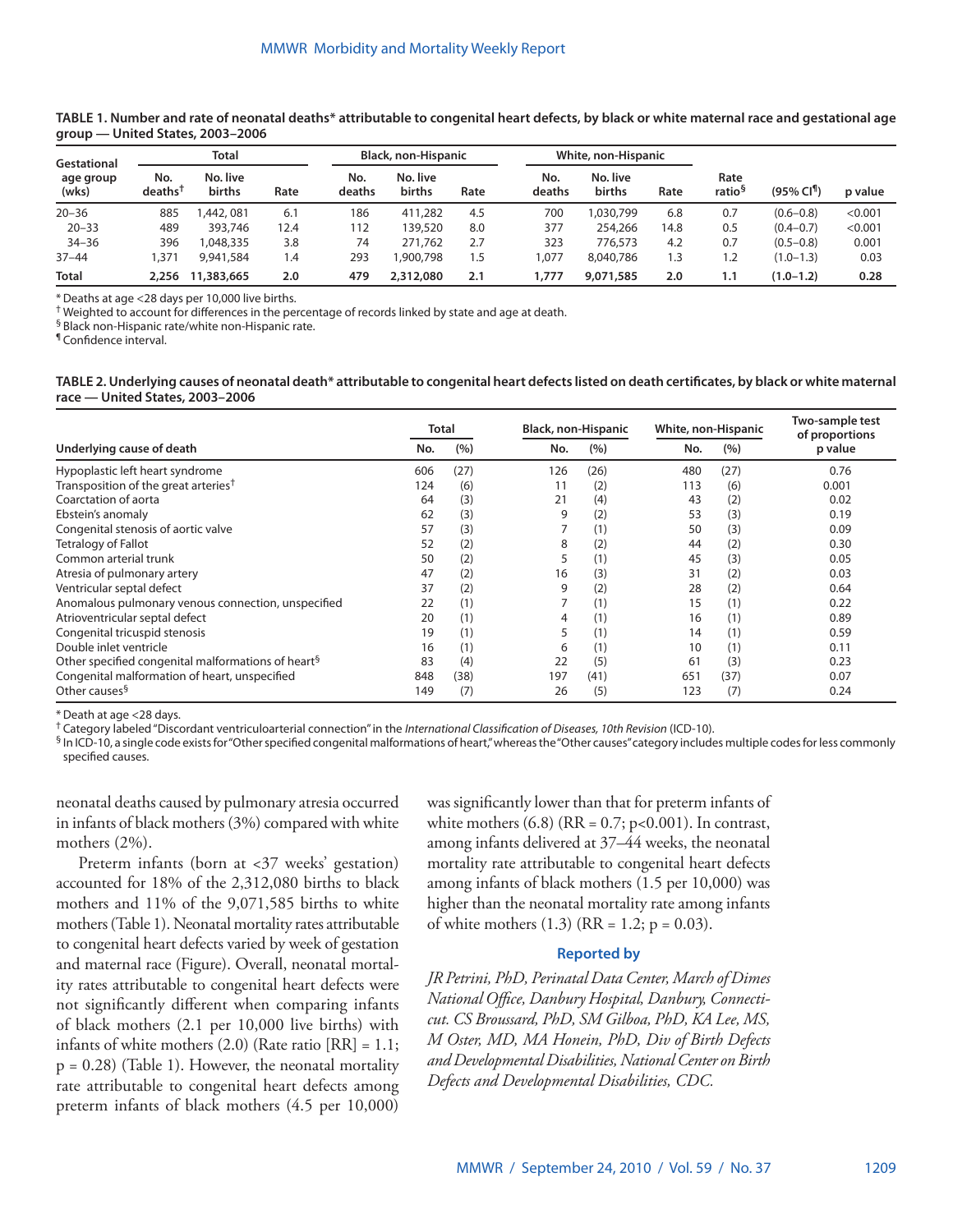**FIGURE. Rate of neonatal deaths\* attributable to congenital heart defects, by gestational age and black or white maternal race — United States, 2003–2006** 



\*Deaths at age <28 days per 10,000 live births.

### **Editorial Note**

The findings in this report indicate that although the overall neonatal mortality rate from congenital heart defects does not differ significantly between infants born to white and black mothers, differences can be observed by gestational age group. Among term infants, the rate for neonatal mortality attributable to congenital heart defects was 20% higher among infants of black mothers compared with white mothers, but among preterm infants, the rate was 30% lower for infants of black mothers compared with white mothers. Similar patterns have been reported for all-cause neonatal mortality by gestational age group in the United States during 1989–2001 (*7*). Although reports of infant mortality attributable to any birth defect have indicated that infants born to black mothers had higher mortality rates than infants born to whites (*2,5*), these studies did not analyze the differences by gestational age.

The reason for the lower rate of all-cause neonatal mortality among preterm infants of black mothers compared with white mothers is unclear. One possibility is that live-born infants who die shortly after birth might be misclassified as fetal deaths, particularly those born at early gestational ages (*7*). The fetal

mortality rate in the United States is approximately twice as high among blacks as among whites (*8*), and differences by race in reporting fetal deaths versus early neonatal deaths might exist. Recent research has shown variation by state in classification of neonatal death at <24 hours versus fetal death for infants at the limits of viability (i.e., gestation of <24 weeks or birth weight <500 g) (*9*). Whether such variation might also occur by race is unknown.

Also unclear is whether factors specific to congenital heart defects contribute to the differences in black and white neonatal mortality patterns by gestational age. Potentially, differences in prevalence of specific types of congenital heart defects might explain the differences in mortality patterns; however, previous studies examining congenital heart defect prevalence have not identified many racial differences in specific types of congenital heart defects or in congenital heart defects overall (*1,10*). Among studies that included birth defect prevalence among live births, stillbirths, and pregnancy terminations, no racial difference was observed for prevalence of hypoplastic left heart syndrome, the most common specific cause of death attributable to congenital heart defects (*1,10*). Some data have shown that infants of black mothers have a lower prevalence of transposition of the great arteries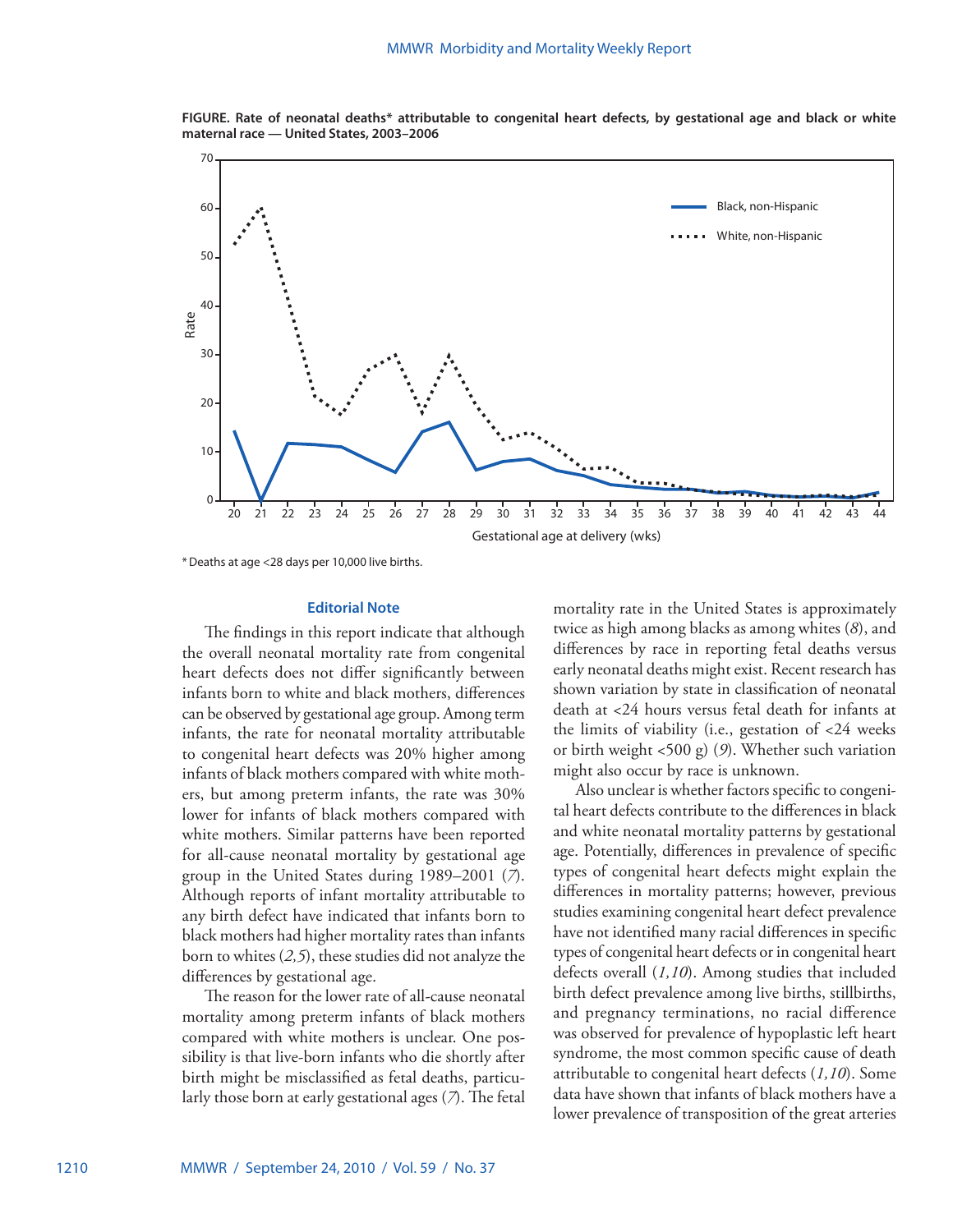## What is already known on this topic?

Congenital heart defects are associated with preterm delivery and are the largest contributor to neonatal mortality attributable to birth defects.

## What is added by this report?

Neonatal mortality attributable to congenital heart defects was 30% lower among preterm infants born to black mothers compared with preterm infants born to white mothers in the United States during 2003–2006; however, among term infants, those born to black mothers had 20% higher neonatal mortality attributable to congenital heart defects compared with those born to whites.

## What are the implications for public health practice?

The reasons for racial differences by gestational age in neonatal mortality attributable to congenital heart defects are unclear and can only be understood through further examination, including assessment of differences in prenatal diagnosis, prevalence at birth of congenital heart defects, and reporting of causes of death.

(*1,10*) and coartaction of the aorta (*1*), but a higher prevalence of tetralogy of Fallot (*10*) and pulmonary atresia/stenosis (*1*).

The findings in this report are subject to at least three limitations. First, because of the large percentage of cases in which the underlying cause of death was unspecified, the results related to the distribution of specific causes should be interpreted with caution. Second, this analysis only included deaths with a congenital heart defect listed as the underlying cause; deaths were not included if congenital heart defects were instead classified as a contributing cause (e.g., Down syndrome as underlying with atrioventricular septal defect as contributing). However, such possible underestimation of deaths attributable to congenital heart defects would impact the analysis of racial differences only if differential reporting of the underlying cause of death occurred among racial groups. Finally, gestational age can be inaccurate on the birth certificate and might be less accurate among preterm births (*6*). Although cases with implausible gestational age/birth weight combinations were excluded, this analysis might have included some misclassified gestational ages.

Adjusting for gestational age or its correlates (such as birth weight), as has been done in some previous studies, obscures the differences in neonatal mortality rates by gestational age, and thus should be avoided. Efforts to reduce neonatal mortality rates attributable

to congenital heart defects should include strategies to decrease mortality among infants with congenital heart defects through timely and appropriate medical and surgical treatment and to prevent the occurrence of congenital heart defects, where possible, by addressing modifiable potential risk factors such as pregestational diabetes, obesity, and maternal smoking (*4*). The role of gestational age in differences in neonatal mortality among infants born to white and black mothers is unclear and requires further investigation, including assessment of differences in prenatal diagnosis, prevalence at birth of congenital heart defects, and reporting of causes of death.

## **Acknowledgments**

This report is based, in part, on contributions by H Chen, Dept of Biostatistics, Harvard School of Public Health, Boston, Massachusetts; and Q Yang, Office of Public Health Genomics, A Correa, O Devine, National Center on Birth Defects and Developmental Disabilities, CDC.

#### **References**

- 1. Botto LD, Correa A, Erickson JD. Racial and temporal variations in the prevalence of heart defects. Pediatrics 2001;107:e32.
- 2. CDC. Trends in infant mortality attributable to birth defects— United States, 1980–1995. MMWR 1998;47:773–8.
- 3. Yang Q, Chen H, Correa A, Devine O, Mathews TJ, Honein MA. Racial differences in infant mortality attributable to birth defects in the United States, 1989–2002. Birth Defects Res A Clin Mol Teratol 2006;76:706–13.
- 4. Jenkins KJ, Correa A, Feinstein JA, et al. Noninherited risk factors and congenital cardiovascular defects: current knowledge. A scientific statement from the American Heart Association Council on Cardiovascular Disease in the Young, endorsed by the American Academy of Pediatrics. Circulation 2007;115:2995–3014.
- 5. Pierpont ME, Basson CT, Benson DW Jr, et al. Genetic basis for congenital heart defects: current knowledge. A scientific statement from the American Heart Association Congenital Cardiac Defects Committee, Council on Cardiovascular Disease in the Young, endorsed by the American Academy of Pediatrics. Circulation 2007;115:3015–38.
- 6. Alexander GR, Kogan M, Bader D, Carlo W, Allen M, Mor J. US birth weight/gestational age-specific neonatal mortality: 1995–1997 rates for whites, Hispanics, and blacks. Pediatrics 2003;111:e61–6.
- 7. CDC. Racial/ethnic disparities in neonatal mortality—United States, 1989–2001. MMWR 2004;53:655–8.
- 8. CDC. Racial/ethnic trends in fetal mortality—United States, 1990–2000. MMWR 2004;53:529–32.
- 9. Ehrenthal DB, Wingate MS, Kirby RS. Variation by state in outcomes classification for deliveries less than 500 g in the United States. Matern Child Health J 2010;January 29:epub ahead of print.
- 10. Canfield MA, Honein MA, Yuskiv N, et al. National estimates and race/ethnic-specific variation of selected birth defects in the United States, 1999–2001. Birth Defects Res A Clin Mol Teratol 2006;76:747–56.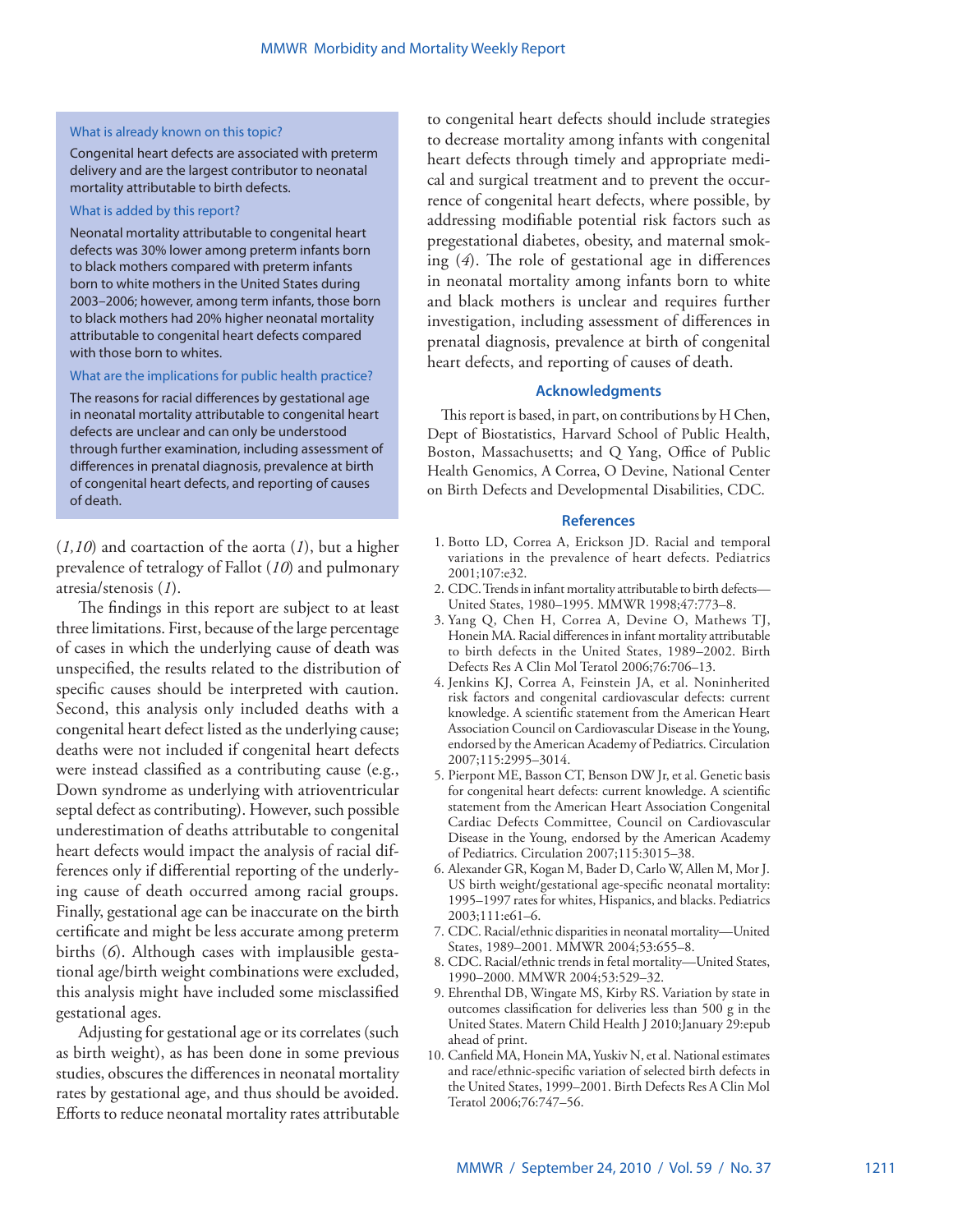# <span id="page-11-0"></span>**Update: Detection of a Verona Integron-Encoded Metallo-Beta-Lactamase in** *Klebsiella pneumoniae* **— United States, 2010**

*On September 21, this report was posted as an*  MMWR *Early Release on the* MMWR *website ([http://](http://www.cdc.gov/mmwr) [www.cdc.gov/mmwr](http://www.cdc.gov/mmwr)).*

In July 2010, CDC was notified of a patient with a carbapenem-resistant *Klebsiella pneumoniae* strain that produced a Verona integron-encoded metallo-betalactamase (VIM) carbapenemase (*1*) not reported previously among *Enterobacteriaceae* in the United States. The patient was a woman from the United States who became ill with diarrhea during a Mediterranean cruise and was hospitalized in Greece, where she received a diagnosis of sepsis and *Clostridium difficile* infection. After 12 days in two hospitals in Greece, she was transferred to a hospital in the United States for continued management of sepsis and acute renal failure. On admission, blood was drawn for culture through a central venous catheter that had been placed while the patient was hospitalized in Greece. The blood subsequently grew carbapenemase-producing *Klebsiella pneumoniae* exhibiting the VIM resistance mechanism, which has been described previously in Greece but not in the United States. Further testing showed the isolate to be nonsusceptible to all antimicrobials usually used to treat *Klebsiella*. Despite the resistance of the *Klebsiella* strain, the patient recovered sufficiently to be discharged after 26 days in the U.S. hospital. A search for other patients colonized with the same isolate was conducted by screening 22 patients whose U.S. hospital stays overlapped with this patient; no carbapenem-resistant *Enterobacteriaceae* (CRE) were detected.

This report of a VIM-producing CRE follows a June 2010 report of three cases of New Delhi metallo-betalactamase (NDM-1)–producing *Enterobacteriaceae*

(*2*). However, the most common mechanism of carbapenem resistance among *Enterobacteriaceae* in the United States remains the production of the *Klebsiella pneumoniae* carbapenemase (KPC). KPC-producing *Enterobacteriaceae* are widespread in the United States and other countries (*3*). Cases of CRE are a significant, emerging public health problem regardless of the mechanism of carbapenem resistance, and procedures to rapidly recognize and report CRE cases to infection prevention personnel should be in place in all acute and long-term–care facilities. Facilities that have not identified cases of CRE should undertake periodic laboratory reviews to identify cases. Patients with CRE should be managed using contact precautions, and patients exposed to CRE patients (e.g., roommates) should be screened with surveillance cultures (*3*). State and local health departments should promote adoption of current prevention guidance and monitoring of the prevalence of these organisms in their jurisdictions (*3*). Public health officials and health-care facility staff can consult with the Division of Healthcare Quality Promotion at CDC on the best practices for identifying and preventing transmission of these organisms (e-mail: [hip@cdc.gov](mailto:hip@cdc.gov)).

### **References**

- 1. Vatopoulos A. High rates of metallo-beta-lactamase-producing *Klebsiella pneumoniae* in Greece—a review of the current evidence. Euro Surveill 2008;13:1–6.
- 2. CDC. Detection of *Enterobacteriaceae* isolates carrying metallo-beta-lactamase—United States, 2010. MMWR 2010;59:750.
- 3. CDC. Guidance for control of infections with carbapenemresistant or carbapenemase-producing *Enterobacteriaceae* in acute care facilities. MMWR 2009;58:256–60.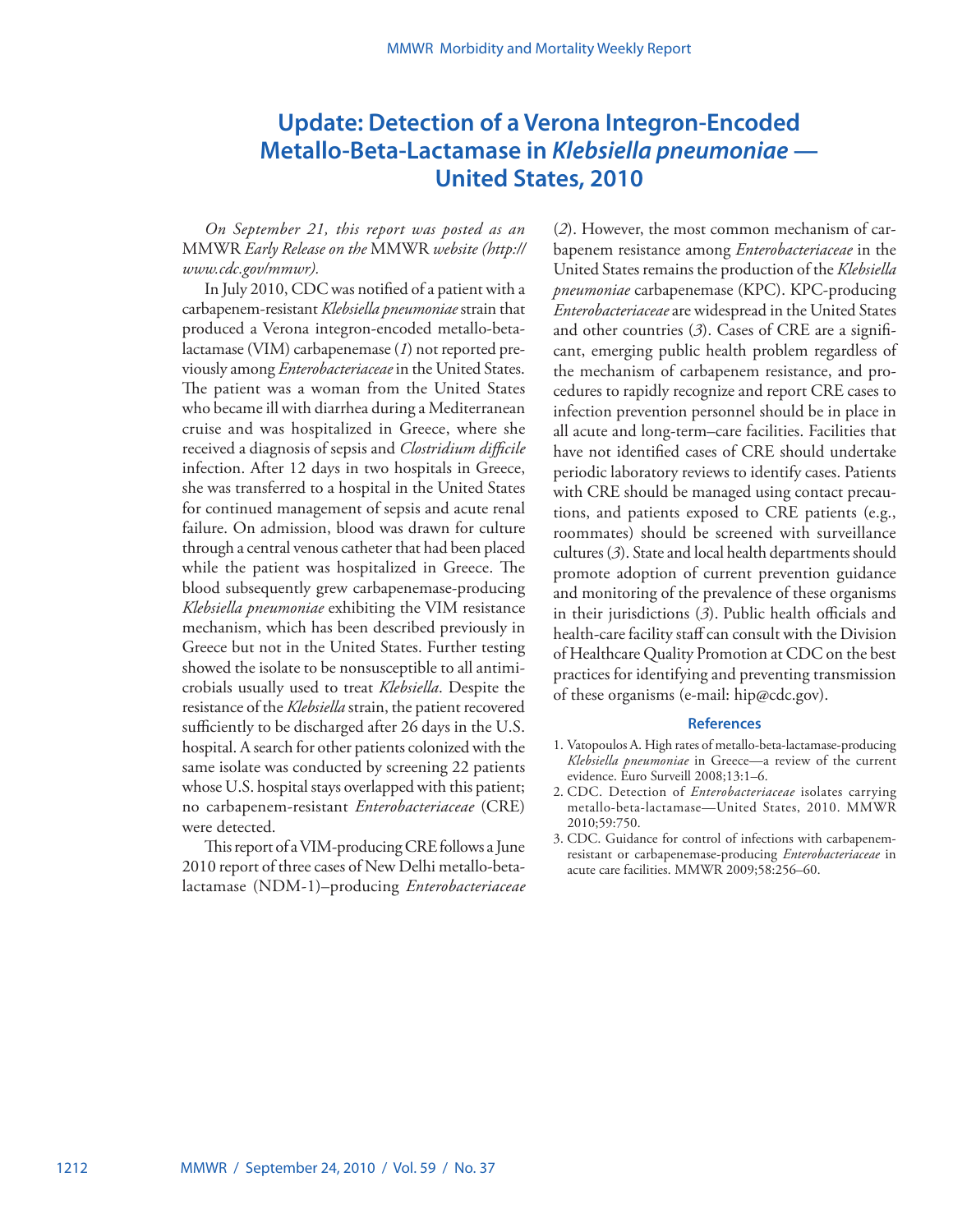## <span id="page-12-0"></span>*Announcements*

## **World Heart Day — September 26, 2010**

Each year, approximately 17 million persons die from cardiovascular disease, mainly heart disease and stroke, making it the world's leading cause of death (*1*). Controlling certain risk factors, such as high blood pressure, high cholesterol, diabetes, obesity, tobacco use, and physical inactivity, can help prevent heart disease and stroke.

This year marks the 10th anniversary of celebrating World Heart Day. In 2000, the World Heart Federation, a nongovernmental organization based in Geneva, Switzerland, created the annual World Heart Day campaign to increase public awareness of the threat of heart disease and stroke.

The theme of the 2010 World Heart Day is Workplace Wellness: Take Responsibility for Your Own Heart Health. Promoting physical activity and healthful eating and discouraging tobacco use around the workplace are simple ways to foster health in the workplace. Activities organized by members and partners of the World Heart Federation will include workplace campaigns, runs, public talks, concerts, and sporting events. The national member organizations in the United States are the American College of Cardiology and the American Heart Association.

CDC funds heart disease and stroke prevention programs in 41 states and the District of Columbia. Additional information about these programs is available at [http://www.cdc.gov/dhdsp/state\\_program/index.htm.](http://www.cdc.gov/dhdsp/state_program/index.htm) Information about World Heart Day and the World Heart Federation is available at [http://www.world-heart](http://www.world-heart-federation.org/what-we-do/world-heart-day)[federation.org/what-we-do/world-heart-day](http://www.world-heart-federation.org/what-we-do/world-heart-day).

## **Reference**

1. World Health Organization. Preventing chronic diseases: a vital investment. Geneva, Switzerland: World Health Organization; 2005. Available at [http://www.who.int/chp/chronic\\_disease\\_](http://www.who.int/chp/chronic_disease_report) [report](http://www.who.int/chp/chronic_disease_report). Accessed September 14, 2010.

## **Epi Info Training — December 2010**

Emory University's Rollins School of Public Health and CDC's Office of Surveillance, Epidemiology, and Laboratory Services will cosponsor Epi Info basic level training December 6–8 and intermediate to advanced level training December 9–11, 2010, at Rollins School of Public Health in Atlanta, Georgia. Tuition will be charged.

The Epi Info courses are designed for practitioners of epidemiology and computing who wish to develop

software applications using Epi Info for Windows. The basic level course covers MakeView, Analysis, Enter, Epi Map, and Epi Report. The intermediate to advanced level covers importing and converting other data formats; creating relational databases; advanced checkcoding and using Epi Info functions; advanced analysis, including linear regression, logistic regression, Kaplan Meier, Cox Proportional Hazards, complex sample frequencies, tables, and means; special topics on Epi Map and Epi Report; and issues related to participants' own projects.

Additional information and applications are available by mail (Emory University, Hubert Department of Global Health [Attn: Pia], 1518 Clifton Rd. NE, CNR Bldg., Rm. 7038, Atlanta, GA 30322); telephone (404-727-3485); fax (404-727-4590); Internet [\(http://www.sph.emory.edu/epicourses](http://www.sph.emory.edu/epicourses)), or e-mail [\(pvaleri@emory.edu](mailto:pvaleri@emory.edu)).

## **Epidemiology in Action: Intermediate Analytic Methods Course**

Emory University's Rollins School of Public Health and CDC will cosponsor the course Epidemiology in Action: Intermediate Analytic Methods, January 11–14, 2011, at Rollins School of Public Health in Atlanta, Georgia. The course is designed for practicing public health professionals who have had training and experience in basic applied epidemiology and would like training in additional quantitative skills related to analysis and interpretation of epidemiologic data.

The course includes a review of the fundamentals of descriptive epidemiology and biostatistics, measures of association, normal and binomial distributions, confounding, statistical tests, stratification, logistic regression models, and computer programs as used in epidemiology.

The prerequisite is an introductory course in epidemiology, such as Epidemiology in Action or the International Course in Applied Epidemiology. Tuition will be charged. The application deadline is December 13, 2010, or until all slots are filled.

Additional information and applications are available by mail (Emory University, Hubert Department of Global Health [Attn: Pia], 1518 Clifton Rd. NE, CNR Bldg., Rm. 7038, Atlanta, GA 30322); telephone (404-727-3485); fax (404-727-4590); Internet [\(http://www.sph.emory.edu/epicourses](http://www.sph.emory.edu/epicourses)), or e-mail [\(pvaleri@emory.edu](mailto:pvaleri@emory.edu)).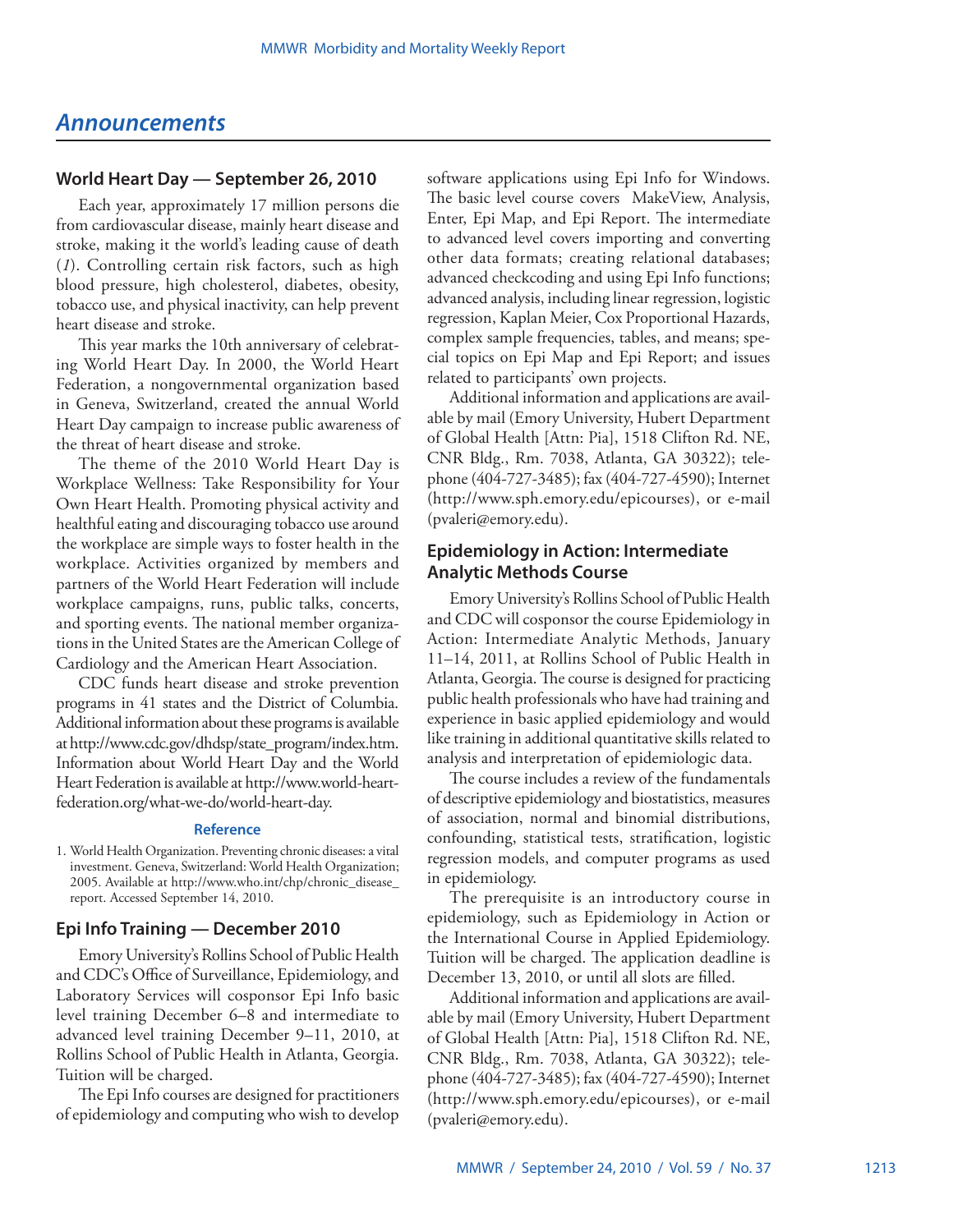# *Notifiable Diseases and Mortality Tables*

**TABLE I. Provisional cases of infrequently reported notifiable diseases (<1,000 cases reported during the preceding year) — United States, week ending September 18, 2010 (37th week)\***

|                                                                                                                          |                                                      | <b>Total cases reported</b><br>5-year |                      |                          |                          |                          |                                 |                          |                                                |
|--------------------------------------------------------------------------------------------------------------------------|------------------------------------------------------|---------------------------------------|----------------------|--------------------------|--------------------------|--------------------------|---------------------------------|--------------------------|------------------------------------------------|
|                                                                                                                          | Current                                              | Cum                                   | weekly               |                          |                          | for previous years       |                                 |                          | <b>States reporting cases</b>                  |
| <b>Disease</b>                                                                                                           | week                                                 | 2010                                  | average <sup>†</sup> | 2009                     |                          |                          | 2008 2007 2006 2005             |                          | during current week (No.)                      |
| Anthrax                                                                                                                  |                                                      |                                       | 0                    | $\mathbf{1}$             |                          | $\mathbf{1}$             | $\mathbf{1}$                    |                          |                                                |
| Botulism, total                                                                                                          | $\overline{2}$                                       | 65                                    | 2                    | 118                      | 145                      | 144                      | 165                             | 135                      |                                                |
| foodborne                                                                                                                | $\overline{\phantom{0}}$                             | 6                                     | 0                    | 10                       | 17                       | 32                       | 20                              | 19                       |                                                |
| infant                                                                                                                   | $\mathbf{1}$                                         | 46                                    | 2                    | 83                       | 109                      | 85                       | 97                              | 85                       | OH (1)                                         |
| other (wound and unspecified)                                                                                            | $\mathbf{1}$                                         | 13                                    | 0                    | 25                       | 19                       | 27                       | 48                              | 31                       | WA (1)                                         |
| <b>Brucellosis</b>                                                                                                       | $\overline{2}$                                       | 88                                    | $\overline{2}$       | 115                      | 80                       | 131                      | 121                             | 120                      | FL(2)                                          |
| Chancroid                                                                                                                | -                                                    | 31                                    | 0                    | 28                       | 25                       | 23                       | 33                              | 17                       |                                                |
| Cholera                                                                                                                  | -                                                    | 5                                     | 0                    | 10                       | 5                        | $\overline{7}$           | 9                               | 8)                       |                                                |
| Cyclosporiasis <sup>§</sup><br>Diphtheria                                                                                | $\overline{2}$                                       | 134                                   | 2                    | 141                      | 139                      | 93                       | 137                             | 543                      | NY(2)                                          |
| Domestic arboviral diseases 5, 1:                                                                                        |                                                      |                                       |                      |                          |                          |                          |                                 |                          |                                                |
| California serogroup virus disease                                                                                       |                                                      |                                       |                      |                          |                          |                          |                                 |                          |                                                |
| Eastern equine encephalitis virus disease                                                                                |                                                      | 30                                    | 3                    | 55                       | 62                       | 55                       | 67                              | 80                       |                                                |
| Powassan virus disease                                                                                                   | -                                                    | 10                                    | 0                    | $\overline{4}$           | 4                        | 4                        | 8                               | 21                       |                                                |
| St. Louis encephalitis virus disease                                                                                     |                                                      | $\overline{4}$<br>4                   | 0<br>$\mathbf{1}$    | 6                        | $\overline{2}$           | 7<br>9                   | 1                               | 1                        |                                                |
| Western equine encephalitis virus disease                                                                                | -                                                    |                                       |                      | 12                       | 13                       |                          | 10                              | 13                       |                                                |
| Haemophilus influenzae, <sup>**</sup> invasive disease (age <5 yrs):                                                     |                                                      |                                       |                      |                          |                          |                          |                                 |                          |                                                |
| serotype b                                                                                                               | $\overline{\phantom{0}}$                             | 10                                    | 0                    | 35                       | 30                       | 22                       | 29                              | 9                        |                                                |
| nonserotype b                                                                                                            | $\mathbf{1}$                                         | 130                                   | 3                    | 236                      | 244                      | 199                      | 175                             | 135                      | TN(1)                                          |
| unknown serotype                                                                                                         | $\overline{2}$                                       | 160                                   | 2                    | 178                      | 163                      | 180                      | 179                             | 217                      | MO(2)                                          |
| Hansen disease <sup>§</sup>                                                                                              | $\overline{2}$                                       | 31                                    | $\overline{2}$       | 103                      | 80                       | 101                      | 66                              | 87                       | FL (1), CA (1)                                 |
| Hantavirus pulmonary syndrome <sup>5</sup>                                                                               | $\overline{\phantom{0}}$                             | 15                                    | $\mathbf{1}$         | 20                       | 18                       | 32                       | 40                              | 26                       |                                                |
| Hemolytic uremic syndrome, postdiarrheal <sup>9</sup>                                                                    | $\overline{7}$                                       | 139                                   | 8                    | 242                      | 330                      | 292                      | 288                             | 221                      | CT (1), FL (1), TN (1), CA (4)                 |
| HIV infection, pediatric (age <13 yrs) <sup>11</sup>                                                                     | $\overline{\phantom{0}}$                             | $\overbrace{\phantom{123221111}}$     | 1                    | $\overline{\phantom{0}}$ |                          |                          | $\overbrace{\phantom{1232211}}$ | 380                      |                                                |
| Influenza-associated pediatric mortality <sup>§,§§</sup>                                                                 | $\overline{\phantom{0}}$                             | 56                                    | $\overline{2}$       | 358                      | 90                       | 77                       | 43                              | 45                       |                                                |
| Listeriosis                                                                                                              | 6                                                    | 550                                   | 23                   | 851                      | 759                      | 808                      | 884                             | 896                      | NY (1), PA (1), OH (1), GA (1), WA (1), CA (1) |
| Measles <sup>11</sup>                                                                                                    |                                                      | 48                                    | $\mathbf{1}$         | 71                       | 140                      | 43                       | 55                              | 66                       |                                                |
| Meningococcal disease, invasive***:                                                                                      |                                                      |                                       |                      |                          |                          |                          |                                 |                          |                                                |
| A, C, Y, and W-135                                                                                                       | $\mathbf{1}$                                         | 178                                   | 4                    | 301                      | 330                      | 325                      | 318                             | 297                      | ND(1)                                          |
| serogroup B                                                                                                              | $\mathbf{1}$                                         | 83                                    | 2                    | 174                      | 188                      | 167                      | 193                             | 156                      | TX(1)                                          |
| other serogroup                                                                                                          | $\overline{\phantom{0}}$                             | 7                                     | 0                    | 23                       | 38                       | 35                       | 32                              | 27                       |                                                |
| unknown serogroup                                                                                                        | 3                                                    | 269                                   | 8                    | 482                      | 616                      | 550                      | 651                             | 765                      | FL (1), TX (2)                                 |
| Mumps                                                                                                                    | 8                                                    | 2,350                                 | 17                   | 1,991                    | 454                      | 800                      | 6,584                           | 314                      | NY (3), NYC (3), CA (2)                        |
| Novel influenza A virus infections <sup>†††</sup>                                                                        |                                                      | $\mathbf{1}$                          | $\pmb{0}$            | 43,774                   | $\overline{2}$           | 4                        | <b>NN</b>                       | <b>NN</b>                |                                                |
| Plague                                                                                                                   |                                                      | $\mathbf{1}$                          | 0                    | 8                        | 3                        | 7                        | 17                              | 8                        |                                                |
| Poliomyelitis, paralytic                                                                                                 |                                                      |                                       | 0                    | $\mathbf{1}$             | $\overline{\phantom{0}}$ |                          | $\overline{\phantom{0}}$        | 1                        |                                                |
| Polio virus Infection, nonparalytic <sup>9</sup>                                                                         |                                                      |                                       |                      |                          |                          | $\overline{\phantom{0}}$ | <b>NN</b>                       | <b>NN</b>                |                                                |
| Psittacosis <sup>§</sup>                                                                                                 |                                                      | 4                                     | 0                    | 9                        | 8                        | 12                       | 21                              | 16                       |                                                |
| Q fever, total <sup>§,§§§</sup>                                                                                          | $\mathbf{1}$                                         | 80                                    | 3                    | 114                      | 120                      | 171                      | 169                             | 136                      |                                                |
| acute                                                                                                                    | $\mathbf{1}$                                         | 62                                    | $\mathbf{1}$         | 94                       | 106                      |                          |                                 |                          | MO(1)                                          |
| chronic                                                                                                                  |                                                      | 18                                    | 0                    | 20                       | 14                       | —                        |                                 |                          |                                                |
| Rabies, human                                                                                                            |                                                      | $\mathbf{1}$                          | 0                    | $\overline{4}$           | $\overline{2}$           | $\mathbf{1}$             | 3                               | $\overline{2}$           |                                                |
| Rubella <sup>111</sup>                                                                                                   |                                                      | 6                                     | 0                    | 3                        | 16                       | 12                       | 11                              | 11                       |                                                |
| Rubella, congenital syndrome                                                                                             |                                                      |                                       |                      | $\overline{2}$           |                          |                          | 1                               | 1                        |                                                |
| SARS-CoV <sup>§,****</sup>                                                                                               |                                                      |                                       |                      |                          |                          |                          |                                 |                          |                                                |
| $\textsf{Smallpox}^{\S}$                                                                                                 |                                                      |                                       |                      |                          |                          |                          |                                 |                          |                                                |
| Streptococcal toxic-shock syndrome <sup>§</sup>                                                                          | $\overline{\phantom{0}}$                             | 124                                   | $\mathbf{1}$         | 161                      | 157                      | 132                      | 125                             | 129                      |                                                |
| Syphilis, congenital (age <1 yr) <sup>††††</sup>                                                                         |                                                      | 139                                   | 8                    | 423                      | 431                      | 430                      | 349                             | 329                      |                                                |
| Tetanus                                                                                                                  |                                                      | 4                                     | 1                    | 18                       | 19                       | 28                       | 41                              | 27                       |                                                |
| Toxic-shock syndrome (staphylococcal) <sup>§</sup>                                                                       |                                                      | 56                                    | 2                    | 74                       | 71                       | 92                       | 101                             | 90                       |                                                |
| Trichinellosis                                                                                                           |                                                      | $\overline{2}$                        | 0                    | 13                       | 39                       | 5                        | 15                              | 16                       |                                                |
| Tularemia                                                                                                                | $\overline{2}$                                       | 72                                    | 3                    | 93                       | 123                      | 137                      | 95                              | 154                      | AR(2)                                          |
| Typhoid fever                                                                                                            | 4                                                    | 262                                   | 13                   | 397                      | 449                      | 434                      | 353                             | 324                      | NY (1), MD (1), CA (2)                         |
| Vancomycin-intermediate Staphylococcus aureus <sup>§</sup>                                                               |                                                      | 64                                    | $\mathbf{1}$         | 78                       | 63                       | 37                       | 6                               | $\overline{2}$           |                                                |
| Vancomycin-resistant Staphylococcus aureus <sup>8</sup><br>Vibriosis (noncholera Vibrio species infections) <sup>§</sup> | $\overline{\phantom{0}}$                             | $\mathbf{1}$                          |                      | $\mathbf{1}$             |                          | 2                        | $\mathbf{1}$                    | 3                        |                                                |
| Viral hemorrhagic fever <sup>§§§§</sup>                                                                                  | 15                                                   | 524                                   | 14                   | 789                      | 588                      | 549                      | <b>NN</b>                       | ΝN                       | MD (1), FL (1), TX (1), AZ (1), WA (5), CA (6) |
| Yellow fever                                                                                                             | $\overline{\phantom{0}}$<br>$\overline{\phantom{0}}$ | $\mathbf{1}$                          |                      | <b>NN</b>                | <b>NN</b>                | ΝN                       | <b>NN</b>                       | <b>NN</b>                |                                                |
|                                                                                                                          |                                                      |                                       |                      |                          |                          |                          |                                 | $\overline{\phantom{m}}$ |                                                |

See Table I footnotes on next page.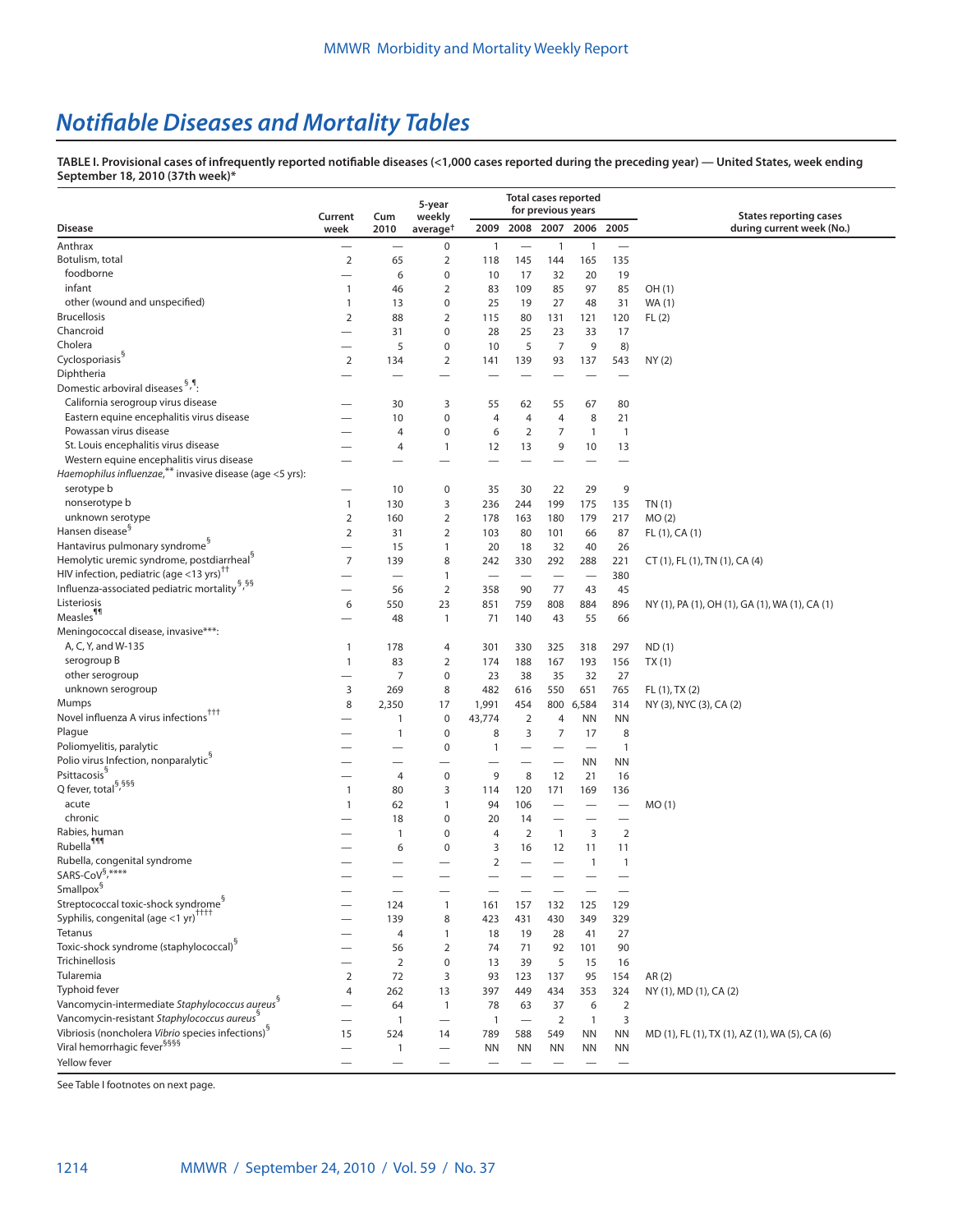#### **TABLE I. (***Continued***) Provisional cases of infrequently reported notifiable diseases (<1,000 cases reported during the preceding year) — United States, week ending September 18, 2010 (37th week)\***

—: No reported cases. N: Not reportable. NN: Not Nationally Notifiable Cum: Cumulative year-to-date counts.

- \* Incidence data for reporting years 2009 and 2010 are provisional, whereas data for 2005 through 2008 are finalized.
- <sup>†</sup> Calculated by summing the incidence counts for the current week, the 2 weeks preceding the current week, and the 2 weeks following the current week, for a total of 5 preceding years. Additional information is available at <http://www.cdc.gov/ncphi/disss/nndss/phs/files/5yearweeklyaverage.pdf>.
- § Not reportable in all states. Data from states where the condition is not reportable are excluded from this table except starting in 2007 for the domestic arboviral diseases, STD data, TB data, and influenza-associated pediatric mortality, and in 2003 for SARS-CoV. Reporting exceptions are available at [http://www.cdc.gov/ncphi/disss/nndss/phs/infdis.htm.](Not reportable in all states.   Data from states where the condition is not reportable are excluded from this table except starting in 2007 for the domestic arboviral diseases, STD data, TB data, and influenza-associated pediatric mortality, and in 2003 for SARS-CoV.   Reporting exceptions are available at http://www.cdc.gov/ncphi/disss/nndss/phs/infdis.htm.)
- ¶ Includes both neuroinvasive and nonneuroinvasive. Updated weekly from reports to the Division of Vector-Borne Infectious Diseases, National Center for Zoonotic, Vector-Borne, and Enteric Diseases (ArboNET Surveillance). Data for West Nile virus are available in Table II.
- \*\* Data for *H. influenzae* (all ages, all serotypes) are available in Table II.
- †† Updated monthly from reports to the Division of HIV/AIDS Prevention, National Center for HIV/AIDS, Viral Hepatitis, STD, and TB Prevention. Implementation of HIV reporting influences the number of cases reported. Updates of pediatric HIV data have been temporarily suspended until upgrading of the national HIV/AIDS surveillance data management system is completed. Data for HIV/AIDS, when available, are displayed in Table IV, which appears quarterly.
- §§ Updated weekly from reports to the Influenza Division, National Center for Immunization and Respiratory Diseases. Since April 26, 2009, a total of 286 influenza-associated pediatric deaths associated with 2009 influenza A (H1N1) virus infection have been reported. Since August 30, 2009, a total of 281 influenza-associated pediatric deaths occurring during the 2009–10 influenza season have been reported. A total of 133 influenza-associated pediatric deaths occurring during the 2008-09 influenza season have been reported. ¶¶ No measles cases were reported for the current week.
- \*\*\* Data for meningococcal disease (all serogroups) are available in Table II.
- ††† CDC discontinued reporting of individual confirmed and probable cases of 2009 pandemic influenza A (H1N1) virus infections on July 24, 2009. During 2009, three cases of novel influenza A virus infections, unrelated to the 2009 pandemic influenza A (H1N1) virus, were reported to CDC. The one case of novel influenza A virus infection reported to CDC during 2010 was identified as swine influenza A (H3N2) virus and is unrelated to pandemic influenza A (H1N1) virus. Total case count for 2009 was provided by the Influenza Division, National Center for Immunization and Respiratory Diseases (NCIRD).
- §§§ In 2009, Q fever acute and chronic reporting categories were recognized as a result of revisions to the Q fever case definition. Prior to that time, case counts were not differentiated with respect to acute and chronic Q fever cases.
- **111** No rubella cases were reported for the current week.
- \*\*\*\* Updated weekly from reports to the Division of Viral and Rickettsial Diseases, National Center for Zoonotic, Vector-Borne, and Enteric Diseases.
- †††† Updated weekly from reports to the Division of STD Prevention, National Center for HIV/AIDS, Viral Hepatitis, STD, and TB Prevention.
- <sup>§§§§</sup> There was one case of viral hemorrhagic fever reported during week 12. The one case report was confirmed as lassa fever. See Table II for dengue hemorrhagic fever.

#### **FIGURE I. Selected notifiable disease reports, United States, comparison of provisional 4-week totals September 18, 2010, with historical data**



\* Ratio of current 4-week total to mean of 15 4-week totals (from previous, comparable, and subsequent 4-week periods for the past 5 years). The point where the hatched area begins is based on the mean and two standard deviations of these 4-week totals.

| Notifiable Disease Data Team and 122 Cities Mortality Data Team |  |
|-----------------------------------------------------------------|--|
| Patsy A. Hall-Baker                                             |  |
| Rosaline Dhara<br>Deborah A. Adams                              |  |
| Willie J. Anderson<br>Pearl C. Sharp                            |  |
| Michael S. Wodajo<br>Lenee Blanton                              |  |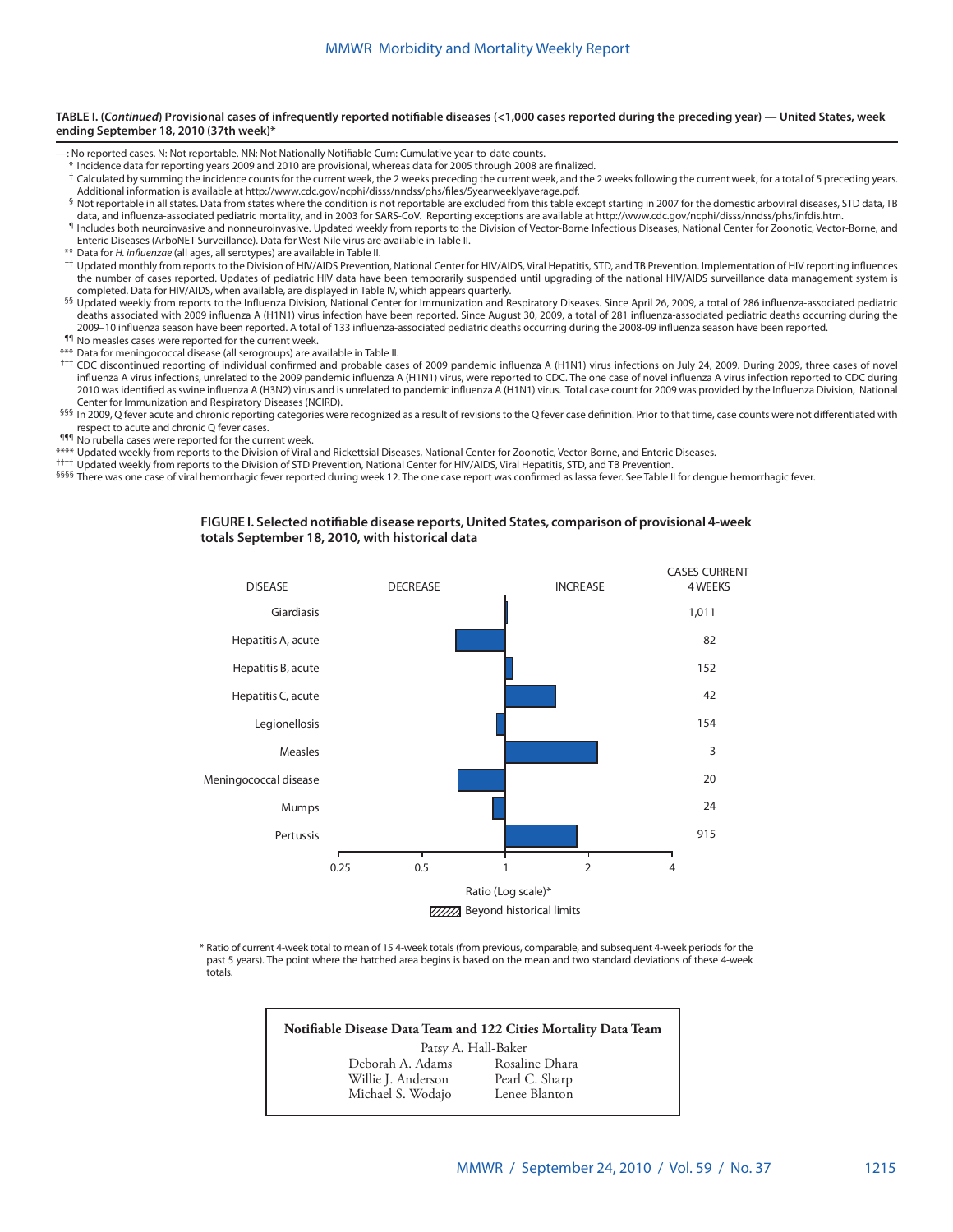**TABLE II. Provisional cases of selected notifiable diseases, United States, weeks ending September 18, 2010, and September 19, 2009 (37th week)\***

|                                                      |                                               |                   | Chlamydia trachomatis infection |                   | Cryptosporidiosis               |                                 |                             |                      |                                                    |                          |  |  |
|------------------------------------------------------|-----------------------------------------------|-------------------|---------------------------------|-------------------|---------------------------------|---------------------------------|-----------------------------|----------------------|----------------------------------------------------|--------------------------|--|--|
| Reporting area                                       | Current                                       | Previous 52 weeks |                                 | Cum               | Cum                             | Current                         | Previous 52 weeks           |                      | Cum                                                | Cum                      |  |  |
|                                                      | week                                          | Med               | Max                             | 2010              | 2009                            | week                            | Med                         | Max                  | 2010                                               | 2009                     |  |  |
| <b>United States</b><br><b>New England</b>           | 11,327<br>520                                 | 22,858<br>742     | 26,113<br>1,396                 | 814,298<br>27,594 | 894,810<br>28,699               | 132<br>3                        | 122<br>8                    | 290<br>68            | 5,345<br>350                                       | 5,254<br>340             |  |  |
| Connecticut                                          |                                               | 221               | 736                             | 6,788             | 8,201                           | $\overline{\phantom{0}}$        | 0                           | 62                   | 62                                                 | 38                       |  |  |
| Maine <sup>†</sup>                                   | 43                                            | 50                | 75                              | 1,807             | 1,718                           | $\mathbf{1}$                    | 1                           | $\overline{7}$       | 63                                                 | 39                       |  |  |
| Massachusetts                                        | 416                                           | 396               | 638                             | 14,091            | 13,751                          | $\overline{2}$                  | 3                           | 8                    | 120                                                | 140                      |  |  |
| New Hampshire<br>Rhode Island <sup>†</sup>           | 25<br>$\equiv$                                | 40<br>65          | 116<br>120                      | 1,663<br>2,377    | 1,527<br>2,671                  | $\overline{\phantom{0}}$        | 1<br>0                      | 5<br>8               | 44<br>9                                            | 64<br>8                  |  |  |
| Vermont <sup>†</sup>                                 | 36                                            | 23                | 63                              | 868               | 831                             | $\qquad \qquad$                 | 1                           | 9                    | 52                                                 | 51                       |  |  |
| Mid. Atlantic                                        | 2,847                                         | 3,252             | 4,619                           | 120,409           | 111,906                         | 11                              | 15                          | 37                   | 584                                                | 594                      |  |  |
| New Jersey                                           | 452                                           | 489               | 698                             | 18,711            | 17,458                          | $\overline{\phantom{0}}$        | $\pmb{0}$                   | 3                    | $\overline{\phantom{0}}$                           | 41                       |  |  |
| New York (Upstate)                                   | 707                                           | 674               | 2,530                           | 24,139            | 21,753                          | 8                               | 3                           | 16                   | 157                                                | 154                      |  |  |
| New York City<br>Pennsylvania                        | 1,265<br>423                                  | 1,194<br>890      | 2,143<br>1,091                  | 44,547<br>33,012  | 41,622<br>31,073                | —<br>3                          | 1<br>9                      | 5<br>26              | 55<br>372                                          | 67<br>332                |  |  |
| E.N. Central                                         | 757                                           | 3,526             | 4,413                           | 121,407           | 144,793                         | 19                              | 30                          | 102                  | 1,389                                              | 1,281                    |  |  |
| Illinois                                             | 10                                            | 828               | 1,322                           | 24,936            | 44,217                          | $\overline{\phantom{0}}$        | 3                           | 15                   | 140                                                | 119                      |  |  |
| Indiana                                              | $\overbrace{\phantom{12322111}}$              | 349               | 786                             | 13,221            | 16,882                          |                                 | 4                           | 10                   | 133                                                | 215                      |  |  |
| Michigan                                             | 464                                           | 897               | 1,420                           | 34,127            | 33,481                          | 2                               | 5<br>7                      | 17                   | 241                                                | 207                      |  |  |
| Ohio<br>Wisconsin                                    | 153<br>130                                    | 964<br>413        | 1,078<br>500                    | 34,304<br>14,819  | 35,070<br>15,143                | 12<br>5                         | 10                          | 24<br>48             | 338<br>537                                         | 291<br>449               |  |  |
| W.N. Central                                         | 371                                           | 1,333             | 1,592                           | 47,499            | 51,049                          | 45                              | 24                          | 72                   | 975                                                | 770                      |  |  |
| lowa                                                 | 7                                             | 186               | 293                             | 6,965             | 6,989                           | $\overline{\phantom{0}}$        | 4                           | 20                   | 227                                                | 161                      |  |  |
| Kansas                                               | 10                                            | 187               | 235                             | 6,675             | 7,816                           | $\mathbf{1}$                    | $\overline{2}$              | 9                    | 106                                                | 77                       |  |  |
| Minnesota                                            |                                               | 273               | 337                             | 9,649             | 10,373                          |                                 | $\overline{2}$              | 30                   | 98                                                 | 196                      |  |  |
| Missouri<br>Nebraska <sup>†</sup>                    | 187<br>93                                     | 491<br>94         | 606<br>237                      | 17,220<br>3,481   | 18,670<br>3,881                 | 18<br>26                        | 4<br>$\overline{2}$         | 26<br>17             | 278<br>180                                         | 145<br>82                |  |  |
| North Dakota                                         | 61                                            | 35                | 93                              | 1,375             | 1,196                           | $\overline{\phantom{0}}$        | 0                           | 18                   | 16                                                 | $\overline{7}$           |  |  |
| South Dakota                                         | 13                                            | 60                | 82                              | 2,134             | 2,124                           | $\overbrace{\phantom{1232211}}$ | $\overline{2}$              | 7                    | 70                                                 | 102                      |  |  |
| S. Atlantic                                          | 3,023                                         | 4,504             | 5,681                           | 161,307           | 181,993                         | 9                               | 19                          | 51                   | 734                                                | 798                      |  |  |
| Delaware                                             | 220                                           | 84                | 156                             | 3,126             | 3,371                           | $\overline{\phantom{0}}$        | 0                           | 2                    | 5                                                  | 8                        |  |  |
| District of Columbia<br>Florida                      | $\qquad \qquad$<br>683                        | 96<br>1,403       | 177<br>1,669                    | 3,386<br>52,891   | 5,038<br>53,267                 | $\overline{\phantom{0}}$<br>4   | 0<br>8                      | $\mathbf{1}$<br>24   | 2<br>274                                           | 6<br>293                 |  |  |
| Georgia                                              |                                               | 383               | 1,323                           | 12,198            | 29,314                          | $\overline{2}$                  | 5                           | 31                   | 221                                                | 269                      |  |  |
| Maryland <sup>†</sup>                                |                                               | 454               | 1,031                           | 15,735            | 16,150                          |                                 | 1                           | 3                    | 29                                                 | 34                       |  |  |
| North Carolina                                       | 718                                           | 797               | 1,562                           | 29,781            | 30,130                          | $\overline{\phantom{0}}$        | 1                           | 12                   | 55                                                 | 82                       |  |  |
| South Carolina <sup>t</sup><br>Virginia <sup>†</sup> | 732<br>594                                    | 520<br>596        | 692<br>902                      | 19,428<br>22,126  | 19,742<br>22,357                | $\overline{\phantom{0}}$        | 1<br>$\overline{2}$         | 8<br>8               | 62<br>71                                           | 44<br>51                 |  |  |
| West Virginia                                        | 76                                            | 70                | 137                             | 2,636             | 2,624                           | 3                               | 0                           | $\overline{2}$       | 15                                                 | 11                       |  |  |
| E.S. Central                                         | 1,144                                         | 1,696             | 2,416                           | 62,434            | 67,611                          | 3                               | 4                           | 17                   | 195                                                | 158                      |  |  |
| Alabama <sup>t</sup>                                 | 627                                           | 482               | 665                             | 18,302            | 19,417                          | -                               | 1                           | 10                   | 83                                                 | 48                       |  |  |
| Kentucky                                             | 262                                           | 290               | 642                             | 11,065            | 9,218                           |                                 | 1                           | 6                    | 57                                                 | 43                       |  |  |
| Mississippi<br>Tennessee <sup>t</sup>                | $\overline{\phantom{0}}$<br>255               | 389<br>581        | 780<br>732                      | 13,074<br>19,993  | 17,308<br>21,668                | $\overline{\phantom{0}}$<br>3   | 0<br>1                      | 3<br>5               | 10<br>45                                           | 15<br>52                 |  |  |
|                                                      |                                               |                   |                                 |                   |                                 |                                 |                             |                      |                                                    |                          |  |  |
| W.S. Central<br>Arkansas <sup>†</sup>                | 458<br>365                                    | 2,857<br>244      | 4,578<br>402                    | 103,648<br>7,940  | 117,676<br>10,419               | 20<br>$\overline{\phantom{0}}$  | 8<br>1                      | 39<br>$\overline{4}$ | 285<br>25                                          | 391<br>40                |  |  |
| Louisiana                                            |                                               | $\mathbf 0$       | 1,055                           | 2,922             | 20,948                          | $\mathbf{1}$                    | 1                           | 5                    | 40                                                 | 37                       |  |  |
| Oklahoma                                             | 93                                            | 261               | 1,375                           | 11,138            | 10,588                          | $\overline{4}$                  | 1                           | 9                    | 65                                                 | 85                       |  |  |
| Texas <sup>t</sup>                                   |                                               | 2,220             | 3,201                           | 81,648            | 75,721                          | 15                              | 4                           | 30                   | 155                                                | 229                      |  |  |
| Mountain                                             | 393                                           | 1,432             | 2,081                           | 48,132            | 56,009                          | 8                               | 10                          | 27                   | 397                                                | 419                      |  |  |
| Arizona<br>Colorado                                  | 181                                           | 444<br>380        | 713<br>709                      | 13,551<br>12,365  | 18,606<br>13,075                |                                 | $\pmb{0}$<br>$\overline{2}$ | 3<br>8               | 25<br>98                                           | 26<br>112                |  |  |
| Idaho <sup>†</sup>                                   | $\overline{\phantom{0}}$                      | 63                | 191                             | 2,184             | 2,563                           | 2                               | 2                           | 6                    | 68                                                 | 68                       |  |  |
| Montana <sup>†</sup>                                 | 39                                            | 58                | 76                              | 2,138             | 2,166                           |                                 | 1                           | Δ                    | 37                                                 | 45                       |  |  |
| Nevada <sup>†</sup>                                  | 149                                           | 175               | 337                             | 6,862             | 7,394                           | 6                               | $\pmb{0}$<br>$\overline{2}$ | $\overline{4}$       | 28                                                 | 16                       |  |  |
| New Mexico <sup>+</sup><br>Utah                      | $\qquad \qquad -$<br>$\overline{\phantom{0}}$ | 172<br>117        | 453<br>175                      | 5,465<br>4,146    | 6,382<br>4,441                  | $\overline{\phantom{0}}$<br>—   | 1                           | $\,8\,$<br>4         | 78<br>50                                           | 106<br>31                |  |  |
| Wyoming <sup>†</sup>                                 | 24                                            | 38                | 79                              | 1,421             | 1,382                           | $\overline{\phantom{0}}$        | 0                           | $\overline{2}$       | 13                                                 | 15                       |  |  |
| Pacific                                              | 1,814                                         | 3,449             | 5,350                           | 121,868           | 135,074                         | 14                              | 12                          | 28                   | 436                                                | 503                      |  |  |
| Alaska                                               |                                               | 108               | 148                             | 4,155             | 3,817                           | $\qquad \qquad$                 | 0                           | $\overline{1}$       | 2                                                  | 6                        |  |  |
| California                                           | 1,814                                         | 2,735             | 4,406                           | 98,994            | 103,476                         | $\overline{7}$                  | 8                           | 19                   | 248                                                | 293                      |  |  |
| Hawaii<br>Oregon                                     | $\qquad \qquad -$<br>$\overline{\phantom{0}}$ | 112<br>$\pmb{0}$  | 158<br>468                      | 3,875<br>1,367    | 4,376<br>7,808                  | $\overline{\phantom{0}}$<br>5   | 0<br>$\overline{2}$         | $\pmb{0}$<br>11      | $\qquad \qquad$<br>124                             | $\overline{1}$<br>148    |  |  |
| Washington                                           |                                               | 393               | 497                             | 13,477            | 15,597                          | $\overline{2}$                  | $\overline{2}$              | 8                    | 62                                                 | 55                       |  |  |
| <b>Territories</b>                                   |                                               |                   |                                 |                   |                                 |                                 |                             |                      |                                                    |                          |  |  |
| American Samoa                                       |                                               | $\pmb{0}$         | $\mathbf 0$                     |                   | $\qquad \qquad -$               | N                               | 0                           | $\boldsymbol{0}$     | N                                                  | N                        |  |  |
| C.N.M.I.<br>Guam                                     | $\overline{\phantom{0}}$                      | $\overline{4}$    | —<br>31                         | 187               | $\overline{\phantom{0}}$<br>272 | $\overbrace{\phantom{1232211}}$ | —<br>0                      | $\mathsf 0$          | $\qquad \qquad$<br>$\overbrace{\phantom{1232211}}$ | $\overline{\phantom{0}}$ |  |  |
| Puerto Rico                                          | 90                                            | 95                | 265                             | 3,738             | 5,415                           | N                               | 0                           | $\mathbf 0$          | N                                                  | N                        |  |  |
| U.S. Virgin Islands                                  |                                               | 10                | 29                              | 323               | 375                             | $\qquad \qquad -$               | 0                           | $\mathsf 0$          | $\qquad \qquad -$                                  |                          |  |  |

C.N.M.I.: Commonwealth of Northern Mariana Islands.

U: Unavailable. —: No reported cases. N: Not reportable. NN: Not Nationally Notifiable. Cum: Cumulative year-to-date counts. Med: Median. Max: Maximum.<br>\* Incidence data for reporting years 2009 and 2010 are prov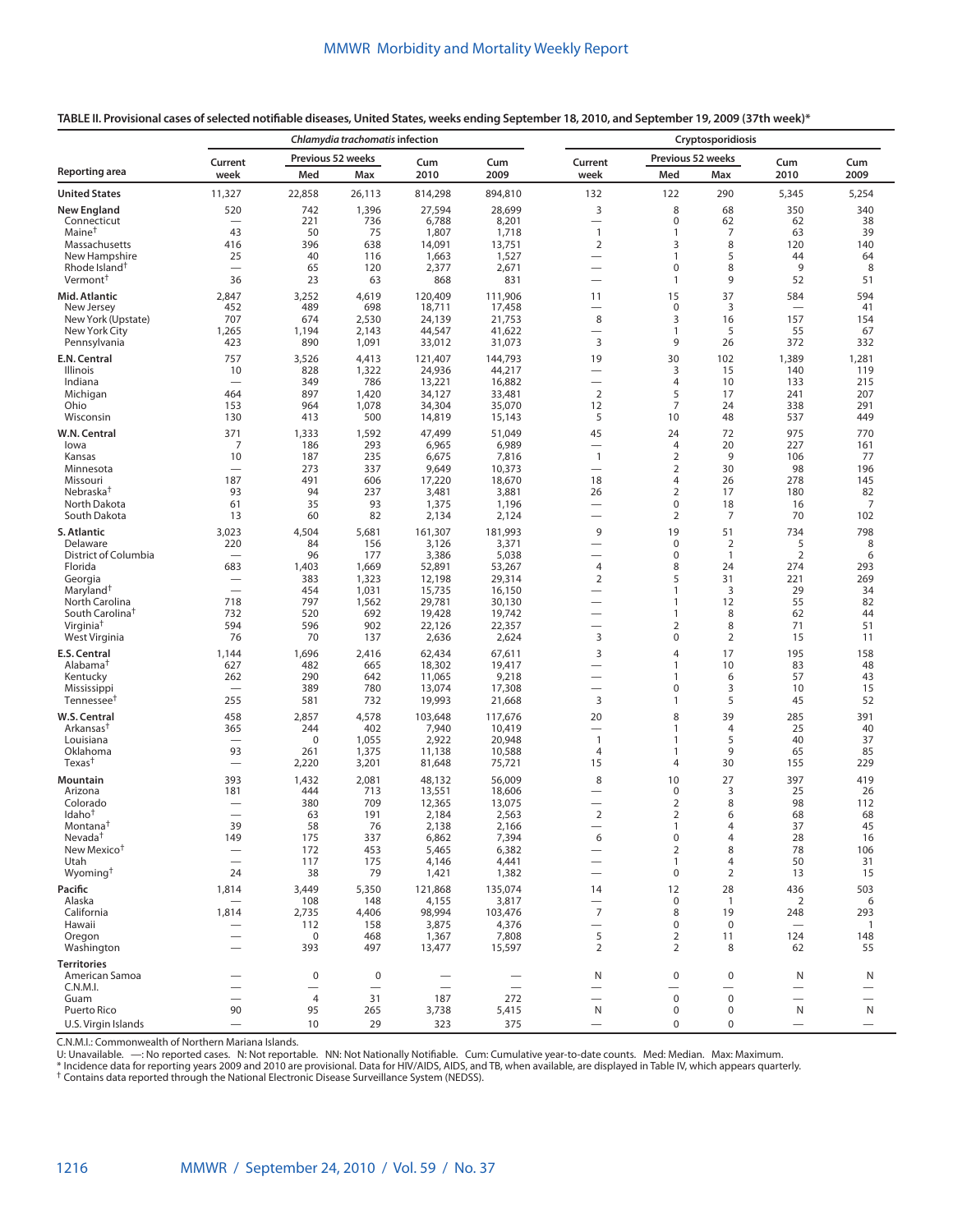|                                         |                                | <b>Dengue Virus Infection</b> |                                    |                                                      |                        |                                       |                                  |                                      |                                                      |                        |  |  |  |  |
|-----------------------------------------|--------------------------------|-------------------------------|------------------------------------|------------------------------------------------------|------------------------|---------------------------------------|----------------------------------|--------------------------------------|------------------------------------------------------|------------------------|--|--|--|--|
|                                         |                                |                               | Dengue Fever <sup>†</sup>          |                                                      |                        | Dengue Hemorrhagic Fever <sup>§</sup> |                                  |                                      |                                                      |                        |  |  |  |  |
|                                         | Current                        |                               | Previous 52 weeks                  | Cum                                                  | Cum                    | Current                               |                                  | Previous 52 weeks                    | Cum                                                  | Cum                    |  |  |  |  |
| <b>Reporting area</b>                   | week                           | Med                           | Max                                | 2010                                                 | 2009                   | week                                  | Med                              | Max                                  | 2010                                                 | 2009                   |  |  |  |  |
| <b>United States</b>                    |                                | $\overline{4}$                | 25                                 | 286                                                  | <b>NN</b>              | $\overline{\phantom{0}}$              | $\boldsymbol{0}$                 | $\mathbf{1}$                         | $\overline{2}$                                       | <b>NN</b>              |  |  |  |  |
| <b>New England</b>                      |                                | $\pmb{0}$                     | $\overline{2}$                     | $\overline{4}$                                       | <b>NN</b>              |                                       | $\mathbf 0$                      | $\pmb{0}$                            |                                                      | <b>NN</b>              |  |  |  |  |
| Connecticut                             | $\overline{\phantom{0}}$       | 0                             | $\mathbf 0$                        | $\overline{\phantom{0}}$                             | <b>NN</b>              |                                       | 0                                | $\mathbf 0$                          |                                                      | <b>NN</b>              |  |  |  |  |
| Maine <sup>¶</sup>                      | -                              | $\mathbf 0$                   | $\overline{2}$                     | $\mathsf 3$                                          | <b>NN</b>              |                                       | $\mathbf 0$                      | $\mathbf 0$                          | $\overline{\phantom{0}}$                             | <b>NN</b>              |  |  |  |  |
| Massachusetts<br>New Hampshire          | $\overline{\phantom{0}}$       | $\pmb{0}$<br>$\pmb{0}$        | $\pmb{0}$<br>$\mathbf 0$           | $\overline{\phantom{0}}$                             | <b>NN</b><br><b>NN</b> |                                       | $\mathbf 0$<br>$\mathbf 0$       | $\boldsymbol{0}$<br>$\boldsymbol{0}$ | $\overline{\phantom{0}}$                             | <b>NN</b><br><b>NN</b> |  |  |  |  |
| Rhode Island <sup>1</sup>               | $\overline{\phantom{0}}$       | 0                             | $\pmb{0}$                          |                                                      | <b>NN</b>              |                                       | $\mathbf 0$                      | 0                                    |                                                      | <b>NN</b>              |  |  |  |  |
| Vermont <sup>¶</sup>                    |                                | $\pmb{0}$                     | $\overline{1}$                     | $\mathbf{1}$                                         | <b>NN</b>              |                                       | $\mathbf 0$                      | $\boldsymbol{0}$                     | $\overline{\phantom{0}}$                             | <b>NN</b>              |  |  |  |  |
| Mid. Atlantic                           | $\overline{\phantom{0}}$       | $\pmb{0}$                     | 9                                  | 74                                                   | <b>NN</b>              |                                       | $\mathbf 0$                      | $\boldsymbol{0}$                     | $\overline{\phantom{0}}$                             | <b>NN</b>              |  |  |  |  |
| New Jersey                              |                                | $\pmb{0}$                     | $\pmb{0}$                          | $\overline{\phantom{0}}$                             | <b>NN</b>              |                                       | $\mathbf 0$                      | $\boldsymbol{0}$                     | $\overline{\phantom{0}}$                             | <b>NN</b>              |  |  |  |  |
| New York (Upstate)                      |                                | $\pmb{0}$                     | $\pmb{0}$                          | $\overline{\phantom{0}}$                             | <b>NN</b>              |                                       | $\mathbf 0$                      | $\boldsymbol{0}$                     | $\overline{\phantom{0}}$                             | <b>NN</b>              |  |  |  |  |
| New York City                           | $\overline{\phantom{0}}$       | 0<br>$\pmb{0}$                | 7<br>$\overline{2}$                | 62                                                   | <b>NN</b><br><b>NN</b> |                                       | $\mathbf 0$<br>$\mathbf 0$       | $\boldsymbol{0}$<br>0                | $\overline{\phantom{0}}$<br>$\overline{\phantom{0}}$ | <b>NN</b>              |  |  |  |  |
| Pennsylvania                            |                                |                               |                                    | 12                                                   |                        |                                       |                                  |                                      |                                                      | <b>NN</b>              |  |  |  |  |
| E.N. Central<br>Illinois                | --<br>$\overline{\phantom{0}}$ | $\pmb{0}$<br>$\pmb{0}$        | $\overline{2}$<br>$\boldsymbol{0}$ | 24<br>$\overline{\phantom{0}}$                       | <b>NN</b><br><b>NN</b> | $\overline{\phantom{0}}$              | $\mathbf 0$<br>$\mathbf 0$       | $\boldsymbol{0}$<br>$\boldsymbol{0}$ | $\overline{\phantom{0}}$<br>$\overline{\phantom{0}}$ | <b>NN</b><br><b>NN</b> |  |  |  |  |
| Indiana                                 | $\overline{\phantom{0}}$       | $\pmb{0}$                     | $\overline{2}$                     | 8                                                    | <b>NN</b>              |                                       | $\mathbf 0$                      | $\boldsymbol{0}$                     |                                                      | <b>NN</b>              |  |  |  |  |
| Michigan                                |                                | $\pmb{0}$                     | $\overline{1}$                     | $\overline{4}$                                       | <b>NN</b>              |                                       | $\mathbf 0$                      | $\pmb{0}$                            | $\overline{\phantom{0}}$                             | <b>NN</b>              |  |  |  |  |
| Ohio                                    | $\overline{\phantom{0}}$       | $\pmb{0}$                     | $\overline{2}$                     | 9                                                    | <b>NN</b>              |                                       | $\mathbf 0$                      | $\pmb{0}$                            | $\overline{\phantom{0}}$                             | <b>NN</b>              |  |  |  |  |
| Wisconsin                               |                                | 0                             | $\overline{1}$                     | 3                                                    | <b>NN</b>              |                                       | 0                                | 0                                    | $\overline{\phantom{0}}$                             | <b>NN</b>              |  |  |  |  |
| W.N. Central                            |                                | $\pmb{0}$                     | 3                                  | 15                                                   | <b>NN</b>              |                                       | $\mathbf 0$                      | $\mathbf 0$                          |                                                      | <b>NN</b>              |  |  |  |  |
| lowa                                    |                                | 0                             | $\mathbf{1}$                       | $\mathbf{1}$                                         | <b>NN</b>              |                                       | 0                                | 0                                    | $\overline{\phantom{0}}$                             | <b>NN</b>              |  |  |  |  |
| Kansas<br>Minnesota                     | $\overline{\phantom{0}}$       | $\pmb{0}$<br>$\pmb{0}$        | $\mathbf 0$<br>$\overline{2}$      | $\overline{\phantom{0}}$<br>10                       | <b>NN</b><br><b>NN</b> | $\overline{\phantom{0}}$              | 0<br>$\mathbf 0$                 | $\pmb{0}$<br>$\pmb{0}$               | $\overline{\phantom{0}}$<br>$\overline{\phantom{0}}$ | <b>NN</b><br><b>NN</b> |  |  |  |  |
| Missouri                                |                                | $\pmb{0}$                     | $\overline{1}$                     | 3                                                    | <b>NN</b>              |                                       | $\mathbf 0$                      | $\mathsf 0$                          | $\overline{\phantom{0}}$                             | <b>NN</b>              |  |  |  |  |
| Nebraska <sup>¶</sup>                   |                                | $\pmb{0}$                     | $\mathbf 0$                        | $\overline{\phantom{0}}$                             | <b>NN</b>              |                                       | $\mathbf 0$                      | $\mathsf 0$                          | $\overline{\phantom{0}}$                             | <b>NN</b>              |  |  |  |  |
| North Dakota                            | $\overline{\phantom{0}}$       | $\pmb{0}$                     | $\mathbf{1}$                       | $\mathbf{1}$                                         | <b>NN</b>              |                                       | $\mathbf 0$                      | $\mathsf 0$                          | $\overline{\phantom{0}}$                             | <b>NN</b>              |  |  |  |  |
| South Dakota                            |                                | 0                             | $\mathbf 0$                        |                                                      | <b>NN</b>              | $\overline{\phantom{0}}$              | $\mathbf 0$                      | $\mathsf 0$                          |                                                      | <b>NN</b>              |  |  |  |  |
| S. Atlantic                             | -                              | $\mathbf{1}$                  | 15                                 | 147                                                  | <b>NN</b>              | $\overline{\phantom{0}}$              | $\mathbf 0$                      | $\mathbf{1}$                         | $\overline{1}$                                       | <b>NN</b>              |  |  |  |  |
| Delaware<br>District of Columbia        | $\overline{\phantom{0}}$       | 0<br>$\pmb{0}$                | $\mathbf 0$<br>$\mathbf 0$         |                                                      | <b>NN</b><br><b>NN</b> | $\overline{\phantom{0}}$              | $\mathbf 0$<br>$\mathbf 0$       | $\boldsymbol{0}$<br>$\boldsymbol{0}$ | $\overline{\phantom{0}}$                             | <b>NN</b><br><b>NN</b> |  |  |  |  |
| Florida                                 | $\overline{\phantom{0}}$       | $\mathbf{1}$                  | 14                                 | 129                                                  | <b>NN</b>              |                                       | $\mathbf 0$                      | $\mathbf{1}$                         | $\overline{1}$                                       | <b>NN</b>              |  |  |  |  |
| Georgia                                 | $\overline{\phantom{0}}$       | $\pmb{0}$                     | $\overline{2}$                     | 7                                                    | <b>NN</b>              | $\overline{\phantom{0}}$              | $\mathbf 0$                      | $\mathbf 0$                          |                                                      | <b>NN</b>              |  |  |  |  |
| Maryland <sup>¶</sup>                   |                                | $\pmb{0}$                     | $\mathbf 0$                        |                                                      | <b>NN</b>              |                                       | $\mathbf 0$                      | $\boldsymbol{0}$                     | $\overline{\phantom{0}}$                             | <b>NN</b>              |  |  |  |  |
| North Carolina                          |                                | $\pmb{0}$                     | $\overline{1}$                     | $\mathbf{1}$                                         | <b>NN</b>              |                                       | $\mathbf 0$                      | 0                                    | $\overline{\phantom{0}}$                             | <b>NN</b>              |  |  |  |  |
| South Carolina <sup>1</sup><br>Virginia | $\overline{\phantom{0}}$       | $\pmb{0}$<br>$\pmb{0}$        | 3<br>$\pmb{0}$                     | 8                                                    | <b>NN</b><br><b>NN</b> |                                       | $\mathbf 0$<br>$\mathbf 0$       | $\boldsymbol{0}$<br>0                |                                                      | <b>NN</b><br><b>NN</b> |  |  |  |  |
| West Virginia                           | -                              | $\pmb{0}$                     | $\mathbf{1}$                       | $\overline{2}$                                       | <b>NN</b>              |                                       | $\mathbf 0$                      | $\mathbf 0$                          | $\overline{\phantom{0}}$                             | <b>NN</b>              |  |  |  |  |
| E.S. Central                            |                                | $\mathbf 0$                   | $\overline{1}$                     | $\overline{2}$                                       | <b>NN</b>              |                                       | $\mathbf 0$                      | $\mathbf 0$                          | $\overline{\phantom{0}}$                             | <b>NN</b>              |  |  |  |  |
| Alabama <sup>1</sup>                    |                                | $\pmb{0}$                     | $\overline{1}$                     | $\mathbf{1}$                                         | <b>NN</b>              |                                       | $\mathbf 0$                      | $\boldsymbol{0}$                     | $\overline{\phantom{0}}$                             | <b>NN</b>              |  |  |  |  |
| Kentucky                                | $\overline{\phantom{0}}$       | $\pmb{0}$                     | $\pmb{0}$                          | $\overline{\phantom{0}}$                             | <b>NN</b>              | $\overline{\phantom{0}}$              | $\mathbf 0$                      | 0                                    |                                                      | <b>NN</b>              |  |  |  |  |
| Mississippi                             |                                | $\pmb{0}$                     | $\pmb{0}$                          |                                                      | <b>NN</b>              |                                       | $\mathbf 0$                      | $\boldsymbol{0}$                     |                                                      | <b>NN</b>              |  |  |  |  |
| Tennessee <sup>¶</sup>                  |                                | $\pmb{0}$                     | $\overline{1}$                     | $\mathbf{1}$                                         | <b>NN</b>              | $\overline{\phantom{0}}$              | $\mathbf 0$                      | $\boldsymbol{0}$                     | $\overline{\phantom{0}}$                             | <b>NN</b>              |  |  |  |  |
| W.S. Central<br>Arkansas <sup>¶</sup>   |                                | $\pmb{0}$                     | $\overline{1}$                     | $\mathbf{1}$                                         | <b>NN</b>              |                                       | $\mathbf 0$                      | $\mathbf{1}$                         | $\mathbf{1}$                                         | <b>NN</b>              |  |  |  |  |
| Louisiana                               |                                | $\pmb{0}$<br>$\pmb{0}$        | $\pmb{0}$<br>$\mathbf 0$           | $\overline{\phantom{0}}$<br>$\overline{\phantom{0}}$ | <b>NN</b><br><b>NN</b> |                                       | $\mathbf 0$<br>$\mathbf 0$       | $\mathbf{1}$<br>$\boldsymbol{0}$     | $\overline{1}$<br>$\overline{\phantom{0}}$           | <b>NN</b><br><b>NN</b> |  |  |  |  |
| Oklahoma                                |                                | $\pmb{0}$                     | $\overline{1}$                     | $\mathbf{1}$                                         | <b>NN</b>              | $\overline{\phantom{0}}$              | $\mathbf 0$                      | $\boldsymbol{0}$                     | -                                                    | <b>NN</b>              |  |  |  |  |
| Texas <sup>¶</sup>                      |                                | $\pmb{0}$                     | $\mathbf 0$                        | $\overline{\phantom{0}}$                             | <b>NN</b>              |                                       | $\mathbf 0$                      | $\boldsymbol{0}$                     |                                                      | <b>NN</b>              |  |  |  |  |
| Mountain                                |                                | 0                             | $\mathbf{1}$                       | 9                                                    | <b>NN</b>              |                                       | $\mathbf 0$                      | 0                                    |                                                      | <b>NN</b>              |  |  |  |  |
| Arizona                                 |                                | 0                             | $\mathbf{1}$                       | $\overline{2}$                                       | <b>NN</b>              |                                       | $\mathbf 0$                      | $\boldsymbol{0}$                     | $\overline{\phantom{0}}$                             | <b>NN</b>              |  |  |  |  |
| Colorado                                |                                | 0                             | 0                                  | $\overline{\phantom{0}}$                             | <b>NN</b>              | $\overline{\phantom{0}}$              | $\mathbf 0$                      | $\mathbf 0$                          | $\overline{\phantom{0}}$                             | <b>NN</b>              |  |  |  |  |
| Idaho <sup>¶</sup><br>Montana           |                                | 0<br>$\pmb{0}$                | $\pmb{0}$<br>$\mathbf{1}$          | $\mathbf 2$                                          | <b>NN</b><br><b>NN</b> |                                       | $\pmb{0}$<br>$\pmb{0}$           | $\mathsf{O}\xspace$<br>$\mathsf 0$   | —                                                    | <b>NN</b><br><b>NN</b> |  |  |  |  |
| Nevada <sup>1</sup>                     |                                | $\pmb{0}$                     | $\mathbf{1}$                       | $\overline{4}$                                       | <b>NN</b>              | $\overline{\phantom{0}}$              | $\pmb{0}$                        | $\boldsymbol{0}$                     | $\overline{\phantom{0}}$                             | <b>NN</b>              |  |  |  |  |
| New Mexico <sup>¶</sup>                 |                                | $\pmb{0}$                     | $\mathbf{1}$                       | $\mathbf{1}$                                         | <b>NN</b>              |                                       | $\pmb{0}$                        | $\mathbf 0$                          |                                                      | <b>NN</b>              |  |  |  |  |
| Utah                                    |                                | $\pmb{0}$                     | $\mathbf 0$                        | $\qquad \qquad$                                      | <b>NN</b>              |                                       | $\mathbf 0$                      | $\mathbf 0$                          | $\overline{\phantom{0}}$                             | <b>NN</b>              |  |  |  |  |
| Wyoming <sup>1</sup>                    |                                | $\pmb{0}$                     | $\mathsf 0$                        | $\overline{\phantom{0}}$                             | <b>NN</b>              |                                       | $\pmb{0}$                        | $\mathsf 0$                          |                                                      | <b>NN</b>              |  |  |  |  |
| Pacific                                 |                                | $\mathbf 0$                   | $\overline{2}$                     | 10                                                   | <b>NN</b>              |                                       | $\mathbf 0$                      | $\mathbf 0$                          |                                                      | <b>NN</b>              |  |  |  |  |
| Alaska<br>California                    | <u>.</u>                       | $\pmb{0}$<br>$\pmb{0}$        | $\pmb{0}$<br>$\mathbf{1}$          | $\qquad \qquad$<br>$\overline{4}$                    | <b>NN</b><br><b>NN</b> |                                       | $\pmb{0}$<br>$\pmb{0}$           | $\mathbf 0$<br>0                     | $\overline{\phantom{0}}$                             | <b>NN</b><br><b>NN</b> |  |  |  |  |
| Hawaii                                  | $\overline{\phantom{0}}$       | $\pmb{0}$                     | $\mathbf 0$                        | $\qquad \qquad$                                      | <b>NN</b>              |                                       | $\pmb{0}$                        | $\mathbf 0$                          |                                                      | <b>NN</b>              |  |  |  |  |
| Oregon                                  | —                              | $\pmb{0}$                     | $\mathsf 0$                        | $\overline{\phantom{0}}$                             | <b>NN</b>              |                                       | $\pmb{0}$                        | $\mathsf 0$                          |                                                      | <b>NN</b>              |  |  |  |  |
| Washington                              | $\overline{\phantom{0}}$       | $\mathbf 0$                   | $\overline{2}$                     | 6                                                    | <b>NN</b>              | $\overline{\phantom{0}}$              | $\mathsf 0$                      | $\mathbf 0$                          |                                                      | <b>NN</b>              |  |  |  |  |
| <b>Territories</b>                      |                                |                               |                                    |                                                      |                        |                                       |                                  |                                      |                                                      |                        |  |  |  |  |
| American Samoa                          |                                | $\pmb{0}$                     | $\pmb{0}$                          | $\overline{\phantom{0}}$                             | <b>NN</b>              |                                       | $\pmb{0}$                        | 0                                    | $\overline{\phantom{0}}$                             | <b>NN</b>              |  |  |  |  |
| C.N.M.I.                                | $\overline{\phantom{0}}$       | $\overline{\phantom{0}}$      | $\overline{\phantom{0}}$           |                                                      | <b>NN</b>              |                                       | $\overbrace{\phantom{12322111}}$ | $\overline{\phantom{0}}$             | $\equiv$                                             | <b>NN</b>              |  |  |  |  |
| Guam<br>Puerto Rico                     |                                | $\mathsf 0$<br>85             | $\mathsf 0$<br>515                 | 6,517                                                | <b>NN</b><br><b>NN</b> |                                       | $\mathsf 0$<br>0                 | $\mathsf 0$<br>3                     | $\overbrace{\phantom{123221111}}$<br>28              | <b>NN</b><br><b>NN</b> |  |  |  |  |
| U.S. Virgin Islands                     |                                | $\pmb{0}$                     | $\mathbf 0$                        |                                                      | <b>NN</b>              |                                       | $\mathbf 0$                      | $\mathsf{O}\xspace$                  |                                                      | <b>NN</b>              |  |  |  |  |
|                                         |                                |                               |                                    |                                                      |                        |                                       |                                  |                                      |                                                      |                        |  |  |  |  |

**TABLE II. (***Continued***) Provisional cases of selected notifiable diseases, United States, weeks ending September 18, 2010, and September 19, 2009 (37th week)\***

C.N.M.I.: Commonwealth of Northern Mariana Islands.<br>U: Unavailable. —: No reported cases. N: Not reportable. NN: Not Nationally Notifiable. Cum: Cumulative year-to-date counts. Med: Median. Max: Maximum.

\* Incidence data for reporting years 2009 and 2010 are provisional. † Dengue Fever includes cases that meet criteria for Dengue Fever with hemorrhage, other clinical, and unknown case classifications.

§ DHF includes cases that meet criteria for dengue shock syndrome (DSS), a more severe form of DHF.

¶ Contains data reported through the National Electronic Disease Surveillance System (NEDSS).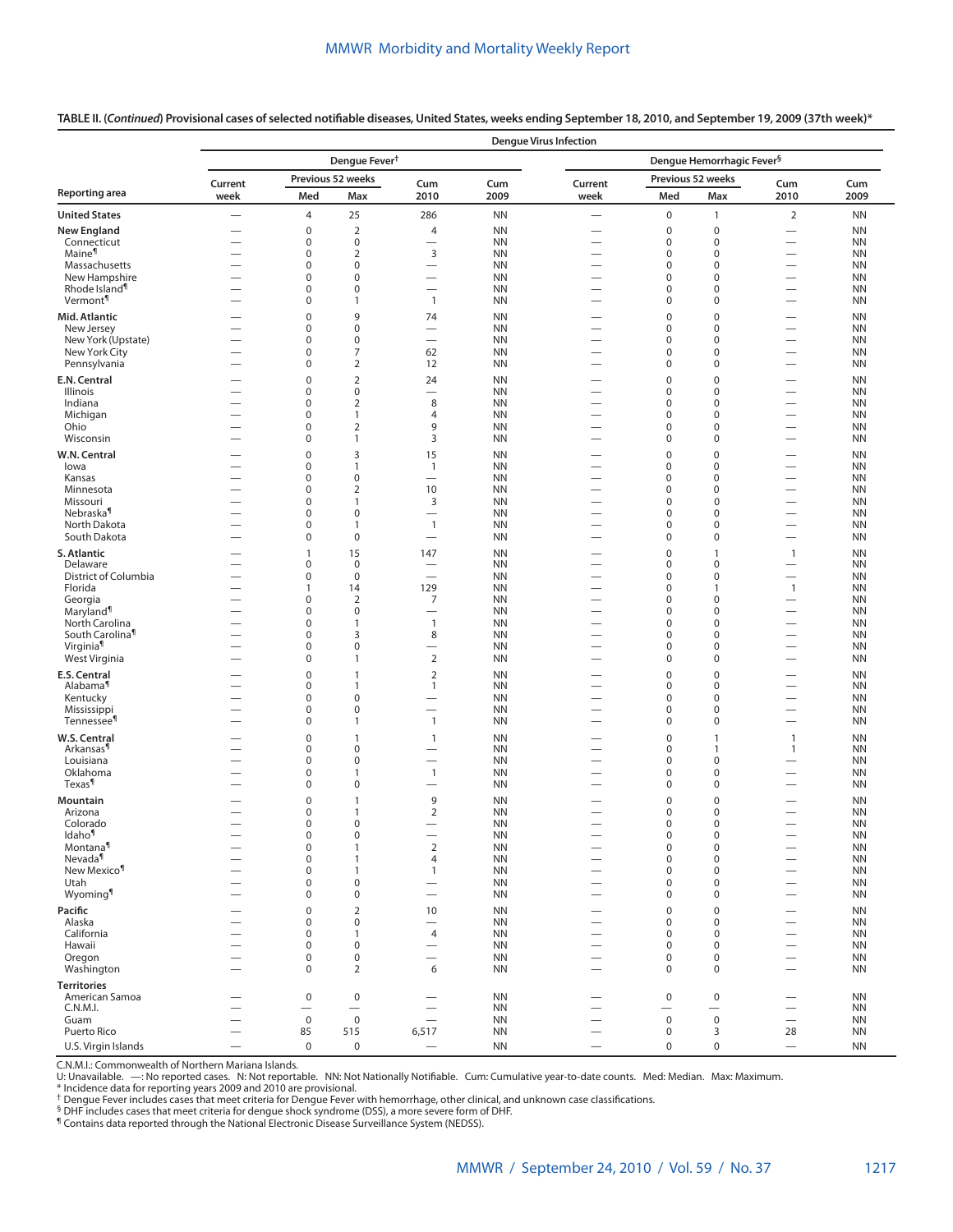## **TABLE II. (***Continued***) Provisional cases of selected notifiable diseases, United States, weeks ending September 18, 2010, and September 19, 2009 (37th week)\***

|                                            |                               |                                       |                                |                                             |                                         |                                                      |                            | Ehrlichiosis/Anaplasmosis <sup>†</sup> |                                                      |                                                      |                                                              |                            |                                |                                          |                                                      |
|--------------------------------------------|-------------------------------|---------------------------------------|--------------------------------|---------------------------------------------|-----------------------------------------|------------------------------------------------------|----------------------------|----------------------------------------|------------------------------------------------------|------------------------------------------------------|--------------------------------------------------------------|----------------------------|--------------------------------|------------------------------------------|------------------------------------------------------|
|                                            |                               |                                       | Ehrlichia chaffeensis          |                                             |                                         |                                                      |                            | Anaplasma phagocytophilum              |                                                      |                                                      |                                                              |                            | Undetermined                   |                                          |                                                      |
|                                            | Current                       | Previous 52 weeks                     |                                | Cum                                         | Cum                                     | Current                                              | Previous 52 weeks          |                                        | Cum                                                  | Cum                                                  | Current                                                      | Previous 52 weeks          |                                | Cum                                      | Cum                                                  |
| Reporting area                             | week                          | Med                                   | Max                            | 2010                                        | 2009                                    | week                                                 | Med                        | Max                                    | 2010                                                 | 2009                                                 | week                                                         | Med                        | Max                            | 2010                                     | 2009                                                 |
| <b>United States</b>                       | $\overline{4}$                | 11                                    | 181                            | 463                                         | 738                                     | 12                                                   | 13                         | 309                                    | 468                                                  | 695                                                  | $\overline{2}$                                               | $\overline{2}$             | 35                             | 76                                       | 146                                                  |
| <b>New England</b>                         | $\overline{\phantom{0}}$      | $\mathbf 0$                           | 3                              | 3                                           | 39                                      | $\overline{\phantom{0}}$                             | $\mathbf{1}$               | 17                                     | 52                                                   | 207                                                  | $\qquad \qquad$                                              | $\mathbf 0$                | $\overline{2}$                 | $\overline{7}$                           | $\overline{2}$                                       |
| Connecticut<br>Maine <sup>§</sup>          |                               | 0<br>0                                | $\pmb{0}$<br>$\mathbf{1}$      | $\overline{2}$                              | 3                                       | $\overline{\phantom{0}}$                             | $\pmb{0}$<br>$\pmb{0}$     | 13<br>$\overline{2}$                   | 18<br>13                                             | 3<br>12                                              | $\overbrace{\phantom{12322111}}$<br>$\overline{\phantom{0}}$ | $\mathbf 0$<br>$\mathbf 0$ | $\overline{2}$<br>0            | 5<br>$\overline{\phantom{0}}$            | $\overline{\phantom{0}}$                             |
| Massachusetts                              |                               | 0                                     | $\pmb{0}$                      | $\qquad \qquad$                             | 9                                       | $\overline{\phantom{0}}$                             | $\pmb{0}$                  | $\overline{4}$                         |                                                      | 83                                                   | $\qquad \qquad$                                              | $\mathbf 0$                | 0                              |                                          | $\overline{\phantom{0}}$                             |
| New Hampshire<br>Rhode Island <sup>§</sup> |                               | 0<br>0                                | $\mathbf{1}$<br>$\overline{2}$ | $\mathbf{1}$                                | 3<br>23                                 | $\overline{\phantom{0}}$                             | $\mathbf 0$<br>$\pmb{0}$   | 3<br>$\overline{7}$                    | 9<br>12                                              | 15<br>94                                             | $\qquad \qquad$                                              | $\mathbf 0$<br>$\mathbf 0$ | $\mathbf{1}$<br>0              | $\overline{2}$                           | $\overline{1}$<br>$\mathbf{1}$                       |
| Vermont <sup>§</sup>                       |                               | 0                                     | $\pmb{0}$                      | $\qquad \qquad$<br>$\overline{\phantom{0}}$ | $\overline{1}$                          | $\overline{\phantom{0}}$                             | $\pmb{0}$                  | 0                                      | $\overline{\phantom{0}}$                             | $\overline{\phantom{0}}$                             | $\overline{\phantom{0}}$                                     | $\mathbf 0$                | 0                              | $\qquad \qquad$<br>$\qquad \qquad$       |                                                      |
| Mid. Atlantic                              |                               | $\mathbf{1}$                          | 15                             | 37                                          | 136                                     | 10                                                   | 3                          | 17                                     | 153                                                  | 219                                                  | $\overline{\phantom{0}}$                                     | $\mathbf 0$                | $\overline{2}$                 | 4                                        | 41                                                   |
| New Jersey                                 |                               | 0                                     | 6                              | $\equiv$                                    | 79                                      | $\overline{\phantom{0}}$                             | $\pmb{0}$                  | $\overline{2}$                         | $\overline{1}$                                       | 61                                                   |                                                              | $\mathbf 0$                | $\pmb{0}$                      |                                          | $\overline{\phantom{0}}$                             |
| New York (Upstate)<br>New York City        |                               | 1<br>0                                | 15<br>3                        | 22<br>14                                    | 36<br>8                                 | 10                                                   | 3<br>$\mathbf 0$           | 17<br>$\mathbf{1}$                     | 149<br>3                                             | 152<br>5                                             | $\overline{\phantom{0}}$<br>$\qquad \qquad$                  | $\mathbf 0$<br>$\mathbf 0$ | $\mathbf{1}$<br>$\mathbf 0$    | 4<br>$\qquad \qquad$                     | 5<br>$\overline{1}$                                  |
| Pennsylvania                               |                               | 0                                     | 5                              | $\overline{1}$                              | 13                                      | $\overline{\phantom{0}}$                             | $\pmb{0}$                  | $\mathbf{1}$                           | $\overline{\phantom{0}}$                             | $\mathbf{1}$                                         | $\overline{\phantom{0}}$                                     | $\mathbf 0$                | 1                              | $\overline{\phantom{0}}$                 | 35                                                   |
| E.N. Central                               |                               | $\mathbf 0$                           | $\overline{4}$                 | 24                                          | 75                                      | $\mathbf{1}$                                         | $\overline{2}$             | 27                                     | 190                                                  | 242                                                  | $\mathbf{1}$                                                 | 1                          | $\overline{4}$                 | 43                                       | 63                                                   |
| Illinois<br>Indiana                        |                               | 0<br>0                                | $\overline{2}$<br>$\pmb{0}$    | 10<br>$\overline{\phantom{0}}$              | 32<br>$\overline{\phantom{0}}$          | $\overline{\phantom{0}}$                             | $\mathbf 0$<br>$\pmb{0}$   | $\mathbf{1}$<br>$\pmb{0}$              | $\overline{1}$<br>$\overline{\phantom{0}}$           | 6<br>$\overline{\phantom{0}}$                        | $\overline{\phantom{0}}$<br>$\mathbf{1}$                     | $\mathbf 0$<br>$\mathbf 0$ | $\overline{2}$<br>3            | 3<br>24                                  | $\overline{3}$<br>34                                 |
| Michigan                                   |                               | 0                                     | $\mathbf{1}$                   | $\overline{2}$                              | $\overline{4}$                          | $\overline{\phantom{0}}$                             | $\pmb{0}$                  | $\mathbf 0$                            | $\overline{\phantom{0}}$                             | $\overline{\phantom{0}}$                             | $\qquad \qquad$                                              | $\mathbf 0$                | $\mathbf{1}$                   | 3                                        | $\qquad \qquad$                                      |
| Ohio                                       |                               | 0                                     | 3                              | 6                                           | 11                                      | $\overline{\phantom{0}}$                             | $\pmb{0}$                  | $\mathbf{1}$                           | $\mathbf{1}$                                         | $\mathbf{1}$                                         | $\overline{\phantom{0}}$                                     | $\mathbf 0$                | $\mathbf 0$                    | $\qquad \qquad$                          | $\overline{2}$                                       |
| Wisconsin                                  |                               | $\mathbf 0$                           | 3                              | 6                                           | 28                                      | $\mathbf{1}$                                         | $\overline{2}$             | 27                                     | 188                                                  | 235                                                  |                                                              | $\mathbf 0$                | 3                              | 13                                       | 24                                                   |
| W.N. Central<br>lowa                       |                               | $\overline{2}$<br>0                   | 13<br>$\mathbf 0$              | 109                                         | 137                                     | $\overline{\phantom{0}}$                             | $\mathbf 0$<br>$\mathbf 0$ | 261<br>$\pmb{0}$                       | 8                                                    | $\overline{7}$<br>$\overline{\phantom{0}}$           | $\mathbf{1}$                                                 | $\mathbf 0$<br>$\mathbf 0$ | 30<br>$\mathbf 0$              | 12<br>$\overline{\phantom{0}}$           | 16<br>$\overline{\phantom{0}}$                       |
| Kansas                                     |                               | 0                                     | $\mathbf{1}$                   | 6                                           | 6                                       | $\overline{\phantom{0}}$                             | $\pmb{0}$                  | $\mathbf 0$                            | $\overline{\phantom{0}}$                             | $\mathbf{1}$                                         | $\overline{\phantom{0}}$                                     | $\mathbf 0$                | $\mathbf 0$                    | $\overline{\phantom{0}}$                 | $\overline{\phantom{0}}$                             |
| Minnesota                                  |                               | 0                                     | 6                              | $\overline{\phantom{m}}$                    | $\mathbf{1}$                            | $\overline{\phantom{0}}$                             | $\pmb{0}$                  | 261                                    |                                                      | 3                                                    | $\overline{\phantom{0}}$                                     | $\mathbf 0$                | 30                             | $\qquad \qquad -$                        | 3                                                    |
| Missouri<br>Nebraska <sup>§</sup>          |                               | 1<br>0                                | 13<br>$\mathbf{1}$             | 102<br>$\mathbf{1}$                         | 128<br>$\overline{2}$                   | $\overline{\phantom{0}}$<br>$\overline{\phantom{0}}$ | $\mathbf 0$<br>$\mathbf 0$ | 3<br>$\mathbf 0$                       | 8<br>$\overline{\phantom{0}}$                        | $\mathbf 2$<br>$\mathbf{1}$                          | $\mathbf{1}$<br>$\overline{\phantom{0}}$                     | $\mathbf 0$<br>$\mathbf 0$ | 3<br>$\mathbf 0$               | 12<br>$\qquad \qquad$                    | 13                                                   |
| North Dakota                               |                               | 0                                     | $\pmb{0}$                      | $\qquad \qquad$                             |                                         |                                                      | $\mathbf 0$                | $\mathbf 0$                            |                                                      |                                                      |                                                              | $\mathbf 0$                | $\mathbf 0$                    | $\overline{\phantom{0}}$                 | $\overline{\phantom{0}}$                             |
| South Dakota                               | $\overline{\phantom{0}}$      | 0                                     | $\mathbf 0$                    | $\overline{\phantom{0}}$                    |                                         | $\overline{\phantom{0}}$                             | $\mathbf 0$                | $\mathbf 0$                            | $\overline{\phantom{0}}$                             | $\overline{\phantom{0}}$                             | $\overline{\phantom{0}}$                                     | $\mathbf 0$                | $\mathbf 0$                    | $\qquad \qquad$                          | $\qquad \qquad -$                                    |
| S. Atlantic                                |                               | 4                                     | 19                             | 196                                         | 209                                     | $\mathbf{1}$                                         | $\mathbf 0$                | $\overline{7}$                         | 47                                                   | 14                                                   | $\overline{\phantom{0}}$                                     | $\mathbf 0$                | $\mathbf{1}$                   | 3                                        | $\overline{2}$                                       |
| Delaware<br>District of Columbia           | —                             | $\mathbf 0$<br>0                      | 3<br>$\pmb{0}$                 | 16<br>$\overline{\phantom{0}}$              | 16<br>$\overline{\phantom{0}}$          | $\overline{\phantom{0}}$                             | $\mathbf 0$<br>$\mathbf 0$ | $\mathbf{1}$<br>$\mathbf 0$            | 4<br>$\overline{\phantom{0}}$                        | $\overline{2}$<br>$\overline{\phantom{0}}$           | $\qquad \qquad$<br>$\overline{\phantom{0}}$                  | $\mathbf 0$<br>$\mathbf 0$ | $\mathbf 0$<br>$\mathbf 0$     | $\qquad \qquad$                          | $\qquad \qquad -$<br>$\overline{\phantom{0}}$        |
| Florida                                    |                               | 0                                     | $\overline{2}$                 | 8                                           | 9                                       | $\overline{\phantom{0}}$                             | $\mathbf 0$                | $\mathbf{1}$                           | 3                                                    | $\overline{3}$                                       | $\overline{\phantom{0}}$                                     | $\mathbf 0$                | $\mathbf 0$                    | $\qquad \qquad$                          | $\overline{\phantom{0}}$                             |
| Georgia                                    |                               | 0                                     | $\overline{4}$                 | 16                                          | 17                                      |                                                      | $\mathbf 0$                | $\mathbf{1}$                           | $\overline{1}$                                       | $\mathbf{1}$                                         | $\qquad \qquad$                                              | $\mathbf 0$                | $\mathbf{1}$                   | $\mathbf{1}$                             |                                                      |
| Maryland <sup>§</sup><br>North Carolina    |                               | 0<br>1                                | 3<br>13                        | 19<br>75                                    | 34<br>54                                | $\overline{\phantom{0}}$                             | $\mathbf 0$<br>$\mathbf 0$ | $\overline{2}$<br>$\overline{4}$       | 11<br>17                                             | 3<br>3                                               | $\qquad \qquad$<br>$\overline{\phantom{0}}$                  | $\mathbf 0$<br>$\mathbf 0$ | 1<br>$\mathbf 0$               | $\overline{2}$<br>$\qquad \qquad$        | $\overline{\phantom{0}}$                             |
| South Carolina <sup>§</sup>                |                               | 0                                     | $\overline{2}$                 | 3                                           | 8                                       | $\overline{\phantom{0}}$                             | $\mathbf 0$                | $\mathbf 0$                            | $\overline{\phantom{0}}$                             | $\overline{\phantom{0}}$                             | $\overline{\phantom{0}}$                                     | $\mathbf 0$                | $\mathbf 0$                    | $\qquad \qquad$                          |                                                      |
| Virginia <sup>§</sup>                      |                               | 1                                     | 13                             | 59                                          | 70                                      | $\mathbf{1}$                                         | $\mathbf 0$                | $\overline{2}$                         | 11                                                   | $\overline{2}$                                       | $\qquad \qquad -$                                            | $\mathbf 0$                | 0                              | $\qquad \qquad$                          | $\overline{2}$                                       |
| West Virginia                              | $\mathbf{1}$                  | 0<br>$\mathbf{1}$                     | $\mathbf 0$<br>10              | 73                                          | $\mathbf{1}$<br>109                     | $\overline{\phantom{0}}$                             | $\mathbf 0$<br>$\mathbf 0$ | $\mathbf 0$<br>$\overline{2}$          | $\overline{\phantom{0}}$<br>16                       | $\overline{\phantom{0}}$<br>3                        | $\overline{\phantom{0}}$                                     | $\mathbf 0$<br>$\mathbf 0$ | 1<br>$\mathbf 2$               | $\overline{\phantom{0}}$<br>6            | $\overline{\phantom{0}}$<br>22                       |
| E.S. Central<br>Alabama <sup>§</sup>       | $\overline{\phantom{0}}$      | $\mathbf 0$                           | 3                              | 10                                          | 6                                       | $\overline{\phantom{0}}$                             | $\mathbf 0$                | $\overline{2}$                         | $\overline{7}$                                       | $\mathbf{1}$                                         | $\qquad \qquad$                                              | $\mathbf 0$                | $\mathbf 0$                    |                                          |                                                      |
| Kentucky                                   |                               | 0                                     | $\overline{2}$                 | 11                                          | 9                                       | $\overline{\phantom{0}}$                             | $\mathbf 0$                | $\mathbf 0$                            | $\overline{\phantom{0}}$                             | $\overline{\phantom{0}}$                             | $\overline{\phantom{0}}$                                     | $\mathbf 0$                | $\mathbf 0$                    | $\overline{\phantom{0}}$                 | $\overline{\phantom{0}}$                             |
| Mississippi<br>Tennessee <sup>§</sup>      | $\overline{\phantom{0}}$      | 0                                     | $\mathbf{1}$                   | 3                                           | 6                                       |                                                      | $\mathbf 0$                | $\mathbf{1}$                           | $\mathbf{1}$                                         | $\overline{\phantom{0}}$                             |                                                              | $\mathbf 0$                | $\mathbf 0$                    | $\overline{\phantom{0}}$                 | $\overline{\phantom{0}}$                             |
|                                            | $\mathbf{1}$<br>3             | 1<br>$\mathbf 0$                      | 10<br>141                      | 49<br>20                                    | 88<br>30                                | $\overline{\phantom{0}}$                             | $\pmb{0}$<br>$\mathbf 0$   | $\overline{2}$<br>23                   | 8<br>$\overline{2}$                                  | $\overline{2}$<br>$\mathbf{1}$                       | $\overbrace{\phantom{12322111}}$                             | $\mathbf 0$<br>$\mathbf 0$ | $\overline{2}$<br>$\mathbf{1}$ | 6<br>$\mathbf{1}$                        | 22<br>$\overline{\phantom{0}}$                       |
| W.S. Central<br>Arkansas <sup>§</sup>      | $\overline{\phantom{0}}$      | $\mathbf 0$                           | 34                             | 2                                           | 4                                       | $\overline{\phantom{0}}$                             | $\mathbf 0$                | 6                                      | $\overline{\phantom{0}}$                             | $\overline{\phantom{0}}$                             |                                                              | $\mathbf 0$                | $\mathbf 0$                    | $\qquad \qquad$                          |                                                      |
| Louisiana                                  | $\overline{\phantom{0}}$      | 0                                     | $\mathbf{1}$                   | $\mathbf{1}$                                | $\overline{\phantom{0}}$                |                                                      | $\mathbf 0$                | $\mathbf 0$                            | $\overline{\phantom{0}}$                             |                                                      | $\qquad \qquad$                                              | $\mathbf 0$                | $\mathbf 0$                    | $\qquad \qquad$                          | $\qquad \qquad -$                                    |
| Oklahoma<br>Texas <sup>§</sup>             | 3<br>$\overline{\phantom{0}}$ | 0<br>0                                | 105<br>$\overline{2}$          | 14<br>3                                     | 24<br>$\overline{2}$                    | $\overline{\phantom{0}}$                             | $\mathbf 0$<br>$\mathbf 0$ | 16<br>1                                | $\overline{2}$<br>$\overline{\phantom{0}}$           | $\mathbf{1}$<br>—                                    | $\overline{\phantom{0}}$<br>$\overline{\phantom{0}}$         | $\mathbf 0$<br>$\mathbf 0$ | 0<br>1                         | $\overline{\phantom{0}}$<br>$\mathbf{1}$ | $\overline{\phantom{0}}$                             |
| <b>Mountain</b>                            |                               | 0                                     | $\mathbf 0$                    |                                             | $\overline{\phantom{0}}$                |                                                      | $\mathbf 0$                | $\mathbf 0$                            |                                                      | —                                                    |                                                              | $\mathbf 0$                | 1                              |                                          | $\overline{\phantom{0}}$                             |
| Arizona                                    |                               | $\mathbf 0$                           | $\mathbf 0$                    | $\overline{\phantom{0}}$                    | $\overline{\phantom{0}}$                |                                                      | $\mathbf 0$                | $\mathbf 0$                            |                                                      | $\overline{\phantom{0}}$                             |                                                              | $\mathbf 0$                | $\mathbf{1}$                   |                                          |                                                      |
| Colorado                                   | $\overline{\phantom{0}}$      | 0                                     | $\mathbf 0$                    | $\overline{\phantom{0}}$                    | $\overline{\phantom{0}}$                | $\overline{\phantom{0}}$                             | $\mathbf 0$                | $\Omega$                               |                                                      | $\overline{\phantom{0}}$                             | $\overline{\phantom{0}}$                                     | $\Omega$                   | $\mathbf 0$                    | $\overline{\phantom{0}}$                 | $\overline{\phantom{0}}$                             |
| Idaho <sup>§</sup><br>Montana <sup>§</sup> |                               | $\pmb{0}$<br>$\pmb{0}$                | $\pmb{0}$<br>$\pmb{0}$         |                                             |                                         |                                                      | $\pmb{0}$<br>$\pmb{0}$     | $\pmb{0}$<br>$\mathsf{O}\xspace$       | $\overline{\phantom{0}}$                             | —<br><u>.</u>                                        |                                                              | $\pmb{0}$<br>$\mathbf 0$   | 0<br>$\pmb{0}$                 |                                          | $\equiv$                                             |
| Nevada <sup>§</sup>                        |                               | 0                                     | $\pmb{0}$                      | -                                           | $\overline{\phantom{0}}$                |                                                      | $\pmb{0}$                  | $\mathbf 0$                            |                                                      | -                                                    | $\overline{\phantom{0}}$                                     | $\mathbf 0$                | $\mathbf 0$                    |                                          |                                                      |
| New Mexico <sup>§</sup>                    | $\overline{\phantom{0}}$      | 0<br>0                                | $\pmb{0}$<br>$\mathbf 0$       | $\overline{\phantom{0}}$                    | $\equiv$                                | $\overline{\phantom{0}}$                             | $\mathbf 0$<br>$\mathbf 0$ | 0<br>$\mathbf 0$                       | $\overline{\phantom{0}}$                             | $\overline{\phantom{0}}$<br>$\overline{\phantom{0}}$ | $\overbrace{\phantom{12322111}}$                             | $\mathbf 0$<br>$\Omega$    | 0<br>$\mathbf 0$               | $\qquad \qquad$                          | $\frac{1}{2}$                                        |
| Utah<br>Wyoming <sup>§</sup>               |                               | $\mathbf 0$                           | $\mathbf 0$                    | $\overline{\phantom{0}}$                    | $\overline{\phantom{0}}$                | $\overline{\phantom{0}}$                             | $\mathbf 0$                | 0                                      | $\overline{\phantom{0}}$                             | $\overline{\phantom{0}}$                             | $\overline{\phantom{0}}$                                     | $\mathbf 0$                | 0                              | $\overline{\phantom{0}}$                 | $\overline{\phantom{0}}$                             |
| Pacific                                    |                               | 0                                     | $\mathbf{1}$                   | $\mathbf{1}$                                | 3                                       | $\overline{\phantom{0}}$                             | $\pmb{0}$                  | $\pmb{0}$                              | $\overline{\phantom{0}}$                             | $\overline{2}$                                       | $\overline{\phantom{0}}$                                     | $\pmb{0}$                  | $\mathbf{1}$                   | $\overline{\phantom{0}}$                 |                                                      |
| Alaska                                     |                               | 0                                     | $\pmb{0}$                      | $\overline{\phantom{0}}$                    | $\overline{\phantom{0}}$                |                                                      | $\mathbf 0$                | $\mathbf 0$                            |                                                      | $\overline{\phantom{0}}$                             |                                                              | $\mathbf 0$                | $\pmb{0}$                      |                                          |                                                      |
| California<br>Hawaii                       | $\overline{\phantom{0}}$      | 0<br>0                                | $\mathbf{1}$<br>$\pmb{0}$      | $\mathbf{1}$<br>$\overline{\phantom{0}}$    | $\mathsf 3$<br>$\overline{\phantom{0}}$ | $\overline{\phantom{0}}$                             | $\mathbf 0$<br>$\pmb{0}$   | $\mathbf 0$<br>$\mathsf 0$             | $\overline{\phantom{0}}$<br>$\overline{\phantom{0}}$ | $\sqrt{2}$<br>$\overline{\phantom{0}}$               | $\overline{\phantom{0}}$                                     | $\mathbf 0$<br>$\mathbf 0$ | $\mathbf{1}$<br>0              | $\qquad \qquad$                          | $\overline{\phantom{0}}$<br>$\overline{\phantom{0}}$ |
| Oregon                                     |                               | 0                                     | $\pmb{0}$                      | $\equiv$                                    | $\equiv$                                |                                                      | $\mathbf 0$                | $\mathbf 0$                            | $\equiv$                                             | $\overline{\phantom{0}}$                             |                                                              | $\mathbf 0$                | $\mathbf 0$                    | $\overline{\phantom{0}}$                 | $\equiv$                                             |
| Washington                                 |                               | $\mathbf 0$                           | $\mathbf 0$                    | $\overline{\phantom{0}}$                    | $\overline{\phantom{0}}$                | $\overline{\phantom{0}}$                             | $\mathbf 0$                | $\mathbf 0$                            | $\overline{\phantom{0}}$                             | $\overline{\phantom{0}}$                             | $\overbrace{\phantom{12322111}}$                             | $\mathbf 0$                | $\mathbf 0$                    | $\overline{\phantom{0}}$                 | $\overline{\phantom{0}}$                             |
| <b>Territories</b>                         |                               |                                       |                                |                                             |                                         |                                                      |                            |                                        |                                                      |                                                      |                                                              |                            |                                |                                          |                                                      |
| American Samoa<br>C.N.M.I.                 |                               | $\pmb{0}$<br>$\overline{\phantom{0}}$ | $\pmb{0}$                      | $\overline{\phantom{0}}$                    |                                         |                                                      | $\mathbf 0$                | 0<br>$\qquad \qquad$                   | $\overline{\phantom{0}}$                             | $\overline{\phantom{0}}$                             |                                                              | 0                          | $\pmb{0}$                      |                                          | $\overline{\phantom{0}}$                             |
| Guam                                       | $\overline{\phantom{0}}$      | $\mathsf 0$                           | $\mathsf 0$                    |                                             | $\qquad \qquad -$                       |                                                      | $\mathsf 0$                | $\mathsf 0$                            | $\overline{\phantom{0}}$                             |                                                      | $\qquad \qquad$                                              | $\mathsf 0$                | $\mathsf 0$                    | $\qquad \qquad$                          |                                                      |
| Puerto Rico                                |                               | $\mathbf 0$                           | $\mathsf 0$                    | $\overbrace{\phantom{13333}}$               | $\overline{\phantom{0}}$                |                                                      | $\mathbf 0$                | $\mathbf 0$                            | $\overline{\phantom{0}}$                             | $\overline{\phantom{0}}$                             | $\overline{\phantom{0}}$                                     | $\mathbf 0$                | $\mathbf 0$                    | $\qquad \qquad$                          | $\overline{\phantom{0}}$                             |
| U.S. Virgin Islands                        |                               | $\mathbf 0$                           | $\mathsf 0$                    | -                                           |                                         |                                                      | $\mathbf 0$                | 0                                      | $\overline{\phantom{0}}$                             |                                                      |                                                              | $\mathbf 0$                | $\mathbf 0$                    | $\overline{\phantom{0}}$                 | $\qquad \qquad$                                      |

C.N.M.I.: Commonwealth of Northern Mariana Islands.<br>U: Unavailable. —: No reported cases. N: Not reportable. NN: Not Nationally Notifiable. Cum: Cumulative year-to-date counts. Med: Median. Max: Maximum.<br>\* Incid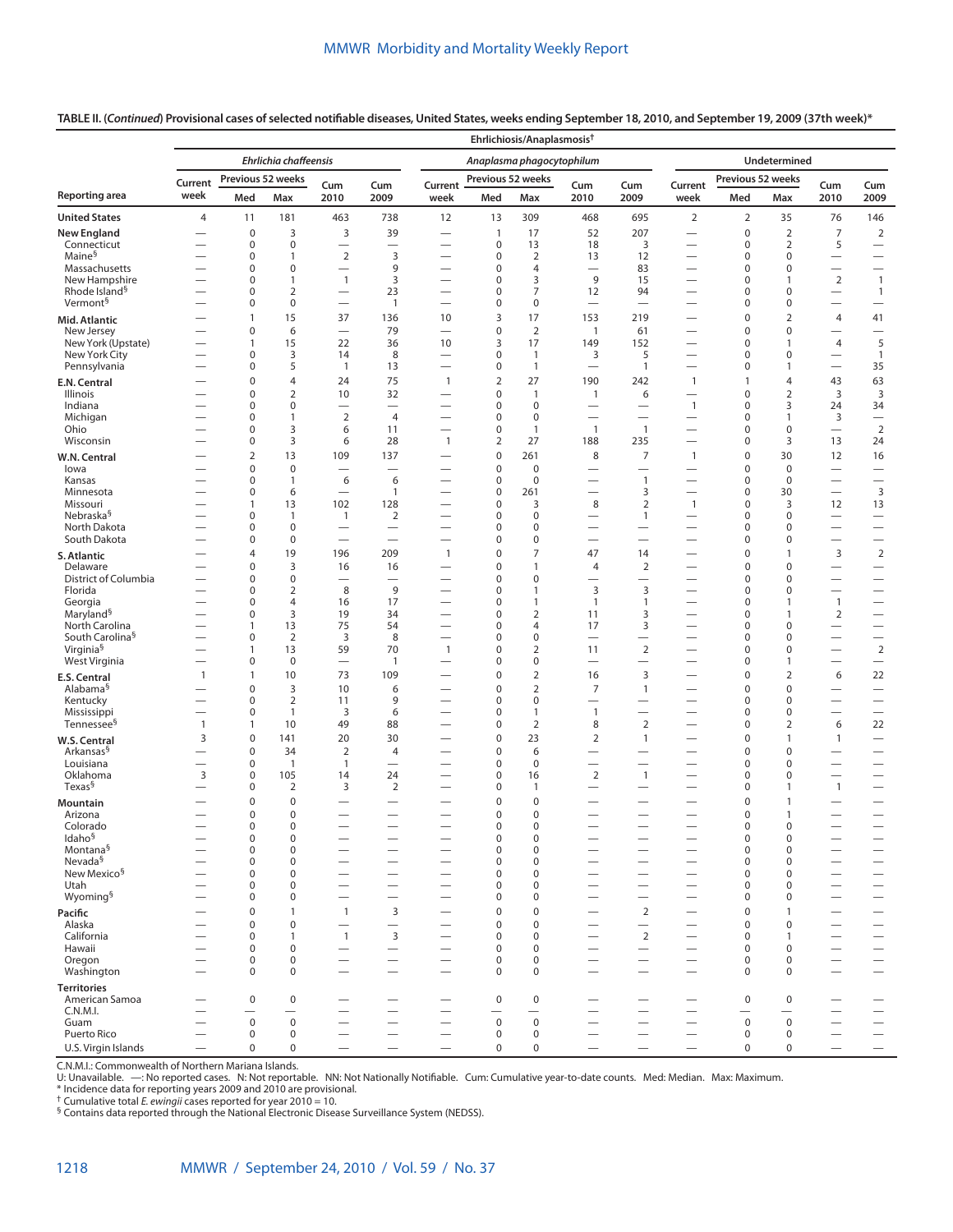**TABLE II. (***Continued***) Provisional cases of selected notifiable diseases, United States, weeks ending September 18, 2010, and September 19, 2009 (37th week)\***

|                                      | <b>Giardiasis</b>                |                                |                          |                          |                          |                                                      |                          | Gonorrhea                |                          | Haemophilus influenzae, invasive <sup>†</sup><br>All ages, all serotypes |                                               |                                 |                      |                          |                                        |
|--------------------------------------|----------------------------------|--------------------------------|--------------------------|--------------------------|--------------------------|------------------------------------------------------|--------------------------|--------------------------|--------------------------|--------------------------------------------------------------------------|-----------------------------------------------|---------------------------------|----------------------|--------------------------|----------------------------------------|
|                                      |                                  | Current Previous 52 weeks      |                          | Cum                      | Cum                      | Current                                              | Previous 52 weeks        |                          | Cum                      | Cum                                                                      | Current                                       | Previous 52 weeks               |                      | Cum                      | Cum                                    |
| Reporting area                       | week                             | Med                            | Max                      | 2010                     | 2009                     | week                                                 | Med                      | Max                      | 2010                     | 2009                                                                     | week                                          | Med                             | Max                  | 2010                     | 2009                                   |
| <b>United States</b>                 | 274                              | 344                            | 666                      | 12,302                   | 13,122                   | 2,872                                                | 5,405                    | 6,656                    | 190,159                  | 217,726                                                                  | 20                                            | 59                              | 171                  | 2,082                    | 2,142                                  |
| <b>New England</b>                   | 17                               | 31                             | 65                       | 1,078                    | 1,215                    | 90                                                   | 103                      | 196                      | 3,711                    | 3,459                                                                    | $\overline{\phantom{0}}$                      | 3                               | 21                   | 121                      | 145                                    |
| Connecticut<br>Maine <sup>§</sup>    |                                  | 5<br>$\overline{4}$            | 15                       | 187                      | 218                      | $\overline{\phantom{0}}$                             | 45                       | 169                      | 1,619                    | 1,605                                                                    |                                               | 0                               | 15                   | 25                       | 42                                     |
| Massachusetts                        | 6<br>6                           | 13                             | 12<br>33                 | 151<br>463               | 162<br>522               | $\overline{1}$<br>84                                 | 3<br>43                  | 11<br>72                 | 125<br>1,625             | 100<br>1,396                                                             | -<br>$\overline{\phantom{0}}$                 | 0<br>2                          | 2<br>8               | 10<br>65                 | 16<br>68                               |
| New Hampshire                        |                                  | 3                              | 9                        | 106                      | 149                      | 4                                                    | $\overline{2}$           | 7                        | 109                      | 79                                                                       | $\overline{\phantom{0}}$                      | $\boldsymbol{0}$                | 2                    | 8                        | 8                                      |
| Rhode Island <sup>§</sup>            |                                  | $\mathbf{1}$                   | 7                        | 35                       | 41                       |                                                      | 5                        | 13                       | 187                      | 248                                                                      |                                               | $\mathbf 0$                     | $\mathbf{1}$         | $\overline{7}$           | 7                                      |
| Vermont <sup>§</sup>                 | 5                                | $\overline{4}$                 | 14                       | 136                      | 123                      | $\mathbf{1}$                                         | $\mathbf 0$              | 17                       | 46                       | 31                                                                       | $\overline{\phantom{0}}$                      | $\mathbf 0$                     | $\mathbf{1}$         | 6                        | $\overline{4}$                         |
| Mid. Atlantic<br>New Jersey          | 41                               | 60<br>6                        | 112<br>15                | 2,102<br>192             | 2,395<br>320             | 657<br>94                                            | 674<br>103               | 941<br>164               | 24,924<br>3,961          | 22,313<br>3,386                                                          | 3                                             | 11<br>$\overline{2}$            | 34<br>$\overline{7}$ | 412<br>66                | 424<br>98                              |
| New York (Upstate)                   | 28                               | 22                             | 84                       | 792                      | 888                      | 149                                                  | 104                      | 422                      | 3,941                    | 4,030                                                                    | $\overline{2}$                                | 3                               | 20                   | 108                      | 104                                    |
| New York City                        | 6                                | 16                             | 31                       | 604                      | 599                      | 281                                                  | 227                      | 394                      | 8,648                    | 7,826                                                                    |                                               | $\overline{2}$                  | 6                    | 82                       | 52                                     |
| Pennsylvania                         | 7                                | 14                             | 37                       | 514                      | 588                      | 133                                                  | 217                      | 295                      | 8,374                    | 7,071                                                                    | $\mathbf{1}$                                  | $\overline{4}$                  | 9                    | 156                      | 170                                    |
| E.N. Central                         | 23                               | 52                             | 92                       | 1,903                    | 2,074                    | 221                                                  | 959                      | 1,536                    | 33,065                   | 46,139                                                                   | $\overline{2}$                                | 9                               | 20                   | 349                      | 332                                    |
| Illinois<br>Indiana                  |                                  | 11<br>6                        | 20<br>14                 | 375<br>191               | 453<br>203               | $\overline{2}$<br>$\overline{\phantom{0}}$           | 187<br>91                | 441<br>217               | 5,697<br>3,708           | 14,773<br>5,490                                                          |                                               | $\overline{2}$<br>$\mathbf{1}$  | 9<br>6               | 98<br>66                 | 127<br>58                              |
| Michigan                             | 5                                | 13                             | 25                       | 468                      | 468                      | 144                                                  | 249                      | 502                      | 9,548                    | 10,688                                                                   |                                               | $\mathbf 0$                     | 4                    | 26                       | 17                                     |
| Ohio                                 | 16                               | 16                             | 28                       | 592                      | 581                      | 41                                                   | 316                      | 372                      | 10,888                   | 11,422                                                                   | $\overline{2}$                                | $\overline{2}$                  | 6                    | 87                       | 76                                     |
| Wisconsin                            | $\overline{2}$                   | 8                              | 22                       | 277                      | 369                      | 34                                                   | 92                       | 155                      | 3,224                    | 3,766                                                                    | $\overline{\phantom{0}}$                      | $\overline{2}$                  | 5                    | 72                       | 54                                     |
| W.N. Central                         | 33                               | 25                             | 165                      | 1,041                    | 1,175                    | 82                                                   | 274                      | 367                      | 9,591                    | 10,760                                                                   | $\overline{4}$                                | 3                               | 24                   | 123                      | 123                                    |
| lowa                                 | $\overline{2}$<br>4              | 5<br>4                         | 11<br>10                 | 208                      | 227                      | $\overline{2}$<br>$\mathbf{1}$                       | 32<br>39                 | 53<br>83                 | 1,182                    | 1,210                                                                    | $\overline{\phantom{0}}$                      | $\mathbf 0$<br>$\mathbf 0$      | $\mathbf{1}$<br>2    | $\overline{1}$<br>12     | $\overbrace{\phantom{12322111}}$<br>13 |
| Kansas<br>Minnesota                  |                                  | 0                              | 135                      | 164<br>136               | 114<br>250               | $\mathbf{1}$                                         | 40                       | 64                       | 1,368<br>1,342           | 1,842<br>1,686                                                           |                                               | $\mathbf 0$                     | 17                   | 25                       | 43                                     |
| Missouri                             | 23                               | 8                              | 15                       | 294                      | 378                      | 54                                                   | 123                      | 172                      | 4,537                    | 4,714                                                                    | $\overline{4}$                                | $\mathbf{1}$                    | 6                    | 61                       | 43                                     |
| Nebraska <sup>§</sup>                | $\overline{2}$                   | 4                              | 9                        | 161                      | 126                      | 22                                                   | 22                       | 50                       | 814                      | 974                                                                      |                                               | $\mathbf 0$                     | $\overline{2}$       | 15                       | 19                                     |
| North Dakota<br>South Dakota         | $\overline{2}$                   | 0<br>$\overline{2}$            | 8<br>10                  | 18<br>60                 | 8<br>72                  | $\mathbf{1}$<br>$\mathbf{1}$                         | $\overline{2}$<br>6      | 11<br>16                 | 94<br>254                | 88<br>246                                                                | $\overline{\phantom{0}}$                      | $\mathbf 0$<br>$\boldsymbol{0}$ | 4<br>0               | 9                        | 5<br>$\overline{\phantom{m}}$          |
|                                      | 82                               | 75                             | 143                      | 2,690                    | 2,558                    | 969                                                  | 1,297                    | 1,651                    | 46,823                   | 54,311                                                                   | 6                                             | 14                              | 27                   | 556                      | 589                                    |
| <b>S. Atlantic</b><br>Delaware       |                                  | $\mathbf{0}$                   | 5                        | 24                       | 18                       | 48                                                   | 18                       | 34                       | 713                      | 676                                                                      |                                               | $\mathbf 0$                     | $\mathbf{1}$         | 5                        | 3                                      |
| <b>District of Columbia</b>          |                                  | $\overline{1}$                 | 4                        | 23                       | 49                       | $\overline{\phantom{0}}$                             | 38                       | 65                       | 1,304                    | 1,973                                                                    | $\overline{\phantom{0}}$                      | $\mathbf 0$                     | 1                    | $\overline{2}$           | 2                                      |
| Florida                              | 75                               | 39                             | 87                       | 1,510                    | 1,356                    | 226                                                  | 381                      | 468                      | 14,256                   | 15,480                                                                   |                                               | 3                               | 9                    | 130                      | 180                                    |
| Georgia<br>Maryland <sup>§</sup>     | 3                                | 13<br>6                        | 51<br>12                 | 485<br>194               | 526<br>200               | $\overline{\phantom{0}}$                             | 141<br>132               | 494<br>237               | 4,263<br>4,540           | 9,892<br>4,371                                                           | $\mathbf{1}$<br>$\mathbf{1}$                  | 3<br>$\mathbf{1}$               | 9<br>6               | 135<br>45                | 114<br>71                              |
| North Carolina                       | N                                | 0                              | $\mathbf 0$              | N                        | N                        | 266                                                  | 259                      | 596                      | 9,988                    | 10,345                                                                   | $\overline{4}$                                | $\overline{2}$                  | 9                    | 97                       | 70                                     |
| South Carolina <sup>§</sup>          | 1                                | $\overline{2}$                 | 9                        | 105                      | 74                       | 239                                                  | 153                      | 230                      | 5,866                    | 6,135                                                                    |                                               | $\overline{2}$                  | 7                    | 65                       | 57                                     |
| Virginia <sup>§</sup>                | 1                                | 9                              | 36                       | 322                      | 301                      | 175                                                  | 163                      | 271                      | 5,530                    | 5,064                                                                    |                                               | $\overline{2}$                  | 4                    | 61                       | 68                                     |
| West Virginia                        | 2                                | $\mathbf{1}$                   | 5                        | 27                       | 34                       | 15                                                   | 8                        | 20                       | 363                      | 375                                                                      |                                               | $\mathbf 0$                     | 5                    | 16                       | 24                                     |
| E.S. Central<br>Alabama <sup>§</sup> | $\mathbf{1}$                     | 5<br>4                         | 22<br>8                  | 176<br>123               | 289<br>146               | 296<br>180                                           | 472<br>140               | 700<br>217               | 16,970<br>5,338          | 19,539<br>5,544                                                          | $\mathbf{1}$                                  | 3<br>$\mathbf 0$                | 12<br>3              | 125<br>20                | 136<br>34                              |
| Kentucky                             | N                                | $\mathbf 0$                    | $\mathbf 0$              | N                        | N                        | 54                                                   | 76                       | 156                      | 2,877                    | 2,689                                                                    |                                               | $\mathbf 0$                     | $\overline{2}$       | 24                       | 19                                     |
| Mississippi                          | N                                | 0                              | 0                        | N                        | N                        | $\overline{\phantom{0}}$                             | 111                      | 216                      | 3,663                    | 5,405                                                                    | $\overline{\phantom{0}}$                      | $\mathbf 0$                     | 2                    | 10                       | $\overline{7}$                         |
| Tennessee <sup>§</sup>               | 1                                | $\overline{2}$                 | 18                       | 53                       | 143                      | 62                                                   | 146                      | 197                      | 5,092                    | 5,901                                                                    | $\mathbf{1}$                                  | $\overline{2}$                  | 10                   | 71                       | 76                                     |
| W.S. Central                         | 4                                | 8                              | 18                       | 256                      | 359                      | 159                                                  | 771                      | 1,227                    | 27,660                   | 34,343                                                                   | $\overline{4}$                                | $\overline{2}$                  | 20                   | 96                       | 91                                     |
| Arkansas <sup>§</sup><br>Louisiana   | $\overline{2}$<br>$\overline{2}$ | $\overline{2}$<br>3            | 9<br>9                   | 83<br>110                | 98<br>144                | 117                                                  | 73<br>0                  | 139<br>343               | 2,425<br>910             | 3,201<br>6,817                                                           | $\mathbf{1}$                                  | $\mathbf 0$<br>$\mathbf 0$      | 3<br>3               | 13<br>17                 | 15<br>16                               |
| Oklahoma                             |                                  | $\overline{2}$                 | 7                        | 63                       | 117                      | 42                                                   | 80                       | 359                      | 3,241                    | 3,349                                                                    | 3                                             | $\mathbf{1}$                    | 15                   | 59                       | 57                                     |
| Texas <sup>§</sup>                   | N                                | $\mathbf 0$                    | 0                        | N                        | N                        | $\overline{\phantom{0}}$                             | 573                      | 962                      | 21,084                   | 20,976                                                                   | —                                             | $\mathbf 0$                     | 2                    | 7                        | 3                                      |
| Mountain                             | 8                                | 30                             | 45                       | 1,130                    | 1,191                    | 56                                                   | 168                      | 266                      | 5,680                    | 6,647                                                                    | $\overline{\phantom{0}}$                      | 5                               | 15                   | 219                      | 188                                    |
| Arizona                              | $\overline{2}$                   | 3                              | 7                        | 108                      | 149                      | 30                                                   | 56                       | 109                      | 1,592                    | 2,201                                                                    |                                               | $\overline{2}$                  | 10                   | 83                       | 61                                     |
| Colorado<br>Idaho <sup>§</sup>       | $\overline{4}$                   | 13<br>4                        | 27<br>9                  | 489<br>144               | 351<br>139               | $\overline{\phantom{0}}$                             | 52<br>$\overline{2}$     | 127<br>6                 | 1,761<br>61              | 1,997                                                                    |                                               | $\mathbf{1}$<br>$\Omega$        | 5<br>2               | 65<br>12                 | 53<br>3                                |
| Montana <sup>§</sup>                 | $\mathbf{1}$                     | 2                              | 11                       | 76                       | 92                       | $\overline{1}$                                       | 2                        | 6                        | 80                       | 76<br>54                                                                 |                                               | $\pmb{0}$                       | $\mathbf{1}$         | $\overline{2}$           | $\overline{1}$                         |
| Nevada <sup>§</sup>                  | $\mathbf{1}$                     | $\mathbf{1}$                   | 11                       | 73                       | 85                       | 25                                                   | 29                       | 94                       | 1,223                    | 1,288                                                                    |                                               | $\pmb{0}$                       | $\overline{2}$       | 6                        | 14                                     |
| New Mexico <sup>§</sup>              | $\overline{\phantom{0}}$         | $\overline{2}$                 | 5                        | 62                       | 97                       | $\overline{\phantom{0}}$                             | 20                       | 41                       | 716                      | 765                                                                      |                                               | $\mathbf{1}$                    | 5                    | 30                       | 26                                     |
| Utah<br>Wyoming <sup>§</sup>         |                                  | $\overline{4}$<br>$\mathbf{1}$ | 11<br>5                  | 154<br>24                | 230<br>48                | $\overline{\phantom{0}}$<br>$\overline{\phantom{0}}$ | 6<br>$\overline{1}$      | 15<br>4                  | 222<br>25                | 214<br>52                                                                | $\overline{\phantom{0}}$                      | $\mathbf 0$<br>$\mathbf 0$      | $\overline{4}$<br>2  | 16<br>5                  | 27<br>3                                |
| Pacific                              | 65                               | 54                             | 133                      | 1,926                    | 1,866                    | 342                                                  | 578                      | 788                      | 21,735                   | 20,215                                                                   | $\overline{\phantom{0}}$                      | $\sqrt{2}$                      | 9                    | 81                       | 114                                    |
| Alaska                               | $\overline{\phantom{0}}$         | $\overline{2}$                 | $\overline{7}$           | 68                       | 80                       | $\overline{\phantom{m}}$                             | 23                       | 37                       | 897                      | 684                                                                      |                                               | $\mathbf 0$                     | $\overline{2}$       | 16                       | 13                                     |
| California                           | 49                               | 33                             | 61                       | 1,220                    | 1,221                    | 342                                                  | 483                      | 692                      | 18,508                   | 16,642                                                                   |                                               | $\mathbf 0$                     | 4                    | 12                       | 39                                     |
| Hawaii                               | $\overline{\phantom{0}}$         | $\mathbf 0$                    | $\overline{4}$           | 21                       | 16                       | $\overbrace{\phantom{123221111}}$                    | 13                       | 24                       | 481                      | 444                                                                      | $\overline{\phantom{0}}$                      | $\mathsf{O}\xspace$             | 2                    | 5                        | 26                                     |
| Oregon<br>Washington                 | 8<br>8                           | 9<br>8                         | 15<br>75                 | 330<br>287               | 286<br>263               | $\qquad \qquad$<br>$\overbrace{\phantom{12322111}}$  | $\mathbf 0$<br>48        | 43<br>66                 | 106<br>1,743             | 790<br>1,655                                                             | $\qquad \qquad -$<br>$\overline{\phantom{0}}$ | $\mathbf{1}$<br>$\mathbf 0$     | 5<br>$\overline{4}$  | 44<br>$\overline{4}$     | 33<br>3                                |
|                                      |                                  |                                |                          |                          |                          |                                                      |                          |                          |                          |                                                                          |                                               |                                 |                      |                          |                                        |
| <b>Territories</b><br>American Samoa | $\overline{\phantom{0}}$         | $\mathbf 0$                    | $\mathbf 0$              |                          |                          | $\overline{\phantom{0}}$                             | $\pmb{0}$                | 0                        | $\overline{\phantom{m}}$ |                                                                          |                                               | $\pmb{0}$                       | $\mathbf 0$          |                          |                                        |
| C.N.M.I.                             |                                  |                                | $\overline{\phantom{0}}$ | $\overline{\phantom{0}}$ | $\equiv$                 |                                                      | $\overline{\phantom{0}}$ | $\overline{\phantom{0}}$ | $\equiv$                 | $\overbrace{\phantom{123221111}}$                                        |                                               | $\overline{\phantom{0}}$        |                      | $\overline{\phantom{0}}$ |                                        |
| Guam                                 | $\overline{\phantom{0}}$         | $\boldsymbol{0}$               | $\mathbf{1}$             | $\overline{2}$           | 3                        | $\qquad \qquad$                                      | $\pmb{0}$                | 4                        | 20                       | 16                                                                       | $\overline{\phantom{0}}$                      | $\mathsf{O}\xspace$             | $\mathbf 0$          |                          | $\overbrace{\phantom{123221111}}$      |
| Puerto Rico                          |                                  | 1                              | 8                        | 27                       | 126                      | 11                                                   | 5                        | 14                       | 194                      | 177                                                                      |                                               | $\mathbf 0$                     | $\mathbf{1}$         | $\mathbf{1}$             | $\overline{4}$                         |
| U.S. Virgin Islands                  |                                  | 0                              | 0                        |                          | $\overline{\phantom{0}}$ |                                                      | $\overline{2}$           | $\overline{7}$           | 78                       | 95                                                                       |                                               | $\mathbf 0$                     | 0                    |                          |                                        |

C.N.M.I.: Commonwealth of Northern Mariana Islands.

U: Unavailable. —: No reported cases. N: Not reportable. NN: Not Nationally Notifiable. Cum: Cumulative year-to-date counts. Med: Median. Max: Maximum.

\* Incidence data for reporting years 2009 and 2010 are provisional.

<sup>\*</sup> Data for *H. influenzae* (age <5 yrs for serotype b, nonserotype b, and unknown serotype) are available in Table I. <sup>5</sup> Contains data reported through the National Electronic Disease Surveillance System (NEDSS).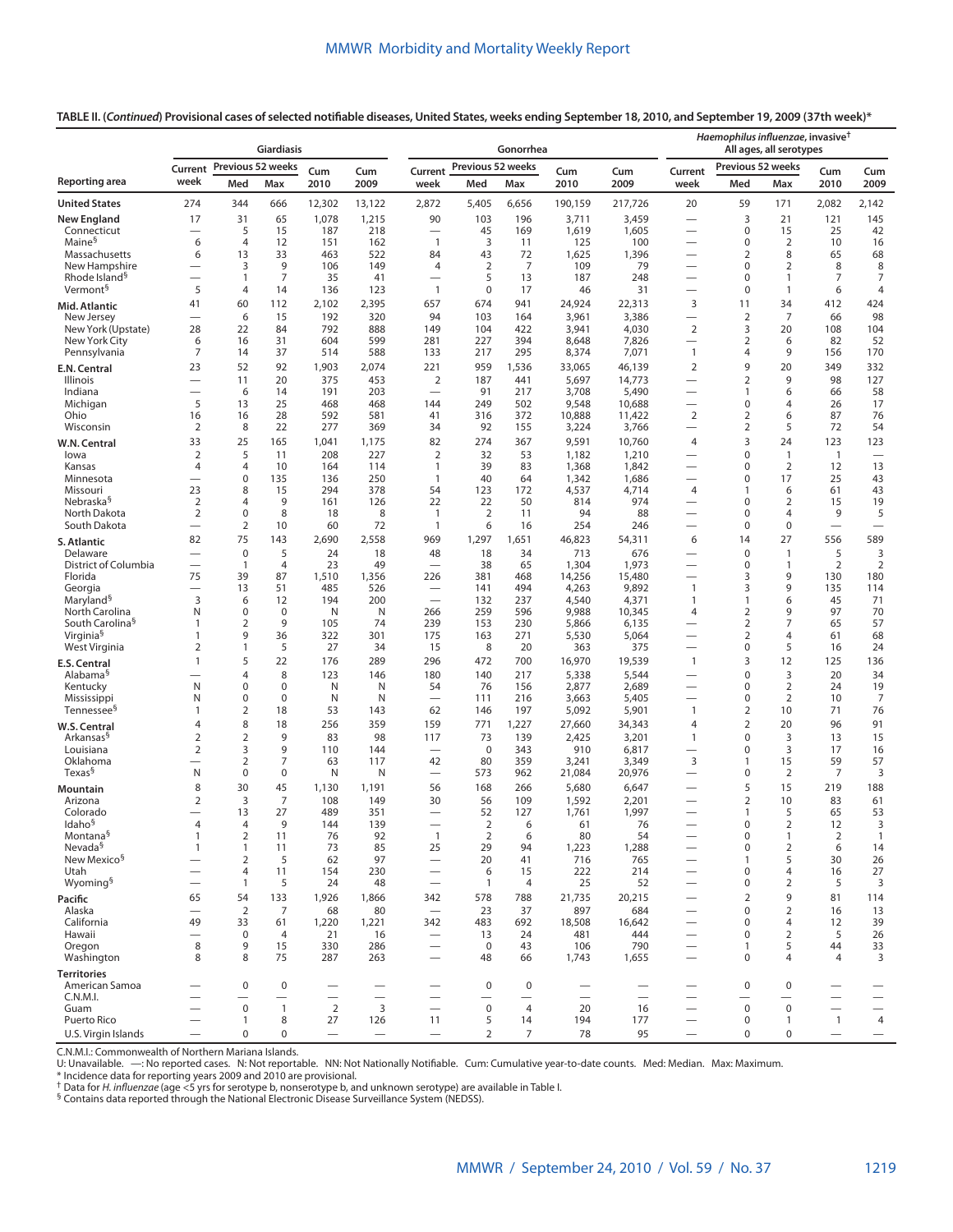## **TABLE II. (***Continued***) Provisional cases of selected notifiable diseases, United States, weeks ending September 18, 2010, and September 19, 2009 (37th week)\***

|                                                |                                                      |                   |                                       |                               |                                            |                                                      | Hepatitis (viral, acute), by type |                                       |                                   |                                |                                                      |                                         |                                |                                |                                            |  |
|------------------------------------------------|------------------------------------------------------|-------------------|---------------------------------------|-------------------------------|--------------------------------------------|------------------------------------------------------|-----------------------------------|---------------------------------------|-----------------------------------|--------------------------------|------------------------------------------------------|-----------------------------------------|--------------------------------|--------------------------------|--------------------------------------------|--|
|                                                |                                                      |                   | A                                     |                               |                                            |                                                      |                                   | B                                     |                                   |                                | C                                                    |                                         |                                |                                |                                            |  |
|                                                | Current                                              |                   | Previous 52 weeks                     | Cum                           | Cum                                        | Current                                              | Previous 52 weeks                 |                                       | Cum                               | Cum                            | Current                                              | Previous 52 weeks                       |                                | Cum                            | Cum                                        |  |
| Reporting area                                 | week                                                 | Med               | Max                                   | 2010                          | 2009                                       | week                                                 | Med                               | Max                                   | 2010                              | 2009                           | week                                                 | Med                                     | Max                            | 2010                           | 2009                                       |  |
| <b>United States</b>                           | 22                                                   | 30                | 69                                    | 1,061                         | 1,442                                      | 41                                                   | 59                                | 204                                   | 2,126                             | 2,374                          | 15                                                   | 15                                      | 44                             | 590                            | 530                                        |  |
| <b>New England</b>                             | 1                                                    | $\overline{2}$    | 5                                     | 73                            | 83                                         | $\overline{\phantom{0}}$                             | 1                                 | 5                                     | 39                                | 43                             |                                                      | $\mathbf{1}$                            | 4                              | 26                             | 48                                         |  |
| Connecticut<br>Maine <sup>†</sup>              | $\mathbf{1}$                                         | 0<br>0            | 3<br>$\mathbf{1}$                     | 23<br>$\overline{7}$          | 17<br>$\overline{1}$                       | $\overline{\phantom{0}}$                             | 0<br>$\mathbf 0$                  | $\overline{2}$<br>$\overline{2}$      | 13<br>11                          | 13<br>9                        | $\overline{\phantom{0}}$                             | $\mathbf 0$<br>$\mathbf 0$              | 3<br>1                         | 17<br>$\overline{\phantom{0}}$ | 37<br>$\mathbf{1}$                         |  |
| Massachusetts                                  |                                                      | 1                 | 4                                     | 36                            | 51                                         | $\overline{\phantom{0}}$                             | $\mathbf 0$                       | $\overline{2}$                        | 8                                 | 17                             | $\overline{\phantom{0}}$                             | $\mathbf 0$                             | 1                              | 9                              | 9                                          |  |
| New Hampshire<br>Rhode Island <sup>†</sup>     |                                                      | 0<br>0            | $\mathbf{1}$<br>$\overline{4}$        | $\mathbf{1}$<br>6             | 7<br>5                                     | $\overline{\phantom{0}}$<br>U                        | $\mathbf 0$<br>$\pmb{0}$          | $\overline{2}$<br>$\pmb{0}$           | 5<br>U                            | $\overline{4}$<br>U            | N<br>U                                               | $\mathbf 0$<br>0                        | $\mathbf 0$<br>0               | N<br>U                         | N<br>U                                     |  |
| Vermont <sup>†</sup>                           |                                                      | 0                 | $\mathbf 0$                           |                               | $\overline{2}$                             |                                                      | $\pmb{0}$                         | 1                                     | $\overline{2}$                    | $\overline{\phantom{0}}$       |                                                      | $\mathbf 0$                             | 0                              | $\overline{\phantom{0}}$       | $\mathbf{1}$                               |  |
| Mid. Atlantic                                  | $\overline{4}$                                       | 4                 | 10                                    | 138                           | 205                                        |                                                      | 5                                 | 10                                    | 209                               | 254                            | $\mathbf{1}$                                         | 2                                       | 6                              | 77                             | 73                                         |  |
| New Jersey<br>New York (Upstate)               | 4                                                    | 0<br>1            | 3<br>3                                | 11<br>43                      | 57<br>35                                   | $\overline{\phantom{0}}$                             | 1<br>1                            | 5<br>6                                | 51<br>38                          | 78<br>41                       | $\overline{\phantom{0}}$<br>$\mathbf{1}$             | $\mathbf 0$<br>1                        | $\overline{2}$<br>4            | $\overline{7}$<br>47           | 5<br>34                                    |  |
| New York City                                  | $\overline{\phantom{0}}$                             | $\mathbf{1}$      | $\overline{4}$                        | 48                            | 62                                         | $\overline{\phantom{0}}$                             | 2                                 | $\overline{4}$                        | 62                                | 49                             | $\overline{\phantom{0}}$                             | $\mathbf 0$                             | 1                              | $\overline{\phantom{0}}$       | 4                                          |  |
| Pennsylvania                                   | $\overline{\phantom{0}}$                             | $\mathbf{1}$      | 6                                     | 36                            | 51                                         |                                                      | $\mathbf{1}$                      | 5                                     | 58                                | 86                             |                                                      | 0                                       | 3                              | 23                             | 30                                         |  |
| E.N. Central                                   | 3                                                    | 4                 | 8<br>3                                | 138                           | 224                                        |                                                      | 8                                 | 14                                    | 306                               | 329                            |                                                      | 2<br>$\mathbf 0$                        | 8<br>$\mathbf{1}$              | 99                             | 68                                         |  |
| Illinois<br>Indiana                            | $\overline{\phantom{0}}$<br>$\overline{\phantom{0}}$ | 1<br>0            | $\overline{2}$                        | 28<br>15                      | 103<br>15                                  |                                                      | $\overline{2}$<br>1               | 6<br>5                                | 61<br>41                          | 86<br>53                       |                                                      | $\mathbf 0$                             | $\overline{2}$                 | $\overline{1}$<br>21           | 4<br>14                                    |  |
| Michigan                                       |                                                      | 1                 | $\overline{4}$                        | 41                            | 53                                         | $\overline{\phantom{0}}$                             | 2                                 | 6                                     | 89                                | 100                            |                                                      | 1                                       | 6                              | 63                             | 24                                         |  |
| Ohio<br>Wisconsin                              | 3<br>$\overline{\phantom{0}}$                        | 0<br>0            | 5<br>3                                | 31<br>23                      | 31<br>22                                   | $\overline{\phantom{0}}$                             | 2<br>$\mathbf{1}$                 | 6<br>3                                | 79<br>36                          | 72<br>18                       |                                                      | $\mathbf 0$<br>0                        | 1<br>1                         | 8<br>6                         | 23<br>3                                    |  |
| W.N. Central                                   |                                                      | 1                 | 13                                    | 53                            | 87                                         |                                                      | 2                                 | 15                                    | 79                                | 101                            |                                                      | 0                                       | 11                             | 17                             | 10                                         |  |
| lowa                                           |                                                      | 0                 | 3                                     | 5                             | 29                                         |                                                      | $\mathbf 0$                       | $\mathbf 2$                           | 11                                | 27                             |                                                      | $\mathbf 0$                             | $\overline{4}$                 | $\mathbf{1}$                   | 4                                          |  |
| Kansas<br>Minnesota                            |                                                      | 0<br>0            | $\overline{2}$<br>12                  | 10<br>13                      | $\overline{7}$<br>14                       | $\overline{\phantom{0}}$                             | $\mathbf 0$<br>$\pmb{0}$          | $\overline{2}$<br>13                  | 5<br>6                            | 5<br>17                        | $\overline{\phantom{0}}$                             | $\mathbf 0$<br>$\mathbf 0$              | $\mathbf 0$<br>9               | $\overline{\phantom{0}}$<br>9  | $\mathbf{1}$<br>$\overline{2}$             |  |
| Missouri                                       | $\overline{\phantom{0}}$                             | 0                 | $\overline{2}$                        | 17                            | 16                                         | $\overline{\phantom{0}}$                             | $\mathbf{1}$                      | 3                                     | 46                                | 34                             | $\overline{\phantom{0}}$                             | $\mathbf 0$                             | 1                              | 5                              | $\qquad \qquad -$                          |  |
| Nebraska <sup>†</sup>                          |                                                      | 0                 | 4                                     | 8                             | 18                                         |                                                      | $\pmb{0}$                         | $\overline{2}$                        | 10                                | 15                             |                                                      | 0                                       | 1                              | $\overline{2}$                 | $\overline{2}$                             |  |
| North Dakota<br>South Dakota                   | $\overline{\phantom{0}}$                             | 0<br>0            | 1<br>$\pmb{0}$                        | $\overline{\phantom{0}}$      | 3                                          | $\overline{\phantom{0}}$                             | $\pmb{0}$<br>0                    | $\mathbf 0$<br>1                      | $\overline{1}$                    | 3                              | $\overline{\phantom{0}}$                             | $\mathbf 0$<br>0                        | 1<br>0                         | $\qquad \qquad -$              | $\overline{\phantom{0}}$<br>$\overline{1}$ |  |
| S. Atlantic                                    | $\overline{7}$                                       | 8                 | 14                                    | 258                           | 311                                        | 10                                                   | 16                                | 40                                    | 622                               | 654                            | 8                                                    | $\overline{4}$                          | 7                              | 133                            | 122                                        |  |
| Delaware                                       |                                                      | 0                 | 1                                     | 6                             | 3                                          | $\overline{\phantom{0}}$                             | $\pmb{0}$                         | $\overline{2}$                        | 19                                | 23                             | U                                                    | $\mathbf 0$                             | 0                              | U                              | U                                          |  |
| District of Columbia<br>Florida                | $\overline{\phantom{0}}$<br>3                        | 0<br>3            | 1<br>8                                | $\overline{1}$<br>98          | $\mathbf{1}$<br>136                        | $\overline{\phantom{0}}$<br>3                        | $\pmb{0}$<br>6                    | $\mathbf{1}$<br>12                    | 3<br>221                          | 9<br>214                       | 6                                                    | $\mathbf 0$<br>1                        | 1<br>4                         | 2<br>47                        | $\overline{1}$<br>32                       |  |
| Georgia                                        | 1                                                    | $\mathbf{1}$      | 3                                     | 30                            | 35                                         |                                                      | 3                                 | 7                                     | 103                               | 110                            |                                                      | $\mathbf 0$                             | $\overline{2}$                 | 6                              | 29                                         |  |
| Maryland <sup>†</sup><br>North Carolina        | $\overline{2}$                                       | 0<br>0            | $\overline{4}$<br>5                   | 22<br>42                      | 32<br>34                                   | $\overline{2}$<br>5                                  | 1<br>1                            | 6                                     | 46<br>70                          | 58<br>85                       | $\overline{\phantom{0}}$                             | 0<br>$\mathbf{1}$                       | $\overline{2}$<br>3            | 19<br>35                       | 17                                         |  |
| South Carolina <sup>t</sup>                    | 1                                                    | 1                 | $\overline{4}$                        | 22                            | 44                                         | $\overline{\phantom{0}}$                             | 1                                 | 15<br>4                               | 39                                | 39                             | $\overline{2}$<br>$\overline{\phantom{0}}$           | 0                                       | 0                              | $\overline{\phantom{0}}$       | 16<br>$\mathbf{1}$                         |  |
| Virginia <sup>†</sup>                          |                                                      | 1                 | 6                                     | 35                            | 25                                         |                                                      | $\overline{2}$                    | 14                                    | 73                                | 67                             | $\qquad \qquad$                                      | $\mathbf 0$                             | $\overline{2}$                 | 10                             | $\overline{7}$                             |  |
| West Virginia                                  | $\mathbf{1}$                                         | 0<br>$\mathbf{1}$ | $\overline{2}$<br>3                   | $\overline{2}$<br>31          | $\mathbf{1}$<br>32                         | $\overline{\phantom{0}}$<br>$\mathbf{1}$             | $\pmb{0}$<br>$\overline{7}$       | 14<br>13                              | 48<br>240                         | 49<br>239                      | $\overline{2}$                                       | $\mathbf 0$<br>3                        | 5<br>7                         | 14<br>100                      | 19<br>71                                   |  |
| E.S. Central<br>Alabama <sup>†</sup>           |                                                      | 0                 | $\mathbf{1}$                          | 5                             | 7                                          |                                                      | 1                                 | 5                                     | 43                                | 69                             | $\overline{\phantom{0}}$                             | 0                                       | $\overline{2}$                 | 5                              | 5                                          |  |
| Kentucky                                       | $\overline{\phantom{0}}$                             | 0                 | $\overline{2}$                        | 13                            | 8                                          | $\overline{\phantom{0}}$                             | $\overline{2}$                    | 7                                     | 82                                | 57                             | $\overline{\phantom{0}}$                             | 2                                       | 5                              | 67                             | 42                                         |  |
| Mississippi<br>Tennessee <sup>t</sup>          | $\mathbf{1}$                                         | 0<br>0            | $\mathbf{1}$<br>$\overline{2}$        | 2<br>11                       | 8<br>9                                     | $\overline{\phantom{0}}$<br>$\mathbf{1}$             | $\mathbf{1}$<br>3                 | 3<br>$\overline{7}$                   | 24<br>91                          | 21<br>92                       | U<br>$\overline{2}$                                  | $\mathbf 0$<br>1                        | 0<br>$\overline{4}$            | U<br>28                        | U<br>24                                    |  |
| W.S. Central                                   | 2                                                    | 2                 | 19                                    | 85                            | 137                                        | 28                                                   | 10                                | 109                                   | 337                               | 411                            | $\mathbf{1}$                                         | $\mathbf{1}$                            | 14                             | 52                             | 43                                         |  |
| Arkansas <sup>†</sup>                          | $\overline{\phantom{0}}$                             | 0                 | 3                                     | $\overline{\phantom{0}}$      | 7                                          |                                                      | $\pmb{0}$                         | $\overline{4}$                        | 32                                | 50                             |                                                      | $\mathbf 0$                             | $\mathbf{1}$                   | $\overline{\phantom{0}}$       | $\mathbf{1}$                               |  |
| Louisiana<br>Oklahoma                          | $\overline{\phantom{0}}$                             | 0<br>0            | $\overline{2}$<br>3                   | 6<br>$\overline{\phantom{0}}$ | 4<br>3                                     | $\overline{\phantom{0}}$<br>3                        | 1<br>1                            | 4<br>19                               | 34<br>69                          | 49<br>75                       | $\overline{\phantom{0}}$<br>$\overline{\phantom{0}}$ | 0<br>$\mathbf 0$                        | $\mathbf{1}$<br>12             | $\overline{4}$<br>18           | 6<br>12                                    |  |
| $T$ exas <sup>†</sup>                          | $\overline{2}$                                       | $\overline{2}$    | 18                                    | 79                            | 123                                        | 25                                                   | 5                                 | 87                                    | 202                               | 237                            | $\mathbf{1}$                                         | 1                                       | 3                              | 30                             | 24                                         |  |
| Mountain                                       | 1                                                    | 3                 | 8                                     | 112                           | 120                                        | $\mathbf{1}$                                         | 2                                 | 8                                     | 88                                | 103                            |                                                      | 1                                       | 5                              | 36                             | 36                                         |  |
| Arizona<br>Colorado                            | 1                                                    | $\mathbf{1}$<br>1 | 5<br>3                                | 51<br>25                      | 51<br>39                                   |                                                      | $\pmb{0}$<br>$\mathbf 0$          | $\overline{2}$<br>3                   | 22<br>19                          | 37<br>19                       | U                                                    | 0<br>$\Omega$                           | 0<br>$\overline{2}$            | U<br>6                         | U<br>23                                    |  |
| Idaho <sup>†</sup>                             |                                                      | 0                 | $\overline{2}$                        | 6                             | 3                                          |                                                      | $\pmb{0}$                         | -1                                    | 6                                 | 9                              |                                                      | $\mathbf 0$                             | $\overline{2}$                 | 8                              | $\overline{2}$                             |  |
| Montana <sup>†</sup>                           |                                                      | 0                 | $\mathbf{1}$                          | 4                             | 6                                          | $\overline{\phantom{0}}$                             | $\pmb{0}$                         | $\mathbf{1}$                          | $\mathbf{1}$                      | $\qquad \qquad -$              | $\qquad \qquad$                                      | $\mathbf 0$                             | $\pmb{0}$                      | $\overline{\phantom{0}}$       | $\mathbf{1}$                               |  |
| Nevada <sup>†</sup><br>New Mexico <sup>+</sup> |                                                      | 0<br>0            | $\overline{2}$<br>$\mathbf{1}$        | 12<br>3                       | 9<br>$\overline{7}$                        | $\mathbf{1}$<br>$\overline{\phantom{0}}$             | $\pmb{0}$<br>$\pmb{0}$            | 3<br>$\mathbf{1}$                     | 32<br>3                           | 25<br>5                        | $\qquad \qquad$                                      | $\mathbf 0$<br>$\mathbf 0$              | $\mathbf{1}$<br>$\overline{2}$ | 3<br>9                         | $\overline{2}$<br>5                        |  |
| Utah                                           |                                                      | 0                 | $\overline{2}$                        | 8                             | 3                                          |                                                      | $\pmb{0}$                         | $\mathbf{1}$                          | 5                                 | $\overline{4}$                 | $\qquad \qquad$                                      | $\mathbf 0$                             | $\overline{2}$                 | 10                             | 3                                          |  |
| Wyoming <sup>+</sup>                           | $\overline{\phantom{0}}$                             | 0                 | 3                                     | 3                             | $\overline{2}$                             | $\overline{\phantom{0}}$                             | $\pmb{0}$                         | 0                                     | $\overbrace{\phantom{123221111}}$ | $\overline{4}$                 | $\overbrace{\phantom{12322111}}$                     | $\mathbf 0$                             | 0                              | $\overline{\phantom{0}}$       |                                            |  |
| Pacific<br>Alaska                              | 3                                                    | 5<br>0            | 16<br>$\mathbf{1}$                    | 173<br>$\mathbf{1}$           | 243<br>$\overline{2}$                      | $\mathbf{1}$                                         | 6<br>$\pmb{0}$                    | 20<br>$\overline{1}$                  | 206<br>$\overline{2}$             | 240<br>2                       | 3<br>U                                               | $\mathbf{1}$<br>$\mathbf 0$             | 6<br>$\overline{2}$            | 50<br>U                        | 59<br>U                                    |  |
| California                                     | 3                                                    | 4                 | 15                                    | 140                           | 191                                        | $\overline{\phantom{0}}$                             | $\overline{4}$                    | 17                                    | 142                               | 171                            | $\mathbf{1}$                                         | $\mathbf 0$                             | $\overline{4}$                 | 22                             | 31                                         |  |
| Hawaii                                         |                                                      | 0                 | $\overline{2}$                        | 2                             | 8                                          |                                                      | $\pmb{0}$                         | $\mathbf{1}$                          | $\overline{1}$                    | 5                              | U                                                    | $\mathbf 0$                             | 0                              | U                              | U                                          |  |
| Oregon<br>Washington                           | $\overline{\phantom{0}}$                             | 0<br>$\mathbf 0$  | $\overline{2}$<br>$\overline{2}$      | 15<br>15                      | 11<br>31                                   | $\mathbf{1}$                                         | $\mathbf{1}$<br>$\mathbf{1}$      | 4<br>$\overline{4}$                   | 30<br>31                          | 29<br>33                       | $\qquad \qquad -$<br>2                               | $\mathbf 0$<br>$\mathbf 0$              | 3<br>6                         | 10<br>18                       | 15<br>13                                   |  |
| <b>Territories</b>                             |                                                      |                   |                                       |                               |                                            |                                                      |                                   |                                       |                                   |                                |                                                      |                                         |                                |                                |                                            |  |
| American Samoa                                 |                                                      | $\mathbf 0$       | $\mathbf 0$                           | $\overline{\phantom{0}}$      |                                            |                                                      | $\mathbf 0$                       | $\mathbf 0$                           | —                                 |                                |                                                      | $\mathbf 0$                             | $\boldsymbol{0}$               | $\overline{\phantom{0}}$       |                                            |  |
| C.N.M.I.<br>Guam                               | $\overline{\phantom{0}}$                             | $\mathsf 0$       | $\overbrace{\phantom{12322111}}$<br>6 | 14                            | $\overline{\phantom{0}}$<br>$\overline{4}$ | $\overline{\phantom{0}}$<br>$\overline{\phantom{0}}$ | $\mathbf{1}$                      | $\overbrace{\phantom{12322111}}$<br>6 | $\overline{\phantom{0}}$<br>31    | $\overline{\phantom{0}}$<br>48 | $\overline{\phantom{0}}$<br>$\overline{\phantom{0}}$ | $\overline{\phantom{0}}$<br>$\mathsf 0$ | $\overline{\phantom{0}}$<br>6  | $\overline{\phantom{0}}$<br>26 | $\overline{\phantom{0}}$<br>37             |  |
| Puerto Rico                                    | $\overline{\phantom{0}}$                             | 0                 | $\mathbf{1}$                          | 3                             | 20                                         |                                                      | $\mathbf 0$                       | 5                                     | 10                                | 21                             | $\qquad \qquad$                                      | $\mathbf 0$                             | $\boldsymbol{0}$               | $\qquad \qquad -$              | $\qquad \qquad -$                          |  |
| U.S. Virgin Islands                            | $\overline{\phantom{0}}$                             | 0                 | $\mathsf 0$                           | $\qquad \qquad -$             |                                            | $\overline{\phantom{0}}$                             | $\mathbf 0$                       | 0                                     |                                   | $\overline{\phantom{0}}$       | $\overline{\phantom{0}}$                             | 0                                       | $\mathbf 0$                    | $\overline{\phantom{0}}$       | $\overline{\phantom{0}}$                   |  |

C.N.M.I.: Commonwealth of Northern Mariana Islands.<br>U: Unavailable. —: No reported cases. N: Not reportable. NN: Not Nationally Notifiable. Cum: Cumulative year-to-date counts. Med: Median. Max: Maximum.<br>\* Incide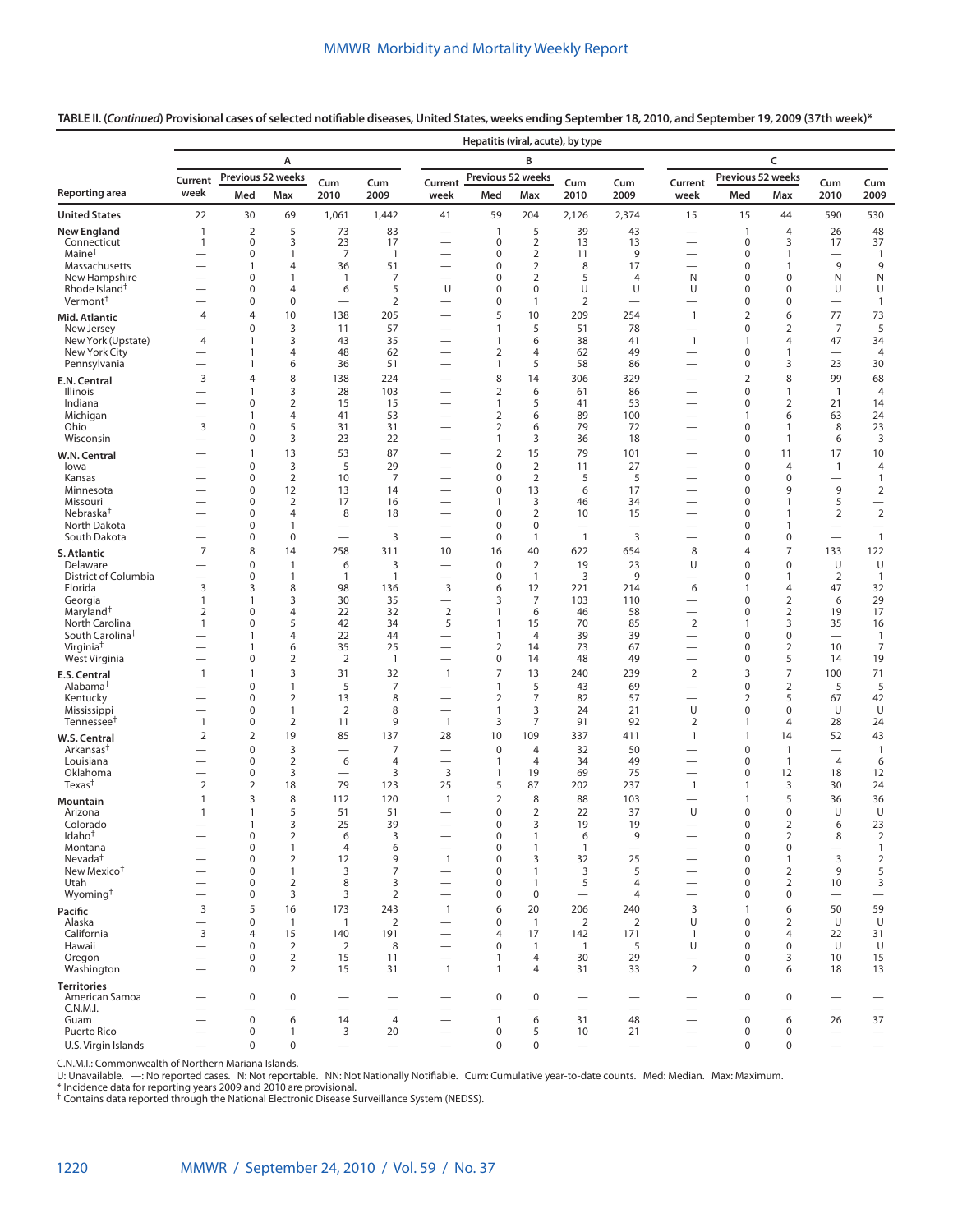**TABLE II. (***Continued***) Provisional cases of selected notifiable diseases, United States, weeks ending September 18, 2010, and September 19, 2009 (37th week)\***

| Previous 52 weeks<br>Previous 52 weeks<br>Previous 52 weeks<br>Current<br>Cum<br>Cum<br>Current<br>Cum<br>Cum<br>Current<br>Cum<br>Cum<br>Reporting area<br>week<br>Med<br>Max<br>2010<br>2009<br>week<br>Med<br>Max<br>2010<br>2009<br>week<br>Med<br>Max<br>2010<br>2009<br><b>United States</b><br>34<br>60<br>2,072<br>2,381<br>265<br>420<br>2,336<br>29,907<br>25<br>24<br>89<br>964<br>1,018<br>111<br>18,951<br>$\mathbf 2$<br>3<br>140<br><b>New England</b><br>10<br>155<br>30<br>123<br>411<br>5,436<br>$\overline{4}$<br>44<br>10,488<br>$\mathbf{1}$<br>51<br>$\overline{2}$<br>5<br>$\mathbf 0$<br>31<br>45<br>39<br>191<br>$\mathbf 0$<br>4<br>1,863<br>3,624<br>1<br>Connecticut<br>$\overline{\phantom{0}}$<br>$\overbrace{\phantom{12322111}}$<br>$\overline{1}$<br>Maine <sup>†</sup><br>0<br>8<br>28<br>76<br>506<br>630<br>5<br>$\overline{2}$<br>$\mathbf{1}$<br>6<br>12<br>$\mathbf 0$<br>1<br>$\overline{\phantom{0}}$<br>$\qquad \qquad$<br>$\overline{7}$<br>77<br>27<br>77<br>41<br>3<br>37<br>Massachusetts<br>1<br>$\mathbf{1}$<br>161<br>1,876<br>4,562<br>1<br>$\overline{\phantom{0}}$<br>$\overline{\phantom{0}}$<br>21<br>New Hampshire<br>3<br>10<br>$\Omega$<br>11<br>59<br>905<br>1,140<br>$\Omega$<br>$\mathbf{1}$<br>2<br>4<br>$\overline{\phantom{0}}$<br>3<br>Rhode Island <sup>†</sup><br>5<br>10<br>0<br>$\mathbf 0$<br>11<br>36<br>201<br>$\mathbf 0$<br>1<br>4<br>3<br>$\overline{\phantom{0}}$<br>$\overline{\phantom{0}}$<br>$\overline{\phantom{0}}$<br>Vermont <sup>+</sup><br>$\overline{2}$<br>8<br>7<br>$\mathbf{1}$<br>$\overline{2}$<br>0<br>4<br>26<br>250<br>331<br>$\mathbf 0$<br>1<br>3<br>$\overline{\phantom{0}}$<br>$\overline{\phantom{0}}$<br>42<br>877<br>15<br>16<br>523<br>125<br>189<br>665<br>9,096<br>12,935<br>6<br>7<br>258<br>298<br>14<br>Mid. Atlantic<br>$\overline{2}$<br>8<br>51<br>165<br>173<br>2,202<br>4,300<br>$\mathbf 0$<br>$\overline{4}$<br>$\overline{1}$<br>78<br>New Jersey<br>44<br>$\overline{\phantom{0}}$<br>5<br>New York (Upstate)<br>8<br>19<br>263<br>90<br>55<br>577<br>2,205<br>2,976<br>6<br>57<br>37<br>180<br>4<br>1<br>$\overline{2}$<br>$\overline{2}$<br>10<br>140<br>New York City<br>12<br>84<br>177<br>31<br>31<br>844<br>$\overline{4}$<br>161<br>$\overline{\phantom{0}}$<br>$\overbrace{\phantom{12322111}}$<br>6<br>35<br>Pennsylvania<br>6<br>16<br>208<br>272<br>75<br>365<br>4,658<br>4,815<br>3<br>39<br>43<br>1<br>$\overline{\phantom{0}}$<br>9<br>3<br>11<br>33<br>459<br>513<br>$\mathbf{1}$<br>21<br>1,350<br>2,588<br>2<br>97<br>140<br>135<br>$\overline{\phantom{0}}$<br>E.N. Central<br>89<br>$\overline{7}$<br>59<br>10<br>75<br>73<br>127<br>33<br><b>Illinois</b><br>$\mathbf{1}$<br>$\overline{1}$<br>11<br>$\mathbf{1}$<br>$\overline{\phantom{0}}$<br>$\overline{\phantom{0}}$<br>$\overline{7}$<br>Indiana<br>69<br>7<br>61<br>73<br>$\overline{2}$<br>20<br>$\mathbf{1}$<br>6<br>43<br>1<br>$\mathbf 0$<br>$\overline{\phantom{0}}$<br>$\overline{\phantom{0}}$<br>$\overline{\phantom{0}}$<br>18<br>$\mathbf{1}$<br>21<br>Michigan<br>3<br>111<br>113<br>$\mathbf{1}$<br>14<br>85<br>83<br>$\mathbf 0$<br>4<br>21<br>$\overline{\phantom{0}}$<br>$\overline{\phantom{0}}$<br>3<br>5<br>$\mathbf 0$<br>5<br>39<br>Ohio<br>4<br>12<br>161<br>206<br>22<br>$\Omega$<br>31<br>31<br>$\overline{\phantom{0}}$<br>5<br>9<br>Wisconsin<br>1<br>11<br>43<br>62<br>18<br>116<br>1,109<br>2,266<br>$\mathbf 0$<br>1<br>$\overline{\phantom{0}}$<br>$\overline{\phantom{0}}$<br>$\overline{\phantom{0}}$<br>$\overline{2}$<br>2<br>19<br>82<br>84<br>1,395<br>95<br>193<br>$\overline{2}$<br>11<br>52<br>44<br>$\mathbf{1}$<br>4<br>$\mathbf{1}$<br>W.N. Central<br>$\mathbf 0$<br>$\overline{2}$<br>$\mathbf 0$<br>8<br>20<br>10<br>67<br>$\mathbf 0$<br>10<br>lowa<br>11<br>101<br>1<br>$\overbrace{\phantom{12322111}}$<br>$\overline{2}$<br>5<br>$\overline{2}$<br>8<br>Kansas<br>0<br>6<br>0<br>$\mathbf{1}$<br>5<br>17<br>$\mathbf 0$<br>6<br>$\overline{\phantom{0}}$<br>16<br>23<br>8<br>$\pmb{0}$<br>1,380<br>68<br>3<br>13<br>Minnesota<br>0<br>$\mathbf 0$<br>11<br>$\overline{\phantom{0}}$<br>$\overline{\phantom{0}}$<br>$\overline{\phantom{0}}$<br>$\mathbf{1}$<br>$\mathbf{1}$<br>25<br>$\mathbf 0$<br>$\mathbf{1}$<br>9<br>Missouri<br>0<br>$\overline{4}$<br>40<br>$\mathbf{1}$<br>3<br>$\Omega$<br>3<br>17<br>Nebraska <sup>†</sup><br>$\overline{2}$<br>8<br>9<br>5<br>0<br>9<br>$\mathbf 0$<br>2<br>3<br>$\mathbf{1}$<br>$\mathbf 0$<br>2<br>14<br>$\overline{\phantom{0}}$<br>North Dakota<br>$\mathbf 0$<br>15<br>12<br>0<br>$\mathbf{1}$<br>$\overline{4}$<br>$\mathbf{1}$<br>4<br>$\Omega$<br>1<br>$\overline{\phantom{0}}$<br>$\overline{2}$<br>$\overline{1}$<br>South Dakota<br>5<br>$\mathbf 0$<br>$\mathbf{1}$<br>$\overline{2}$<br>0<br>$\mathbf{1}$<br>1<br>$\mathbf{1}$<br>$\mathbf{1}$<br>$\mathbf 0$<br>$\overline{\phantom{0}}$<br>$\equiv$<br>8<br>11<br>25<br>379<br>360<br>97<br>56<br>163<br>2,681<br>3,359<br>9<br>36<br>257<br>269<br>6<br>S. Atlantic<br>3<br>12<br>12<br>31<br>486<br>801<br>$\overline{2}$<br>$\overline{4}$<br>Delaware<br>$\mathbf 0$<br>12<br>$\mathbf 0$<br>1<br>$\overline{\phantom{0}}$<br>$\overline{\phantom{0}}$<br>District of Columbia<br>0<br>$\overline{4}$<br>$\mathbf 0$<br>3<br>7<br>12<br>12<br>15<br>$\equiv$<br>$\overline{4}$<br>18<br>49<br>$\Omega$<br>$\overline{\phantom{0}}$<br>$\mathsf 3$<br>6<br>10<br>$\overline{2}$<br>7<br>75<br>Florida<br>4<br>132<br>119<br>11<br>11<br>73<br>57<br>2<br>93<br>57<br>32<br>$\mathbf 0$<br>$\overline{2}$<br>8<br>$\overline{2}$<br>3<br>Georgia<br>$\overline{4}$<br>34<br>36<br>$\mathbf 0$<br>1<br>$\overline{\phantom{0}}$<br>$\mathsf 3$<br>Maryland <sup>+</sup><br>$\mathbf{1}$<br>3<br>12<br>85<br>92<br>12<br>73<br>1,099<br>57<br>26<br>1,658<br>19<br>62<br>1<br>North Carolina<br>7<br>40<br>42<br>9<br>78<br>$\overline{2}$<br>13<br>20<br>1<br>$\mathbf{1}$<br>67<br>$\mathbf 0$<br>35<br>$\overline{\phantom{0}}$<br>South Carolina <sup>t</sup><br>$\overline{2}$<br>9<br>3<br>3<br>3<br>0<br>6<br>$\mathbf{1}$<br>26<br>26<br>0<br>$\mathbf{1}$<br>$\overline{\phantom{0}}$<br>$\overline{\phantom{0}}$<br>$\overline{\phantom{0}}$<br>Virginia <sup>†</sup><br>6<br>47<br>74<br>79<br>818<br>555<br>5<br>50<br>39<br>$\mathbf{1}$<br>1<br>34<br>15<br>$\mathbf{1}$<br>1<br>West Virginia<br>3<br>33<br>99<br>$\overline{2}$<br>$\overline{2}$<br>0<br>10<br>6<br>0<br>86<br>0<br>2<br>$\overline{\phantom{0}}$<br>$\overline{\phantom{0}}$<br>$\overline{\phantom{0}}$<br>$\overline{2}$<br>10<br>3<br>$\mathbf{1}$<br>94<br>98<br>$\overline{4}$<br>37<br>28<br>$\mathbf 0$<br>22<br>28<br>$\mathbf{1}$<br><b>E.S. Central</b><br>$\overline{2}$<br>Alabama <sup>†</sup><br>0<br>10<br>13<br>$\pmb{0}$<br>$\overline{2}$<br>$\mathbf{1}$<br>8<br>1<br>$\mathbf{1}$<br>$\mathbf 0$<br>4<br>$\overline{\phantom{0}}$<br>$\mathbf{1}$<br>0<br>$\overline{4}$<br>40<br>$\mathbf 0$<br>3<br>3<br>Kentucky<br>21<br>1<br>$\mathbf{1}$<br>$\mathbf 0$<br>6<br>8<br>$\overline{\phantom{0}}$<br>$\overline{\phantom{0}}$<br>3<br>9<br>$\overline{2}$<br>$\overline{2}$<br>Mississippi<br>0<br>4<br>0<br>0<br>0<br>3<br>$\overline{\phantom{0}}$<br>$\overline{\phantom{0}}$<br>$\overline{\phantom{0}}$<br>6<br>54<br>41<br>$\overline{4}$<br>33<br>25<br>$\overline{2}$<br>10<br>9<br>Tennessee <sup>t</sup><br>1<br>1<br>$\mathbf 0$<br>$\overline{\phantom{0}}$<br>$\overline{\phantom{0}}$<br>$\overline{\phantom{0}}$<br>$\overline{2}$<br>3<br>14<br>95<br>76<br>3<br>3<br>44<br>72<br>151<br>31<br>60<br>46<br>$\mathbf{1}$<br>W.S. Central<br>$\overline{2}$<br>Arkansas <sup>†</sup><br>0<br>11<br>$\mathbf 0$<br>$\mathbf 0$<br>$\mathbf 0$<br>$\mathbf{1}$<br>3<br>6<br>$\overline{1}$<br>$\overline{\phantom{0}}$<br>3<br>$\overline{2}$<br>5<br>Louisiana<br>0<br>5<br>7<br>0<br>1<br>0<br>$\mathbf{1}$<br>2<br>$\overline{\phantom{0}}$<br>$\overline{\phantom{0}}$<br>$\overline{\phantom{0}}$<br>$\overline{\phantom{0}}$<br>$\overline{4}$<br>2<br>5<br>Oklahoma<br>0<br>11<br>3<br>0<br>$\mathbf 0$<br>$\overline{1}$<br>$\overline{1}$<br>$\qquad \qquad$<br>$\overline{\phantom{0}}$<br>$\overline{\phantom{0}}$<br>$\overline{\phantom{0}}$<br>$\overline{\phantom{0}}$<br>Texas <sup>†</sup><br>2<br>68<br>60<br>3<br>3<br>42<br>70<br>151<br>$\overline{2}$<br>52<br>37<br>10<br>$\mathbf{1}$<br>30<br>$\overline{\phantom{0}}$<br>3<br>3<br>10<br>94<br>$\pmb{0}$<br>3<br>17<br>47<br>3<br>44<br>43<br>114<br>$\mathbf{1}$<br>1<br>Mountain<br>5<br>$\mathbf 0$<br>3<br>Arizona<br>1<br>1<br>36<br>34<br>1<br>4<br>$\overline{2}$<br>19<br>8<br>0<br>5<br>25<br>$\pmb{0}$<br>2<br>2<br>Colorado<br>$\mathbf{1}$<br>14<br>$\mathbf{1}$<br>1<br>$\mathbf 0$<br>14<br>24<br>Idaho <sup>†</sup><br>2<br>0<br>5<br>13<br>$\overline{2}$<br>$\mathbf{1}$<br>6<br>4<br>0<br>1<br>$\mathbf 0$<br>1<br>$\mathbf{1}$<br>$\overline{\phantom{0}}$<br>$\overline{\phantom{0}}$<br>Montana <sup>†</sup><br>0<br>$\overline{4}$<br>$\Omega$<br>3<br>$\Omega$<br>2<br>5<br>1<br>5<br>1<br>1<br>1<br>$\qquad \qquad -$<br>Nevada <sup>†</sup><br>$\overline{2}$<br>12<br>0<br>18<br>11<br>$\pmb{0}$<br>$\mathbf{1}$<br>$\mathbf{1}$<br>$\mathbf 0$<br>$\mathbf{1}$<br>4<br>$\overline{\phantom{0}}$<br>$\overline{2}$<br>5<br>$\overline{4}$<br>New Mexico <sup>+</sup><br>0<br>6<br>$\pmb{0}$<br>$\overline{2}$<br>$\overline{4}$<br>$\pmb{0}$<br>$\mathbf{1}$<br>$\mathbf{1}$<br>$\overline{\phantom{0}}$<br>$\overline{\phantom{0}}$<br>$\overline{\phantom{0}}$<br>$\overline{\phantom{0}}$<br>Utah<br>0<br>3<br>15<br>20<br>$\pmb{0}$<br>2<br>8<br>$\pmb{0}$<br>3<br>$\overline{4}$<br>1<br>1<br>$\overline{\phantom{0}}$<br>$\overbrace{\phantom{12322111}}$<br>$\overline{\phantom{0}}$<br>Wyoming <sup>+</sup><br>0<br>2<br>4<br>$\overline{1}$<br>$\pmb{0}$<br>$\boldsymbol{0}$<br>1<br>2<br>$\mathbf 0$<br>$\qquad \qquad$<br>$\qquad \qquad -$<br>$\overline{2}$<br>5<br>19<br>118<br>19<br>123<br>186<br>124<br>5<br>4<br>10<br>167<br>5<br>3<br>106<br>Pacific<br>$\overline{2}$<br>Alaska<br>0<br>2<br>$\mathbf{1}$<br>$\mathbf 0$<br>$\mathbf{1}$<br>$\overline{4}$<br>5<br>$\mathbf 0$<br>$\mathbf{1}$<br>2<br>$\overline{2}$<br>$\qquad \qquad -$<br>$\overline{2}$<br>5<br>$\overline{2}$<br>California<br>3<br>19<br>159<br>97<br>3<br>8<br>76<br>$\overline{2}$<br>13<br>83<br>79<br>113<br>Hawaii<br>0<br>$\mathbf{1}$<br>$\overline{1}$<br>N<br>$\mathbf 0$<br>0<br>N<br>$\mathbf 0$<br>$\overline{1}$<br>$\overline{1}$<br>N<br>$\mathbf{1}$<br>$\overline{1}$<br>$\overbrace{\phantom{1232211}}$<br>$\overbrace{\phantom{12322111}}$<br>Oregon<br>3<br>10<br>10<br>3<br>43<br>30<br>$\mathbf{1}$<br>$\pmb{0}$<br>$\mathbf{1}$<br>9<br>10<br>0<br>$\mathbf{1}$<br>$\overbrace{\phantom{12322111}}$<br>$\overline{\phantom{0}}$<br>$\overline{4}$<br>Washington<br>0<br>14<br>15<br>$\mathbf 0$<br>3<br>7<br>7<br>$\overline{2}$<br>$\mathbf 0$<br>5<br>28<br>14<br>$\overline{\phantom{0}}$<br>$\overline{\phantom{0}}$<br><b>Territories</b><br>American Samoa<br>$\mathbf 0$<br>$\mathbf 0$<br>$\mathbf 0$<br>0<br>$\mathbf 0$<br>N<br>N<br>N<br>0<br>C.N.M.I.<br>$\overbrace{\phantom{12322111}}$<br>$\overline{\phantom{0}}$<br>$\overline{\phantom{0}}$<br>$\overline{\phantom{0}}$<br>$\overline{\phantom{0}}$<br>$\overline{\phantom{0}}$<br>$\qquad \qquad$<br>$\overline{\phantom{0}}$<br>$\overline{\phantom{0}}$<br>$\overline{\phantom{0}}$<br>$\overline{\phantom{0}}$<br>$\pmb{0}$<br>$\pmb{0}$<br>$\pmb{0}$<br>$\pmb{0}$<br>$\pmb{0}$<br>$\mathsf 0$<br>Guam<br>$\equiv$<br>$\overline{\phantom{0}}$<br>$\overline{\phantom{0}}$<br>$\overline{\phantom{0}}$<br>$\overline{\phantom{0}}$<br>$\overbrace{\phantom{12322111}}$<br>$\overbrace{\phantom{12322111}}$<br>$\overline{\phantom{0}}$<br>Puerto Rico<br>$\overline{2}$<br>$\overline{4}$<br>$\mathbf 0$<br>$\mathbf{1}$<br>N<br>$\mathbf 0$<br>0<br>N<br>N<br>$\mathbf 0$<br>$\mathbf{1}$<br>$\mathbf{1}$<br>$\overbrace{\phantom{12322111}}$<br>$\qquad \qquad -$<br>$\pmb{0}$<br>$\mathsf 0$<br>U.S. Virgin Islands<br>0<br>$\mathbf 0$<br>0<br>$\mathsf 0$<br>$\equiv$<br>$\equiv$<br>$\overline{\phantom{0}}$<br>$\equiv$<br>$\equiv$<br>$\equiv$<br>$\overline{\phantom{0}}$ | Legionellosis |  |  |  |  |  | Lyme disease |  | <b>Malaria</b> |  |  |  |  |  |  |
|-------------------------------------------------------------------------------------------------------------------------------------------------------------------------------------------------------------------------------------------------------------------------------------------------------------------------------------------------------------------------------------------------------------------------------------------------------------------------------------------------------------------------------------------------------------------------------------------------------------------------------------------------------------------------------------------------------------------------------------------------------------------------------------------------------------------------------------------------------------------------------------------------------------------------------------------------------------------------------------------------------------------------------------------------------------------------------------------------------------------------------------------------------------------------------------------------------------------------------------------------------------------------------------------------------------------------------------------------------------------------------------------------------------------------------------------------------------------------------------------------------------------------------------------------------------------------------------------------------------------------------------------------------------------------------------------------------------------------------------------------------------------------------------------------------------------------------------------------------------------------------------------------------------------------------------------------------------------------------------------------------------------------------------------------------------------------------------------------------------------------------------------------------------------------------------------------------------------------------------------------------------------------------------------------------------------------------------------------------------------------------------------------------------------------------------------------------------------------------------------------------------------------------------------------------------------------------------------------------------------------------------------------------------------------------------------------------------------------------------------------------------------------------------------------------------------------------------------------------------------------------------------------------------------------------------------------------------------------------------------------------------------------------------------------------------------------------------------------------------------------------------------------------------------------------------------------------------------------------------------------------------------------------------------------------------------------------------------------------------------------------------------------------------------------------------------------------------------------------------------------------------------------------------------------------------------------------------------------------------------------------------------------------------------------------------------------------------------------------------------------------------------------------------------------------------------------------------------------------------------------------------------------------------------------------------------------------------------------------------------------------------------------------------------------------------------------------------------------------------------------------------------------------------------------------------------------------------------------------------------------------------------------------------------------------------------------------------------------------------------------------------------------------------------------------------------------------------------------------------------------------------------------------------------------------------------------------------------------------------------------------------------------------------------------------------------------------------------------------------------------------------------------------------------------------------------------------------------------------------------------------------------------------------------------------------------------------------------------------------------------------------------------------------------------------------------------------------------------------------------------------------------------------------------------------------------------------------------------------------------------------------------------------------------------------------------------------------------------------------------------------------------------------------------------------------------------------------------------------------------------------------------------------------------------------------------------------------------------------------------------------------------------------------------------------------------------------------------------------------------------------------------------------------------------------------------------------------------------------------------------------------------------------------------------------------------------------------------------------------------------------------------------------------------------------------------------------------------------------------------------------------------------------------------------------------------------------------------------------------------------------------------------------------------------------------------------------------------------------------------------------------------------------------------------------------------------------------------------------------------------------------------------------------------------------------------------------------------------------------------------------------------------------------------------------------------------------------------------------------------------------------------------------------------------------------------------------------------------------------------------------------------------------------------------------------------------------------------------------------------------------------------------------------------------------------------------------------------------------------------------------------------------------------------------------------------------------------------------------------------------------------------------------------------------------------------------------------------------------------------------------------------------------------------------------------------------------------------------------------------------------------------------------------------------------------------------------------------------------------------------------------------------------------------------------------------------------------------------------------------------------------------------------------------------------------------------------------------------------------------------------------------------------------------------------------------------------------------------------------------------------------------------------------------------------------------------------------------------------------------------------------------------------------------------------------------------------------------------------------------------------------------------------------------------------------------------------------------------------------------------------------------------------------------------------------------------------------------------------------------------------------------------------------------------------------------------------------------------------------------------------------------------------------------------------------------------------------------------------------------------------------------------------------------------------------------------------------------------------------------------------------------------------------------------------------------------------------------------------------------------------------------------------------------------------------------------------------------------------------------------------------------------------------------------------------------------------------------------------------------------------------------------------------------------------------------------------------------------------------------------------------------------------------------------------------------------------------------------------------------------------------------------------------------------------------------------------------------------------------------------------------------------------------------------------------------------------------------------------------------------------------------------------------------------------------------------------------------------------------------------------------------------------------------------------------------------------------------------------------------------------------------------------------------------------------------------------------------------------------------------------------------------------------------------------------------------------------------------------------------------------------------------------------------------------------------------------------------------------------------------------------------------------------------------------------------------------------------------------------------------------------------------------------------------------------------------------------------------------------------------------------------------------------------------------------------------------------------------------------------------------------------------------------------------------------------------------------------------------------------------------------------------------------------------------------------------------------------------------------------------------------------------------------------------------------------------------------------------------------------------------------------------------------------------------------------------------------------------------------------------------------------------------------------------------------------------------------------------------------------------------------------------------------------------------------------------------------------------------------------------------------------------------------------------------------------------------------------------------------------------------------------------------------------------------------------------------------------------------------------------------------------------------------------------------------------------------------------------------------------------------------------------------------------------------------------------------------------------------------------------------------------------------------------------------------------------------------------------------------------------------------------------------------------------------------------------------------------------------------------------------------|---------------|--|--|--|--|--|--------------|--|----------------|--|--|--|--|--|--|
|                                                                                                                                                                                                                                                                                                                                                                                                                                                                                                                                                                                                                                                                                                                                                                                                                                                                                                                                                                                                                                                                                                                                                                                                                                                                                                                                                                                                                                                                                                                                                                                                                                                                                                                                                                                                                                                                                                                                                                                                                                                                                                                                                                                                                                                                                                                                                                                                                                                                                                                                                                                                                                                                                                                                                                                                                                                                                                                                                                                                                                                                                                                                                                                                                                                                                                                                                                                                                                                                                                                                                                                                                                                                                                                                                                                                                                                                                                                                                                                                                                                                                                                                                                                                                                                                                                                                                                                                                                                                                                                                                                                                                                                                                                                                                                                                                                                                                                                                                                                                                                                                                                                                                                                                                                                                                                                                                                                                                                                                                                                                                                                                                                                                                                                                                                                                                                                                                                                                                                                                                                                                                                                                                                                                                                                                                                                                                                                                                                                                                                                                                                                                                                                                                                                                                                                                                                                                                                                                                                                                                                                                                                                                                                                                                                                                                                                                                                                                                                                                                                                                                                                                                                                                                                                                                                                                                                                                                                                                                                                                                                                                                                                                                                                                                                                                                                                                                                                                                                                                                                                                                                                                                                                                                                                                                                                                                                                                                                                                                                                                                                                                                                                                                                                                                                                                                                                                                                                                                                                                                                                                                                                                                                                                                                                                                                                                                                                                                                                                                                                                                                                                                                                                                                                                                                                                                                                                                                                                                                                                                                                                                                                                                                                                                                                                                                                                                                                                                                                                                                                                                                                                                                                                                                                                                                                                                                                                                                                                                                                                                                                                                                                                                                                                                                                                                                                                                                                                                                                                                                                                                                                                                                                                                                                                                                                             |               |  |  |  |  |  |              |  |                |  |  |  |  |  |  |
|                                                                                                                                                                                                                                                                                                                                                                                                                                                                                                                                                                                                                                                                                                                                                                                                                                                                                                                                                                                                                                                                                                                                                                                                                                                                                                                                                                                                                                                                                                                                                                                                                                                                                                                                                                                                                                                                                                                                                                                                                                                                                                                                                                                                                                                                                                                                                                                                                                                                                                                                                                                                                                                                                                                                                                                                                                                                                                                                                                                                                                                                                                                                                                                                                                                                                                                                                                                                                                                                                                                                                                                                                                                                                                                                                                                                                                                                                                                                                                                                                                                                                                                                                                                                                                                                                                                                                                                                                                                                                                                                                                                                                                                                                                                                                                                                                                                                                                                                                                                                                                                                                                                                                                                                                                                                                                                                                                                                                                                                                                                                                                                                                                                                                                                                                                                                                                                                                                                                                                                                                                                                                                                                                                                                                                                                                                                                                                                                                                                                                                                                                                                                                                                                                                                                                                                                                                                                                                                                                                                                                                                                                                                                                                                                                                                                                                                                                                                                                                                                                                                                                                                                                                                                                                                                                                                                                                                                                                                                                                                                                                                                                                                                                                                                                                                                                                                                                                                                                                                                                                                                                                                                                                                                                                                                                                                                                                                                                                                                                                                                                                                                                                                                                                                                                                                                                                                                                                                                                                                                                                                                                                                                                                                                                                                                                                                                                                                                                                                                                                                                                                                                                                                                                                                                                                                                                                                                                                                                                                                                                                                                                                                                                                                                                                                                                                                                                                                                                                                                                                                                                                                                                                                                                                                                                                                                                                                                                                                                                                                                                                                                                                                                                                                                                                                                                                                                                                                                                                                                                                                                                                                                                                                                                                                                                                                             |               |  |  |  |  |  |              |  |                |  |  |  |  |  |  |
|                                                                                                                                                                                                                                                                                                                                                                                                                                                                                                                                                                                                                                                                                                                                                                                                                                                                                                                                                                                                                                                                                                                                                                                                                                                                                                                                                                                                                                                                                                                                                                                                                                                                                                                                                                                                                                                                                                                                                                                                                                                                                                                                                                                                                                                                                                                                                                                                                                                                                                                                                                                                                                                                                                                                                                                                                                                                                                                                                                                                                                                                                                                                                                                                                                                                                                                                                                                                                                                                                                                                                                                                                                                                                                                                                                                                                                                                                                                                                                                                                                                                                                                                                                                                                                                                                                                                                                                                                                                                                                                                                                                                                                                                                                                                                                                                                                                                                                                                                                                                                                                                                                                                                                                                                                                                                                                                                                                                                                                                                                                                                                                                                                                                                                                                                                                                                                                                                                                                                                                                                                                                                                                                                                                                                                                                                                                                                                                                                                                                                                                                                                                                                                                                                                                                                                                                                                                                                                                                                                                                                                                                                                                                                                                                                                                                                                                                                                                                                                                                                                                                                                                                                                                                                                                                                                                                                                                                                                                                                                                                                                                                                                                                                                                                                                                                                                                                                                                                                                                                                                                                                                                                                                                                                                                                                                                                                                                                                                                                                                                                                                                                                                                                                                                                                                                                                                                                                                                                                                                                                                                                                                                                                                                                                                                                                                                                                                                                                                                                                                                                                                                                                                                                                                                                                                                                                                                                                                                                                                                                                                                                                                                                                                                                                                                                                                                                                                                                                                                                                                                                                                                                                                                                                                                                                                                                                                                                                                                                                                                                                                                                                                                                                                                                                                                                                                                                                                                                                                                                                                                                                                                                                                                                                                                                                                                             |               |  |  |  |  |  |              |  |                |  |  |  |  |  |  |
|                                                                                                                                                                                                                                                                                                                                                                                                                                                                                                                                                                                                                                                                                                                                                                                                                                                                                                                                                                                                                                                                                                                                                                                                                                                                                                                                                                                                                                                                                                                                                                                                                                                                                                                                                                                                                                                                                                                                                                                                                                                                                                                                                                                                                                                                                                                                                                                                                                                                                                                                                                                                                                                                                                                                                                                                                                                                                                                                                                                                                                                                                                                                                                                                                                                                                                                                                                                                                                                                                                                                                                                                                                                                                                                                                                                                                                                                                                                                                                                                                                                                                                                                                                                                                                                                                                                                                                                                                                                                                                                                                                                                                                                                                                                                                                                                                                                                                                                                                                                                                                                                                                                                                                                                                                                                                                                                                                                                                                                                                                                                                                                                                                                                                                                                                                                                                                                                                                                                                                                                                                                                                                                                                                                                                                                                                                                                                                                                                                                                                                                                                                                                                                                                                                                                                                                                                                                                                                                                                                                                                                                                                                                                                                                                                                                                                                                                                                                                                                                                                                                                                                                                                                                                                                                                                                                                                                                                                                                                                                                                                                                                                                                                                                                                                                                                                                                                                                                                                                                                                                                                                                                                                                                                                                                                                                                                                                                                                                                                                                                                                                                                                                                                                                                                                                                                                                                                                                                                                                                                                                                                                                                                                                                                                                                                                                                                                                                                                                                                                                                                                                                                                                                                                                                                                                                                                                                                                                                                                                                                                                                                                                                                                                                                                                                                                                                                                                                                                                                                                                                                                                                                                                                                                                                                                                                                                                                                                                                                                                                                                                                                                                                                                                                                                                                                                                                                                                                                                                                                                                                                                                                                                                                                                                                                                                                             |               |  |  |  |  |  |              |  |                |  |  |  |  |  |  |
|                                                                                                                                                                                                                                                                                                                                                                                                                                                                                                                                                                                                                                                                                                                                                                                                                                                                                                                                                                                                                                                                                                                                                                                                                                                                                                                                                                                                                                                                                                                                                                                                                                                                                                                                                                                                                                                                                                                                                                                                                                                                                                                                                                                                                                                                                                                                                                                                                                                                                                                                                                                                                                                                                                                                                                                                                                                                                                                                                                                                                                                                                                                                                                                                                                                                                                                                                                                                                                                                                                                                                                                                                                                                                                                                                                                                                                                                                                                                                                                                                                                                                                                                                                                                                                                                                                                                                                                                                                                                                                                                                                                                                                                                                                                                                                                                                                                                                                                                                                                                                                                                                                                                                                                                                                                                                                                                                                                                                                                                                                                                                                                                                                                                                                                                                                                                                                                                                                                                                                                                                                                                                                                                                                                                                                                                                                                                                                                                                                                                                                                                                                                                                                                                                                                                                                                                                                                                                                                                                                                                                                                                                                                                                                                                                                                                                                                                                                                                                                                                                                                                                                                                                                                                                                                                                                                                                                                                                                                                                                                                                                                                                                                                                                                                                                                                                                                                                                                                                                                                                                                                                                                                                                                                                                                                                                                                                                                                                                                                                                                                                                                                                                                                                                                                                                                                                                                                                                                                                                                                                                                                                                                                                                                                                                                                                                                                                                                                                                                                                                                                                                                                                                                                                                                                                                                                                                                                                                                                                                                                                                                                                                                                                                                                                                                                                                                                                                                                                                                                                                                                                                                                                                                                                                                                                                                                                                                                                                                                                                                                                                                                                                                                                                                                                                                                                                                                                                                                                                                                                                                                                                                                                                                                                                                                                                                             |               |  |  |  |  |  |              |  |                |  |  |  |  |  |  |
|                                                                                                                                                                                                                                                                                                                                                                                                                                                                                                                                                                                                                                                                                                                                                                                                                                                                                                                                                                                                                                                                                                                                                                                                                                                                                                                                                                                                                                                                                                                                                                                                                                                                                                                                                                                                                                                                                                                                                                                                                                                                                                                                                                                                                                                                                                                                                                                                                                                                                                                                                                                                                                                                                                                                                                                                                                                                                                                                                                                                                                                                                                                                                                                                                                                                                                                                                                                                                                                                                                                                                                                                                                                                                                                                                                                                                                                                                                                                                                                                                                                                                                                                                                                                                                                                                                                                                                                                                                                                                                                                                                                                                                                                                                                                                                                                                                                                                                                                                                                                                                                                                                                                                                                                                                                                                                                                                                                                                                                                                                                                                                                                                                                                                                                                                                                                                                                                                                                                                                                                                                                                                                                                                                                                                                                                                                                                                                                                                                                                                                                                                                                                                                                                                                                                                                                                                                                                                                                                                                                                                                                                                                                                                                                                                                                                                                                                                                                                                                                                                                                                                                                                                                                                                                                                                                                                                                                                                                                                                                                                                                                                                                                                                                                                                                                                                                                                                                                                                                                                                                                                                                                                                                                                                                                                                                                                                                                                                                                                                                                                                                                                                                                                                                                                                                                                                                                                                                                                                                                                                                                                                                                                                                                                                                                                                                                                                                                                                                                                                                                                                                                                                                                                                                                                                                                                                                                                                                                                                                                                                                                                                                                                                                                                                                                                                                                                                                                                                                                                                                                                                                                                                                                                                                                                                                                                                                                                                                                                                                                                                                                                                                                                                                                                                                                                                                                                                                                                                                                                                                                                                                                                                                                                                                                                                                                             |               |  |  |  |  |  |              |  |                |  |  |  |  |  |  |
|                                                                                                                                                                                                                                                                                                                                                                                                                                                                                                                                                                                                                                                                                                                                                                                                                                                                                                                                                                                                                                                                                                                                                                                                                                                                                                                                                                                                                                                                                                                                                                                                                                                                                                                                                                                                                                                                                                                                                                                                                                                                                                                                                                                                                                                                                                                                                                                                                                                                                                                                                                                                                                                                                                                                                                                                                                                                                                                                                                                                                                                                                                                                                                                                                                                                                                                                                                                                                                                                                                                                                                                                                                                                                                                                                                                                                                                                                                                                                                                                                                                                                                                                                                                                                                                                                                                                                                                                                                                                                                                                                                                                                                                                                                                                                                                                                                                                                                                                                                                                                                                                                                                                                                                                                                                                                                                                                                                                                                                                                                                                                                                                                                                                                                                                                                                                                                                                                                                                                                                                                                                                                                                                                                                                                                                                                                                                                                                                                                                                                                                                                                                                                                                                                                                                                                                                                                                                                                                                                                                                                                                                                                                                                                                                                                                                                                                                                                                                                                                                                                                                                                                                                                                                                                                                                                                                                                                                                                                                                                                                                                                                                                                                                                                                                                                                                                                                                                                                                                                                                                                                                                                                                                                                                                                                                                                                                                                                                                                                                                                                                                                                                                                                                                                                                                                                                                                                                                                                                                                                                                                                                                                                                                                                                                                                                                                                                                                                                                                                                                                                                                                                                                                                                                                                                                                                                                                                                                                                                                                                                                                                                                                                                                                                                                                                                                                                                                                                                                                                                                                                                                                                                                                                                                                                                                                                                                                                                                                                                                                                                                                                                                                                                                                                                                                                                                                                                                                                                                                                                                                                                                                                                                                                                                                                                                                             |               |  |  |  |  |  |              |  |                |  |  |  |  |  |  |
|                                                                                                                                                                                                                                                                                                                                                                                                                                                                                                                                                                                                                                                                                                                                                                                                                                                                                                                                                                                                                                                                                                                                                                                                                                                                                                                                                                                                                                                                                                                                                                                                                                                                                                                                                                                                                                                                                                                                                                                                                                                                                                                                                                                                                                                                                                                                                                                                                                                                                                                                                                                                                                                                                                                                                                                                                                                                                                                                                                                                                                                                                                                                                                                                                                                                                                                                                                                                                                                                                                                                                                                                                                                                                                                                                                                                                                                                                                                                                                                                                                                                                                                                                                                                                                                                                                                                                                                                                                                                                                                                                                                                                                                                                                                                                                                                                                                                                                                                                                                                                                                                                                                                                                                                                                                                                                                                                                                                                                                                                                                                                                                                                                                                                                                                                                                                                                                                                                                                                                                                                                                                                                                                                                                                                                                                                                                                                                                                                                                                                                                                                                                                                                                                                                                                                                                                                                                                                                                                                                                                                                                                                                                                                                                                                                                                                                                                                                                                                                                                                                                                                                                                                                                                                                                                                                                                                                                                                                                                                                                                                                                                                                                                                                                                                                                                                                                                                                                                                                                                                                                                                                                                                                                                                                                                                                                                                                                                                                                                                                                                                                                                                                                                                                                                                                                                                                                                                                                                                                                                                                                                                                                                                                                                                                                                                                                                                                                                                                                                                                                                                                                                                                                                                                                                                                                                                                                                                                                                                                                                                                                                                                                                                                                                                                                                                                                                                                                                                                                                                                                                                                                                                                                                                                                                                                                                                                                                                                                                                                                                                                                                                                                                                                                                                                                                                                                                                                                                                                                                                                                                                                                                                                                                                                                                                                                             |               |  |  |  |  |  |              |  |                |  |  |  |  |  |  |
|                                                                                                                                                                                                                                                                                                                                                                                                                                                                                                                                                                                                                                                                                                                                                                                                                                                                                                                                                                                                                                                                                                                                                                                                                                                                                                                                                                                                                                                                                                                                                                                                                                                                                                                                                                                                                                                                                                                                                                                                                                                                                                                                                                                                                                                                                                                                                                                                                                                                                                                                                                                                                                                                                                                                                                                                                                                                                                                                                                                                                                                                                                                                                                                                                                                                                                                                                                                                                                                                                                                                                                                                                                                                                                                                                                                                                                                                                                                                                                                                                                                                                                                                                                                                                                                                                                                                                                                                                                                                                                                                                                                                                                                                                                                                                                                                                                                                                                                                                                                                                                                                                                                                                                                                                                                                                                                                                                                                                                                                                                                                                                                                                                                                                                                                                                                                                                                                                                                                                                                                                                                                                                                                                                                                                                                                                                                                                                                                                                                                                                                                                                                                                                                                                                                                                                                                                                                                                                                                                                                                                                                                                                                                                                                                                                                                                                                                                                                                                                                                                                                                                                                                                                                                                                                                                                                                                                                                                                                                                                                                                                                                                                                                                                                                                                                                                                                                                                                                                                                                                                                                                                                                                                                                                                                                                                                                                                                                                                                                                                                                                                                                                                                                                                                                                                                                                                                                                                                                                                                                                                                                                                                                                                                                                                                                                                                                                                                                                                                                                                                                                                                                                                                                                                                                                                                                                                                                                                                                                                                                                                                                                                                                                                                                                                                                                                                                                                                                                                                                                                                                                                                                                                                                                                                                                                                                                                                                                                                                                                                                                                                                                                                                                                                                                                                                                                                                                                                                                                                                                                                                                                                                                                                                                                                                                                                             |               |  |  |  |  |  |              |  |                |  |  |  |  |  |  |
|                                                                                                                                                                                                                                                                                                                                                                                                                                                                                                                                                                                                                                                                                                                                                                                                                                                                                                                                                                                                                                                                                                                                                                                                                                                                                                                                                                                                                                                                                                                                                                                                                                                                                                                                                                                                                                                                                                                                                                                                                                                                                                                                                                                                                                                                                                                                                                                                                                                                                                                                                                                                                                                                                                                                                                                                                                                                                                                                                                                                                                                                                                                                                                                                                                                                                                                                                                                                                                                                                                                                                                                                                                                                                                                                                                                                                                                                                                                                                                                                                                                                                                                                                                                                                                                                                                                                                                                                                                                                                                                                                                                                                                                                                                                                                                                                                                                                                                                                                                                                                                                                                                                                                                                                                                                                                                                                                                                                                                                                                                                                                                                                                                                                                                                                                                                                                                                                                                                                                                                                                                                                                                                                                                                                                                                                                                                                                                                                                                                                                                                                                                                                                                                                                                                                                                                                                                                                                                                                                                                                                                                                                                                                                                                                                                                                                                                                                                                                                                                                                                                                                                                                                                                                                                                                                                                                                                                                                                                                                                                                                                                                                                                                                                                                                                                                                                                                                                                                                                                                                                                                                                                                                                                                                                                                                                                                                                                                                                                                                                                                                                                                                                                                                                                                                                                                                                                                                                                                                                                                                                                                                                                                                                                                                                                                                                                                                                                                                                                                                                                                                                                                                                                                                                                                                                                                                                                                                                                                                                                                                                                                                                                                                                                                                                                                                                                                                                                                                                                                                                                                                                                                                                                                                                                                                                                                                                                                                                                                                                                                                                                                                                                                                                                                                                                                                                                                                                                                                                                                                                                                                                                                                                                                                                                                                                                             |               |  |  |  |  |  |              |  |                |  |  |  |  |  |  |
|                                                                                                                                                                                                                                                                                                                                                                                                                                                                                                                                                                                                                                                                                                                                                                                                                                                                                                                                                                                                                                                                                                                                                                                                                                                                                                                                                                                                                                                                                                                                                                                                                                                                                                                                                                                                                                                                                                                                                                                                                                                                                                                                                                                                                                                                                                                                                                                                                                                                                                                                                                                                                                                                                                                                                                                                                                                                                                                                                                                                                                                                                                                                                                                                                                                                                                                                                                                                                                                                                                                                                                                                                                                                                                                                                                                                                                                                                                                                                                                                                                                                                                                                                                                                                                                                                                                                                                                                                                                                                                                                                                                                                                                                                                                                                                                                                                                                                                                                                                                                                                                                                                                                                                                                                                                                                                                                                                                                                                                                                                                                                                                                                                                                                                                                                                                                                                                                                                                                                                                                                                                                                                                                                                                                                                                                                                                                                                                                                                                                                                                                                                                                                                                                                                                                                                                                                                                                                                                                                                                                                                                                                                                                                                                                                                                                                                                                                                                                                                                                                                                                                                                                                                                                                                                                                                                                                                                                                                                                                                                                                                                                                                                                                                                                                                                                                                                                                                                                                                                                                                                                                                                                                                                                                                                                                                                                                                                                                                                                                                                                                                                                                                                                                                                                                                                                                                                                                                                                                                                                                                                                                                                                                                                                                                                                                                                                                                                                                                                                                                                                                                                                                                                                                                                                                                                                                                                                                                                                                                                                                                                                                                                                                                                                                                                                                                                                                                                                                                                                                                                                                                                                                                                                                                                                                                                                                                                                                                                                                                                                                                                                                                                                                                                                                                                                                                                                                                                                                                                                                                                                                                                                                                                                                                                                                                                             |               |  |  |  |  |  |              |  |                |  |  |  |  |  |  |
|                                                                                                                                                                                                                                                                                                                                                                                                                                                                                                                                                                                                                                                                                                                                                                                                                                                                                                                                                                                                                                                                                                                                                                                                                                                                                                                                                                                                                                                                                                                                                                                                                                                                                                                                                                                                                                                                                                                                                                                                                                                                                                                                                                                                                                                                                                                                                                                                                                                                                                                                                                                                                                                                                                                                                                                                                                                                                                                                                                                                                                                                                                                                                                                                                                                                                                                                                                                                                                                                                                                                                                                                                                                                                                                                                                                                                                                                                                                                                                                                                                                                                                                                                                                                                                                                                                                                                                                                                                                                                                                                                                                                                                                                                                                                                                                                                                                                                                                                                                                                                                                                                                                                                                                                                                                                                                                                                                                                                                                                                                                                                                                                                                                                                                                                                                                                                                                                                                                                                                                                                                                                                                                                                                                                                                                                                                                                                                                                                                                                                                                                                                                                                                                                                                                                                                                                                                                                                                                                                                                                                                                                                                                                                                                                                                                                                                                                                                                                                                                                                                                                                                                                                                                                                                                                                                                                                                                                                                                                                                                                                                                                                                                                                                                                                                                                                                                                                                                                                                                                                                                                                                                                                                                                                                                                                                                                                                                                                                                                                                                                                                                                                                                                                                                                                                                                                                                                                                                                                                                                                                                                                                                                                                                                                                                                                                                                                                                                                                                                                                                                                                                                                                                                                                                                                                                                                                                                                                                                                                                                                                                                                                                                                                                                                                                                                                                                                                                                                                                                                                                                                                                                                                                                                                                                                                                                                                                                                                                                                                                                                                                                                                                                                                                                                                                                                                                                                                                                                                                                                                                                                                                                                                                                                                                                                                                             |               |  |  |  |  |  |              |  |                |  |  |  |  |  |  |
|                                                                                                                                                                                                                                                                                                                                                                                                                                                                                                                                                                                                                                                                                                                                                                                                                                                                                                                                                                                                                                                                                                                                                                                                                                                                                                                                                                                                                                                                                                                                                                                                                                                                                                                                                                                                                                                                                                                                                                                                                                                                                                                                                                                                                                                                                                                                                                                                                                                                                                                                                                                                                                                                                                                                                                                                                                                                                                                                                                                                                                                                                                                                                                                                                                                                                                                                                                                                                                                                                                                                                                                                                                                                                                                                                                                                                                                                                                                                                                                                                                                                                                                                                                                                                                                                                                                                                                                                                                                                                                                                                                                                                                                                                                                                                                                                                                                                                                                                                                                                                                                                                                                                                                                                                                                                                                                                                                                                                                                                                                                                                                                                                                                                                                                                                                                                                                                                                                                                                                                                                                                                                                                                                                                                                                                                                                                                                                                                                                                                                                                                                                                                                                                                                                                                                                                                                                                                                                                                                                                                                                                                                                                                                                                                                                                                                                                                                                                                                                                                                                                                                                                                                                                                                                                                                                                                                                                                                                                                                                                                                                                                                                                                                                                                                                                                                                                                                                                                                                                                                                                                                                                                                                                                                                                                                                                                                                                                                                                                                                                                                                                                                                                                                                                                                                                                                                                                                                                                                                                                                                                                                                                                                                                                                                                                                                                                                                                                                                                                                                                                                                                                                                                                                                                                                                                                                                                                                                                                                                                                                                                                                                                                                                                                                                                                                                                                                                                                                                                                                                                                                                                                                                                                                                                                                                                                                                                                                                                                                                                                                                                                                                                                                                                                                                                                                                                                                                                                                                                                                                                                                                                                                                                                                                                                                                                             |               |  |  |  |  |  |              |  |                |  |  |  |  |  |  |
|                                                                                                                                                                                                                                                                                                                                                                                                                                                                                                                                                                                                                                                                                                                                                                                                                                                                                                                                                                                                                                                                                                                                                                                                                                                                                                                                                                                                                                                                                                                                                                                                                                                                                                                                                                                                                                                                                                                                                                                                                                                                                                                                                                                                                                                                                                                                                                                                                                                                                                                                                                                                                                                                                                                                                                                                                                                                                                                                                                                                                                                                                                                                                                                                                                                                                                                                                                                                                                                                                                                                                                                                                                                                                                                                                                                                                                                                                                                                                                                                                                                                                                                                                                                                                                                                                                                                                                                                                                                                                                                                                                                                                                                                                                                                                                                                                                                                                                                                                                                                                                                                                                                                                                                                                                                                                                                                                                                                                                                                                                                                                                                                                                                                                                                                                                                                                                                                                                                                                                                                                                                                                                                                                                                                                                                                                                                                                                                                                                                                                                                                                                                                                                                                                                                                                                                                                                                                                                                                                                                                                                                                                                                                                                                                                                                                                                                                                                                                                                                                                                                                                                                                                                                                                                                                                                                                                                                                                                                                                                                                                                                                                                                                                                                                                                                                                                                                                                                                                                                                                                                                                                                                                                                                                                                                                                                                                                                                                                                                                                                                                                                                                                                                                                                                                                                                                                                                                                                                                                                                                                                                                                                                                                                                                                                                                                                                                                                                                                                                                                                                                                                                                                                                                                                                                                                                                                                                                                                                                                                                                                                                                                                                                                                                                                                                                                                                                                                                                                                                                                                                                                                                                                                                                                                                                                                                                                                                                                                                                                                                                                                                                                                                                                                                                                                                                                                                                                                                                                                                                                                                                                                                                                                                                                                                                                                             |               |  |  |  |  |  |              |  |                |  |  |  |  |  |  |
|                                                                                                                                                                                                                                                                                                                                                                                                                                                                                                                                                                                                                                                                                                                                                                                                                                                                                                                                                                                                                                                                                                                                                                                                                                                                                                                                                                                                                                                                                                                                                                                                                                                                                                                                                                                                                                                                                                                                                                                                                                                                                                                                                                                                                                                                                                                                                                                                                                                                                                                                                                                                                                                                                                                                                                                                                                                                                                                                                                                                                                                                                                                                                                                                                                                                                                                                                                                                                                                                                                                                                                                                                                                                                                                                                                                                                                                                                                                                                                                                                                                                                                                                                                                                                                                                                                                                                                                                                                                                                                                                                                                                                                                                                                                                                                                                                                                                                                                                                                                                                                                                                                                                                                                                                                                                                                                                                                                                                                                                                                                                                                                                                                                                                                                                                                                                                                                                                                                                                                                                                                                                                                                                                                                                                                                                                                                                                                                                                                                                                                                                                                                                                                                                                                                                                                                                                                                                                                                                                                                                                                                                                                                                                                                                                                                                                                                                                                                                                                                                                                                                                                                                                                                                                                                                                                                                                                                                                                                                                                                                                                                                                                                                                                                                                                                                                                                                                                                                                                                                                                                                                                                                                                                                                                                                                                                                                                                                                                                                                                                                                                                                                                                                                                                                                                                                                                                                                                                                                                                                                                                                                                                                                                                                                                                                                                                                                                                                                                                                                                                                                                                                                                                                                                                                                                                                                                                                                                                                                                                                                                                                                                                                                                                                                                                                                                                                                                                                                                                                                                                                                                                                                                                                                                                                                                                                                                                                                                                                                                                                                                                                                                                                                                                                                                                                                                                                                                                                                                                                                                                                                                                                                                                                                                                                                                                             |               |  |  |  |  |  |              |  |                |  |  |  |  |  |  |
|                                                                                                                                                                                                                                                                                                                                                                                                                                                                                                                                                                                                                                                                                                                                                                                                                                                                                                                                                                                                                                                                                                                                                                                                                                                                                                                                                                                                                                                                                                                                                                                                                                                                                                                                                                                                                                                                                                                                                                                                                                                                                                                                                                                                                                                                                                                                                                                                                                                                                                                                                                                                                                                                                                                                                                                                                                                                                                                                                                                                                                                                                                                                                                                                                                                                                                                                                                                                                                                                                                                                                                                                                                                                                                                                                                                                                                                                                                                                                                                                                                                                                                                                                                                                                                                                                                                                                                                                                                                                                                                                                                                                                                                                                                                                                                                                                                                                                                                                                                                                                                                                                                                                                                                                                                                                                                                                                                                                                                                                                                                                                                                                                                                                                                                                                                                                                                                                                                                                                                                                                                                                                                                                                                                                                                                                                                                                                                                                                                                                                                                                                                                                                                                                                                                                                                                                                                                                                                                                                                                                                                                                                                                                                                                                                                                                                                                                                                                                                                                                                                                                                                                                                                                                                                                                                                                                                                                                                                                                                                                                                                                                                                                                                                                                                                                                                                                                                                                                                                                                                                                                                                                                                                                                                                                                                                                                                                                                                                                                                                                                                                                                                                                                                                                                                                                                                                                                                                                                                                                                                                                                                                                                                                                                                                                                                                                                                                                                                                                                                                                                                                                                                                                                                                                                                                                                                                                                                                                                                                                                                                                                                                                                                                                                                                                                                                                                                                                                                                                                                                                                                                                                                                                                                                                                                                                                                                                                                                                                                                                                                                                                                                                                                                                                                                                                                                                                                                                                                                                                                                                                                                                                                                                                                                                                                                                             |               |  |  |  |  |  |              |  |                |  |  |  |  |  |  |
|                                                                                                                                                                                                                                                                                                                                                                                                                                                                                                                                                                                                                                                                                                                                                                                                                                                                                                                                                                                                                                                                                                                                                                                                                                                                                                                                                                                                                                                                                                                                                                                                                                                                                                                                                                                                                                                                                                                                                                                                                                                                                                                                                                                                                                                                                                                                                                                                                                                                                                                                                                                                                                                                                                                                                                                                                                                                                                                                                                                                                                                                                                                                                                                                                                                                                                                                                                                                                                                                                                                                                                                                                                                                                                                                                                                                                                                                                                                                                                                                                                                                                                                                                                                                                                                                                                                                                                                                                                                                                                                                                                                                                                                                                                                                                                                                                                                                                                                                                                                                                                                                                                                                                                                                                                                                                                                                                                                                                                                                                                                                                                                                                                                                                                                                                                                                                                                                                                                                                                                                                                                                                                                                                                                                                                                                                                                                                                                                                                                                                                                                                                                                                                                                                                                                                                                                                                                                                                                                                                                                                                                                                                                                                                                                                                                                                                                                                                                                                                                                                                                                                                                                                                                                                                                                                                                                                                                                                                                                                                                                                                                                                                                                                                                                                                                                                                                                                                                                                                                                                                                                                                                                                                                                                                                                                                                                                                                                                                                                                                                                                                                                                                                                                                                                                                                                                                                                                                                                                                                                                                                                                                                                                                                                                                                                                                                                                                                                                                                                                                                                                                                                                                                                                                                                                                                                                                                                                                                                                                                                                                                                                                                                                                                                                                                                                                                                                                                                                                                                                                                                                                                                                                                                                                                                                                                                                                                                                                                                                                                                                                                                                                                                                                                                                                                                                                                                                                                                                                                                                                                                                                                                                                                                                                                                                                                             |               |  |  |  |  |  |              |  |                |  |  |  |  |  |  |
|                                                                                                                                                                                                                                                                                                                                                                                                                                                                                                                                                                                                                                                                                                                                                                                                                                                                                                                                                                                                                                                                                                                                                                                                                                                                                                                                                                                                                                                                                                                                                                                                                                                                                                                                                                                                                                                                                                                                                                                                                                                                                                                                                                                                                                                                                                                                                                                                                                                                                                                                                                                                                                                                                                                                                                                                                                                                                                                                                                                                                                                                                                                                                                                                                                                                                                                                                                                                                                                                                                                                                                                                                                                                                                                                                                                                                                                                                                                                                                                                                                                                                                                                                                                                                                                                                                                                                                                                                                                                                                                                                                                                                                                                                                                                                                                                                                                                                                                                                                                                                                                                                                                                                                                                                                                                                                                                                                                                                                                                                                                                                                                                                                                                                                                                                                                                                                                                                                                                                                                                                                                                                                                                                                                                                                                                                                                                                                                                                                                                                                                                                                                                                                                                                                                                                                                                                                                                                                                                                                                                                                                                                                                                                                                                                                                                                                                                                                                                                                                                                                                                                                                                                                                                                                                                                                                                                                                                                                                                                                                                                                                                                                                                                                                                                                                                                                                                                                                                                                                                                                                                                                                                                                                                                                                                                                                                                                                                                                                                                                                                                                                                                                                                                                                                                                                                                                                                                                                                                                                                                                                                                                                                                                                                                                                                                                                                                                                                                                                                                                                                                                                                                                                                                                                                                                                                                                                                                                                                                                                                                                                                                                                                                                                                                                                                                                                                                                                                                                                                                                                                                                                                                                                                                                                                                                                                                                                                                                                                                                                                                                                                                                                                                                                                                                                                                                                                                                                                                                                                                                                                                                                                                                                                                                                                                                                             |               |  |  |  |  |  |              |  |                |  |  |  |  |  |  |
|                                                                                                                                                                                                                                                                                                                                                                                                                                                                                                                                                                                                                                                                                                                                                                                                                                                                                                                                                                                                                                                                                                                                                                                                                                                                                                                                                                                                                                                                                                                                                                                                                                                                                                                                                                                                                                                                                                                                                                                                                                                                                                                                                                                                                                                                                                                                                                                                                                                                                                                                                                                                                                                                                                                                                                                                                                                                                                                                                                                                                                                                                                                                                                                                                                                                                                                                                                                                                                                                                                                                                                                                                                                                                                                                                                                                                                                                                                                                                                                                                                                                                                                                                                                                                                                                                                                                                                                                                                                                                                                                                                                                                                                                                                                                                                                                                                                                                                                                                                                                                                                                                                                                                                                                                                                                                                                                                                                                                                                                                                                                                                                                                                                                                                                                                                                                                                                                                                                                                                                                                                                                                                                                                                                                                                                                                                                                                                                                                                                                                                                                                                                                                                                                                                                                                                                                                                                                                                                                                                                                                                                                                                                                                                                                                                                                                                                                                                                                                                                                                                                                                                                                                                                                                                                                                                                                                                                                                                                                                                                                                                                                                                                                                                                                                                                                                                                                                                                                                                                                                                                                                                                                                                                                                                                                                                                                                                                                                                                                                                                                                                                                                                                                                                                                                                                                                                                                                                                                                                                                                                                                                                                                                                                                                                                                                                                                                                                                                                                                                                                                                                                                                                                                                                                                                                                                                                                                                                                                                                                                                                                                                                                                                                                                                                                                                                                                                                                                                                                                                                                                                                                                                                                                                                                                                                                                                                                                                                                                                                                                                                                                                                                                                                                                                                                                                                                                                                                                                                                                                                                                                                                                                                                                                                                                                                                             |               |  |  |  |  |  |              |  |                |  |  |  |  |  |  |
|                                                                                                                                                                                                                                                                                                                                                                                                                                                                                                                                                                                                                                                                                                                                                                                                                                                                                                                                                                                                                                                                                                                                                                                                                                                                                                                                                                                                                                                                                                                                                                                                                                                                                                                                                                                                                                                                                                                                                                                                                                                                                                                                                                                                                                                                                                                                                                                                                                                                                                                                                                                                                                                                                                                                                                                                                                                                                                                                                                                                                                                                                                                                                                                                                                                                                                                                                                                                                                                                                                                                                                                                                                                                                                                                                                                                                                                                                                                                                                                                                                                                                                                                                                                                                                                                                                                                                                                                                                                                                                                                                                                                                                                                                                                                                                                                                                                                                                                                                                                                                                                                                                                                                                                                                                                                                                                                                                                                                                                                                                                                                                                                                                                                                                                                                                                                                                                                                                                                                                                                                                                                                                                                                                                                                                                                                                                                                                                                                                                                                                                                                                                                                                                                                                                                                                                                                                                                                                                                                                                                                                                                                                                                                                                                                                                                                                                                                                                                                                                                                                                                                                                                                                                                                                                                                                                                                                                                                                                                                                                                                                                                                                                                                                                                                                                                                                                                                                                                                                                                                                                                                                                                                                                                                                                                                                                                                                                                                                                                                                                                                                                                                                                                                                                                                                                                                                                                                                                                                                                                                                                                                                                                                                                                                                                                                                                                                                                                                                                                                                                                                                                                                                                                                                                                                                                                                                                                                                                                                                                                                                                                                                                                                                                                                                                                                                                                                                                                                                                                                                                                                                                                                                                                                                                                                                                                                                                                                                                                                                                                                                                                                                                                                                                                                                                                                                                                                                                                                                                                                                                                                                                                                                                                                                                                                                                             |               |  |  |  |  |  |              |  |                |  |  |  |  |  |  |
|                                                                                                                                                                                                                                                                                                                                                                                                                                                                                                                                                                                                                                                                                                                                                                                                                                                                                                                                                                                                                                                                                                                                                                                                                                                                                                                                                                                                                                                                                                                                                                                                                                                                                                                                                                                                                                                                                                                                                                                                                                                                                                                                                                                                                                                                                                                                                                                                                                                                                                                                                                                                                                                                                                                                                                                                                                                                                                                                                                                                                                                                                                                                                                                                                                                                                                                                                                                                                                                                                                                                                                                                                                                                                                                                                                                                                                                                                                                                                                                                                                                                                                                                                                                                                                                                                                                                                                                                                                                                                                                                                                                                                                                                                                                                                                                                                                                                                                                                                                                                                                                                                                                                                                                                                                                                                                                                                                                                                                                                                                                                                                                                                                                                                                                                                                                                                                                                                                                                                                                                                                                                                                                                                                                                                                                                                                                                                                                                                                                                                                                                                                                                                                                                                                                                                                                                                                                                                                                                                                                                                                                                                                                                                                                                                                                                                                                                                                                                                                                                                                                                                                                                                                                                                                                                                                                                                                                                                                                                                                                                                                                                                                                                                                                                                                                                                                                                                                                                                                                                                                                                                                                                                                                                                                                                                                                                                                                                                                                                                                                                                                                                                                                                                                                                                                                                                                                                                                                                                                                                                                                                                                                                                                                                                                                                                                                                                                                                                                                                                                                                                                                                                                                                                                                                                                                                                                                                                                                                                                                                                                                                                                                                                                                                                                                                                                                                                                                                                                                                                                                                                                                                                                                                                                                                                                                                                                                                                                                                                                                                                                                                                                                                                                                                                                                                                                                                                                                                                                                                                                                                                                                                                                                                                                                                                                                             |               |  |  |  |  |  |              |  |                |  |  |  |  |  |  |
|                                                                                                                                                                                                                                                                                                                                                                                                                                                                                                                                                                                                                                                                                                                                                                                                                                                                                                                                                                                                                                                                                                                                                                                                                                                                                                                                                                                                                                                                                                                                                                                                                                                                                                                                                                                                                                                                                                                                                                                                                                                                                                                                                                                                                                                                                                                                                                                                                                                                                                                                                                                                                                                                                                                                                                                                                                                                                                                                                                                                                                                                                                                                                                                                                                                                                                                                                                                                                                                                                                                                                                                                                                                                                                                                                                                                                                                                                                                                                                                                                                                                                                                                                                                                                                                                                                                                                                                                                                                                                                                                                                                                                                                                                                                                                                                                                                                                                                                                                                                                                                                                                                                                                                                                                                                                                                                                                                                                                                                                                                                                                                                                                                                                                                                                                                                                                                                                                                                                                                                                                                                                                                                                                                                                                                                                                                                                                                                                                                                                                                                                                                                                                                                                                                                                                                                                                                                                                                                                                                                                                                                                                                                                                                                                                                                                                                                                                                                                                                                                                                                                                                                                                                                                                                                                                                                                                                                                                                                                                                                                                                                                                                                                                                                                                                                                                                                                                                                                                                                                                                                                                                                                                                                                                                                                                                                                                                                                                                                                                                                                                                                                                                                                                                                                                                                                                                                                                                                                                                                                                                                                                                                                                                                                                                                                                                                                                                                                                                                                                                                                                                                                                                                                                                                                                                                                                                                                                                                                                                                                                                                                                                                                                                                                                                                                                                                                                                                                                                                                                                                                                                                                                                                                                                                                                                                                                                                                                                                                                                                                                                                                                                                                                                                                                                                                                                                                                                                                                                                                                                                                                                                                                                                                                                                                                                                             |               |  |  |  |  |  |              |  |                |  |  |  |  |  |  |
|                                                                                                                                                                                                                                                                                                                                                                                                                                                                                                                                                                                                                                                                                                                                                                                                                                                                                                                                                                                                                                                                                                                                                                                                                                                                                                                                                                                                                                                                                                                                                                                                                                                                                                                                                                                                                                                                                                                                                                                                                                                                                                                                                                                                                                                                                                                                                                                                                                                                                                                                                                                                                                                                                                                                                                                                                                                                                                                                                                                                                                                                                                                                                                                                                                                                                                                                                                                                                                                                                                                                                                                                                                                                                                                                                                                                                                                                                                                                                                                                                                                                                                                                                                                                                                                                                                                                                                                                                                                                                                                                                                                                                                                                                                                                                                                                                                                                                                                                                                                                                                                                                                                                                                                                                                                                                                                                                                                                                                                                                                                                                                                                                                                                                                                                                                                                                                                                                                                                                                                                                                                                                                                                                                                                                                                                                                                                                                                                                                                                                                                                                                                                                                                                                                                                                                                                                                                                                                                                                                                                                                                                                                                                                                                                                                                                                                                                                                                                                                                                                                                                                                                                                                                                                                                                                                                                                                                                                                                                                                                                                                                                                                                                                                                                                                                                                                                                                                                                                                                                                                                                                                                                                                                                                                                                                                                                                                                                                                                                                                                                                                                                                                                                                                                                                                                                                                                                                                                                                                                                                                                                                                                                                                                                                                                                                                                                                                                                                                                                                                                                                                                                                                                                                                                                                                                                                                                                                                                                                                                                                                                                                                                                                                                                                                                                                                                                                                                                                                                                                                                                                                                                                                                                                                                                                                                                                                                                                                                                                                                                                                                                                                                                                                                                                                                                                                                                                                                                                                                                                                                                                                                                                                                                                                                                                                                             |               |  |  |  |  |  |              |  |                |  |  |  |  |  |  |
|                                                                                                                                                                                                                                                                                                                                                                                                                                                                                                                                                                                                                                                                                                                                                                                                                                                                                                                                                                                                                                                                                                                                                                                                                                                                                                                                                                                                                                                                                                                                                                                                                                                                                                                                                                                                                                                                                                                                                                                                                                                                                                                                                                                                                                                                                                                                                                                                                                                                                                                                                                                                                                                                                                                                                                                                                                                                                                                                                                                                                                                                                                                                                                                                                                                                                                                                                                                                                                                                                                                                                                                                                                                                                                                                                                                                                                                                                                                                                                                                                                                                                                                                                                                                                                                                                                                                                                                                                                                                                                                                                                                                                                                                                                                                                                                                                                                                                                                                                                                                                                                                                                                                                                                                                                                                                                                                                                                                                                                                                                                                                                                                                                                                                                                                                                                                                                                                                                                                                                                                                                                                                                                                                                                                                                                                                                                                                                                                                                                                                                                                                                                                                                                                                                                                                                                                                                                                                                                                                                                                                                                                                                                                                                                                                                                                                                                                                                                                                                                                                                                                                                                                                                                                                                                                                                                                                                                                                                                                                                                                                                                                                                                                                                                                                                                                                                                                                                                                                                                                                                                                                                                                                                                                                                                                                                                                                                                                                                                                                                                                                                                                                                                                                                                                                                                                                                                                                                                                                                                                                                                                                                                                                                                                                                                                                                                                                                                                                                                                                                                                                                                                                                                                                                                                                                                                                                                                                                                                                                                                                                                                                                                                                                                                                                                                                                                                                                                                                                                                                                                                                                                                                                                                                                                                                                                                                                                                                                                                                                                                                                                                                                                                                                                                                                                                                                                                                                                                                                                                                                                                                                                                                                                                                                                                                                                             |               |  |  |  |  |  |              |  |                |  |  |  |  |  |  |
|                                                                                                                                                                                                                                                                                                                                                                                                                                                                                                                                                                                                                                                                                                                                                                                                                                                                                                                                                                                                                                                                                                                                                                                                                                                                                                                                                                                                                                                                                                                                                                                                                                                                                                                                                                                                                                                                                                                                                                                                                                                                                                                                                                                                                                                                                                                                                                                                                                                                                                                                                                                                                                                                                                                                                                                                                                                                                                                                                                                                                                                                                                                                                                                                                                                                                                                                                                                                                                                                                                                                                                                                                                                                                                                                                                                                                                                                                                                                                                                                                                                                                                                                                                                                                                                                                                                                                                                                                                                                                                                                                                                                                                                                                                                                                                                                                                                                                                                                                                                                                                                                                                                                                                                                                                                                                                                                                                                                                                                                                                                                                                                                                                                                                                                                                                                                                                                                                                                                                                                                                                                                                                                                                                                                                                                                                                                                                                                                                                                                                                                                                                                                                                                                                                                                                                                                                                                                                                                                                                                                                                                                                                                                                                                                                                                                                                                                                                                                                                                                                                                                                                                                                                                                                                                                                                                                                                                                                                                                                                                                                                                                                                                                                                                                                                                                                                                                                                                                                                                                                                                                                                                                                                                                                                                                                                                                                                                                                                                                                                                                                                                                                                                                                                                                                                                                                                                                                                                                                                                                                                                                                                                                                                                                                                                                                                                                                                                                                                                                                                                                                                                                                                                                                                                                                                                                                                                                                                                                                                                                                                                                                                                                                                                                                                                                                                                                                                                                                                                                                                                                                                                                                                                                                                                                                                                                                                                                                                                                                                                                                                                                                                                                                                                                                                                                                                                                                                                                                                                                                                                                                                                                                                                                                                                                                                                             |               |  |  |  |  |  |              |  |                |  |  |  |  |  |  |
|                                                                                                                                                                                                                                                                                                                                                                                                                                                                                                                                                                                                                                                                                                                                                                                                                                                                                                                                                                                                                                                                                                                                                                                                                                                                                                                                                                                                                                                                                                                                                                                                                                                                                                                                                                                                                                                                                                                                                                                                                                                                                                                                                                                                                                                                                                                                                                                                                                                                                                                                                                                                                                                                                                                                                                                                                                                                                                                                                                                                                                                                                                                                                                                                                                                                                                                                                                                                                                                                                                                                                                                                                                                                                                                                                                                                                                                                                                                                                                                                                                                                                                                                                                                                                                                                                                                                                                                                                                                                                                                                                                                                                                                                                                                                                                                                                                                                                                                                                                                                                                                                                                                                                                                                                                                                                                                                                                                                                                                                                                                                                                                                                                                                                                                                                                                                                                                                                                                                                                                                                                                                                                                                                                                                                                                                                                                                                                                                                                                                                                                                                                                                                                                                                                                                                                                                                                                                                                                                                                                                                                                                                                                                                                                                                                                                                                                                                                                                                                                                                                                                                                                                                                                                                                                                                                                                                                                                                                                                                                                                                                                                                                                                                                                                                                                                                                                                                                                                                                                                                                                                                                                                                                                                                                                                                                                                                                                                                                                                                                                                                                                                                                                                                                                                                                                                                                                                                                                                                                                                                                                                                                                                                                                                                                                                                                                                                                                                                                                                                                                                                                                                                                                                                                                                                                                                                                                                                                                                                                                                                                                                                                                                                                                                                                                                                                                                                                                                                                                                                                                                                                                                                                                                                                                                                                                                                                                                                                                                                                                                                                                                                                                                                                                                                                                                                                                                                                                                                                                                                                                                                                                                                                                                                                                                                                                             |               |  |  |  |  |  |              |  |                |  |  |  |  |  |  |
|                                                                                                                                                                                                                                                                                                                                                                                                                                                                                                                                                                                                                                                                                                                                                                                                                                                                                                                                                                                                                                                                                                                                                                                                                                                                                                                                                                                                                                                                                                                                                                                                                                                                                                                                                                                                                                                                                                                                                                                                                                                                                                                                                                                                                                                                                                                                                                                                                                                                                                                                                                                                                                                                                                                                                                                                                                                                                                                                                                                                                                                                                                                                                                                                                                                                                                                                                                                                                                                                                                                                                                                                                                                                                                                                                                                                                                                                                                                                                                                                                                                                                                                                                                                                                                                                                                                                                                                                                                                                                                                                                                                                                                                                                                                                                                                                                                                                                                                                                                                                                                                                                                                                                                                                                                                                                                                                                                                                                                                                                                                                                                                                                                                                                                                                                                                                                                                                                                                                                                                                                                                                                                                                                                                                                                                                                                                                                                                                                                                                                                                                                                                                                                                                                                                                                                                                                                                                                                                                                                                                                                                                                                                                                                                                                                                                                                                                                                                                                                                                                                                                                                                                                                                                                                                                                                                                                                                                                                                                                                                                                                                                                                                                                                                                                                                                                                                                                                                                                                                                                                                                                                                                                                                                                                                                                                                                                                                                                                                                                                                                                                                                                                                                                                                                                                                                                                                                                                                                                                                                                                                                                                                                                                                                                                                                                                                                                                                                                                                                                                                                                                                                                                                                                                                                                                                                                                                                                                                                                                                                                                                                                                                                                                                                                                                                                                                                                                                                                                                                                                                                                                                                                                                                                                                                                                                                                                                                                                                                                                                                                                                                                                                                                                                                                                                                                                                                                                                                                                                                                                                                                                                                                                                                                                                                                                                             |               |  |  |  |  |  |              |  |                |  |  |  |  |  |  |
|                                                                                                                                                                                                                                                                                                                                                                                                                                                                                                                                                                                                                                                                                                                                                                                                                                                                                                                                                                                                                                                                                                                                                                                                                                                                                                                                                                                                                                                                                                                                                                                                                                                                                                                                                                                                                                                                                                                                                                                                                                                                                                                                                                                                                                                                                                                                                                                                                                                                                                                                                                                                                                                                                                                                                                                                                                                                                                                                                                                                                                                                                                                                                                                                                                                                                                                                                                                                                                                                                                                                                                                                                                                                                                                                                                                                                                                                                                                                                                                                                                                                                                                                                                                                                                                                                                                                                                                                                                                                                                                                                                                                                                                                                                                                                                                                                                                                                                                                                                                                                                                                                                                                                                                                                                                                                                                                                                                                                                                                                                                                                                                                                                                                                                                                                                                                                                                                                                                                                                                                                                                                                                                                                                                                                                                                                                                                                                                                                                                                                                                                                                                                                                                                                                                                                                                                                                                                                                                                                                                                                                                                                                                                                                                                                                                                                                                                                                                                                                                                                                                                                                                                                                                                                                                                                                                                                                                                                                                                                                                                                                                                                                                                                                                                                                                                                                                                                                                                                                                                                                                                                                                                                                                                                                                                                                                                                                                                                                                                                                                                                                                                                                                                                                                                                                                                                                                                                                                                                                                                                                                                                                                                                                                                                                                                                                                                                                                                                                                                                                                                                                                                                                                                                                                                                                                                                                                                                                                                                                                                                                                                                                                                                                                                                                                                                                                                                                                                                                                                                                                                                                                                                                                                                                                                                                                                                                                                                                                                                                                                                                                                                                                                                                                                                                                                                                                                                                                                                                                                                                                                                                                                                                                                                                                                                                                             |               |  |  |  |  |  |              |  |                |  |  |  |  |  |  |
|                                                                                                                                                                                                                                                                                                                                                                                                                                                                                                                                                                                                                                                                                                                                                                                                                                                                                                                                                                                                                                                                                                                                                                                                                                                                                                                                                                                                                                                                                                                                                                                                                                                                                                                                                                                                                                                                                                                                                                                                                                                                                                                                                                                                                                                                                                                                                                                                                                                                                                                                                                                                                                                                                                                                                                                                                                                                                                                                                                                                                                                                                                                                                                                                                                                                                                                                                                                                                                                                                                                                                                                                                                                                                                                                                                                                                                                                                                                                                                                                                                                                                                                                                                                                                                                                                                                                                                                                                                                                                                                                                                                                                                                                                                                                                                                                                                                                                                                                                                                                                                                                                                                                                                                                                                                                                                                                                                                                                                                                                                                                                                                                                                                                                                                                                                                                                                                                                                                                                                                                                                                                                                                                                                                                                                                                                                                                                                                                                                                                                                                                                                                                                                                                                                                                                                                                                                                                                                                                                                                                                                                                                                                                                                                                                                                                                                                                                                                                                                                                                                                                                                                                                                                                                                                                                                                                                                                                                                                                                                                                                                                                                                                                                                                                                                                                                                                                                                                                                                                                                                                                                                                                                                                                                                                                                                                                                                                                                                                                                                                                                                                                                                                                                                                                                                                                                                                                                                                                                                                                                                                                                                                                                                                                                                                                                                                                                                                                                                                                                                                                                                                                                                                                                                                                                                                                                                                                                                                                                                                                                                                                                                                                                                                                                                                                                                                                                                                                                                                                                                                                                                                                                                                                                                                                                                                                                                                                                                                                                                                                                                                                                                                                                                                                                                                                                                                                                                                                                                                                                                                                                                                                                                                                                                                                                                                             |               |  |  |  |  |  |              |  |                |  |  |  |  |  |  |
|                                                                                                                                                                                                                                                                                                                                                                                                                                                                                                                                                                                                                                                                                                                                                                                                                                                                                                                                                                                                                                                                                                                                                                                                                                                                                                                                                                                                                                                                                                                                                                                                                                                                                                                                                                                                                                                                                                                                                                                                                                                                                                                                                                                                                                                                                                                                                                                                                                                                                                                                                                                                                                                                                                                                                                                                                                                                                                                                                                                                                                                                                                                                                                                                                                                                                                                                                                                                                                                                                                                                                                                                                                                                                                                                                                                                                                                                                                                                                                                                                                                                                                                                                                                                                                                                                                                                                                                                                                                                                                                                                                                                                                                                                                                                                                                                                                                                                                                                                                                                                                                                                                                                                                                                                                                                                                                                                                                                                                                                                                                                                                                                                                                                                                                                                                                                                                                                                                                                                                                                                                                                                                                                                                                                                                                                                                                                                                                                                                                                                                                                                                                                                                                                                                                                                                                                                                                                                                                                                                                                                                                                                                                                                                                                                                                                                                                                                                                                                                                                                                                                                                                                                                                                                                                                                                                                                                                                                                                                                                                                                                                                                                                                                                                                                                                                                                                                                                                                                                                                                                                                                                                                                                                                                                                                                                                                                                                                                                                                                                                                                                                                                                                                                                                                                                                                                                                                                                                                                                                                                                                                                                                                                                                                                                                                                                                                                                                                                                                                                                                                                                                                                                                                                                                                                                                                                                                                                                                                                                                                                                                                                                                                                                                                                                                                                                                                                                                                                                                                                                                                                                                                                                                                                                                                                                                                                                                                                                                                                                                                                                                                                                                                                                                                                                                                                                                                                                                                                                                                                                                                                                                                                                                                                                                                                                                             |               |  |  |  |  |  |              |  |                |  |  |  |  |  |  |
|                                                                                                                                                                                                                                                                                                                                                                                                                                                                                                                                                                                                                                                                                                                                                                                                                                                                                                                                                                                                                                                                                                                                                                                                                                                                                                                                                                                                                                                                                                                                                                                                                                                                                                                                                                                                                                                                                                                                                                                                                                                                                                                                                                                                                                                                                                                                                                                                                                                                                                                                                                                                                                                                                                                                                                                                                                                                                                                                                                                                                                                                                                                                                                                                                                                                                                                                                                                                                                                                                                                                                                                                                                                                                                                                                                                                                                                                                                                                                                                                                                                                                                                                                                                                                                                                                                                                                                                                                                                                                                                                                                                                                                                                                                                                                                                                                                                                                                                                                                                                                                                                                                                                                                                                                                                                                                                                                                                                                                                                                                                                                                                                                                                                                                                                                                                                                                                                                                                                                                                                                                                                                                                                                                                                                                                                                                                                                                                                                                                                                                                                                                                                                                                                                                                                                                                                                                                                                                                                                                                                                                                                                                                                                                                                                                                                                                                                                                                                                                                                                                                                                                                                                                                                                                                                                                                                                                                                                                                                                                                                                                                                                                                                                                                                                                                                                                                                                                                                                                                                                                                                                                                                                                                                                                                                                                                                                                                                                                                                                                                                                                                                                                                                                                                                                                                                                                                                                                                                                                                                                                                                                                                                                                                                                                                                                                                                                                                                                                                                                                                                                                                                                                                                                                                                                                                                                                                                                                                                                                                                                                                                                                                                                                                                                                                                                                                                                                                                                                                                                                                                                                                                                                                                                                                                                                                                                                                                                                                                                                                                                                                                                                                                                                                                                                                                                                                                                                                                                                                                                                                                                                                                                                                                                                                                                                                             |               |  |  |  |  |  |              |  |                |  |  |  |  |  |  |
|                                                                                                                                                                                                                                                                                                                                                                                                                                                                                                                                                                                                                                                                                                                                                                                                                                                                                                                                                                                                                                                                                                                                                                                                                                                                                                                                                                                                                                                                                                                                                                                                                                                                                                                                                                                                                                                                                                                                                                                                                                                                                                                                                                                                                                                                                                                                                                                                                                                                                                                                                                                                                                                                                                                                                                                                                                                                                                                                                                                                                                                                                                                                                                                                                                                                                                                                                                                                                                                                                                                                                                                                                                                                                                                                                                                                                                                                                                                                                                                                                                                                                                                                                                                                                                                                                                                                                                                                                                                                                                                                                                                                                                                                                                                                                                                                                                                                                                                                                                                                                                                                                                                                                                                                                                                                                                                                                                                                                                                                                                                                                                                                                                                                                                                                                                                                                                                                                                                                                                                                                                                                                                                                                                                                                                                                                                                                                                                                                                                                                                                                                                                                                                                                                                                                                                                                                                                                                                                                                                                                                                                                                                                                                                                                                                                                                                                                                                                                                                                                                                                                                                                                                                                                                                                                                                                                                                                                                                                                                                                                                                                                                                                                                                                                                                                                                                                                                                                                                                                                                                                                                                                                                                                                                                                                                                                                                                                                                                                                                                                                                                                                                                                                                                                                                                                                                                                                                                                                                                                                                                                                                                                                                                                                                                                                                                                                                                                                                                                                                                                                                                                                                                                                                                                                                                                                                                                                                                                                                                                                                                                                                                                                                                                                                                                                                                                                                                                                                                                                                                                                                                                                                                                                                                                                                                                                                                                                                                                                                                                                                                                                                                                                                                                                                                                                                                                                                                                                                                                                                                                                                                                                                                                                                                                                                                                             |               |  |  |  |  |  |              |  |                |  |  |  |  |  |  |
|                                                                                                                                                                                                                                                                                                                                                                                                                                                                                                                                                                                                                                                                                                                                                                                                                                                                                                                                                                                                                                                                                                                                                                                                                                                                                                                                                                                                                                                                                                                                                                                                                                                                                                                                                                                                                                                                                                                                                                                                                                                                                                                                                                                                                                                                                                                                                                                                                                                                                                                                                                                                                                                                                                                                                                                                                                                                                                                                                                                                                                                                                                                                                                                                                                                                                                                                                                                                                                                                                                                                                                                                                                                                                                                                                                                                                                                                                                                                                                                                                                                                                                                                                                                                                                                                                                                                                                                                                                                                                                                                                                                                                                                                                                                                                                                                                                                                                                                                                                                                                                                                                                                                                                                                                                                                                                                                                                                                                                                                                                                                                                                                                                                                                                                                                                                                                                                                                                                                                                                                                                                                                                                                                                                                                                                                                                                                                                                                                                                                                                                                                                                                                                                                                                                                                                                                                                                                                                                                                                                                                                                                                                                                                                                                                                                                                                                                                                                                                                                                                                                                                                                                                                                                                                                                                                                                                                                                                                                                                                                                                                                                                                                                                                                                                                                                                                                                                                                                                                                                                                                                                                                                                                                                                                                                                                                                                                                                                                                                                                                                                                                                                                                                                                                                                                                                                                                                                                                                                                                                                                                                                                                                                                                                                                                                                                                                                                                                                                                                                                                                                                                                                                                                                                                                                                                                                                                                                                                                                                                                                                                                                                                                                                                                                                                                                                                                                                                                                                                                                                                                                                                                                                                                                                                                                                                                                                                                                                                                                                                                                                                                                                                                                                                                                                                                                                                                                                                                                                                                                                                                                                                                                                                                                                                                                                                             |               |  |  |  |  |  |              |  |                |  |  |  |  |  |  |
|                                                                                                                                                                                                                                                                                                                                                                                                                                                                                                                                                                                                                                                                                                                                                                                                                                                                                                                                                                                                                                                                                                                                                                                                                                                                                                                                                                                                                                                                                                                                                                                                                                                                                                                                                                                                                                                                                                                                                                                                                                                                                                                                                                                                                                                                                                                                                                                                                                                                                                                                                                                                                                                                                                                                                                                                                                                                                                                                                                                                                                                                                                                                                                                                                                                                                                                                                                                                                                                                                                                                                                                                                                                                                                                                                                                                                                                                                                                                                                                                                                                                                                                                                                                                                                                                                                                                                                                                                                                                                                                                                                                                                                                                                                                                                                                                                                                                                                                                                                                                                                                                                                                                                                                                                                                                                                                                                                                                                                                                                                                                                                                                                                                                                                                                                                                                                                                                                                                                                                                                                                                                                                                                                                                                                                                                                                                                                                                                                                                                                                                                                                                                                                                                                                                                                                                                                                                                                                                                                                                                                                                                                                                                                                                                                                                                                                                                                                                                                                                                                                                                                                                                                                                                                                                                                                                                                                                                                                                                                                                                                                                                                                                                                                                                                                                                                                                                                                                                                                                                                                                                                                                                                                                                                                                                                                                                                                                                                                                                                                                                                                                                                                                                                                                                                                                                                                                                                                                                                                                                                                                                                                                                                                                                                                                                                                                                                                                                                                                                                                                                                                                                                                                                                                                                                                                                                                                                                                                                                                                                                                                                                                                                                                                                                                                                                                                                                                                                                                                                                                                                                                                                                                                                                                                                                                                                                                                                                                                                                                                                                                                                                                                                                                                                                                                                                                                                                                                                                                                                                                                                                                                                                                                                                                                                                                                             |               |  |  |  |  |  |              |  |                |  |  |  |  |  |  |
|                                                                                                                                                                                                                                                                                                                                                                                                                                                                                                                                                                                                                                                                                                                                                                                                                                                                                                                                                                                                                                                                                                                                                                                                                                                                                                                                                                                                                                                                                                                                                                                                                                                                                                                                                                                                                                                                                                                                                                                                                                                                                                                                                                                                                                                                                                                                                                                                                                                                                                                                                                                                                                                                                                                                                                                                                                                                                                                                                                                                                                                                                                                                                                                                                                                                                                                                                                                                                                                                                                                                                                                                                                                                                                                                                                                                                                                                                                                                                                                                                                                                                                                                                                                                                                                                                                                                                                                                                                                                                                                                                                                                                                                                                                                                                                                                                                                                                                                                                                                                                                                                                                                                                                                                                                                                                                                                                                                                                                                                                                                                                                                                                                                                                                                                                                                                                                                                                                                                                                                                                                                                                                                                                                                                                                                                                                                                                                                                                                                                                                                                                                                                                                                                                                                                                                                                                                                                                                                                                                                                                                                                                                                                                                                                                                                                                                                                                                                                                                                                                                                                                                                                                                                                                                                                                                                                                                                                                                                                                                                                                                                                                                                                                                                                                                                                                                                                                                                                                                                                                                                                                                                                                                                                                                                                                                                                                                                                                                                                                                                                                                                                                                                                                                                                                                                                                                                                                                                                                                                                                                                                                                                                                                                                                                                                                                                                                                                                                                                                                                                                                                                                                                                                                                                                                                                                                                                                                                                                                                                                                                                                                                                                                                                                                                                                                                                                                                                                                                                                                                                                                                                                                                                                                                                                                                                                                                                                                                                                                                                                                                                                                                                                                                                                                                                                                                                                                                                                                                                                                                                                                                                                                                                                                                                                                                                             |               |  |  |  |  |  |              |  |                |  |  |  |  |  |  |
|                                                                                                                                                                                                                                                                                                                                                                                                                                                                                                                                                                                                                                                                                                                                                                                                                                                                                                                                                                                                                                                                                                                                                                                                                                                                                                                                                                                                                                                                                                                                                                                                                                                                                                                                                                                                                                                                                                                                                                                                                                                                                                                                                                                                                                                                                                                                                                                                                                                                                                                                                                                                                                                                                                                                                                                                                                                                                                                                                                                                                                                                                                                                                                                                                                                                                                                                                                                                                                                                                                                                                                                                                                                                                                                                                                                                                                                                                                                                                                                                                                                                                                                                                                                                                                                                                                                                                                                                                                                                                                                                                                                                                                                                                                                                                                                                                                                                                                                                                                                                                                                                                                                                                                                                                                                                                                                                                                                                                                                                                                                                                                                                                                                                                                                                                                                                                                                                                                                                                                                                                                                                                                                                                                                                                                                                                                                                                                                                                                                                                                                                                                                                                                                                                                                                                                                                                                                                                                                                                                                                                                                                                                                                                                                                                                                                                                                                                                                                                                                                                                                                                                                                                                                                                                                                                                                                                                                                                                                                                                                                                                                                                                                                                                                                                                                                                                                                                                                                                                                                                                                                                                                                                                                                                                                                                                                                                                                                                                                                                                                                                                                                                                                                                                                                                                                                                                                                                                                                                                                                                                                                                                                                                                                                                                                                                                                                                                                                                                                                                                                                                                                                                                                                                                                                                                                                                                                                                                                                                                                                                                                                                                                                                                                                                                                                                                                                                                                                                                                                                                                                                                                                                                                                                                                                                                                                                                                                                                                                                                                                                                                                                                                                                                                                                                                                                                                                                                                                                                                                                                                                                                                                                                                                                                                                                                                             |               |  |  |  |  |  |              |  |                |  |  |  |  |  |  |
|                                                                                                                                                                                                                                                                                                                                                                                                                                                                                                                                                                                                                                                                                                                                                                                                                                                                                                                                                                                                                                                                                                                                                                                                                                                                                                                                                                                                                                                                                                                                                                                                                                                                                                                                                                                                                                                                                                                                                                                                                                                                                                                                                                                                                                                                                                                                                                                                                                                                                                                                                                                                                                                                                                                                                                                                                                                                                                                                                                                                                                                                                                                                                                                                                                                                                                                                                                                                                                                                                                                                                                                                                                                                                                                                                                                                                                                                                                                                                                                                                                                                                                                                                                                                                                                                                                                                                                                                                                                                                                                                                                                                                                                                                                                                                                                                                                                                                                                                                                                                                                                                                                                                                                                                                                                                                                                                                                                                                                                                                                                                                                                                                                                                                                                                                                                                                                                                                                                                                                                                                                                                                                                                                                                                                                                                                                                                                                                                                                                                                                                                                                                                                                                                                                                                                                                                                                                                                                                                                                                                                                                                                                                                                                                                                                                                                                                                                                                                                                                                                                                                                                                                                                                                                                                                                                                                                                                                                                                                                                                                                                                                                                                                                                                                                                                                                                                                                                                                                                                                                                                                                                                                                                                                                                                                                                                                                                                                                                                                                                                                                                                                                                                                                                                                                                                                                                                                                                                                                                                                                                                                                                                                                                                                                                                                                                                                                                                                                                                                                                                                                                                                                                                                                                                                                                                                                                                                                                                                                                                                                                                                                                                                                                                                                                                                                                                                                                                                                                                                                                                                                                                                                                                                                                                                                                                                                                                                                                                                                                                                                                                                                                                                                                                                                                                                                                                                                                                                                                                                                                                                                                                                                                                                                                                                                                                             |               |  |  |  |  |  |              |  |                |  |  |  |  |  |  |
|                                                                                                                                                                                                                                                                                                                                                                                                                                                                                                                                                                                                                                                                                                                                                                                                                                                                                                                                                                                                                                                                                                                                                                                                                                                                                                                                                                                                                                                                                                                                                                                                                                                                                                                                                                                                                                                                                                                                                                                                                                                                                                                                                                                                                                                                                                                                                                                                                                                                                                                                                                                                                                                                                                                                                                                                                                                                                                                                                                                                                                                                                                                                                                                                                                                                                                                                                                                                                                                                                                                                                                                                                                                                                                                                                                                                                                                                                                                                                                                                                                                                                                                                                                                                                                                                                                                                                                                                                                                                                                                                                                                                                                                                                                                                                                                                                                                                                                                                                                                                                                                                                                                                                                                                                                                                                                                                                                                                                                                                                                                                                                                                                                                                                                                                                                                                                                                                                                                                                                                                                                                                                                                                                                                                                                                                                                                                                                                                                                                                                                                                                                                                                                                                                                                                                                                                                                                                                                                                                                                                                                                                                                                                                                                                                                                                                                                                                                                                                                                                                                                                                                                                                                                                                                                                                                                                                                                                                                                                                                                                                                                                                                                                                                                                                                                                                                                                                                                                                                                                                                                                                                                                                                                                                                                                                                                                                                                                                                                                                                                                                                                                                                                                                                                                                                                                                                                                                                                                                                                                                                                                                                                                                                                                                                                                                                                                                                                                                                                                                                                                                                                                                                                                                                                                                                                                                                                                                                                                                                                                                                                                                                                                                                                                                                                                                                                                                                                                                                                                                                                                                                                                                                                                                                                                                                                                                                                                                                                                                                                                                                                                                                                                                                                                                                                                                                                                                                                                                                                                                                                                                                                                                                                                                                                                                                                             |               |  |  |  |  |  |              |  |                |  |  |  |  |  |  |
|                                                                                                                                                                                                                                                                                                                                                                                                                                                                                                                                                                                                                                                                                                                                                                                                                                                                                                                                                                                                                                                                                                                                                                                                                                                                                                                                                                                                                                                                                                                                                                                                                                                                                                                                                                                                                                                                                                                                                                                                                                                                                                                                                                                                                                                                                                                                                                                                                                                                                                                                                                                                                                                                                                                                                                                                                                                                                                                                                                                                                                                                                                                                                                                                                                                                                                                                                                                                                                                                                                                                                                                                                                                                                                                                                                                                                                                                                                                                                                                                                                                                                                                                                                                                                                                                                                                                                                                                                                                                                                                                                                                                                                                                                                                                                                                                                                                                                                                                                                                                                                                                                                                                                                                                                                                                                                                                                                                                                                                                                                                                                                                                                                                                                                                                                                                                                                                                                                                                                                                                                                                                                                                                                                                                                                                                                                                                                                                                                                                                                                                                                                                                                                                                                                                                                                                                                                                                                                                                                                                                                                                                                                                                                                                                                                                                                                                                                                                                                                                                                                                                                                                                                                                                                                                                                                                                                                                                                                                                                                                                                                                                                                                                                                                                                                                                                                                                                                                                                                                                                                                                                                                                                                                                                                                                                                                                                                                                                                                                                                                                                                                                                                                                                                                                                                                                                                                                                                                                                                                                                                                                                                                                                                                                                                                                                                                                                                                                                                                                                                                                                                                                                                                                                                                                                                                                                                                                                                                                                                                                                                                                                                                                                                                                                                                                                                                                                                                                                                                                                                                                                                                                                                                                                                                                                                                                                                                                                                                                                                                                                                                                                                                                                                                                                                                                                                                                                                                                                                                                                                                                                                                                                                                                                                                                                                                             |               |  |  |  |  |  |              |  |                |  |  |  |  |  |  |
|                                                                                                                                                                                                                                                                                                                                                                                                                                                                                                                                                                                                                                                                                                                                                                                                                                                                                                                                                                                                                                                                                                                                                                                                                                                                                                                                                                                                                                                                                                                                                                                                                                                                                                                                                                                                                                                                                                                                                                                                                                                                                                                                                                                                                                                                                                                                                                                                                                                                                                                                                                                                                                                                                                                                                                                                                                                                                                                                                                                                                                                                                                                                                                                                                                                                                                                                                                                                                                                                                                                                                                                                                                                                                                                                                                                                                                                                                                                                                                                                                                                                                                                                                                                                                                                                                                                                                                                                                                                                                                                                                                                                                                                                                                                                                                                                                                                                                                                                                                                                                                                                                                                                                                                                                                                                                                                                                                                                                                                                                                                                                                                                                                                                                                                                                                                                                                                                                                                                                                                                                                                                                                                                                                                                                                                                                                                                                                                                                                                                                                                                                                                                                                                                                                                                                                                                                                                                                                                                                                                                                                                                                                                                                                                                                                                                                                                                                                                                                                                                                                                                                                                                                                                                                                                                                                                                                                                                                                                                                                                                                                                                                                                                                                                                                                                                                                                                                                                                                                                                                                                                                                                                                                                                                                                                                                                                                                                                                                                                                                                                                                                                                                                                                                                                                                                                                                                                                                                                                                                                                                                                                                                                                                                                                                                                                                                                                                                                                                                                                                                                                                                                                                                                                                                                                                                                                                                                                                                                                                                                                                                                                                                                                                                                                                                                                                                                                                                                                                                                                                                                                                                                                                                                                                                                                                                                                                                                                                                                                                                                                                                                                                                                                                                                                                                                                                                                                                                                                                                                                                                                                                                                                                                                                                                                                                                             |               |  |  |  |  |  |              |  |                |  |  |  |  |  |  |
|                                                                                                                                                                                                                                                                                                                                                                                                                                                                                                                                                                                                                                                                                                                                                                                                                                                                                                                                                                                                                                                                                                                                                                                                                                                                                                                                                                                                                                                                                                                                                                                                                                                                                                                                                                                                                                                                                                                                                                                                                                                                                                                                                                                                                                                                                                                                                                                                                                                                                                                                                                                                                                                                                                                                                                                                                                                                                                                                                                                                                                                                                                                                                                                                                                                                                                                                                                                                                                                                                                                                                                                                                                                                                                                                                                                                                                                                                                                                                                                                                                                                                                                                                                                                                                                                                                                                                                                                                                                                                                                                                                                                                                                                                                                                                                                                                                                                                                                                                                                                                                                                                                                                                                                                                                                                                                                                                                                                                                                                                                                                                                                                                                                                                                                                                                                                                                                                                                                                                                                                                                                                                                                                                                                                                                                                                                                                                                                                                                                                                                                                                                                                                                                                                                                                                                                                                                                                                                                                                                                                                                                                                                                                                                                                                                                                                                                                                                                                                                                                                                                                                                                                                                                                                                                                                                                                                                                                                                                                                                                                                                                                                                                                                                                                                                                                                                                                                                                                                                                                                                                                                                                                                                                                                                                                                                                                                                                                                                                                                                                                                                                                                                                                                                                                                                                                                                                                                                                                                                                                                                                                                                                                                                                                                                                                                                                                                                                                                                                                                                                                                                                                                                                                                                                                                                                                                                                                                                                                                                                                                                                                                                                                                                                                                                                                                                                                                                                                                                                                                                                                                                                                                                                                                                                                                                                                                                                                                                                                                                                                                                                                                                                                                                                                                                                                                                                                                                                                                                                                                                                                                                                                                                                                                                                                                                                             |               |  |  |  |  |  |              |  |                |  |  |  |  |  |  |
|                                                                                                                                                                                                                                                                                                                                                                                                                                                                                                                                                                                                                                                                                                                                                                                                                                                                                                                                                                                                                                                                                                                                                                                                                                                                                                                                                                                                                                                                                                                                                                                                                                                                                                                                                                                                                                                                                                                                                                                                                                                                                                                                                                                                                                                                                                                                                                                                                                                                                                                                                                                                                                                                                                                                                                                                                                                                                                                                                                                                                                                                                                                                                                                                                                                                                                                                                                                                                                                                                                                                                                                                                                                                                                                                                                                                                                                                                                                                                                                                                                                                                                                                                                                                                                                                                                                                                                                                                                                                                                                                                                                                                                                                                                                                                                                                                                                                                                                                                                                                                                                                                                                                                                                                                                                                                                                                                                                                                                                                                                                                                                                                                                                                                                                                                                                                                                                                                                                                                                                                                                                                                                                                                                                                                                                                                                                                                                                                                                                                                                                                                                                                                                                                                                                                                                                                                                                                                                                                                                                                                                                                                                                                                                                                                                                                                                                                                                                                                                                                                                                                                                                                                                                                                                                                                                                                                                                                                                                                                                                                                                                                                                                                                                                                                                                                                                                                                                                                                                                                                                                                                                                                                                                                                                                                                                                                                                                                                                                                                                                                                                                                                                                                                                                                                                                                                                                                                                                                                                                                                                                                                                                                                                                                                                                                                                                                                                                                                                                                                                                                                                                                                                                                                                                                                                                                                                                                                                                                                                                                                                                                                                                                                                                                                                                                                                                                                                                                                                                                                                                                                                                                                                                                                                                                                                                                                                                                                                                                                                                                                                                                                                                                                                                                                                                                                                                                                                                                                                                                                                                                                                                                                                                                                                                                                                                             |               |  |  |  |  |  |              |  |                |  |  |  |  |  |  |
|                                                                                                                                                                                                                                                                                                                                                                                                                                                                                                                                                                                                                                                                                                                                                                                                                                                                                                                                                                                                                                                                                                                                                                                                                                                                                                                                                                                                                                                                                                                                                                                                                                                                                                                                                                                                                                                                                                                                                                                                                                                                                                                                                                                                                                                                                                                                                                                                                                                                                                                                                                                                                                                                                                                                                                                                                                                                                                                                                                                                                                                                                                                                                                                                                                                                                                                                                                                                                                                                                                                                                                                                                                                                                                                                                                                                                                                                                                                                                                                                                                                                                                                                                                                                                                                                                                                                                                                                                                                                                                                                                                                                                                                                                                                                                                                                                                                                                                                                                                                                                                                                                                                                                                                                                                                                                                                                                                                                                                                                                                                                                                                                                                                                                                                                                                                                                                                                                                                                                                                                                                                                                                                                                                                                                                                                                                                                                                                                                                                                                                                                                                                                                                                                                                                                                                                                                                                                                                                                                                                                                                                                                                                                                                                                                                                                                                                                                                                                                                                                                                                                                                                                                                                                                                                                                                                                                                                                                                                                                                                                                                                                                                                                                                                                                                                                                                                                                                                                                                                                                                                                                                                                                                                                                                                                                                                                                                                                                                                                                                                                                                                                                                                                                                                                                                                                                                                                                                                                                                                                                                                                                                                                                                                                                                                                                                                                                                                                                                                                                                                                                                                                                                                                                                                                                                                                                                                                                                                                                                                                                                                                                                                                                                                                                                                                                                                                                                                                                                                                                                                                                                                                                                                                                                                                                                                                                                                                                                                                                                                                                                                                                                                                                                                                                                                                                                                                                                                                                                                                                                                                                                                                                                                                                                                                                                                             |               |  |  |  |  |  |              |  |                |  |  |  |  |  |  |
|                                                                                                                                                                                                                                                                                                                                                                                                                                                                                                                                                                                                                                                                                                                                                                                                                                                                                                                                                                                                                                                                                                                                                                                                                                                                                                                                                                                                                                                                                                                                                                                                                                                                                                                                                                                                                                                                                                                                                                                                                                                                                                                                                                                                                                                                                                                                                                                                                                                                                                                                                                                                                                                                                                                                                                                                                                                                                                                                                                                                                                                                                                                                                                                                                                                                                                                                                                                                                                                                                                                                                                                                                                                                                                                                                                                                                                                                                                                                                                                                                                                                                                                                                                                                                                                                                                                                                                                                                                                                                                                                                                                                                                                                                                                                                                                                                                                                                                                                                                                                                                                                                                                                                                                                                                                                                                                                                                                                                                                                                                                                                                                                                                                                                                                                                                                                                                                                                                                                                                                                                                                                                                                                                                                                                                                                                                                                                                                                                                                                                                                                                                                                                                                                                                                                                                                                                                                                                                                                                                                                                                                                                                                                                                                                                                                                                                                                                                                                                                                                                                                                                                                                                                                                                                                                                                                                                                                                                                                                                                                                                                                                                                                                                                                                                                                                                                                                                                                                                                                                                                                                                                                                                                                                                                                                                                                                                                                                                                                                                                                                                                                                                                                                                                                                                                                                                                                                                                                                                                                                                                                                                                                                                                                                                                                                                                                                                                                                                                                                                                                                                                                                                                                                                                                                                                                                                                                                                                                                                                                                                                                                                                                                                                                                                                                                                                                                                                                                                                                                                                                                                                                                                                                                                                                                                                                                                                                                                                                                                                                                                                                                                                                                                                                                                                                                                                                                                                                                                                                                                                                                                                                                                                                                                                                                                                                             |               |  |  |  |  |  |              |  |                |  |  |  |  |  |  |
|                                                                                                                                                                                                                                                                                                                                                                                                                                                                                                                                                                                                                                                                                                                                                                                                                                                                                                                                                                                                                                                                                                                                                                                                                                                                                                                                                                                                                                                                                                                                                                                                                                                                                                                                                                                                                                                                                                                                                                                                                                                                                                                                                                                                                                                                                                                                                                                                                                                                                                                                                                                                                                                                                                                                                                                                                                                                                                                                                                                                                                                                                                                                                                                                                                                                                                                                                                                                                                                                                                                                                                                                                                                                                                                                                                                                                                                                                                                                                                                                                                                                                                                                                                                                                                                                                                                                                                                                                                                                                                                                                                                                                                                                                                                                                                                                                                                                                                                                                                                                                                                                                                                                                                                                                                                                                                                                                                                                                                                                                                                                                                                                                                                                                                                                                                                                                                                                                                                                                                                                                                                                                                                                                                                                                                                                                                                                                                                                                                                                                                                                                                                                                                                                                                                                                                                                                                                                                                                                                                                                                                                                                                                                                                                                                                                                                                                                                                                                                                                                                                                                                                                                                                                                                                                                                                                                                                                                                                                                                                                                                                                                                                                                                                                                                                                                                                                                                                                                                                                                                                                                                                                                                                                                                                                                                                                                                                                                                                                                                                                                                                                                                                                                                                                                                                                                                                                                                                                                                                                                                                                                                                                                                                                                                                                                                                                                                                                                                                                                                                                                                                                                                                                                                                                                                                                                                                                                                                                                                                                                                                                                                                                                                                                                                                                                                                                                                                                                                                                                                                                                                                                                                                                                                                                                                                                                                                                                                                                                                                                                                                                                                                                                                                                                                                                                                                                                                                                                                                                                                                                                                                                                                                                                                                                                                                                             |               |  |  |  |  |  |              |  |                |  |  |  |  |  |  |
|                                                                                                                                                                                                                                                                                                                                                                                                                                                                                                                                                                                                                                                                                                                                                                                                                                                                                                                                                                                                                                                                                                                                                                                                                                                                                                                                                                                                                                                                                                                                                                                                                                                                                                                                                                                                                                                                                                                                                                                                                                                                                                                                                                                                                                                                                                                                                                                                                                                                                                                                                                                                                                                                                                                                                                                                                                                                                                                                                                                                                                                                                                                                                                                                                                                                                                                                                                                                                                                                                                                                                                                                                                                                                                                                                                                                                                                                                                                                                                                                                                                                                                                                                                                                                                                                                                                                                                                                                                                                                                                                                                                                                                                                                                                                                                                                                                                                                                                                                                                                                                                                                                                                                                                                                                                                                                                                                                                                                                                                                                                                                                                                                                                                                                                                                                                                                                                                                                                                                                                                                                                                                                                                                                                                                                                                                                                                                                                                                                                                                                                                                                                                                                                                                                                                                                                                                                                                                                                                                                                                                                                                                                                                                                                                                                                                                                                                                                                                                                                                                                                                                                                                                                                                                                                                                                                                                                                                                                                                                                                                                                                                                                                                                                                                                                                                                                                                                                                                                                                                                                                                                                                                                                                                                                                                                                                                                                                                                                                                                                                                                                                                                                                                                                                                                                                                                                                                                                                                                                                                                                                                                                                                                                                                                                                                                                                                                                                                                                                                                                                                                                                                                                                                                                                                                                                                                                                                                                                                                                                                                                                                                                                                                                                                                                                                                                                                                                                                                                                                                                                                                                                                                                                                                                                                                                                                                                                                                                                                                                                                                                                                                                                                                                                                                                                                                                                                                                                                                                                                                                                                                                                                                                                                                                                                                                                             |               |  |  |  |  |  |              |  |                |  |  |  |  |  |  |
|                                                                                                                                                                                                                                                                                                                                                                                                                                                                                                                                                                                                                                                                                                                                                                                                                                                                                                                                                                                                                                                                                                                                                                                                                                                                                                                                                                                                                                                                                                                                                                                                                                                                                                                                                                                                                                                                                                                                                                                                                                                                                                                                                                                                                                                                                                                                                                                                                                                                                                                                                                                                                                                                                                                                                                                                                                                                                                                                                                                                                                                                                                                                                                                                                                                                                                                                                                                                                                                                                                                                                                                                                                                                                                                                                                                                                                                                                                                                                                                                                                                                                                                                                                                                                                                                                                                                                                                                                                                                                                                                                                                                                                                                                                                                                                                                                                                                                                                                                                                                                                                                                                                                                                                                                                                                                                                                                                                                                                                                                                                                                                                                                                                                                                                                                                                                                                                                                                                                                                                                                                                                                                                                                                                                                                                                                                                                                                                                                                                                                                                                                                                                                                                                                                                                                                                                                                                                                                                                                                                                                                                                                                                                                                                                                                                                                                                                                                                                                                                                                                                                                                                                                                                                                                                                                                                                                                                                                                                                                                                                                                                                                                                                                                                                                                                                                                                                                                                                                                                                                                                                                                                                                                                                                                                                                                                                                                                                                                                                                                                                                                                                                                                                                                                                                                                                                                                                                                                                                                                                                                                                                                                                                                                                                                                                                                                                                                                                                                                                                                                                                                                                                                                                                                                                                                                                                                                                                                                                                                                                                                                                                                                                                                                                                                                                                                                                                                                                                                                                                                                                                                                                                                                                                                                                                                                                                                                                                                                                                                                                                                                                                                                                                                                                                                                                                                                                                                                                                                                                                                                                                                                                                                                                                                                                                                                             |               |  |  |  |  |  |              |  |                |  |  |  |  |  |  |
|                                                                                                                                                                                                                                                                                                                                                                                                                                                                                                                                                                                                                                                                                                                                                                                                                                                                                                                                                                                                                                                                                                                                                                                                                                                                                                                                                                                                                                                                                                                                                                                                                                                                                                                                                                                                                                                                                                                                                                                                                                                                                                                                                                                                                                                                                                                                                                                                                                                                                                                                                                                                                                                                                                                                                                                                                                                                                                                                                                                                                                                                                                                                                                                                                                                                                                                                                                                                                                                                                                                                                                                                                                                                                                                                                                                                                                                                                                                                                                                                                                                                                                                                                                                                                                                                                                                                                                                                                                                                                                                                                                                                                                                                                                                                                                                                                                                                                                                                                                                                                                                                                                                                                                                                                                                                                                                                                                                                                                                                                                                                                                                                                                                                                                                                                                                                                                                                                                                                                                                                                                                                                                                                                                                                                                                                                                                                                                                                                                                                                                                                                                                                                                                                                                                                                                                                                                                                                                                                                                                                                                                                                                                                                                                                                                                                                                                                                                                                                                                                                                                                                                                                                                                                                                                                                                                                                                                                                                                                                                                                                                                                                                                                                                                                                                                                                                                                                                                                                                                                                                                                                                                                                                                                                                                                                                                                                                                                                                                                                                                                                                                                                                                                                                                                                                                                                                                                                                                                                                                                                                                                                                                                                                                                                                                                                                                                                                                                                                                                                                                                                                                                                                                                                                                                                                                                                                                                                                                                                                                                                                                                                                                                                                                                                                                                                                                                                                                                                                                                                                                                                                                                                                                                                                                                                                                                                                                                                                                                                                                                                                                                                                                                                                                                                                                                                                                                                                                                                                                                                                                                                                                                                                                                                                                                                                                             |               |  |  |  |  |  |              |  |                |  |  |  |  |  |  |
|                                                                                                                                                                                                                                                                                                                                                                                                                                                                                                                                                                                                                                                                                                                                                                                                                                                                                                                                                                                                                                                                                                                                                                                                                                                                                                                                                                                                                                                                                                                                                                                                                                                                                                                                                                                                                                                                                                                                                                                                                                                                                                                                                                                                                                                                                                                                                                                                                                                                                                                                                                                                                                                                                                                                                                                                                                                                                                                                                                                                                                                                                                                                                                                                                                                                                                                                                                                                                                                                                                                                                                                                                                                                                                                                                                                                                                                                                                                                                                                                                                                                                                                                                                                                                                                                                                                                                                                                                                                                                                                                                                                                                                                                                                                                                                                                                                                                                                                                                                                                                                                                                                                                                                                                                                                                                                                                                                                                                                                                                                                                                                                                                                                                                                                                                                                                                                                                                                                                                                                                                                                                                                                                                                                                                                                                                                                                                                                                                                                                                                                                                                                                                                                                                                                                                                                                                                                                                                                                                                                                                                                                                                                                                                                                                                                                                                                                                                                                                                                                                                                                                                                                                                                                                                                                                                                                                                                                                                                                                                                                                                                                                                                                                                                                                                                                                                                                                                                                                                                                                                                                                                                                                                                                                                                                                                                                                                                                                                                                                                                                                                                                                                                                                                                                                                                                                                                                                                                                                                                                                                                                                                                                                                                                                                                                                                                                                                                                                                                                                                                                                                                                                                                                                                                                                                                                                                                                                                                                                                                                                                                                                                                                                                                                                                                                                                                                                                                                                                                                                                                                                                                                                                                                                                                                                                                                                                                                                                                                                                                                                                                                                                                                                                                                                                                                                                                                                                                                                                                                                                                                                                                                                                                                                                                                                                                             |               |  |  |  |  |  |              |  |                |  |  |  |  |  |  |
|                                                                                                                                                                                                                                                                                                                                                                                                                                                                                                                                                                                                                                                                                                                                                                                                                                                                                                                                                                                                                                                                                                                                                                                                                                                                                                                                                                                                                                                                                                                                                                                                                                                                                                                                                                                                                                                                                                                                                                                                                                                                                                                                                                                                                                                                                                                                                                                                                                                                                                                                                                                                                                                                                                                                                                                                                                                                                                                                                                                                                                                                                                                                                                                                                                                                                                                                                                                                                                                                                                                                                                                                                                                                                                                                                                                                                                                                                                                                                                                                                                                                                                                                                                                                                                                                                                                                                                                                                                                                                                                                                                                                                                                                                                                                                                                                                                                                                                                                                                                                                                                                                                                                                                                                                                                                                                                                                                                                                                                                                                                                                                                                                                                                                                                                                                                                                                                                                                                                                                                                                                                                                                                                                                                                                                                                                                                                                                                                                                                                                                                                                                                                                                                                                                                                                                                                                                                                                                                                                                                                                                                                                                                                                                                                                                                                                                                                                                                                                                                                                                                                                                                                                                                                                                                                                                                                                                                                                                                                                                                                                                                                                                                                                                                                                                                                                                                                                                                                                                                                                                                                                                                                                                                                                                                                                                                                                                                                                                                                                                                                                                                                                                                                                                                                                                                                                                                                                                                                                                                                                                                                                                                                                                                                                                                                                                                                                                                                                                                                                                                                                                                                                                                                                                                                                                                                                                                                                                                                                                                                                                                                                                                                                                                                                                                                                                                                                                                                                                                                                                                                                                                                                                                                                                                                                                                                                                                                                                                                                                                                                                                                                                                                                                                                                                                                                                                                                                                                                                                                                                                                                                                                                                                                                                                                                                                             |               |  |  |  |  |  |              |  |                |  |  |  |  |  |  |
|                                                                                                                                                                                                                                                                                                                                                                                                                                                                                                                                                                                                                                                                                                                                                                                                                                                                                                                                                                                                                                                                                                                                                                                                                                                                                                                                                                                                                                                                                                                                                                                                                                                                                                                                                                                                                                                                                                                                                                                                                                                                                                                                                                                                                                                                                                                                                                                                                                                                                                                                                                                                                                                                                                                                                                                                                                                                                                                                                                                                                                                                                                                                                                                                                                                                                                                                                                                                                                                                                                                                                                                                                                                                                                                                                                                                                                                                                                                                                                                                                                                                                                                                                                                                                                                                                                                                                                                                                                                                                                                                                                                                                                                                                                                                                                                                                                                                                                                                                                                                                                                                                                                                                                                                                                                                                                                                                                                                                                                                                                                                                                                                                                                                                                                                                                                                                                                                                                                                                                                                                                                                                                                                                                                                                                                                                                                                                                                                                                                                                                                                                                                                                                                                                                                                                                                                                                                                                                                                                                                                                                                                                                                                                                                                                                                                                                                                                                                                                                                                                                                                                                                                                                                                                                                                                                                                                                                                                                                                                                                                                                                                                                                                                                                                                                                                                                                                                                                                                                                                                                                                                                                                                                                                                                                                                                                                                                                                                                                                                                                                                                                                                                                                                                                                                                                                                                                                                                                                                                                                                                                                                                                                                                                                                                                                                                                                                                                                                                                                                                                                                                                                                                                                                                                                                                                                                                                                                                                                                                                                                                                                                                                                                                                                                                                                                                                                                                                                                                                                                                                                                                                                                                                                                                                                                                                                                                                                                                                                                                                                                                                                                                                                                                                                                                                                                                                                                                                                                                                                                                                                                                                                                                                                                                                                                                                             |               |  |  |  |  |  |              |  |                |  |  |  |  |  |  |
|                                                                                                                                                                                                                                                                                                                                                                                                                                                                                                                                                                                                                                                                                                                                                                                                                                                                                                                                                                                                                                                                                                                                                                                                                                                                                                                                                                                                                                                                                                                                                                                                                                                                                                                                                                                                                                                                                                                                                                                                                                                                                                                                                                                                                                                                                                                                                                                                                                                                                                                                                                                                                                                                                                                                                                                                                                                                                                                                                                                                                                                                                                                                                                                                                                                                                                                                                                                                                                                                                                                                                                                                                                                                                                                                                                                                                                                                                                                                                                                                                                                                                                                                                                                                                                                                                                                                                                                                                                                                                                                                                                                                                                                                                                                                                                                                                                                                                                                                                                                                                                                                                                                                                                                                                                                                                                                                                                                                                                                                                                                                                                                                                                                                                                                                                                                                                                                                                                                                                                                                                                                                                                                                                                                                                                                                                                                                                                                                                                                                                                                                                                                                                                                                                                                                                                                                                                                                                                                                                                                                                                                                                                                                                                                                                                                                                                                                                                                                                                                                                                                                                                                                                                                                                                                                                                                                                                                                                                                                                                                                                                                                                                                                                                                                                                                                                                                                                                                                                                                                                                                                                                                                                                                                                                                                                                                                                                                                                                                                                                                                                                                                                                                                                                                                                                                                                                                                                                                                                                                                                                                                                                                                                                                                                                                                                                                                                                                                                                                                                                                                                                                                                                                                                                                                                                                                                                                                                                                                                                                                                                                                                                                                                                                                                                                                                                                                                                                                                                                                                                                                                                                                                                                                                                                                                                                                                                                                                                                                                                                                                                                                                                                                                                                                                                                                                                                                                                                                                                                                                                                                                                                                                                                                                                                                                                                             |               |  |  |  |  |  |              |  |                |  |  |  |  |  |  |
|                                                                                                                                                                                                                                                                                                                                                                                                                                                                                                                                                                                                                                                                                                                                                                                                                                                                                                                                                                                                                                                                                                                                                                                                                                                                                                                                                                                                                                                                                                                                                                                                                                                                                                                                                                                                                                                                                                                                                                                                                                                                                                                                                                                                                                                                                                                                                                                                                                                                                                                                                                                                                                                                                                                                                                                                                                                                                                                                                                                                                                                                                                                                                                                                                                                                                                                                                                                                                                                                                                                                                                                                                                                                                                                                                                                                                                                                                                                                                                                                                                                                                                                                                                                                                                                                                                                                                                                                                                                                                                                                                                                                                                                                                                                                                                                                                                                                                                                                                                                                                                                                                                                                                                                                                                                                                                                                                                                                                                                                                                                                                                                                                                                                                                                                                                                                                                                                                                                                                                                                                                                                                                                                                                                                                                                                                                                                                                                                                                                                                                                                                                                                                                                                                                                                                                                                                                                                                                                                                                                                                                                                                                                                                                                                                                                                                                                                                                                                                                                                                                                                                                                                                                                                                                                                                                                                                                                                                                                                                                                                                                                                                                                                                                                                                                                                                                                                                                                                                                                                                                                                                                                                                                                                                                                                                                                                                                                                                                                                                                                                                                                                                                                                                                                                                                                                                                                                                                                                                                                                                                                                                                                                                                                                                                                                                                                                                                                                                                                                                                                                                                                                                                                                                                                                                                                                                                                                                                                                                                                                                                                                                                                                                                                                                                                                                                                                                                                                                                                                                                                                                                                                                                                                                                                                                                                                                                                                                                                                                                                                                                                                                                                                                                                                                                                                                                                                                                                                                                                                                                                                                                                                                                                                                                                                                                                             |               |  |  |  |  |  |              |  |                |  |  |  |  |  |  |
|                                                                                                                                                                                                                                                                                                                                                                                                                                                                                                                                                                                                                                                                                                                                                                                                                                                                                                                                                                                                                                                                                                                                                                                                                                                                                                                                                                                                                                                                                                                                                                                                                                                                                                                                                                                                                                                                                                                                                                                                                                                                                                                                                                                                                                                                                                                                                                                                                                                                                                                                                                                                                                                                                                                                                                                                                                                                                                                                                                                                                                                                                                                                                                                                                                                                                                                                                                                                                                                                                                                                                                                                                                                                                                                                                                                                                                                                                                                                                                                                                                                                                                                                                                                                                                                                                                                                                                                                                                                                                                                                                                                                                                                                                                                                                                                                                                                                                                                                                                                                                                                                                                                                                                                                                                                                                                                                                                                                                                                                                                                                                                                                                                                                                                                                                                                                                                                                                                                                                                                                                                                                                                                                                                                                                                                                                                                                                                                                                                                                                                                                                                                                                                                                                                                                                                                                                                                                                                                                                                                                                                                                                                                                                                                                                                                                                                                                                                                                                                                                                                                                                                                                                                                                                                                                                                                                                                                                                                                                                                                                                                                                                                                                                                                                                                                                                                                                                                                                                                                                                                                                                                                                                                                                                                                                                                                                                                                                                                                                                                                                                                                                                                                                                                                                                                                                                                                                                                                                                                                                                                                                                                                                                                                                                                                                                                                                                                                                                                                                                                                                                                                                                                                                                                                                                                                                                                                                                                                                                                                                                                                                                                                                                                                                                                                                                                                                                                                                                                                                                                                                                                                                                                                                                                                                                                                                                                                                                                                                                                                                                                                                                                                                                                                                                                                                                                                                                                                                                                                                                                                                                                                                                                                                                                                                                                                             |               |  |  |  |  |  |              |  |                |  |  |  |  |  |  |
|                                                                                                                                                                                                                                                                                                                                                                                                                                                                                                                                                                                                                                                                                                                                                                                                                                                                                                                                                                                                                                                                                                                                                                                                                                                                                                                                                                                                                                                                                                                                                                                                                                                                                                                                                                                                                                                                                                                                                                                                                                                                                                                                                                                                                                                                                                                                                                                                                                                                                                                                                                                                                                                                                                                                                                                                                                                                                                                                                                                                                                                                                                                                                                                                                                                                                                                                                                                                                                                                                                                                                                                                                                                                                                                                                                                                                                                                                                                                                                                                                                                                                                                                                                                                                                                                                                                                                                                                                                                                                                                                                                                                                                                                                                                                                                                                                                                                                                                                                                                                                                                                                                                                                                                                                                                                                                                                                                                                                                                                                                                                                                                                                                                                                                                                                                                                                                                                                                                                                                                                                                                                                                                                                                                                                                                                                                                                                                                                                                                                                                                                                                                                                                                                                                                                                                                                                                                                                                                                                                                                                                                                                                                                                                                                                                                                                                                                                                                                                                                                                                                                                                                                                                                                                                                                                                                                                                                                                                                                                                                                                                                                                                                                                                                                                                                                                                                                                                                                                                                                                                                                                                                                                                                                                                                                                                                                                                                                                                                                                                                                                                                                                                                                                                                                                                                                                                                                                                                                                                                                                                                                                                                                                                                                                                                                                                                                                                                                                                                                                                                                                                                                                                                                                                                                                                                                                                                                                                                                                                                                                                                                                                                                                                                                                                                                                                                                                                                                                                                                                                                                                                                                                                                                                                                                                                                                                                                                                                                                                                                                                                                                                                                                                                                                                                                                                                                                                                                                                                                                                                                                                                                                                                                                                                                                                                                             |               |  |  |  |  |  |              |  |                |  |  |  |  |  |  |
|                                                                                                                                                                                                                                                                                                                                                                                                                                                                                                                                                                                                                                                                                                                                                                                                                                                                                                                                                                                                                                                                                                                                                                                                                                                                                                                                                                                                                                                                                                                                                                                                                                                                                                                                                                                                                                                                                                                                                                                                                                                                                                                                                                                                                                                                                                                                                                                                                                                                                                                                                                                                                                                                                                                                                                                                                                                                                                                                                                                                                                                                                                                                                                                                                                                                                                                                                                                                                                                                                                                                                                                                                                                                                                                                                                                                                                                                                                                                                                                                                                                                                                                                                                                                                                                                                                                                                                                                                                                                                                                                                                                                                                                                                                                                                                                                                                                                                                                                                                                                                                                                                                                                                                                                                                                                                                                                                                                                                                                                                                                                                                                                                                                                                                                                                                                                                                                                                                                                                                                                                                                                                                                                                                                                                                                                                                                                                                                                                                                                                                                                                                                                                                                                                                                                                                                                                                                                                                                                                                                                                                                                                                                                                                                                                                                                                                                                                                                                                                                                                                                                                                                                                                                                                                                                                                                                                                                                                                                                                                                                                                                                                                                                                                                                                                                                                                                                                                                                                                                                                                                                                                                                                                                                                                                                                                                                                                                                                                                                                                                                                                                                                                                                                                                                                                                                                                                                                                                                                                                                                                                                                                                                                                                                                                                                                                                                                                                                                                                                                                                                                                                                                                                                                                                                                                                                                                                                                                                                                                                                                                                                                                                                                                                                                                                                                                                                                                                                                                                                                                                                                                                                                                                                                                                                                                                                                                                                                                                                                                                                                                                                                                                                                                                                                                                                                                                                                                                                                                                                                                                                                                                                                                                                                                                                                                                             |               |  |  |  |  |  |              |  |                |  |  |  |  |  |  |

C.N.M.I.: Commonwealth of Northern Mariana Islands.<br>U: Unavailable. —: No reported cases. N: Not reportable. NN: Not Nationally Notifiable. Cum: Cumulative year-to-date counts. Med: Median. Max: Maximum.<br>\* Incide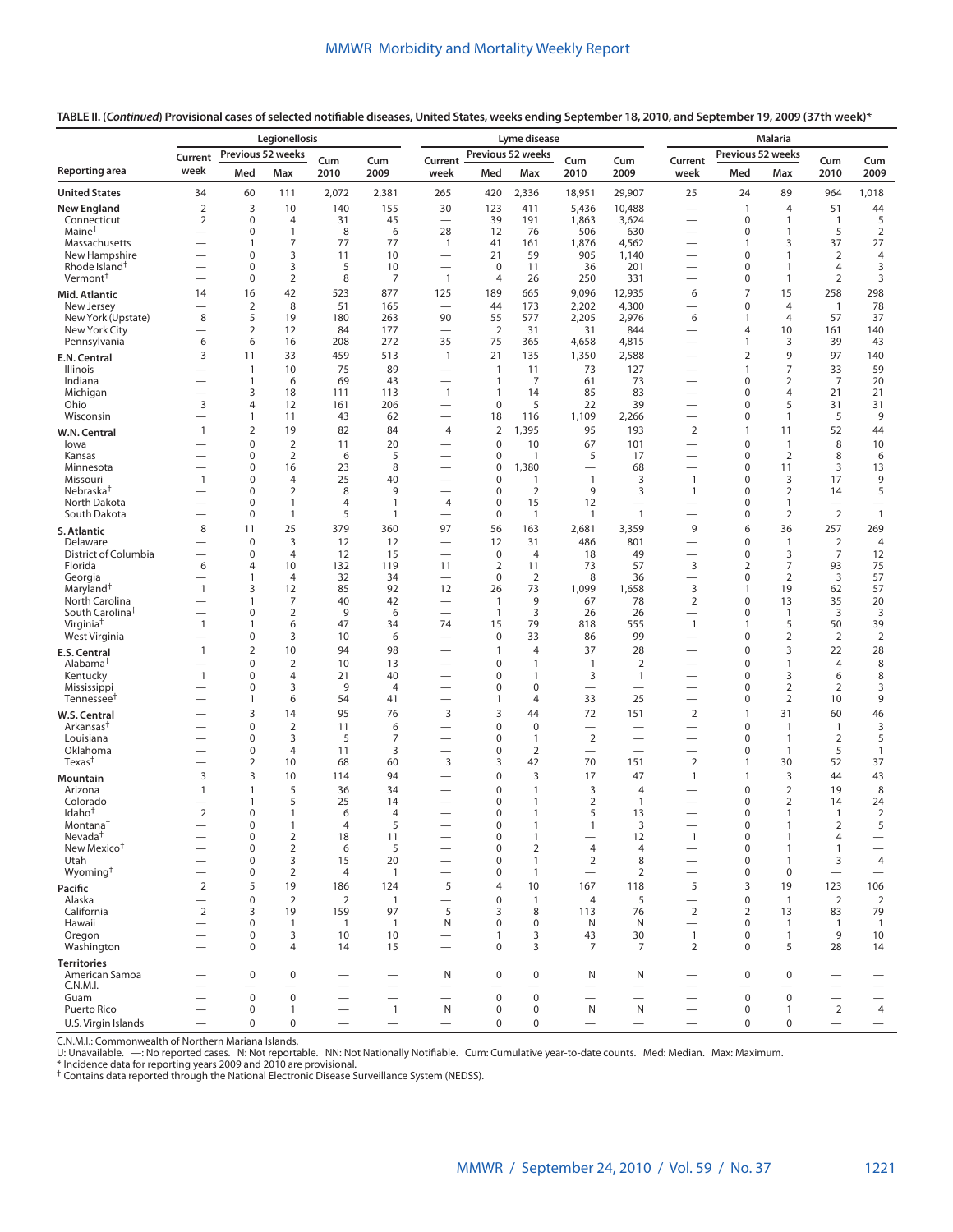**TABLE II. (***Continued***) Provisional cases of selected notifiable diseases, United States, weeks ending September 18, 2010, and September 19, 2009 (37th week)\***

|                                            |                               | Meningococcal disease, invasive <sup>†</sup> | All groups          |                                  |                          |                                                             |                     | <b>Pertussis</b>  |                   |                          | Rabies, animal                                       |                                         |                                         |                                        |                                                      |  |
|--------------------------------------------|-------------------------------|----------------------------------------------|---------------------|----------------------------------|--------------------------|-------------------------------------------------------------|---------------------|-------------------|-------------------|--------------------------|------------------------------------------------------|-----------------------------------------|-----------------------------------------|----------------------------------------|------------------------------------------------------|--|
|                                            | Current                       | Previous 52 weeks                            |                     |                                  | Cum                      | Current                                                     |                     | Previous 52 weeks |                   |                          | Current                                              | Previous 52 weeks                       |                                         |                                        |                                                      |  |
| Reporting area                             | week                          | Med                                          | Max                 | Cum<br>2010                      | 2009                     | week                                                        | Med                 | Max               | Cum<br>2010       | Cum<br>2009              | week                                                 | Med                                     | Max                                     | Cum<br>2010                            | Cum<br>2009                                          |  |
| <b>United States</b>                       | 5                             | 16                                           | 43                  | 537                              | 689                      | 211                                                         | 289                 | 1,756             | 12,043            | 11,313                   | 25                                                   | 72                                      | 145                                     | 2,517                                  | 3,861                                                |  |
| <b>New England</b>                         | $\overline{\phantom{0}}$      | $\mathbf 0$                                  | $\overline{2}$      | 13                               | 25                       | $\overline{2}$                                              | 8                   | 20                | 303               | 498                      | 2                                                    | $\overline{4}$                          | 24                                      | 171                                    | 246                                                  |  |
| Connecticut                                |                               | $\mathbf 0$                                  | $\overline{2}$      | $\overline{2}$                   | 3                        |                                                             | $\mathbf{1}$        | 8                 | 70                | 38                       |                                                      | $\mathbf 0$                             | 22                                      | 59                                     | 101                                                  |  |
| Maine <sup>§</sup>                         |                               | 0                                            | 1                   | 3                                | $\overline{4}$           | $\mathbf{1}$                                                | 0                   | 5                 | 29                | 72                       | -                                                    | $\mathbf{1}$                            | $\overline{4}$                          | 45                                     | 41                                                   |  |
| Massachusetts<br>New Hampshire             |                               | $\mathbf 0$<br>$\mathbf 0$                   | 1<br>1              | 3                                | 12<br>$\mathbf{1}$       | $\mathbf{1}$                                                | 4<br>0              | 11<br>3           | 164<br>10         | 291<br>62                | $\overline{\phantom{0}}$<br>$\overline{\phantom{0}}$ | $\mathbf 0$<br>$\mathbf 0$              | $\boldsymbol{0}$<br>5                   | $\overline{\phantom{0}}$<br>11         | 25                                                   |  |
| Rhode Island <sup>§</sup>                  |                               | $\mathbf 0$                                  | 0                   | $\overline{\phantom{0}}$         | $\overline{4}$           | -                                                           | $\pmb{0}$           | 8                 | 22                | 26                       |                                                      | $\mathbf 0$                             | $\overline{2}$                          | 14                                     | 35                                                   |  |
| Vermont <sup>§</sup>                       |                               | 0                                            | 1                   | 5                                | $\mathbf{1}$             | $\overline{\phantom{0}}$                                    | $\pmb{0}$           | 3                 | 8                 | 9                        | 2                                                    | $\mathbf{1}$                            | 5                                       | 42                                     | 44                                                   |  |
| Mid. Atlantic                              |                               | $\mathbf{1}$                                 | 4                   | 44                               | 77                       | 29                                                          | 21                  | 63                | 904               | 860                      | 10                                                   | 17                                      | 41                                      | 764                                    | 441                                                  |  |
| New Jersey                                 |                               | $\mathbf 0$                                  | $\overline{2}$      | 9                                | 13                       | $\overline{\phantom{0}}$                                    | 3                   | 8                 | 73                | 176                      |                                                      | $\mathbf 0$                             | $\mathbf 0$                             | $\overline{\phantom{0}}$               |                                                      |  |
| New York (Upstate)                         |                               | $\mathbf 0$                                  | 3                   | 9                                | 17                       | 15                                                          | 7                   | 27                | 333               | 148                      | 10                                                   | 9                                       | 22                                      | 389                                    | 328                                                  |  |
| New York City                              |                               | $\mathbf 0$                                  | $\overline{2}$      | 11                               | 13                       | 5                                                           | 0                   | 11                | 49                | 59                       |                                                      | $\overline{2}$                          | 12                                      | 112                                    | 13                                                   |  |
| Pennsylvania                               |                               | $\mathsf{O}\xspace$                          | $\overline{2}$      | 15                               | 34                       | 9                                                           | 9                   | 39                | 449               | 477                      |                                                      | 5                                       | 24                                      | 263                                    | 100                                                  |  |
| E.N. Central                               |                               | 3                                            | 8                   | 93                               | 123                      | 61                                                          | 68                  | 160               | 3,082             | 2,360                    | $\overline{2}$                                       | $\overline{2}$                          | 38                                      | 253                                    | 201                                                  |  |
| Illinois                                   |                               | $\mathbf 0$                                  | 4                   | 17                               | 31                       | $\overline{\phantom{0}}$                                    | 11                  | 29                | 493               | 521                      | $\overline{2}$                                       | $\mathbf{1}$                            | 22                                      | 155                                    | 75                                                   |  |
| Indiana<br>Michigan                        |                               | 0<br>$\mathbf 0$                             | 3<br>$\overline{2}$ | 21<br>13                         | 28<br>18                 | $\overline{\phantom{0}}$<br>12                              | 9<br>22             | 26<br>45          | 395<br>858        | 268<br>607               | $\overline{\phantom{0}}$                             | $\mathbf 0$<br>$\mathbf{1}$             | $\mathbf 0$<br>5                        | $\overline{\phantom{0}}$<br>56         | 25<br>59                                             |  |
| Ohio                                       |                               | $\mathbf{1}$                                 | $\overline{2}$      | 23                               | 28                       | 49                                                          | 20                  | 69                | 1,068             | 829                      | $\overline{\phantom{0}}$                             | $\mathbf 0$                             | 12                                      | 42                                     | 42                                                   |  |
| Wisconsin                                  |                               | $\mathbf 0$                                  | $\overline{2}$      | 19                               | 18                       | $\overline{\phantom{0}}$                                    | 6                   | 15                | 268               | 135                      |                                                      | $\mathbf 0$                             | 0                                       | $\overline{\phantom{0}}$               | $\overline{\phantom{0}}$                             |  |
| W.N. Central                               | $\mathbf{1}$                  | 1                                            | 6                   | 39                               | 52                       | 23                                                          | 27                  | 627               | 1,327             | 1,667                    | $\mathbf{1}$                                         | 5                                       | 16                                      | 190                                    | 304                                                  |  |
| lowa                                       |                               | $\mathbf 0$                                  | 3                   | 8                                | $\overline{7}$           | $\overline{\phantom{0}}$                                    | 6                   | 25                | 287               | 171                      | $\overline{\phantom{0}}$                             | $\mathbf 0$                             | $\overline{2}$                          | 7                                      | 26                                                   |  |
| Kansas                                     |                               | $\mathbf 0$                                  | $\overline{2}$      | 6                                | 9                        | $\mathbf{1}$                                                | 3                   | 9                 | 114               | 190                      | $\mathbf{1}$                                         | $\mathbf{1}$                            | $\overline{4}$                          | 49                                     | 64                                                   |  |
| Minnesota                                  |                               | $\mathbf 0$                                  | $\overline{2}$      | $\overline{2}$                   | 10                       | 5                                                           | 0                   | 601               | 468               | 336                      |                                                      | $\mathbf 0$                             | 9                                       | 26                                     | 44                                                   |  |
| Missouri<br>Nebraska <sup>§</sup>          |                               | $\mathbf 0$<br>$\mathbf 0$                   | 3<br>$\overline{2}$ | 16<br>5                          | 18<br>5                  | 6<br>5                                                      | 8<br>$\overline{2}$ | 25<br>12          | 255<br>140        | 808                      |                                                      | $\overline{1}$<br>$\mathbf{1}$          | 6<br>$\overline{4}$                     | 56<br>43                               | 55<br>69                                             |  |
| North Dakota                               | $\mathbf{1}$                  | $\mathbf 0$                                  | $\mathbf{1}$        | $\overline{2}$                   | $\mathbf{1}$             | 6                                                           | 0                   | 30                | 38                | 112<br>17                | $\overline{\phantom{0}}$                             | $\mathbf 0$                             | $\overline{7}$                          | 9                                      | $\overline{4}$                                       |  |
| South Dakota                               | $\overline{\phantom{0}}$      | $\mathbf 0$                                  | $\overline{2}$      | $\overline{\phantom{0}}$         | $\overline{2}$           |                                                             | 1                   | 5                 | 25                | 33                       |                                                      | $\mathbf 0$                             | $\overline{2}$                          |                                        | 42                                                   |  |
| S. Atlantic                                | $\mathbf{1}$                  | 3                                            | $\overline{7}$      | 106                              | 126                      | 17                                                          | 26                  | 77                | 1,065             | 1,254                    | $\overline{7}$                                       | 22                                      | 85                                      | 781                                    | 1,627                                                |  |
| Delaware                                   |                               | $\mathbf 0$                                  | 1                   | 1                                | $\overline{2}$           | $\overline{\phantom{0}}$                                    | $\mathbf 0$         | $\overline{4}$    | 9                 | 10                       | $\overline{\phantom{0}}$                             | $\mathbf 0$                             | $\boldsymbol{0}$                        |                                        |                                                      |  |
| District of Columbia                       |                               | $\mathbf 0$                                  | 0                   | $\overline{\phantom{0}}$         | $\overline{\phantom{0}}$ | $\overline{\phantom{0}}$                                    | $\pmb{0}$           | $\overline{1}$    | $\overline{4}$    | $\overline{4}$           | $\overline{\phantom{0}}$                             | $\mathbf 0$                             | $\mathbf 0$                             | $\overline{\phantom{0}}$               | $\overline{\phantom{0}}$                             |  |
| Florida                                    | $\mathbf{1}$                  | $\mathbf{1}$                                 | 5                   | 49                               | 40                       | $\overline{2}$                                              | 5                   | 28                | 232               | 414                      | $\overline{\phantom{0}}$                             | $\mathbf 0$                             | 72                                      | 72                                     | 161                                                  |  |
| Georgia                                    |                               | $\mathbf 0$                                  | $\overline{2}$      | 9                                | 25                       | $\mathbf{1}$                                                | 3                   | 17                | 169               | 188                      | $\overline{\phantom{0}}$                             | $\mathbf 0$                             | 13                                      | $\overbrace{\phantom{12322111}}$       | 307                                                  |  |
| Maryland <sup>§</sup><br>North Carolina    | $\overline{\phantom{0}}$      | $\mathbf 0$<br>$\mathbf 0$                   | 1<br>$\overline{2}$ | 5<br>14                          | 8<br>24                  | —<br>$\overline{\phantom{0}}$                               | $\overline{2}$<br>1 | 8<br>32           | 83<br>124         | 106<br>159               | $\overline{4}$                                       | 6<br>$\mathbf 0$                        | 15<br>15                                | 260<br>$\overline{\phantom{0}}$        | 302<br>367                                           |  |
| South Carolina <sup>§</sup>                |                               | $\mathbf 0$                                  | 1                   | 9                                | 11                       | $\overline{4}$                                              | 5                   | 19                | 261               | 199                      | $\overline{\phantom{0}}$                             | $\mathbf 0$                             | $\mathbf 0$                             | $\overline{\phantom{0}}$               |                                                      |  |
| Virginia <sup>§</sup>                      | $\overline{\phantom{0}}$      | 0                                            | $\overline{2}$      | 17                               | 11                       | $\overline{2}$                                              | 4                   | 15                | 138               | 150                      |                                                      | 10                                      | 26                                      | 393                                    | 403                                                  |  |
| West Virginia                              |                               | 0                                            | $\overline{2}$      | $\overline{2}$                   | 5                        | 8                                                           | 0                   | $\overline{7}$    | 45                | 24                       | 3                                                    | $\mathbf{1}$                            | 6                                       | 56                                     | 87                                                   |  |
| <b>E.S. Central</b>                        |                               | $\mathbf{1}$                                 | 4                   | 27                               | 23                       | $\overline{7}$                                              | 14                  | 29                | 530               | 644                      | $\overline{\phantom{0}}$                             | 3                                       | $\overline{7}$                          | 120                                    | 113                                                  |  |
| Alabama <sup>§</sup>                       |                               | $\mathbf 0$                                  | $\overline{2}$      | 5                                | 6                        | $\overline{\phantom{0}}$                                    | 4                   | 8                 | 147               | 249                      | $\overline{\phantom{0}}$                             | $\mathbf 0$                             | $\overline{4}$                          | 38                                     |                                                      |  |
| Kentucky                                   |                               | $\mathbf 0$                                  | $\mathbf 2$         | 12                               | $\overline{4}$           | $\overline{7}$                                              | 4                   | 13                | 184               | 191                      | $\overline{\phantom{0}}$                             | $\mathbf 0$                             | 4                                       | 16                                     | 37                                                   |  |
| Mississippi<br>Tennessee <sup>§</sup>      | $\overline{\phantom{0}}$      | $\mathbf 0$<br>$\mathbf 0$                   | 1<br>$\overline{2}$ | 3<br>7                           | 3<br>10                  | $\overline{\phantom{0}}$                                    | 1<br>4              | 6<br>10           | 46<br>153         | 54<br>150                | $\overline{\phantom{0}}$                             | $\mathbf 0$<br>$\mathbf{1}$             | $\mathbf{1}$<br>$\overline{4}$          | $\mathbf{1}$<br>65                     | $\overline{4}$<br>72                                 |  |
|                                            |                               | $\mathbf{1}$                                 | 9                   |                                  | 64                       |                                                             |                     |                   |                   |                          |                                                      | $\mathbf{1}$                            |                                         |                                        |                                                      |  |
| W.S. Central<br>Arkansas <sup>§</sup>      | 3<br>$\overline{\phantom{0}}$ | $\mathbf 0$                                  | $\overline{2}$      | 63<br>5                          | 5                        | 43<br>—                                                     | 57<br>4             | 753<br>29         | 2,009<br>118      | 2,353<br>273             | $\mathbf{1}$<br>$\mathbf{1}$                         | $\mathbf{0}$                            | 40<br>10                                | 61<br>21                               | 647<br>28                                            |  |
| Louisiana                                  |                               | $\mathbf 0$                                  | 4                   | 12                               | 13                       | —                                                           | 1                   | $\overline{4}$    | 24                | 129                      |                                                      | $\mathbf{0}$                            | $\mathbf 0$                             | $\overline{\phantom{0}}$               | $\overline{\phantom{m}}$                             |  |
| Oklahoma                                   | $\overline{\phantom{0}}$      | $\mathbf 0$                                  | $\overline{7}$      | 14                               | 8                        | 3                                                           | $\mathbf 0$         | 41                | 42                | 37                       | $\overline{\phantom{0}}$                             | $\mathbf 0$                             | 30                                      | 40                                     | 21                                                   |  |
| Texas <sup>§</sup>                         | 3                             | 0                                            | 7                   | 32                               | 38                       | 40                                                          | 49                  | 681               | 1,825             | 1,914                    |                                                      | $\mathbf 0$                             | 30                                      |                                        | 598                                                  |  |
| Mountain                                   |                               | 1                                            | 6                   | 44                               | 50                       | 15                                                          | 21                  | 41                | 810               | 719                      | $\overline{2}$                                       | $\mathbf{1}$                            | 8                                       | 57                                     | 82                                                   |  |
| Arizona                                    |                               | $\mathbf 0$                                  | $\overline{2}$      | 11                               | 12                       | $\mathbf{1}$                                                | 6                   | 14                | 257               | 177                      |                                                      | $\mathbf 0$                             | 5                                       | -                                      | —                                                    |  |
| Colorado                                   | $\overline{\phantom{0}}$      | $\mathbf 0$                                  | 4                   | 13                               | 15                       | $\overline{\phantom{0}}$                                    | 3                   | 13                | 142               | 183                      | $\overline{\phantom{0}}$                             | $\mathbf 0$                             | $\mathbf 0$                             | $\overline{\phantom{0}}$               | $\overline{\phantom{0}}$                             |  |
| Idaho <sup>§</sup><br>Montana <sup>§</sup> |                               | $\Omega$<br>$\mathbf 0$                      | $\overline{2}$<br>1 | 7<br>$\mathbf{1}$                | 6<br>5                   | 14                                                          | 2<br>$\mathbf{1}$   | 19<br>$\,8\,$     | 141<br>43         | 66<br>31                 | $\overline{2}$                                       | $\Omega$<br>$\pmb{0}$                   | $\overline{2}$<br>3                     | 9<br>14                                | 5<br>24                                              |  |
| Nevada <sup>§</sup>                        |                               | $\mathbf 0$                                  | $\mathbf{1}$        | 8                                | $\overline{4}$           |                                                             | $\pmb{0}$           | $\overline{7}$    | 22                | 19                       |                                                      | $\pmb{0}$                               | $\mathbf{1}$                            | $\overline{4}$                         | 5                                                    |  |
| New Mexico <sup>§</sup>                    |                               | 0                                            | 1                   | 3                                | 3                        | $\overline{\phantom{0}}$                                    | $\mathbf{1}$        | 8                 | 61                | 52                       | $\overline{\phantom{0}}$                             | $\mathbf 0$                             | 3                                       | 9                                      | 21                                                   |  |
| Utah                                       |                               | 0                                            | 1                   | $\mathbf{1}$                     | $\mathbf{1}$             | $\overline{\phantom{0}}$                                    | 4                   | 10                | 138               | 169                      |                                                      | $\mathbf 0$                             | 2                                       | 2                                      | 8                                                    |  |
| Wyoming <sup>§</sup>                       |                               | 0                                            | $\mathbf{1}$        | $\overbrace{\phantom{12322111}}$ | 4                        | $\overline{\phantom{0}}$                                    | 0                   | $\overline{1}$    | 6                 | 22                       | $\overline{\phantom{0}}$                             | $\mathbf 0$                             | 4                                       | 19                                     | 19                                                   |  |
| Pacific                                    |                               | 3                                            | 16                  | 108                              | 149                      | 14                                                          | 34                  | 186               | 2,013             | 958                      | $\overline{\phantom{0}}$                             | $\overline{3}$                          | 12                                      | 120                                    | 200                                                  |  |
| Alaska                                     |                               | $\mathbf 0$                                  | $\mathbf{1}$        | $\overline{1}$                   | 6                        |                                                             | $\pmb{0}$           | 6                 | 28                | 35                       |                                                      | $\pmb{0}$                               | 2                                       | 11                                     | 11                                                   |  |
| California                                 |                               | 1                                            | 13                  | 70                               | 96                       | $\overline{\phantom{0}}$                                    | 22                  | 162               | 1,466             | 469                      | $\overline{\phantom{0}}$                             | $\sqrt{2}$<br>$\mathbf 0$               | 12                                      | 99                                     | 178                                                  |  |
| Hawaii<br>Oregon                           | $\overline{\phantom{0}}$      | $\mathbf 0$<br>$\mathbf{1}$                  | 1<br>3              | $\overline{1}$<br>24             | 5<br>29                  | $\overline{\phantom{0}}$<br>$\overbrace{\phantom{1232211}}$ | $\mathbf 0$<br>5    | 6<br>16           | 31<br>247         | 32<br>210                | $\overline{\phantom{0}}$<br>$\qquad \qquad -$        | $\mathbf 0$                             | $\mathbf 0$<br>$\overline{2}$           | $\overbrace{\phantom{12322111}}$<br>10 | $\overbrace{\phantom{1232211}}$<br>11                |  |
| Washington                                 |                               | $\mathbf 0$                                  | $\overline{7}$      | 12                               | 13                       | 14                                                          | $\overline{4}$      | 24                | 241               | 212                      | $\overline{\phantom{0}}$                             | $\mathbf 0$                             | $\Omega$                                | $\overline{\phantom{0}}$               | $\overbrace{\phantom{12322111}}$                     |  |
| <b>Territories</b>                         |                               |                                              |                     |                                  |                          |                                                             |                     |                   |                   |                          |                                                      |                                         |                                         |                                        |                                                      |  |
| American Samoa                             |                               | $\mathsf 0$                                  | $\pmb{0}$           |                                  | $\overline{\phantom{0}}$ |                                                             | $\mathbf 0$         | $\mathbf 0$       |                   | $\overline{\phantom{0}}$ | N                                                    | $\mathbf 0$                             | $\mathbf 0$                             | N                                      | N                                                    |  |
| C.N.M.I.<br>Guam                           | $\overline{\phantom{0}}$      | $\mathbf 0$                                  | $\mathsf 0$         |                                  | $\overline{\phantom{0}}$ |                                                             | $\mathbf 0$         | $\overline{2}$    | $\qquad \qquad -$ | $\qquad \qquad -$        | $\overline{\phantom{0}}$<br>$\qquad \qquad$          | $\overline{\phantom{0}}$<br>$\mathsf 0$ | $\overline{\phantom{0}}$<br>$\mathsf 0$ |                                        | $\overline{\phantom{m}}$<br>$\overline{\phantom{m}}$ |  |
| Puerto Rico                                |                               | $\mathbf 0$                                  | $\mathbf{1}$        |                                  | $\overline{\phantom{0}}$ |                                                             | $\mathbf 0$         | $\mathbf 0$       | $\qquad \qquad -$ | $\mathbf{1}$             | $\mathbf{1}$                                         | $\mathbf{1}$                            | 3                                       | 33                                     | 29                                                   |  |
| U.S. Virgin Islands                        |                               | $\mathbf 0$                                  | $\mathbf 0$         |                                  | $\overline{\phantom{0}}$ |                                                             | $\mathbf 0$         | 0                 |                   |                          | $\overline{\phantom{m}}$                             | $\mathbf 0$                             | $\mathbf 0$                             |                                        |                                                      |  |

C.N.M.I.: Commonwealth of Northern Mariana Islands.<br>U: Unavailable. —: No reported cases. N: Not reportable. NN: Not Nationally Notifiable. Cum: Cumulative year-to-date counts. Med: Median. Max: Maximum.<br>\* Unidence d

§ Contains data reported through the National Electronic Disease Surveillance System (NEDSS).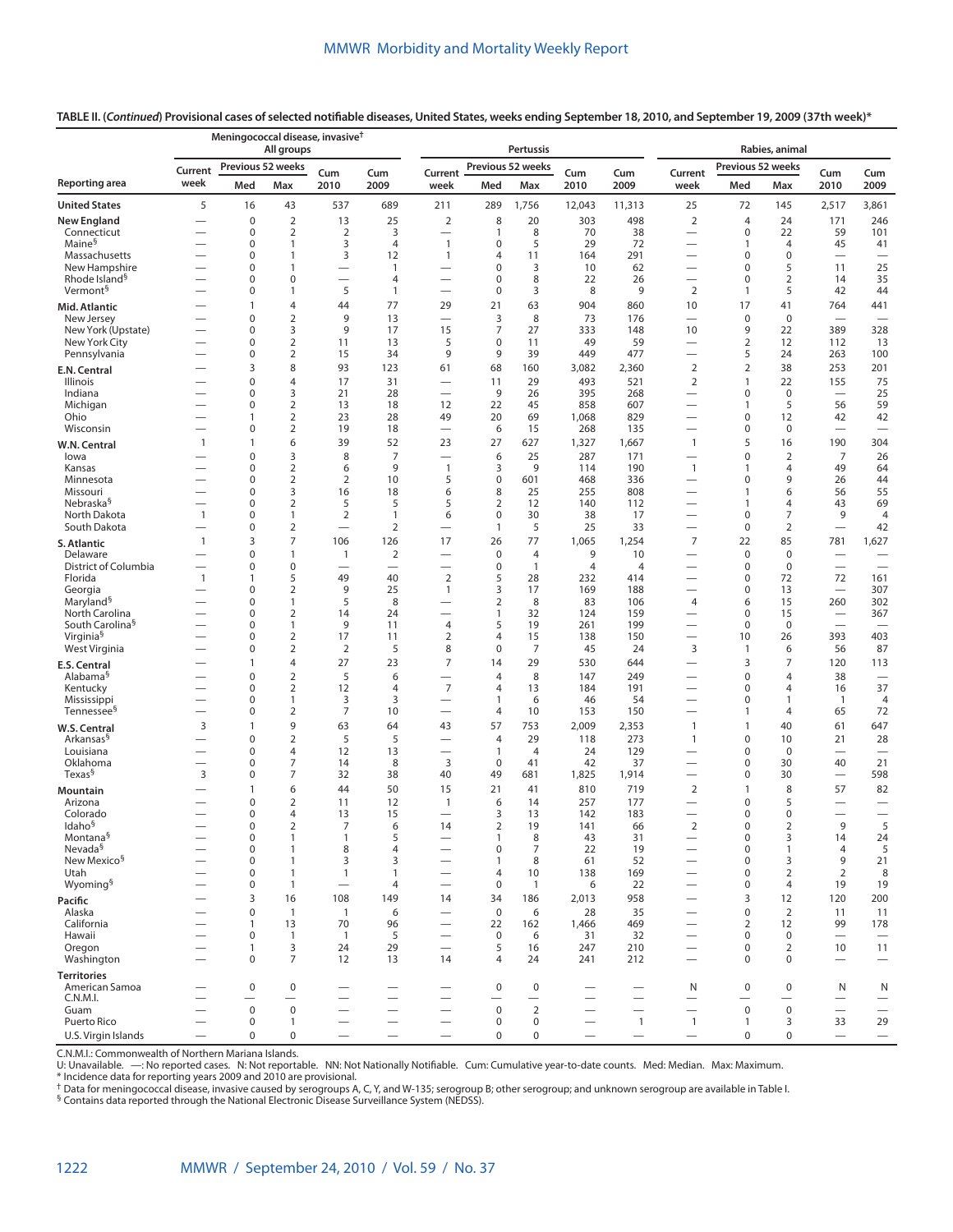**TABLE II. (***Continued***) Provisional cases of selected notifiable diseases, United States, weeks ending September 18, 2010, and September 19, 2009 (37th week)\***

|                                                   | Salmonellosis                            |                                |                       |                |                                                      |                                                      |                   |                      | Shiga toxin-producing E. coli (STEC) <sup>†</sup> |                                 | <b>Shigellosis</b>                 |                                       |                      |                                                    |                      |  |
|---------------------------------------------------|------------------------------------------|--------------------------------|-----------------------|----------------|------------------------------------------------------|------------------------------------------------------|-------------------|----------------------|---------------------------------------------------|---------------------------------|------------------------------------|---------------------------------------|----------------------|----------------------------------------------------|----------------------|--|
|                                                   | Previous 52 weeks<br>Current<br>Cum      |                                |                       | Cum            | Previous 52 weeks<br>Current<br>Cum<br>Cum           |                                                      |                   |                      | Previous 52 weeks<br>Current<br>Cum<br>Cum        |                                 |                                    |                                       |                      |                                                    |                      |  |
| Reporting area                                    | week                                     | Med                            | Max                   | 2010           | 2009                                                 | week                                                 | Med               | Max                  | 2010                                              | 2009                            | week                               | Med                                   | Max                  | 2010                                               | 2009                 |  |
| <b>United States</b>                              | 887                                      | 902                            | 1,648                 | 32,958         | 33,881                                               | 81                                                   | 79                | 198                  | 3,164                                             | 3,308                           | 205                                | 259                                   | 527                  | 9,404                                              | 11,665               |  |
| <b>New England</b>                                | 3                                        | 29                             | 380                   | 1,673          | 1,789                                                | $\mathbf{1}$                                         | 3                 | 43                   | 149                                               | 198                             | $\mathbf{1}$                       | 5                                     | 53                   | 248                                                | 279                  |  |
| Connecticut<br>Maine <sup>§</sup>                 | $\overline{\phantom{0}}$<br>$\mathbf{1}$ | $\mathbf 0$<br>$\overline{2}$  | 364<br>7              | 364<br>89      | 430<br>102                                           |                                                      | 0<br>0            | 43<br>$\overline{2}$ | 43<br>14                                          | 67<br>14                        | —                                  | $\mathbf 0$<br>$\mathbf 0$            | 47<br>2              | 47<br>5                                            | 43<br>3              |  |
| Massachusetts                                     | 1                                        | 21                             | 48                    | 945            | 880                                                  |                                                      | 2                 | 8                    | 62                                                | 71                              | $\mathbf{1}$                       | $\overline{4}$                        | 16                   | 179                                                | 193                  |  |
| New Hampshire                                     |                                          | 3                              | 10                    | 127            | 222                                                  | $\overline{\phantom{0}}$                             | 0                 | $\overline{2}$       | 17                                                | 26                              | $\overline{\phantom{0}}$           | $\mathbf 0$                           | 2                    | 7                                                  | 16                   |  |
| Rhode Island <sup>9</sup><br>Vermont <sup>§</sup> | $\mathbf{1}$                             | $\overline{2}$<br>$\mathbf{1}$ | 17<br>5               | 97<br>51       | 101<br>54                                            | $\mathbf{1}$                                         | 0<br>0            | 26<br>$\overline{2}$ | 2<br>11                                           | $\overline{1}$<br>19            | —                                  | $\mathbf 0$<br>$\mathbf 0$            | 3<br>$\mathbf{1}$    | 9<br>$\mathbf{1}$                                  | 19<br>5              |  |
| Mid. Atlantic                                     | 84                                       | 95                             | 207                   | 4,044          | 4,034                                                | 13                                                   | 8                 | 28                   | 369                                               | 324                             | 8                                  | 34                                    | 61                   | 1,202                                              | 2,237                |  |
| New Jersey                                        |                                          | 18                             | 48                    | 701            | 868                                                  |                                                      | 1                 | $\overline{4}$       | 38                                                | 80                              |                                    | 6                                     | 17                   | 221                                                | 490                  |  |
| New York (Upstate)                                | 63                                       | 24                             | 78                    | 1,042          | 934                                                  | 9                                                    | 3                 | 15                   | 147                                               | 100                             | 3                                  | $\overline{4}$                        | 19                   | 165                                                | 165                  |  |
| New York City                                     | $\overline{4}$                           | 25                             | 56                    | 961            | 931                                                  | $\overline{\phantom{0}}$                             | 1                 | 6                    | 53                                                | 48                              | $\overline{\phantom{0}}$           | 7                                     | 13                   | 220                                                | 340                  |  |
| Pennsylvania                                      | 17                                       | 29<br>80                       | 80<br>232             | 1,340<br>3,645 | 1,301<br>3,939                                       | 4<br>8                                               | 2<br>12           | 13<br>35             | 131<br>517                                        | 96<br>575                       | 5<br>5                             | 17                                    | 35<br>235            | 596                                                | 1,242<br>2,095       |  |
| E.N. Central<br>Illinois                          | 31<br>$\overline{\phantom{0}}$           | 25                             | 113                   | 1,225          | 1,106                                                |                                                      | $\overline{1}$    | 8                    | 76                                                | 137                             | $\overline{\phantom{0}}$           | 25<br>8                               | 228                  | 1,203<br>646                                       | 489                  |  |
| Indiana                                           |                                          | 10                             | 53                    | 369            | 466                                                  | $\overline{\phantom{0}}$                             | 1                 | 8                    | 67                                                | 72                              | —                                  | $\mathbf{1}$                          | 5                    | 31                                                 | 56                   |  |
| Michigan                                          | $\overline{7}$                           | 15                             | 41                    | 656            | 751                                                  | 5                                                    | 3                 | 16                   | 135                                               | 109                             | $\overline{2}$                     | $\overline{4}$                        | 9                    | 172                                                | 179                  |  |
| Ohio<br>Wisconsin                                 | 24<br>$\overline{\phantom{0}}$           | 24<br>10                       | 47<br>40              | 995<br>400     | 1,083<br>533                                         | 3<br>$\overline{\phantom{0}}$                        | 2<br>3            | 11<br>11             | 115<br>124                                        | 103<br>154                      | 3<br>$\overline{\phantom{0}}$      | 7<br>3                                | 23<br>14             | 239<br>115                                         | 940                  |  |
|                                                   | 37                                       | 44                             | 94                    | 1,781          | 2,031                                                | 10                                                   | 10                | 39                   | 467                                               | 568                             | 10                                 | 48                                    | 88                   | 1,692                                              | 431<br>710           |  |
| W.N. Central<br>lowa                              | 3                                        | $\overline{7}$                 | 35                    | 384            | 320                                                  |                                                      | $\overline{2}$    | 16                   | 127                                               | 132                             |                                    | $\overline{1}$                        | 5                    | 40                                                 | 46                   |  |
| Kansas                                            | 6                                        | 7                              | 18                    | 326            | 309                                                  | -                                                    | 1                 | 6                    | 50                                                | 49                              | $\overline{4}$                     | $\overline{4}$                        | 14                   | 193                                                | 162                  |  |
| Minnesota                                         |                                          | 2                              | 32                    | 178            | 434                                                  | $\overline{\phantom{0}}$                             | 0                 | 14                   | 31                                                | 148                             | $\overline{\phantom{0}}$           | 0                                     | 5                    | 14                                                 | 59                   |  |
| Missouri<br>Nebraska <sup>§</sup>                 | 23<br>3                                  | 12<br>$\overline{4}$           | 44<br>13              | 588<br>177     | 487<br>287                                           | 6<br>4                                               | 3<br>1            | 27<br>6              | 183<br>55                                         | 102<br>72                       | 6<br>$\overline{\phantom{0}}$      | 42<br>$\mathbf 0$                     | 75<br>$\overline{4}$ | 1,412<br>27                                        | 411<br>25            |  |
| North Dakota                                      | $\overline{2}$                           | $\boldsymbol{0}$               | 39                    | 29             | 35                                                   |                                                      | 0                 | 7                    | $\overline{\phantom{0}}$                          | $\overline{4}$                  | -                                  | $\mathbf 0$                           | 5                    | $\overline{\phantom{0}}$                           | 3                    |  |
| South Dakota                                      | $\overline{\phantom{0}}$                 | 2                              | 7                     | 99             | 159                                                  | $\overline{\phantom{0}}$                             | 0                 | $\overline{4}$       | 21                                                | 61                              | $\overline{\phantom{0}}$           | $\mathbf 0$                           | $\overline{2}$       | 6                                                  | 4                    |  |
| S. Atlantic                                       | 362                                      | 267                            | 553                   | 9,443          | 9,158                                                | 13                                                   | 13                | 30                   | 490                                               | 484                             | 62                                 | 40                                    | 85                   | 1,647                                              | 1,789                |  |
| Delaware                                          |                                          | 3                              | 11                    | 117            | 90                                                   |                                                      | 0                 | $\overline{2}$       | $\overline{4}$                                    | 11                              |                                    | $\overline{1}$                        | 10                   | 37                                                 | 87                   |  |
| District of Columbia<br>Florida                   | 223                                      | $\overline{2}$<br>127          | $\overline{4}$<br>277 | 52<br>4,011    | 71<br>3,900                                          | $\overline{\phantom{0}}$<br>9                        | 0<br>4            | $\mathbf{1}$<br>13   | 5<br>170                                          | 2<br>119                        | $\overline{\phantom{0}}$<br>28     | $\mathbf 0$<br>13                     | $\overline{4}$<br>49 | 20<br>725                                          | 18<br>325            |  |
| Georgia                                           | 86                                       | 40                             | 128                   | 1,686          | 1,680                                                | $\mathbf{1}$                                         | 1                 | 15                   | 75                                                | 53                              | 27                                 | 13                                    | 25                   | 507                                                | 471                  |  |
| Maryland <sup>§</sup>                             | 24                                       | 15                             | 52                    | 739            | 565                                                  | $\mathbf{1}$                                         | 2                 | 6                    | 65                                                | 70                              | 3                                  | 3                                     | 8                    | 88                                                 | 310                  |  |
| North Carolina<br>South Carolina <sup>§</sup>     | 14<br>6                                  | 29<br>20                       | 144<br>77             | 1,062<br>913   | 1,300<br>663                                         | $\overline{\phantom{0}}$                             | $\mathbf{1}$<br>0 | 7<br>3               | 44<br>16                                          | 81<br>24                        |                                    | 2<br>$\mathbf{1}$                     | 17<br>5              | 117<br>50                                          | 328<br>95            |  |
| Virginia <sup>§</sup>                             | 8                                        | 18                             | 68                    | 729            | 731                                                  | $\overline{2}$                                       | 2                 | 15                   | 97                                                | 105                             | 4                                  | 3                                     | 15                   | 102                                                | 149                  |  |
| West Virginia                                     | 1                                        | 3                              | 16                    | 134            | 158                                                  | $\overline{\phantom{0}}$                             | 0                 | 5                    | 14                                                | 19                              |                                    | 0                                     | 2                    | $\overline{1}$                                     | 6                    |  |
| E.S. Central                                      | 28                                       | 50                             | 147                   | 2,290          | 2,198                                                | $\mathbf{1}$                                         | 4                 | 11                   | 172                                               | 167                             | $\overline{2}$                     | 11                                    | 40                   | 486                                                | 616                  |  |
| Alabama <sup>§</sup>                              |                                          | 14                             | 42                    | 548            | 609                                                  |                                                      | 1                 | 4                    | 36                                                | 39                              |                                    | 3                                     | 10                   | 104                                                | 117                  |  |
| Kentucky<br>Mississippi                           | 13<br>1                                  | 8<br>14                        | 29<br>61              | 383<br>713     | 353<br>667                                           | $\overline{\phantom{0}}$                             | $\mathbf{1}$<br>0 | 6<br>2               | 41<br>11                                          | 57<br>6                         | $\overline{\phantom{0}}$           | $\overline{4}$<br>$\mathbf{1}$        | 28<br>4              | 184<br>32                                          | 145<br>37            |  |
| Tennessee <sup>§</sup>                            | 14                                       | 14                             | 46                    | 646            | 569                                                  | $\mathbf{1}$                                         | 2                 | 8                    | 84                                                | 65                              | $\overline{2}$                     | $\overline{4}$                        | 11                   | 166                                                | 317                  |  |
| W.S. Central                                      | 163                                      | 114                            | 547                   | 3,749          | 3,895                                                | 7                                                    | 5                 | 68                   | 196                                               | 218                             | 48                                 | 46                                    | 251                  | 1,660                                              | 2,191                |  |
| Arkansas <sup>§</sup>                             | 29                                       | 10                             | 38                    | 485            | 437                                                  | $\overline{2}$                                       | $\mathbf{1}$      | 5                    | 42                                                | 27                              | $\mathbf{1}$                       | $\mathbf{1}$                          | 9                    | 39                                                 | 245                  |  |
| Louisiana<br>Oklahoma                             | 10<br>40                                 | 21<br>10                       | 45<br>46              | 762<br>444     | 806<br>454                                           | $\overline{\phantom{0}}$<br>$\overline{\phantom{0}}$ | 0<br>0            | $\overline{2}$<br>27 | 12<br>15                                          | 20<br>23                        | $\overline{\phantom{0}}$<br>10     | 4<br>6                                | 12<br>96             | 169<br>209                                         | 150<br>208           |  |
| Texas <sup>§</sup>                                | 84                                       | 73                             | 477                   | 2,058          | 2,198                                                | 5                                                    | 3                 | 41                   | 127                                               | 148                             | 37                                 | 34                                    | 144                  | 1,243                                              | 1,588                |  |
| <b>Mountain</b>                                   | 10                                       | 48                             | 104                   | 1,898          | 2,274                                                | $\overline{4}$                                       | 9                 | 30                   | 401                                               | 436                             | 11                                 | 15                                    | 39                   | 516                                                | 878                  |  |
| Arizona                                           |                                          | 18                             | 41                    | 625            | 760                                                  | $\mathbf{1}$                                         | $\mathbf{1}$      | 5                    | 43                                                | 47                              | 5                                  | 8                                     | 25                   | 271                                                | 632                  |  |
| Colorado<br>Idaho <sup>§</sup>                    | $\mathbf{1}$                             | 11<br>3                        | 23                    | 421            | 481                                                  |                                                      | 2<br>1            | 18<br>7              | 144                                               | 136                             | $\mathbf{1}$                       | 2<br>$\mathbf 0$                      | 6                    | 82                                                 | 73<br>7              |  |
| Montana <sup>§</sup>                              | 2                                        | 2                              | 9<br>7                | 118<br>69      | 140<br>88                                            | $\mathbf{1}$<br>2                                    | 0                 | 5                    | 57<br>30                                          | 65<br>27                        | -                                  | $\Omega$                              | 3<br>1               | 19<br>6                                            | 11                   |  |
| Nevada <sup>§</sup>                               | 7                                        | $\overline{4}$                 | 20                    | 221            | 197                                                  |                                                      | $\pmb{0}$         | 5                    | 25                                                | 25                              | 5                                  | $\pmb{0}$                             | $\overline{7}$       | 27                                                 | 53                   |  |
| New Mexico <sup>§</sup>                           |                                          | 5                              | 15                    | 199            | 289                                                  |                                                      | 1                 | 4                    | 31                                                | 30                              | $\overline{\phantom{0}}$           | $\overline{2}$                        | 9                    | 82                                                 | 85                   |  |
| Utah<br>Wyoming <sup>§</sup>                      |                                          | 5<br>$\mathbf{1}$              | 18<br>9               | 212<br>33      | 249<br>70                                            | $\overline{\phantom{0}}$                             | 1<br>0            | 7<br>$\overline{2}$  | 60<br>11                                          | 94<br>12                        | $\qquad \qquad$<br>$\qquad \qquad$ | $\mathbf 0$<br>$\mathbf 0$            | 4<br>2               | 29<br>$\overline{\phantom{0}}$                     | 15<br>$\overline{2}$ |  |
| Pacific                                           | 169                                      | 115                            | 299                   | 4,435          | 4,563                                                | 24                                                   | 9                 | 46                   | 403                                               | 338                             | 58                                 | 20                                    | 64                   | 750                                                | 870                  |  |
| Alaska                                            |                                          | $\mathbf{1}$                   | 5                     | 64             | 54                                                   | $\overbrace{\phantom{1232211}}$                      | 0                 | $\overline{1}$       | 2                                                 | $\mathbf{1}$                    | $\overline{\phantom{m}}$           | $\mathbf 0$                           | 2                    | $\mathbf{1}$                                       | $\overline{2}$       |  |
| California                                        | 128                                      | 84                             | 227                   | 3,344          | 3,380                                                | 11                                                   | 5                 | 35                   | 173                                               | 170                             | 49                                 | 16                                    | 51                   | 618                                                | 694                  |  |
| Hawaii<br>Oregon                                  | 7<br>6                                   | 4<br>8                         | 14<br>48              | 128<br>400     | 252<br>330                                           |                                                      | 0<br>2            | $\overline{4}$<br>11 | 18<br>71                                          | 4<br>49                         | $\mathbf{1}$<br>$\mathbf{1}$       | $\mathbf 0$<br>$\mathbf{1}$           | 3<br>4               | 12<br>39                                           | 31<br>40             |  |
| Washington                                        | 28                                       | 14                             | 61                    | 499            | 547                                                  | 13                                                   | 3                 | 19                   | 139                                               | 114                             | $\overline{7}$                     | $\overline{1}$                        | 22                   | 80                                                 | 103                  |  |
| <b>Territories</b>                                |                                          |                                |                       |                |                                                      |                                                      |                   |                      |                                                   |                                 |                                    |                                       |                      |                                                    |                      |  |
| American Samoa<br>C.N.M.I.                        |                                          | $\mathbf{1}$                   | $\mathbf{1}$          | 2<br>$\equiv$  | $\overline{\phantom{0}}$<br>$\overline{\phantom{0}}$ |                                                      | $\mathbf 0$       | $\mathbf 0$          |                                                   | $\overline{\phantom{0}}$        | $\mathbf{1}$                       | $\pmb{0}$<br>$\overline{\phantom{0}}$ | $\mathbf{1}$         | $\overline{2}$<br>$\overbrace{\phantom{12322111}}$ | 3<br>$\equiv$        |  |
| Guam                                              |                                          | $\boldsymbol{0}$               | $\overline{2}$        | $\overline{4}$ | 9                                                    | $\overline{\phantom{0}}$                             | $\mathsf 0$       | $\mathbf 0$          | $\overline{\phantom{0}}$                          | $\qquad \qquad -$               | $\overline{\phantom{0}}$           | $\pmb{0}$                             | 3                    | $\overline{1}$                                     | $\overline{7}$       |  |
| Puerto Rico                                       | 3                                        | 5                              | 39                    | 156            | 401                                                  | $\overbrace{\phantom{123221111}}$                    | 0                 | 0                    | $\qquad \qquad$                                   | $\overbrace{\phantom{1232211}}$ |                                    | 0                                     | $\mathbf{1}$         | $\overbrace{\phantom{12322111}}$                   | 10                   |  |
| U.S. Virgin Islands                               | $\overline{\phantom{0}}$                 | $\mathbf 0$                    | $\mathbf 0$           |                | $\overline{\phantom{0}}$                             |                                                      | $\mathbf 0$       | $\mathsf 0$          |                                                   | $\overline{\phantom{0}}$        |                                    | $\mathbf 0$                           | $\mathbf 0$          |                                                    |                      |  |

C.N.M.I.: Commonwealth of Northern Mariana Islands.<br>U: Unavailable. —: No reported cases. N: Not reportable. NN: Not Nationally Notifiable. Cum: Cumulative year-to-date counts. Med: Median. Max: Maximum.<br>\* Incid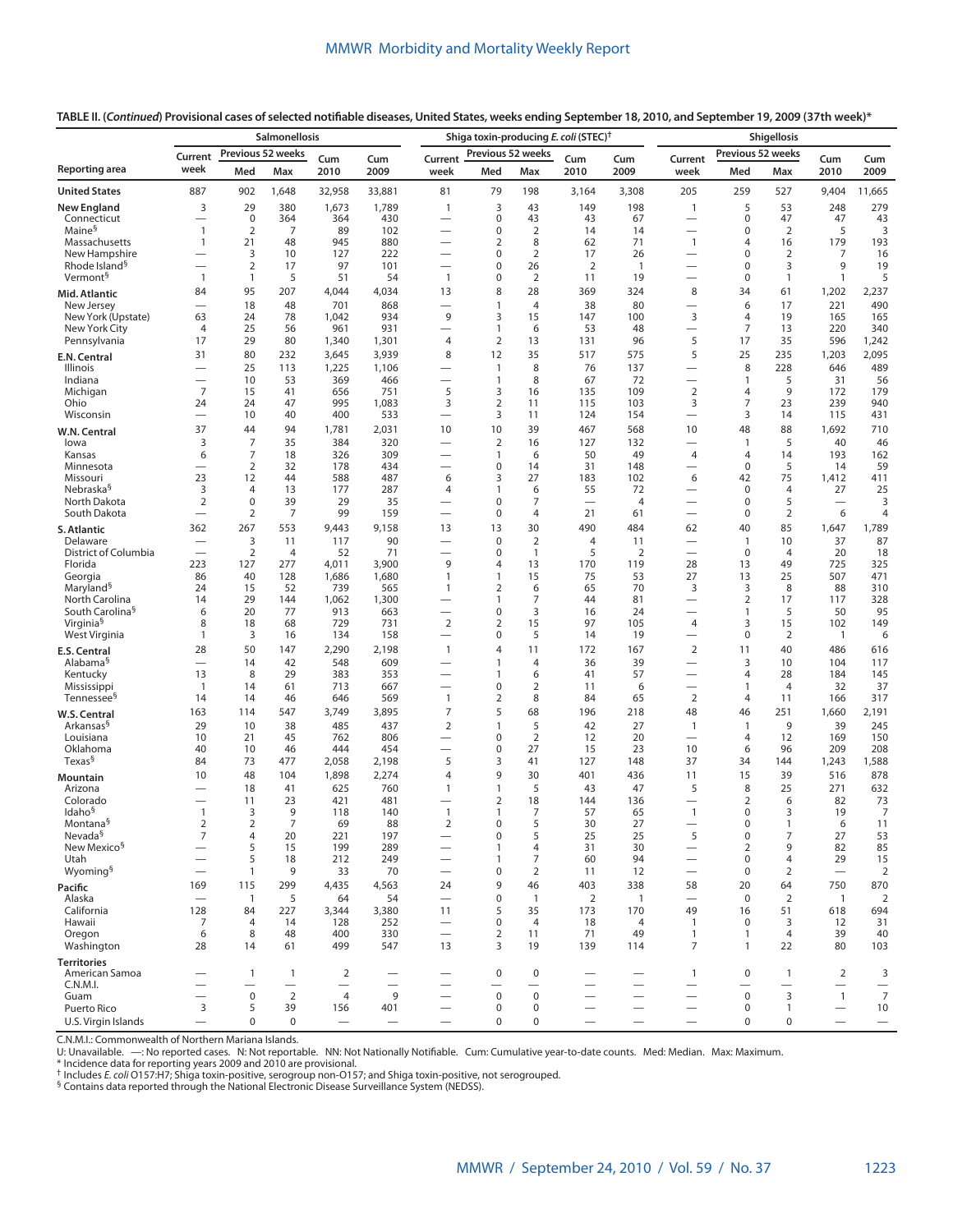|                                                    |                                                      |                            |                                         |                                            |                                          | Spotted Fever Rickettsiosis (including RMSF) <sup>†</sup> |                                         |                                       |                                            |                                          |
|----------------------------------------------------|------------------------------------------------------|----------------------------|-----------------------------------------|--------------------------------------------|------------------------------------------|-----------------------------------------------------------|-----------------------------------------|---------------------------------------|--------------------------------------------|------------------------------------------|
|                                                    |                                                      |                            | Confirmed                               |                                            |                                          |                                                           |                                         | Probable                              |                                            |                                          |
|                                                    | Current                                              |                            | Previous 52 weeks                       | Cum                                        | Cum                                      | Current                                                   | Previous 52 weeks                       |                                       | Cum                                        | Cum                                      |
| Reporting area                                     | week                                                 | Med                        | Max                                     | 2010                                       | 2009                                     | week                                                      | Med                                     | Max                                   | 2010                                       | 2009                                     |
| <b>United States</b>                               | 5                                                    | $\overline{2}$             | 12                                      | 119                                        | 122                                      | 22                                                        | 15                                      | 421                                   | 1,035                                      | 1,120                                    |
| <b>New England</b><br>Connecticut                  | $\overline{\phantom{0}}$                             | $\mathbf 0$<br>$\mathbf 0$ | $\pmb{0}$<br>$\mathbf 0$                | $\overline{\phantom{0}}$                   | $\sqrt{2}$<br>$\qquad \qquad -$          | $\overline{\phantom{0}}$                                  | $\mathbf 0$<br>$\mathbf 0$              | $\mathbf{1}$<br>$\mathbf 0$           | $\mathbf{1}$<br>$\qquad \qquad -$          | 9                                        |
| Maine <sup>§</sup>                                 | —                                                    | 0                          | $\pmb{0}$                               |                                            | $\overline{\phantom{0}}$                 |                                                           | $\mathbf 0$                             | $\mathbf{1}$                          | $\overline{1}$                             | $\overline{4}$                           |
| Massachusetts                                      |                                                      | 0                          | $\mathbf 0$                             |                                            | $\mathbf{1}$                             | $\overline{\phantom{0}}$                                  | $\mathbf 0$                             | $\mathbf{1}$                          |                                            | 5                                        |
| New Hampshire<br>Rhode Island <sup>§</sup>         | $\overline{\phantom{0}}$                             | 0<br>0                     | $\pmb{0}$<br>$\mathbf 0$                | $\overline{\phantom{0}}$                   |                                          |                                                           | 0<br>0                                  | $\mathbf{1}$<br>$\mathbf 0$           |                                            | $\overline{\phantom{0}}$                 |
| Vermont <sup>§</sup>                               |                                                      | 0                          | $\pmb{0}$                               |                                            | $\mathbf{1}$                             |                                                           | 0                                       | $\pmb{0}$                             | $\overline{\phantom{0}}$                   | $\overline{\phantom{0}}$                 |
| Mid. Atlantic                                      |                                                      | $\mathbf 0$                | $\overline{2}$                          | 15                                         | 10                                       | $\mathbf{1}$                                              | $\mathbf{1}$                            | 4                                     | 43                                         | 84                                       |
| New Jersey                                         |                                                      | 0                          | $\pmb{0}$                               | $\overline{\phantom{0}}$                   | $\overline{2}$                           |                                                           | $\mathbf 0$                             | 3                                     | $\overline{\phantom{0}}$                   | 54                                       |
| New York (Upstate)<br>New York City                | $\overline{\phantom{0}}$                             | 0<br>0                     | $\mathbf{1}$<br>1                       | $\mathbf 2$<br>$\mathbf{1}$                | $\overline{\phantom{0}}$<br>$\mathbf{1}$ | $\mathbf{1}$                                              | $\mathbf 0$<br>0                        | 3<br>4                                | 12<br>21                                   | 11<br>6                                  |
| Pennsylvania                                       |                                                      | 0                          | 2                                       | 12                                         | 7                                        | $\overline{\phantom{0}}$                                  | $\mathbf 0$                             | $\mathbf{1}$                          | 10                                         | 13                                       |
| E.N. Central                                       |                                                      | 0                          | $\mathbf{1}$                            | $\overline{4}$                             | 8                                        |                                                           | $\mathbf{1}$                            | 8                                     | 65                                         | 76                                       |
| Illinois                                           |                                                      | 0                          | $\mathbf{1}$                            | $\overline{2}$                             | 1                                        | $\overline{\phantom{0}}$                                  | $\mathbf 0$                             | 5                                     | 19                                         | 46                                       |
| Indiana<br>Michigan                                |                                                      | 0<br>0                     | 1<br>$\mathbf{1}$                       | $\overline{2}$                             | 3<br>$\mathsf 3$                         | $\overline{\phantom{0}}$<br>$\overline{\phantom{0}}$      | $\mathbf 0$<br>$\mathbf 0$              | 5<br>$\overline{2}$                   | 34<br>3                                    | 9<br>$\mathbf{1}$                        |
| Ohio                                               | $\overline{\phantom{0}}$                             | 0                          | $\pmb{0}$                               | $\overline{\phantom{0}}$                   | $\overline{\phantom{0}}$                 | $\overline{\phantom{0}}$                                  | 0                                       | $\overline{2}$                        | 8                                          | 16                                       |
| Wisconsin                                          |                                                      | 0                          | $\pmb{0}$                               | $\overline{\phantom{0}}$                   | $\mathbf{1}$                             |                                                           | $\mathbf 0$                             | $\mathbf{1}$                          | $\mathbf{1}$                               | 4                                        |
| W.N. Central                                       |                                                      | 0                          | 3                                       | 13                                         | 17                                       | 2                                                         | $\overline{2}$                          | 20                                    | 222                                        | 239                                      |
| lowa<br>Kansas                                     | —                                                    | 0<br>0                     | 0<br>1                                  | $\overline{\phantom{0}}$<br>$\overline{2}$ | $\mathbf{1}$<br>$\mathbf{1}$             | $\overline{\phantom{0}}$                                  | $\mathbf 0$<br>0                        | $\mathbf{1}$<br>$\pmb{0}$             | 3                                          | 4<br>$\overline{\phantom{0}}$            |
| Minnesota                                          |                                                      | 0                          | $\mathbf{1}$                            | $\overline{\phantom{0}}$                   | $\mathbf{1}$                             | $\overline{\phantom{0}}$                                  | $\mathbf 0$                             | $\mathbf{1}$                          | $\overline{\phantom{0}}$                   | $\mathbf{1}$                             |
| Missouri                                           |                                                      | 0                          | 3                                       | 10                                         | 7                                        | $\overline{2}$                                            | $\overline{2}$                          | 19                                    | 214                                        | 230                                      |
| Nebraska <sup>§</sup><br>North Dakota              | $\overline{\phantom{0}}$                             | 0<br>0                     | 1<br>$\pmb{0}$                          | $\mathbf{1}$<br>$\overline{\phantom{0}}$   | 7<br>$\overline{\phantom{0}}$            | $\overline{\phantom{0}}$                                  | $\mathbf 0$<br>0                        | $\mathbf{1}$<br>$\mathbf{1}$          | $\overline{4}$<br>$\mathbf{1}$             | 4<br>$\overline{\phantom{0}}$            |
| South Dakota                                       |                                                      | 0                          | $\pmb{0}$                               | $\overline{\phantom{0}}$                   | $\overline{\phantom{0}}$                 | $\overline{\phantom{0}}$                                  | 0                                       | $\boldsymbol{0}$                      |                                            | $\overline{\phantom{0}}$                 |
| S. Atlantic                                        | $\mathbf{1}$                                         | 1                          | 9                                       | 59                                         | 59                                       | 11                                                        | 5                                       | 59                                    | 349                                        | 336                                      |
| Delaware<br>District of Columbia                   |                                                      | 0                          | 1                                       | $\mathbf{1}$                               | -                                        | $\overline{\phantom{0}}$                                  | $\mathbf 0$                             | 3                                     | 15                                         | 16<br>$\overline{\phantom{0}}$           |
| Florida                                            | $\overline{\phantom{0}}$                             | 0<br>0                     | $\pmb{0}$<br>$\mathbf{1}$               | $\overline{2}$                             |                                          | $\overline{\phantom{0}}$<br>$\overline{\phantom{0}}$      | $\mathbf 0$<br>$\mathbf 0$              | $\mathbf{1}$<br>$\mathbf{1}$          | $\overline{\phantom{0}}$<br>$\overline{7}$ | $\overline{4}$                           |
| Georgia                                            | $\mathbf{1}$                                         | 0                          | 6                                       | 39                                         | 47                                       | $\overline{\phantom{0}}$                                  | 0                                       | $\mathbf 0$                           | $\overline{\phantom{0}}$                   | $\overline{\phantom{0}}$                 |
| Maryland <sup>§</sup>                              |                                                      | 0<br>0                     | $\mathbf{1}$<br>3                       | $\overline{2}$<br>11                       | 3                                        | 3                                                         | $\mathbf 0$<br>$\mathbf{1}$             | $\overline{4}$                        | 32<br>194                                  | 34<br>219                                |
| North Carolina<br>South Carolina <sup>§</sup>      | $\overline{\phantom{0}}$                             | 0                          | 1                                       | $\mathbf{1}$                               | 6<br>3                                   | 8<br>$\overline{\phantom{0}}$                             | $\mathbf 0$                             | 48<br>$\overline{2}$                  | 10                                         | 15                                       |
| Virginia <sup>§</sup>                              |                                                      | 0                          | $\overline{2}$                          | 3                                          | $\overline{\phantom{0}}$                 |                                                           | $\mathbf{1}$                            | 10                                    | 91                                         | 46                                       |
| West Virginia                                      |                                                      | 0                          | $\pmb{0}$                               | $\overline{\phantom{0}}$                   | $\overline{\phantom{0}}$                 |                                                           | $\mathbf 0$                             | $\boldsymbol{0}$                      | $\overline{\phantom{0}}$                   | $\overline{2}$                           |
| E.S. Central<br>Alabama <sup>§</sup>               | 1                                                    | $\pmb{0}$<br>0             | 3<br>1                                  | 15<br>$\overline{4}$                       | $\overline{7}$<br>3                      | 3                                                         | 3<br>$\overline{1}$                     | 28<br>8                               | 288<br>54                                  | 232<br>58                                |
| Kentucky                                           |                                                      | 0                          | $\overline{2}$                          | 6                                          | $\mathbf{1}$                             | $\overline{\phantom{0}}$                                  | $\mathbf 0$                             | $\boldsymbol{0}$                      |                                            | $\overline{\phantom{0}}$                 |
| Mississippi                                        | $\overline{\phantom{0}}$                             | 0                          | $\pmb{0}$                               | $\overline{\phantom{0}}$                   | -                                        | $\overline{\phantom{0}}$                                  | $\mathbf 0$                             | $\overline{2}$                        | $\overline{7}$                             | 9                                        |
| Tennessee <sup>§</sup>                             | $\mathbf{1}$                                         | 0                          | $\overline{2}$                          | 5                                          | 3                                        | 3                                                         | $\overline{2}$                          | 20                                    | 227                                        | 165                                      |
| W.S. Central<br>Arkansas <sup>§</sup>              | 3<br>$\overline{\phantom{0}}$                        | 0<br>0                     | 3<br>1                                  | $\overline{4}$                             | 6                                        | 4                                                         | $\mathbf{1}$<br>$\mathbf 0$             | 408<br>110                            | 58<br>20                                   | 121<br>62                                |
| Louisiana                                          | $\overline{\phantom{0}}$                             | 0                          | $\pmb{0}$                               |                                            | $\overline{\phantom{0}}$                 | $\overline{\phantom{0}}$                                  | $\mathbf 0$                             | $\overline{1}$                        | $\overline{2}$                             | $\overline{2}$                           |
| Oklahoma                                           | 3                                                    | 0                          | $\overline{2}$                          | 3                                          | 5                                        | 4                                                         | $\mathbf 0$                             | 287                                   | 21                                         | 39                                       |
| Texas <sup>§</sup>                                 | $\overline{\phantom{0}}$                             | 0                          | $\mathbf{1}$                            | $\mathbf{1}$                               | $\mathbf{1}$                             |                                                           | $\mathbf 0$                             | 11                                    | 15                                         | 18                                       |
| Mountain<br>Arizona                                |                                                      | 0<br>0                     | $\overline{2}$<br>$\overline{2}$        | $\overline{2}$<br>$\overline{\phantom{0}}$ | 12<br>6                                  | $\mathbf{1}$                                              | $\mathbf 0$<br>0                        | $\overline{2}$<br>$\mathbf{1}$        | 8<br>2                                     | 23<br>11                                 |
| Colorado                                           |                                                      | $\mathbf 0$                | $\pmb{0}$                               |                                            | $\mathbf{1}$                             | $\overline{1}$                                            | 0                                       | $\mathbf 0$                           | 1                                          | $\overline{\phantom{0}}$                 |
| <b>Idaho</b> <sup>3</sup><br>$\text{Montana}^{\S}$ | $\overline{\phantom{0}}$<br>$\overline{\phantom{0}}$ | U<br>0                     | 0<br>1                                  | -<br>$\mathbf 2$                           | $\overline{4}$                           |                                                           | 0<br>$\boldsymbol{0}$                   | $\mathbf{1}$                          | 2                                          |                                          |
| Nevada <sup>§</sup>                                |                                                      | 0                          | $\pmb{0}$                               | $\overline{\phantom{0}}$                   | $\overline{\phantom{0}}$                 | $\overline{\phantom{0}}$                                  | $\mathbf 0$                             | $\boldsymbol{0}$                      | $\mathbf{1}$<br>$\qquad \qquad$            | 6<br>$\mathbf{1}$                        |
| New Mexico <sup>§</sup>                            |                                                      | 0                          | $\pmb{0}$                               |                                            | $\overline{\phantom{0}}$                 |                                                           | $\boldsymbol{0}$                        | $\mathbf{1}$                          | $\overline{1}$                             | $\mathbf{1}$                             |
| Utah<br>Wyoming <sup>§</sup>                       |                                                      | 0<br>0                     | $\pmb{0}$<br>$\pmb{0}$                  | $\overline{\phantom{0}}$                   | $\overline{\phantom{0}}$<br>$\mathbf{1}$ |                                                           | $\boldsymbol{0}$<br>$\mathbf 0$         | $\mathbf{1}$<br>$\pmb{0}$             | $\mathbf{1}$<br>$\qquad \qquad$            | $\mathbf{1}$<br>$\overline{2}$           |
| Pacific                                            |                                                      | $\mathsf{O}\xspace$        | $\overline{2}$                          | 7                                          | $\mathbf{1}$                             |                                                           | $\mathbf 0$                             | $\mathbf{1}$                          | $\overline{1}$                             |                                          |
| Alaska                                             | $\mathsf{N}$                                         | 0                          | $\pmb{0}$                               | N                                          | N                                        | N                                                         | $\boldsymbol{0}$                        | $\mathbf 0$                           | N                                          | $\mathsf{N}$                             |
| California                                         |                                                      | 0                          | $\overline{2}$                          | 6                                          | $\mathbf{1}$                             | $\overline{\phantom{0}}$                                  | $\mathbf 0$                             | $\boldsymbol{0}$                      | $\overline{\phantom{0}}$                   | $\overline{\phantom{0}}$                 |
| Hawaii<br>Oregon                                   | N<br>$\overline{\phantom{0}}$                        | 0<br>$\mathbf 0$           | $\pmb{0}$<br>$\mathbf{1}$               | N<br>$\mathbf{1}$                          | N                                        | N<br>$\overline{\phantom{0}}$                             | $\boldsymbol{0}$<br>0                   | $\boldsymbol{0}$<br>$\mathbf{1}$      | $\mathsf{N}$<br>$\overline{1}$             | $\mathsf{N}$<br>$\overline{\phantom{0}}$ |
| Washington                                         |                                                      | $\mathbf 0$                | $\mathbf 0$                             | $\overline{\phantom{0}}$                   |                                          |                                                           | $\mathbf 0$                             | $\pmb{0}$                             | $\overline{\phantom{0}}$                   |                                          |
| <b>Territories</b>                                 |                                                      |                            |                                         |                                            |                                          |                                                           |                                         |                                       |                                            |                                          |
| American Samoa                                     | N                                                    | $\pmb{0}$                  | $\pmb{0}$                               | N                                          | N                                        | N                                                         | $\mathbf 0$                             | $\pmb{0}$                             | N                                          | N                                        |
| C.N.M.I.<br>Guam                                   | $\overline{\phantom{0}}$<br>N                        | $\mathsf 0$                | $\overline{\phantom{0}}$<br>$\mathbf 0$ | $\overline{\phantom{0}}$<br>$\mathsf{N}$   | $\overline{\phantom{0}}$<br>${\sf N}$    | $\overline{\phantom{0}}$<br>${\sf N}$                     | $\overline{\phantom{0}}$<br>$\mathsf 0$ | $\overline{\phantom{0}}$<br>$\pmb{0}$ | $\mathsf{N}$                               | $\overline{\phantom{0}}$<br>$\mathsf{N}$ |
| Puerto Rico                                        | N                                                    | $\mathbf 0$                | $\mathbf 0$                             | N                                          | N                                        | N                                                         | $\pmb{0}$                               | $\pmb{0}$                             | N                                          | N                                        |
| U.S. Virgin Islands                                |                                                      | $\pmb{0}$                  | $\pmb{0}$                               |                                            |                                          | $\qquad \qquad -$                                         | 0                                       | $\pmb{0}$                             | $\qquad \qquad -$                          |                                          |

**TABLE II. (***Continued***) Provisional cases of selected notifiable diseases, United States, weeks ending September 18, 2010, and September 19, 2009 (37th week)\***

C.N.M.I.: Commonwealth of Northern Mariana Islands.

U: Unavailable. —: No reported cases. N: Not reportable. NN: Not Nationally Notifiable. Cum: Cumulative year-to-date counts. Med: Median. Max: Maximum.

\* Incidence data for reporting years 2009 and 2010 are provisional.<br>† Illnesses with similar clinical presentation that result from Spotted fever group rickettsia infections are reported as Spotted fever rickettsioses. Roc

by *Rickettsia rickettsii*, is the most common and well-known spotted fever.<br><sup>§</sup> Contains data reported through the National Electronic Disease Surveillance System (NEDSS).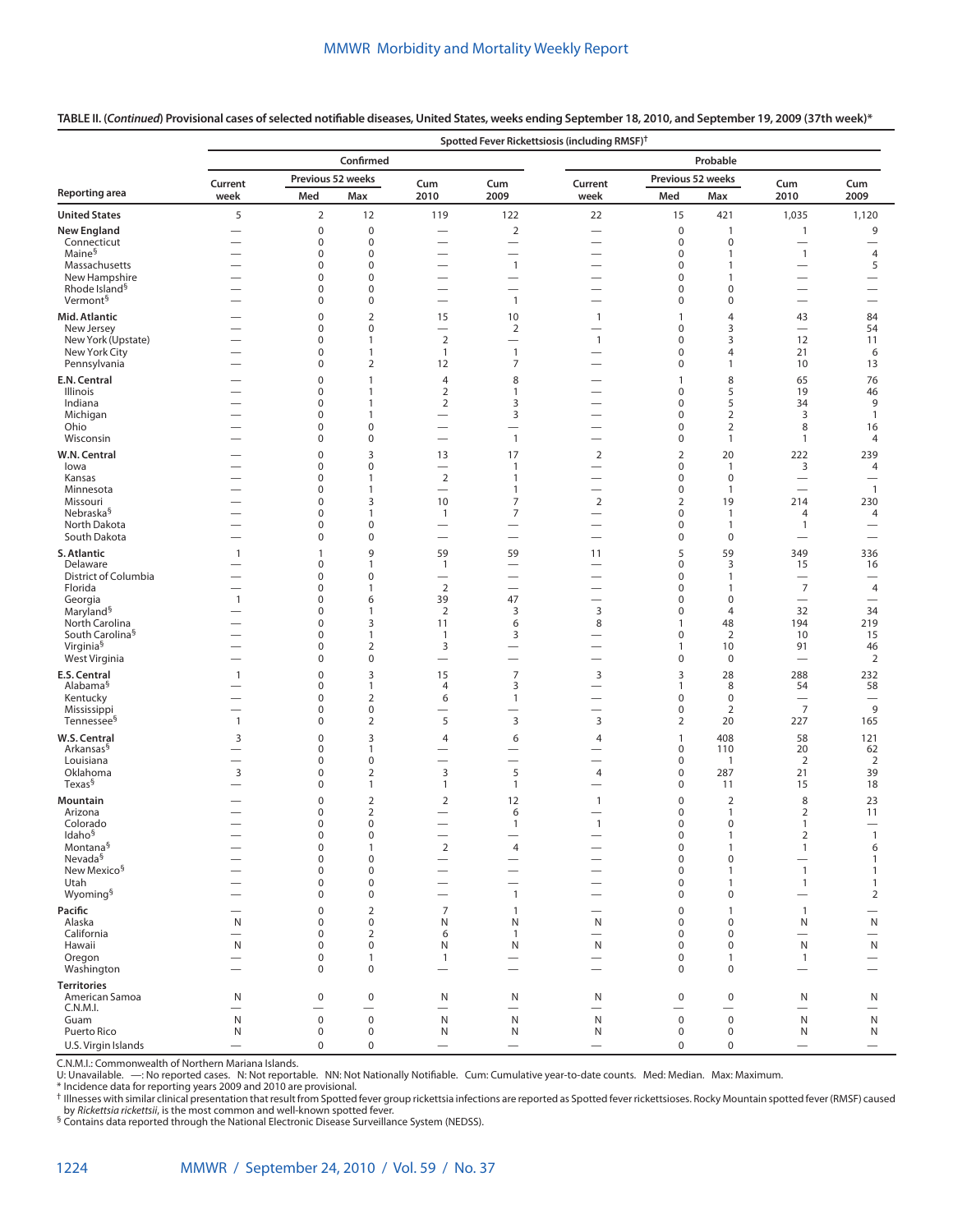## **TABLE II. (***Continued***) Provisional cases of selected notifiable diseases, United States, weeks ending September 18, 2010, and September 19, 2009 (37th week)\***

| Syphilis, primary and secondary<br>All ages<br>Age $<$ 5<br>Previous 52 weeks<br>Previous 52 weeks<br>Previous 52 weeks<br>Current<br>Cum<br>Current<br>Cum<br>Cum<br>Cum<br>Cum<br>Current<br>Cum<br>week<br>Med<br>Max<br>2010<br>2009<br>Med<br>Max<br>2010<br>2009<br>Med<br>2010<br>2009<br>week<br>week<br>Max<br>97<br>189<br>492<br>13<br>156<br>1,597<br>237<br>8,098<br>10,105<br>10,264<br>2,151<br>51<br>1,664<br>71<br>413<br>232<br>7<br>99<br>567<br>40<br>24<br>76<br>5<br>8<br>22<br>318<br>$\mathbf{1}$<br>51<br>$\pmb{0}$<br>92<br>22<br>24<br>10<br>44<br>Connecticut<br>254<br>0<br>$\mathbf{1}$<br>65<br>$\overline{\phantom{0}}$<br>$\overline{\phantom{0}}$<br>Maine <sup>§</sup><br>$\overline{2}$<br>89<br>$\pmb{0}$<br>$\overline{2}$<br>7<br>3<br>$\mathbf 0$<br>3<br>19<br>$\overline{2}$<br>6<br>11<br>$\overline{4}$<br>$\pmb{0}$<br>5<br>54<br>3<br>4<br>37<br>$\overline{2}$<br>5<br>15<br>190<br>163<br>Massachusetts<br>36<br>1<br>New Hampshire<br>7<br>59<br>0<br>$\overline{2}$<br>3<br>8<br>$\mathbf 0$<br>13<br>0<br>$\mathbf{1}$<br>14<br>—<br>Rhode Island <sup>§</sup><br>$\mathbf 0$<br>34<br>53<br>15<br>0<br>$\overline{2}$<br>$\overline{2}$<br>$\mathbf 0$<br>28<br>10<br>$\mathbf{1}$<br>4<br>$\overline{\phantom{0}}$<br>Vermont <sup>§</sup><br>58<br>0<br>3<br>2<br>$\mathbf 0$<br>$\overline{2}$<br>$\overline{2}$<br>1<br>6<br>11<br>1<br>$\overline{\phantom{0}}$<br>7<br>15<br>54<br>48<br>247<br>214<br>37<br>33<br>45<br>1,282<br>12<br>886<br>131<br>1,214<br>$\mathbf{1}$<br>Mid. Atlantic<br>$\mathbf{1}$<br>8<br>78<br>5<br>39<br>38<br>7<br>$\overline{4}$<br>12<br>165<br>166<br>New Jersey<br>$\mathbf{1}$<br>New York (Upstate)<br>3<br>3<br>12<br>53<br>3<br>19<br>84<br>93<br>2<br>$\overline{2}$<br>99<br>87<br>118<br>11<br>25<br>8<br>$\mathbf{1}$<br>24<br>84<br>70<br>21<br>698<br>791<br>New York City<br>4<br>4<br>334<br>$\mathbf{1}$<br>18<br>31<br>5<br>22<br>356<br>70<br>0<br>5<br>40<br>13<br>7<br>7<br>252<br>238<br>Pennsylvania<br>6<br>16<br>$\overline{\phantom{0}}$<br>8<br>18<br>12<br>98<br>2,058<br>487<br>277<br>2<br>27<br>935<br>1,114<br>31<br>$\mathbf{1}$<br>257<br>46<br>E.N. Central<br>$\overline{7}$<br>$\mathbf{1}$<br>70<br>$\overline{2}$<br>5<br>63<br>43<br>12<br>23<br>319<br>541<br>Illinois<br>$\overline{\phantom{0}}$<br>$\overline{\phantom{0}}$<br>Indiana<br>$\overline{7}$<br>23<br>420<br>192<br>59<br>3<br>117<br>1<br>6<br>36<br>13<br>126<br>$\overline{\phantom{0}}$<br>$\overline{7}$<br>27<br>482<br>20<br>$\overline{2}$<br>58<br>51<br>3<br>12<br>153<br>175<br>Michigan<br>1<br>$\mathbf{1}$<br>6<br>$\overline{2}$<br>9<br>14<br>49<br>275<br>2<br>68<br>94<br>8<br>308<br>246<br>Ohio<br>846<br>6<br>16<br>-<br>$\overline{2}$<br>5<br>22<br>240<br>32<br>30<br>3<br>29<br>35<br>Wisconsin<br>$\mathbf{1}$<br>4<br>$\mathbf{1}$<br>$\overline{\phantom{0}}$<br>8<br>5<br>15<br>230<br>3<br>182<br>589<br>142<br>$\overline{2}$<br>12<br>104<br>136<br>2<br>213<br>W.N. Central<br>—<br>$\mathbf 0$<br>$\mathbf 0$<br>0<br>$\mathbf 0$<br>$\mathbf 0$<br>$\overline{2}$<br>9<br>17<br>lowa<br>$\overline{\phantom{0}}$<br>$\overbrace{\phantom{12322111}}$<br>-<br>7<br>72<br>47<br>0<br>$\overline{2}$<br>11<br>15<br>$\mathbf 0$<br>3<br>24<br>1<br>12<br>Kansas<br>$\pmb{0}$<br>179<br>287<br>35<br>0<br>10<br>9<br>81<br>53<br>44<br>61<br>$\mathbf{1}$<br>Minnesota<br>$\overline{2}$<br>83<br>50<br>0<br>3<br>28<br>38<br>$\overline{2}$<br>3<br>8<br>105<br>128<br>10<br>Missouri<br>Nebraska <sup>§</sup><br>$\overline{2}$<br>7<br>93<br>0<br>$\overline{2}$<br>12<br>10<br>$\mathbf 0$<br>5<br>$\mathbf{1}$<br>$\mathbf{1}$<br>$\mathbf{1}$<br>6<br>40<br>7<br>0<br>$\overline{2}$<br>$\mathbf 0$<br>3<br>North Dakota<br>1<br>0<br>11<br>1<br>$\overline{4}$<br>$\mathbf{1}$<br>$\overline{\phantom{0}}$<br>$\overline{2}$<br>$\overline{2}$<br>$\overline{7}$<br>8<br>South Dakota<br>0<br>3<br>$\pmb{0}$<br>$\mathbf 0$<br>$\mathbf 0$<br>14<br>$\overline{\phantom{0}}$<br>$\overline{\phantom{0}}$<br>$\overline{\phantom{0}}$<br>$\overline{\phantom{0}}$<br>5<br>28<br>$\overline{7}$<br>1,929<br>40<br>144<br>2,395<br>964<br>12<br>398<br>398<br>56<br>218<br>2,416<br>34<br>S. Atlantic<br>$\pmb{0}$<br>3<br>27<br>15<br>$\pmb{0}$<br>$\overline{2}$<br>$\mathbf 0$<br>$\overline{2}$<br>23<br>Delaware<br>$\overline{4}$<br>—<br>$\overline{\phantom{0}}$<br>—<br>$\overline{7}$<br>District of Columbia<br>$\pmb{0}$<br>$\overline{4}$<br>21<br>17<br>$\pmb{0}$<br>$\overline{2}$<br>3<br>$\overline{2}$<br>8<br>94<br>128<br>$\overline{\phantom{0}}$<br>$\overline{\phantom{0}}$<br>$\overline{\phantom{0}}$<br>Florida<br>22<br>18<br>89<br>1,105<br>565<br>$\overline{2}$<br>3<br>18<br>148<br>2<br>19<br>33<br>702<br>755<br>141<br>$\mathbf 2$<br>10<br>28<br>398<br>276<br>104<br>10<br>371<br>574<br>Georgia<br>6<br>4<br>12<br>108<br>167<br>Maryland <sup>§</sup><br>5<br>209<br>25<br>191<br>6<br>347<br>6<br>40<br>61<br>6<br>11<br>4<br>$\mathbf{1}$<br>1<br>$\overline{\phantom{0}}$<br>North Carolina<br>$\mathbf{0}$<br>$\overline{4}$<br>7<br>406<br>$\mathbf 0$<br>0<br>0<br>31<br>263<br>$\overline{\phantom{0}}$<br>—<br>$\overline{\phantom{0}}$<br>South Carolina <sup>§</sup><br>$\mathbf{1}$<br>5<br>25<br>40<br>37<br>$\overline{2}$<br>$\overline{7}$<br>103<br>92<br>366<br>1<br>4<br>$\mathbf{1}$<br>$\overline{\phantom{0}}$<br>-<br>Virginia <sup>§</sup><br>39<br>22<br>198<br>225<br>$\mathbf 0$<br>$\overline{4}$<br>41<br>4<br>34<br>4<br>1<br>$\overline{\phantom{0}}$<br>-<br>—<br>87<br>West Virginia<br>21<br>90<br>18<br>$\mathbf 0$<br>$\overline{2}$<br>0<br>4<br>16<br>3<br>4<br>1<br>$\overline{\phantom{0}}$<br>$\overline{\phantom{0}}$<br>$\overline{\phantom{0}}$<br>$\overline{2}$<br>$\overline{2}$<br>12<br>19<br>50<br>207<br>8<br>90<br>18<br>39<br>631<br>916<br>106<br>4<br>832<br>E.S. Central<br>0<br>5<br>328<br>$\mathbf 0$<br>$\mathbf 0$<br>0<br>$\overline{2}$<br>12<br>168<br>Alabama <sup>§</sup><br>$\overline{\phantom{0}}$<br>$\overline{\phantom{0}}$<br>$\overline{2}$<br>$\overline{7}$<br>6<br>$\overline{2}$<br>143<br>0<br>$\overline{2}$<br>13<br>2<br>92<br>47<br>Kentucky<br>16<br>56<br>13<br>$\overline{2}$<br>5<br>43<br>37<br>0<br>9<br>20<br>157<br>Mississippi<br>$\mathbf{1}$<br>6<br>17<br>149<br>$\overline{\phantom{0}}$<br>$\overline{\phantom{0}}$<br>$\overline{7}$<br>$\mathbf 2$<br>6<br>68<br>79<br>6<br>222<br>300<br>Tennessee <sup>§</sup><br>12<br>730<br>17<br>44<br>114<br>1<br>—<br>5<br>247<br>$\overline{2}$<br>71<br>2,054<br>17<br>91<br>1,329<br>93<br>41<br>34<br>1,080<br>14<br>$\overline{4}$<br>216<br>W.S. Central<br>3<br>$\overline{3}$<br>177<br>Arkansas <sup>§</sup><br>$\overline{2}$<br>9<br>123<br>43<br>0<br>33<br>112<br>$\mathbf{1}$<br>11<br>14<br>—<br>600<br>8<br>50<br>3<br>19<br>20<br>$\mathbf 0$<br>23<br>Louisiana<br>62<br>0<br>64<br>1<br>$\overline{\phantom{0}}$<br>$\overline{\phantom{0}}$<br>$\overline{2}$<br>$\overline{2}$<br>$\overline{2}$<br>5<br>38<br>5<br>55<br>Oklahoma<br>$\mathbf 0$<br>38<br>43<br>6<br>66<br>1<br>$\mathbf{1}$<br>Texas <sup>§</sup><br>83<br>$\overline{2}$<br>3<br>25<br>11<br>1,106<br>34<br>148<br>151<br>42<br>849<br>1,211<br>14<br>5<br>82<br>12<br>9<br>309<br>393<br>8<br>20<br>1,303<br>84<br>181<br>210<br>$\mathbf{1}$<br>20<br>Mountain<br>$\overline{2}$<br>$\overline{7}$<br>7<br>$\overline{7}$<br>51<br>609<br>78<br>96<br>3<br>$\overline{7}$<br>92<br>181<br>Arizona<br>$\overline{\phantom{0}}$<br>—<br>20<br>51<br>$\overline{2}$<br>5<br>69<br>6<br>380<br>30<br>76<br>Colorado<br>1<br>4<br>-<br>ldaho <sup>s</sup><br>0<br>2<br>11<br>0<br>2<br>5<br>7<br>0<br>-1<br>2<br>3<br>$\overline{2}$<br>Montana <sup>§</sup><br>$\pmb{0}$<br>0<br>$\mathbf 0$<br>13<br>$\mathbf{1}$<br>$\mathbf{1}$<br>$\mathbf{1}$<br>$\overline{\phantom{m}}$<br>1<br>$\overline{\phantom{0}}$<br>$\overline{7}$<br>Nevada <sup>§</sup><br>75<br>74<br>$\mathbf{1}$<br>4<br>56<br>34<br>0<br>$\mathbf{1}$<br>5<br>$\mathbf{1}$<br>10<br>$\mathbf{1}$<br>1<br>—<br>New Mexico <sup>§</sup><br>9<br>41<br>$\overline{2}$<br>115<br>0<br>14<br>24<br>32<br>$\overline{4}$<br>$\overline{4}$<br>1<br>Utah<br>22<br>$\overline{2}$<br>9<br>110<br>41<br>45<br>31<br>4<br>24<br>4<br>1<br>1<br>$\overline{\phantom{0}}$<br>—<br>Wyoming <sup>§</sup><br>3<br>$\mathbf 0$<br>$\mathbf{1}$<br>9<br>9<br>0<br>1<br>3<br>$\mathbf{1}$<br>$\mathbf 0$<br>$\mathbf 0$<br>$\overline{\phantom{0}}$<br>$\overline{\phantom{0}}$<br>$\mathbf 2$<br>7<br>14<br>221<br>3<br>0<br>28<br>25<br>40<br>1,469<br>1,552<br>4<br>11<br>60<br>Pacific<br>9<br>5<br>Alaska<br>84<br>0<br>18<br>16<br>$\mathbf 0$<br>$\overline{1}$<br>$\overline{1}$<br>$\mathbf{1}$<br>-<br>$\overline{2}$<br>12<br>1,378<br>California<br>0<br>$\overline{2}$<br>11<br>37<br>55<br>1,300<br>3<br>137<br>10<br>$\mathsf 3$<br>9<br>$\mathbf 0$<br>Hawaii<br>$\mathbf 0$<br>0<br>3<br>25<br>26<br>0<br>$\mathbf{1}$<br>$\overline{\phantom{0}}$<br>$\overline{\phantom{0}}$<br>$\overline{\phantom{0}}$<br>0<br>$\pmb{0}$<br>$\boldsymbol{0}$<br>5<br>42<br>Oregon<br>0<br>0<br>6<br>$\overline{\phantom{0}}$<br>$\overline{\phantom{0}}$<br>$\overline{\phantom{0}}$<br>0<br>$\mathbf 0$<br>3<br>137<br>106<br>Washington<br>0<br>$\mathbf 0$<br>10<br>$\overline{\phantom{0}}$<br>—<br>$\overline{\phantom{0}}$<br>$\overline{\phantom{0}}$<br>$\overline{\phantom{0}}$<br><b>Territories</b><br>0<br>0<br>$\mathbf 0$<br>$\mathbf 0$<br>$\mathbf 0$<br>American Samoa<br>0<br>-<br>—<br>—<br>——<br>C.N.M.I.<br>$\overline{\phantom{0}}$<br>$\overline{\phantom{0}}$<br>-<br>—<br>$\overline{\phantom{0}}$<br>—<br>$\pmb{0}$<br>$\pmb{0}$<br>$\pmb{0}$<br>$\mathbf 0$<br>$\mathsf 0$<br>$\mathsf 0$<br>Guam<br>$\overline{\phantom{0}}$<br>$\overline{\phantom{0}}$<br>$\overline{\phantom{0}}$<br>Puerto Rico<br>0<br>$\pmb{0}$<br>$\mathbf 0$<br>6<br>3<br>15<br>167<br>163<br>0<br>$\overline{\phantom{0}}$<br>$\overline{\phantom{0}}$<br>$\qquad \qquad$<br>U.S. Virgin Islands<br>$\mathbf 0$<br>0<br>0<br>0<br>$\mathbf 0$<br>$\boldsymbol{0}$<br>$\equiv$<br>$\overline{\phantom{0}}$<br>$\overline{\phantom{0}}$<br>$\overline{\phantom{0}}$ |                       |  | Streptococcus pneumoniae, <sup>†</sup> invasive disease |  |  |  |  |  |  |  |  |  |
|-----------------------------------------------------------------------------------------------------------------------------------------------------------------------------------------------------------------------------------------------------------------------------------------------------------------------------------------------------------------------------------------------------------------------------------------------------------------------------------------------------------------------------------------------------------------------------------------------------------------------------------------------------------------------------------------------------------------------------------------------------------------------------------------------------------------------------------------------------------------------------------------------------------------------------------------------------------------------------------------------------------------------------------------------------------------------------------------------------------------------------------------------------------------------------------------------------------------------------------------------------------------------------------------------------------------------------------------------------------------------------------------------------------------------------------------------------------------------------------------------------------------------------------------------------------------------------------------------------------------------------------------------------------------------------------------------------------------------------------------------------------------------------------------------------------------------------------------------------------------------------------------------------------------------------------------------------------------------------------------------------------------------------------------------------------------------------------------------------------------------------------------------------------------------------------------------------------------------------------------------------------------------------------------------------------------------------------------------------------------------------------------------------------------------------------------------------------------------------------------------------------------------------------------------------------------------------------------------------------------------------------------------------------------------------------------------------------------------------------------------------------------------------------------------------------------------------------------------------------------------------------------------------------------------------------------------------------------------------------------------------------------------------------------------------------------------------------------------------------------------------------------------------------------------------------------------------------------------------------------------------------------------------------------------------------------------------------------------------------------------------------------------------------------------------------------------------------------------------------------------------------------------------------------------------------------------------------------------------------------------------------------------------------------------------------------------------------------------------------------------------------------------------------------------------------------------------------------------------------------------------------------------------------------------------------------------------------------------------------------------------------------------------------------------------------------------------------------------------------------------------------------------------------------------------------------------------------------------------------------------------------------------------------------------------------------------------------------------------------------------------------------------------------------------------------------------------------------------------------------------------------------------------------------------------------------------------------------------------------------------------------------------------------------------------------------------------------------------------------------------------------------------------------------------------------------------------------------------------------------------------------------------------------------------------------------------------------------------------------------------------------------------------------------------------------------------------------------------------------------------------------------------------------------------------------------------------------------------------------------------------------------------------------------------------------------------------------------------------------------------------------------------------------------------------------------------------------------------------------------------------------------------------------------------------------------------------------------------------------------------------------------------------------------------------------------------------------------------------------------------------------------------------------------------------------------------------------------------------------------------------------------------------------------------------------------------------------------------------------------------------------------------------------------------------------------------------------------------------------------------------------------------------------------------------------------------------------------------------------------------------------------------------------------------------------------------------------------------------------------------------------------------------------------------------------------------------------------------------------------------------------------------------------------------------------------------------------------------------------------------------------------------------------------------------------------------------------------------------------------------------------------------------------------------------------------------------------------------------------------------------------------------------------------------------------------------------------------------------------------------------------------------------------------------------------------------------------------------------------------------------------------------------------------------------------------------------------------------------------------------------------------------------------------------------------------------------------------------------------------------------------------------------------------------------------------------------------------------------------------------------------------------------------------------------------------------------------------------------------------------------------------------------------------------------------------------------------------------------------------------------------------------------------------------------------------------------------------------------------------------------------------------------------------------------------------------------------------------------------------------------------------------------------------------------------------------------------------------------------------------------------------------------------------------------------------------------------------------------------------------------------------------------------------------------------------------------------------------------------------------------------------------------------------------------------------------------------------------------------------------------------------------------------------------------------------------------------------------------------------------------------------------------------------------------------------------------------------------------------------------------------------------------------------------------------------------------------------------------------------------------------------------------------------------------------------------------------------------------------------------------------------------------------------------------------------------------------------------------------------------------------------------------------------------------------------------------------------------------------------------------------------------------------------------------------------------------------------------------------------------------------------------------------------------------------------------------------------------------------------------------------------------------------------------------------------------------------------------------------------------------------------------------------------------------------------------------------------------------------------------------------------------------------------------------------------------------------------------------------------------------------------------------------------------------------------------------------------------------------------------------------------------------------------------------------------------------------------------------------------------------------------------------------------------------------------------------------------------------------------|-----------------------|--|---------------------------------------------------------|--|--|--|--|--|--|--|--|--|
|                                                                                                                                                                                                                                                                                                                                                                                                                                                                                                                                                                                                                                                                                                                                                                                                                                                                                                                                                                                                                                                                                                                                                                                                                                                                                                                                                                                                                                                                                                                                                                                                                                                                                                                                                                                                                                                                                                                                                                                                                                                                                                                                                                                                                                                                                                                                                                                                                                                                                                                                                                                                                                                                                                                                                                                                                                                                                                                                                                                                                                                                                                                                                                                                                                                                                                                                                                                                                                                                                                                                                                                                                                                                                                                                                                                                                                                                                                                                                                                                                                                                                                                                                                                                                                                                                                                                                                                                                                                                                                                                                                                                                                                                                                                                                                                                                                                                                                                                                                                                                                                                                                                                                                                                                                                                                                                                                                                                                                                                                                                                                                                                                                                                                                                                                                                                                                                                                                                                                                                                                                                                                                                                                                                                                                                                                                                                                                                                                                                                                                                                                                                                                                                                                                                                                                                                                                                                                                                                                                                                                                                                                                                                                                                                                                                                                                                                                                                                                                                                                                                                                                                                                                                                                                                                                                                                                                                                                                                                                                                                                                                                                                                                                                                                                                                                                                                                                                                                                                                                                                                                                                                                                                                                                                                                                                                                                                                                                                                                                                                                                                                                                                                                                                                                                                                                                                                                                                                                                                                                                                                                                                                                                                                                                                                                                                                                                                                                                                                                                                                                                                                                                                                                                                                                                                         |                       |  |                                                         |  |  |  |  |  |  |  |  |  |
|                                                                                                                                                                                                                                                                                                                                                                                                                                                                                                                                                                                                                                                                                                                                                                                                                                                                                                                                                                                                                                                                                                                                                                                                                                                                                                                                                                                                                                                                                                                                                                                                                                                                                                                                                                                                                                                                                                                                                                                                                                                                                                                                                                                                                                                                                                                                                                                                                                                                                                                                                                                                                                                                                                                                                                                                                                                                                                                                                                                                                                                                                                                                                                                                                                                                                                                                                                                                                                                                                                                                                                                                                                                                                                                                                                                                                                                                                                                                                                                                                                                                                                                                                                                                                                                                                                                                                                                                                                                                                                                                                                                                                                                                                                                                                                                                                                                                                                                                                                                                                                                                                                                                                                                                                                                                                                                                                                                                                                                                                                                                                                                                                                                                                                                                                                                                                                                                                                                                                                                                                                                                                                                                                                                                                                                                                                                                                                                                                                                                                                                                                                                                                                                                                                                                                                                                                                                                                                                                                                                                                                                                                                                                                                                                                                                                                                                                                                                                                                                                                                                                                                                                                                                                                                                                                                                                                                                                                                                                                                                                                                                                                                                                                                                                                                                                                                                                                                                                                                                                                                                                                                                                                                                                                                                                                                                                                                                                                                                                                                                                                                                                                                                                                                                                                                                                                                                                                                                                                                                                                                                                                                                                                                                                                                                                                                                                                                                                                                                                                                                                                                                                                                                                                                                                                                         |                       |  |                                                         |  |  |  |  |  |  |  |  |  |
|                                                                                                                                                                                                                                                                                                                                                                                                                                                                                                                                                                                                                                                                                                                                                                                                                                                                                                                                                                                                                                                                                                                                                                                                                                                                                                                                                                                                                                                                                                                                                                                                                                                                                                                                                                                                                                                                                                                                                                                                                                                                                                                                                                                                                                                                                                                                                                                                                                                                                                                                                                                                                                                                                                                                                                                                                                                                                                                                                                                                                                                                                                                                                                                                                                                                                                                                                                                                                                                                                                                                                                                                                                                                                                                                                                                                                                                                                                                                                                                                                                                                                                                                                                                                                                                                                                                                                                                                                                                                                                                                                                                                                                                                                                                                                                                                                                                                                                                                                                                                                                                                                                                                                                                                                                                                                                                                                                                                                                                                                                                                                                                                                                                                                                                                                                                                                                                                                                                                                                                                                                                                                                                                                                                                                                                                                                                                                                                                                                                                                                                                                                                                                                                                                                                                                                                                                                                                                                                                                                                                                                                                                                                                                                                                                                                                                                                                                                                                                                                                                                                                                                                                                                                                                                                                                                                                                                                                                                                                                                                                                                                                                                                                                                                                                                                                                                                                                                                                                                                                                                                                                                                                                                                                                                                                                                                                                                                                                                                                                                                                                                                                                                                                                                                                                                                                                                                                                                                                                                                                                                                                                                                                                                                                                                                                                                                                                                                                                                                                                                                                                                                                                                                                                                                                                                         | <b>Reporting area</b> |  |                                                         |  |  |  |  |  |  |  |  |  |
|                                                                                                                                                                                                                                                                                                                                                                                                                                                                                                                                                                                                                                                                                                                                                                                                                                                                                                                                                                                                                                                                                                                                                                                                                                                                                                                                                                                                                                                                                                                                                                                                                                                                                                                                                                                                                                                                                                                                                                                                                                                                                                                                                                                                                                                                                                                                                                                                                                                                                                                                                                                                                                                                                                                                                                                                                                                                                                                                                                                                                                                                                                                                                                                                                                                                                                                                                                                                                                                                                                                                                                                                                                                                                                                                                                                                                                                                                                                                                                                                                                                                                                                                                                                                                                                                                                                                                                                                                                                                                                                                                                                                                                                                                                                                                                                                                                                                                                                                                                                                                                                                                                                                                                                                                                                                                                                                                                                                                                                                                                                                                                                                                                                                                                                                                                                                                                                                                                                                                                                                                                                                                                                                                                                                                                                                                                                                                                                                                                                                                                                                                                                                                                                                                                                                                                                                                                                                                                                                                                                                                                                                                                                                                                                                                                                                                                                                                                                                                                                                                                                                                                                                                                                                                                                                                                                                                                                                                                                                                                                                                                                                                                                                                                                                                                                                                                                                                                                                                                                                                                                                                                                                                                                                                                                                                                                                                                                                                                                                                                                                                                                                                                                                                                                                                                                                                                                                                                                                                                                                                                                                                                                                                                                                                                                                                                                                                                                                                                                                                                                                                                                                                                                                                                                                                                         | <b>United States</b>  |  |                                                         |  |  |  |  |  |  |  |  |  |
|                                                                                                                                                                                                                                                                                                                                                                                                                                                                                                                                                                                                                                                                                                                                                                                                                                                                                                                                                                                                                                                                                                                                                                                                                                                                                                                                                                                                                                                                                                                                                                                                                                                                                                                                                                                                                                                                                                                                                                                                                                                                                                                                                                                                                                                                                                                                                                                                                                                                                                                                                                                                                                                                                                                                                                                                                                                                                                                                                                                                                                                                                                                                                                                                                                                                                                                                                                                                                                                                                                                                                                                                                                                                                                                                                                                                                                                                                                                                                                                                                                                                                                                                                                                                                                                                                                                                                                                                                                                                                                                                                                                                                                                                                                                                                                                                                                                                                                                                                                                                                                                                                                                                                                                                                                                                                                                                                                                                                                                                                                                                                                                                                                                                                                                                                                                                                                                                                                                                                                                                                                                                                                                                                                                                                                                                                                                                                                                                                                                                                                                                                                                                                                                                                                                                                                                                                                                                                                                                                                                                                                                                                                                                                                                                                                                                                                                                                                                                                                                                                                                                                                                                                                                                                                                                                                                                                                                                                                                                                                                                                                                                                                                                                                                                                                                                                                                                                                                                                                                                                                                                                                                                                                                                                                                                                                                                                                                                                                                                                                                                                                                                                                                                                                                                                                                                                                                                                                                                                                                                                                                                                                                                                                                                                                                                                                                                                                                                                                                                                                                                                                                                                                                                                                                                                                         | <b>New England</b>    |  |                                                         |  |  |  |  |  |  |  |  |  |
|                                                                                                                                                                                                                                                                                                                                                                                                                                                                                                                                                                                                                                                                                                                                                                                                                                                                                                                                                                                                                                                                                                                                                                                                                                                                                                                                                                                                                                                                                                                                                                                                                                                                                                                                                                                                                                                                                                                                                                                                                                                                                                                                                                                                                                                                                                                                                                                                                                                                                                                                                                                                                                                                                                                                                                                                                                                                                                                                                                                                                                                                                                                                                                                                                                                                                                                                                                                                                                                                                                                                                                                                                                                                                                                                                                                                                                                                                                                                                                                                                                                                                                                                                                                                                                                                                                                                                                                                                                                                                                                                                                                                                                                                                                                                                                                                                                                                                                                                                                                                                                                                                                                                                                                                                                                                                                                                                                                                                                                                                                                                                                                                                                                                                                                                                                                                                                                                                                                                                                                                                                                                                                                                                                                                                                                                                                                                                                                                                                                                                                                                                                                                                                                                                                                                                                                                                                                                                                                                                                                                                                                                                                                                                                                                                                                                                                                                                                                                                                                                                                                                                                                                                                                                                                                                                                                                                                                                                                                                                                                                                                                                                                                                                                                                                                                                                                                                                                                                                                                                                                                                                                                                                                                                                                                                                                                                                                                                                                                                                                                                                                                                                                                                                                                                                                                                                                                                                                                                                                                                                                                                                                                                                                                                                                                                                                                                                                                                                                                                                                                                                                                                                                                                                                                                                                         |                       |  |                                                         |  |  |  |  |  |  |  |  |  |
|                                                                                                                                                                                                                                                                                                                                                                                                                                                                                                                                                                                                                                                                                                                                                                                                                                                                                                                                                                                                                                                                                                                                                                                                                                                                                                                                                                                                                                                                                                                                                                                                                                                                                                                                                                                                                                                                                                                                                                                                                                                                                                                                                                                                                                                                                                                                                                                                                                                                                                                                                                                                                                                                                                                                                                                                                                                                                                                                                                                                                                                                                                                                                                                                                                                                                                                                                                                                                                                                                                                                                                                                                                                                                                                                                                                                                                                                                                                                                                                                                                                                                                                                                                                                                                                                                                                                                                                                                                                                                                                                                                                                                                                                                                                                                                                                                                                                                                                                                                                                                                                                                                                                                                                                                                                                                                                                                                                                                                                                                                                                                                                                                                                                                                                                                                                                                                                                                                                                                                                                                                                                                                                                                                                                                                                                                                                                                                                                                                                                                                                                                                                                                                                                                                                                                                                                                                                                                                                                                                                                                                                                                                                                                                                                                                                                                                                                                                                                                                                                                                                                                                                                                                                                                                                                                                                                                                                                                                                                                                                                                                                                                                                                                                                                                                                                                                                                                                                                                                                                                                                                                                                                                                                                                                                                                                                                                                                                                                                                                                                                                                                                                                                                                                                                                                                                                                                                                                                                                                                                                                                                                                                                                                                                                                                                                                                                                                                                                                                                                                                                                                                                                                                                                                                                                                         |                       |  |                                                         |  |  |  |  |  |  |  |  |  |
|                                                                                                                                                                                                                                                                                                                                                                                                                                                                                                                                                                                                                                                                                                                                                                                                                                                                                                                                                                                                                                                                                                                                                                                                                                                                                                                                                                                                                                                                                                                                                                                                                                                                                                                                                                                                                                                                                                                                                                                                                                                                                                                                                                                                                                                                                                                                                                                                                                                                                                                                                                                                                                                                                                                                                                                                                                                                                                                                                                                                                                                                                                                                                                                                                                                                                                                                                                                                                                                                                                                                                                                                                                                                                                                                                                                                                                                                                                                                                                                                                                                                                                                                                                                                                                                                                                                                                                                                                                                                                                                                                                                                                                                                                                                                                                                                                                                                                                                                                                                                                                                                                                                                                                                                                                                                                                                                                                                                                                                                                                                                                                                                                                                                                                                                                                                                                                                                                                                                                                                                                                                                                                                                                                                                                                                                                                                                                                                                                                                                                                                                                                                                                                                                                                                                                                                                                                                                                                                                                                                                                                                                                                                                                                                                                                                                                                                                                                                                                                                                                                                                                                                                                                                                                                                                                                                                                                                                                                                                                                                                                                                                                                                                                                                                                                                                                                                                                                                                                                                                                                                                                                                                                                                                                                                                                                                                                                                                                                                                                                                                                                                                                                                                                                                                                                                                                                                                                                                                                                                                                                                                                                                                                                                                                                                                                                                                                                                                                                                                                                                                                                                                                                                                                                                                                                         |                       |  |                                                         |  |  |  |  |  |  |  |  |  |
|                                                                                                                                                                                                                                                                                                                                                                                                                                                                                                                                                                                                                                                                                                                                                                                                                                                                                                                                                                                                                                                                                                                                                                                                                                                                                                                                                                                                                                                                                                                                                                                                                                                                                                                                                                                                                                                                                                                                                                                                                                                                                                                                                                                                                                                                                                                                                                                                                                                                                                                                                                                                                                                                                                                                                                                                                                                                                                                                                                                                                                                                                                                                                                                                                                                                                                                                                                                                                                                                                                                                                                                                                                                                                                                                                                                                                                                                                                                                                                                                                                                                                                                                                                                                                                                                                                                                                                                                                                                                                                                                                                                                                                                                                                                                                                                                                                                                                                                                                                                                                                                                                                                                                                                                                                                                                                                                                                                                                                                                                                                                                                                                                                                                                                                                                                                                                                                                                                                                                                                                                                                                                                                                                                                                                                                                                                                                                                                                                                                                                                                                                                                                                                                                                                                                                                                                                                                                                                                                                                                                                                                                                                                                                                                                                                                                                                                                                                                                                                                                                                                                                                                                                                                                                                                                                                                                                                                                                                                                                                                                                                                                                                                                                                                                                                                                                                                                                                                                                                                                                                                                                                                                                                                                                                                                                                                                                                                                                                                                                                                                                                                                                                                                                                                                                                                                                                                                                                                                                                                                                                                                                                                                                                                                                                                                                                                                                                                                                                                                                                                                                                                                                                                                                                                                                                         |                       |  |                                                         |  |  |  |  |  |  |  |  |  |
|                                                                                                                                                                                                                                                                                                                                                                                                                                                                                                                                                                                                                                                                                                                                                                                                                                                                                                                                                                                                                                                                                                                                                                                                                                                                                                                                                                                                                                                                                                                                                                                                                                                                                                                                                                                                                                                                                                                                                                                                                                                                                                                                                                                                                                                                                                                                                                                                                                                                                                                                                                                                                                                                                                                                                                                                                                                                                                                                                                                                                                                                                                                                                                                                                                                                                                                                                                                                                                                                                                                                                                                                                                                                                                                                                                                                                                                                                                                                                                                                                                                                                                                                                                                                                                                                                                                                                                                                                                                                                                                                                                                                                                                                                                                                                                                                                                                                                                                                                                                                                                                                                                                                                                                                                                                                                                                                                                                                                                                                                                                                                                                                                                                                                                                                                                                                                                                                                                                                                                                                                                                                                                                                                                                                                                                                                                                                                                                                                                                                                                                                                                                                                                                                                                                                                                                                                                                                                                                                                                                                                                                                                                                                                                                                                                                                                                                                                                                                                                                                                                                                                                                                                                                                                                                                                                                                                                                                                                                                                                                                                                                                                                                                                                                                                                                                                                                                                                                                                                                                                                                                                                                                                                                                                                                                                                                                                                                                                                                                                                                                                                                                                                                                                                                                                                                                                                                                                                                                                                                                                                                                                                                                                                                                                                                                                                                                                                                                                                                                                                                                                                                                                                                                                                                                                                         |                       |  |                                                         |  |  |  |  |  |  |  |  |  |
|                                                                                                                                                                                                                                                                                                                                                                                                                                                                                                                                                                                                                                                                                                                                                                                                                                                                                                                                                                                                                                                                                                                                                                                                                                                                                                                                                                                                                                                                                                                                                                                                                                                                                                                                                                                                                                                                                                                                                                                                                                                                                                                                                                                                                                                                                                                                                                                                                                                                                                                                                                                                                                                                                                                                                                                                                                                                                                                                                                                                                                                                                                                                                                                                                                                                                                                                                                                                                                                                                                                                                                                                                                                                                                                                                                                                                                                                                                                                                                                                                                                                                                                                                                                                                                                                                                                                                                                                                                                                                                                                                                                                                                                                                                                                                                                                                                                                                                                                                                                                                                                                                                                                                                                                                                                                                                                                                                                                                                                                                                                                                                                                                                                                                                                                                                                                                                                                                                                                                                                                                                                                                                                                                                                                                                                                                                                                                                                                                                                                                                                                                                                                                                                                                                                                                                                                                                                                                                                                                                                                                                                                                                                                                                                                                                                                                                                                                                                                                                                                                                                                                                                                                                                                                                                                                                                                                                                                                                                                                                                                                                                                                                                                                                                                                                                                                                                                                                                                                                                                                                                                                                                                                                                                                                                                                                                                                                                                                                                                                                                                                                                                                                                                                                                                                                                                                                                                                                                                                                                                                                                                                                                                                                                                                                                                                                                                                                                                                                                                                                                                                                                                                                                                                                                                                                         |                       |  |                                                         |  |  |  |  |  |  |  |  |  |
|                                                                                                                                                                                                                                                                                                                                                                                                                                                                                                                                                                                                                                                                                                                                                                                                                                                                                                                                                                                                                                                                                                                                                                                                                                                                                                                                                                                                                                                                                                                                                                                                                                                                                                                                                                                                                                                                                                                                                                                                                                                                                                                                                                                                                                                                                                                                                                                                                                                                                                                                                                                                                                                                                                                                                                                                                                                                                                                                                                                                                                                                                                                                                                                                                                                                                                                                                                                                                                                                                                                                                                                                                                                                                                                                                                                                                                                                                                                                                                                                                                                                                                                                                                                                                                                                                                                                                                                                                                                                                                                                                                                                                                                                                                                                                                                                                                                                                                                                                                                                                                                                                                                                                                                                                                                                                                                                                                                                                                                                                                                                                                                                                                                                                                                                                                                                                                                                                                                                                                                                                                                                                                                                                                                                                                                                                                                                                                                                                                                                                                                                                                                                                                                                                                                                                                                                                                                                                                                                                                                                                                                                                                                                                                                                                                                                                                                                                                                                                                                                                                                                                                                                                                                                                                                                                                                                                                                                                                                                                                                                                                                                                                                                                                                                                                                                                                                                                                                                                                                                                                                                                                                                                                                                                                                                                                                                                                                                                                                                                                                                                                                                                                                                                                                                                                                                                                                                                                                                                                                                                                                                                                                                                                                                                                                                                                                                                                                                                                                                                                                                                                                                                                                                                                                                                                         |                       |  |                                                         |  |  |  |  |  |  |  |  |  |
|                                                                                                                                                                                                                                                                                                                                                                                                                                                                                                                                                                                                                                                                                                                                                                                                                                                                                                                                                                                                                                                                                                                                                                                                                                                                                                                                                                                                                                                                                                                                                                                                                                                                                                                                                                                                                                                                                                                                                                                                                                                                                                                                                                                                                                                                                                                                                                                                                                                                                                                                                                                                                                                                                                                                                                                                                                                                                                                                                                                                                                                                                                                                                                                                                                                                                                                                                                                                                                                                                                                                                                                                                                                                                                                                                                                                                                                                                                                                                                                                                                                                                                                                                                                                                                                                                                                                                                                                                                                                                                                                                                                                                                                                                                                                                                                                                                                                                                                                                                                                                                                                                                                                                                                                                                                                                                                                                                                                                                                                                                                                                                                                                                                                                                                                                                                                                                                                                                                                                                                                                                                                                                                                                                                                                                                                                                                                                                                                                                                                                                                                                                                                                                                                                                                                                                                                                                                                                                                                                                                                                                                                                                                                                                                                                                                                                                                                                                                                                                                                                                                                                                                                                                                                                                                                                                                                                                                                                                                                                                                                                                                                                                                                                                                                                                                                                                                                                                                                                                                                                                                                                                                                                                                                                                                                                                                                                                                                                                                                                                                                                                                                                                                                                                                                                                                                                                                                                                                                                                                                                                                                                                                                                                                                                                                                                                                                                                                                                                                                                                                                                                                                                                                                                                                                                                         |                       |  |                                                         |  |  |  |  |  |  |  |  |  |
|                                                                                                                                                                                                                                                                                                                                                                                                                                                                                                                                                                                                                                                                                                                                                                                                                                                                                                                                                                                                                                                                                                                                                                                                                                                                                                                                                                                                                                                                                                                                                                                                                                                                                                                                                                                                                                                                                                                                                                                                                                                                                                                                                                                                                                                                                                                                                                                                                                                                                                                                                                                                                                                                                                                                                                                                                                                                                                                                                                                                                                                                                                                                                                                                                                                                                                                                                                                                                                                                                                                                                                                                                                                                                                                                                                                                                                                                                                                                                                                                                                                                                                                                                                                                                                                                                                                                                                                                                                                                                                                                                                                                                                                                                                                                                                                                                                                                                                                                                                                                                                                                                                                                                                                                                                                                                                                                                                                                                                                                                                                                                                                                                                                                                                                                                                                                                                                                                                                                                                                                                                                                                                                                                                                                                                                                                                                                                                                                                                                                                                                                                                                                                                                                                                                                                                                                                                                                                                                                                                                                                                                                                                                                                                                                                                                                                                                                                                                                                                                                                                                                                                                                                                                                                                                                                                                                                                                                                                                                                                                                                                                                                                                                                                                                                                                                                                                                                                                                                                                                                                                                                                                                                                                                                                                                                                                                                                                                                                                                                                                                                                                                                                                                                                                                                                                                                                                                                                                                                                                                                                                                                                                                                                                                                                                                                                                                                                                                                                                                                                                                                                                                                                                                                                                                                                         |                       |  |                                                         |  |  |  |  |  |  |  |  |  |
|                                                                                                                                                                                                                                                                                                                                                                                                                                                                                                                                                                                                                                                                                                                                                                                                                                                                                                                                                                                                                                                                                                                                                                                                                                                                                                                                                                                                                                                                                                                                                                                                                                                                                                                                                                                                                                                                                                                                                                                                                                                                                                                                                                                                                                                                                                                                                                                                                                                                                                                                                                                                                                                                                                                                                                                                                                                                                                                                                                                                                                                                                                                                                                                                                                                                                                                                                                                                                                                                                                                                                                                                                                                                                                                                                                                                                                                                                                                                                                                                                                                                                                                                                                                                                                                                                                                                                                                                                                                                                                                                                                                                                                                                                                                                                                                                                                                                                                                                                                                                                                                                                                                                                                                                                                                                                                                                                                                                                                                                                                                                                                                                                                                                                                                                                                                                                                                                                                                                                                                                                                                                                                                                                                                                                                                                                                                                                                                                                                                                                                                                                                                                                                                                                                                                                                                                                                                                                                                                                                                                                                                                                                                                                                                                                                                                                                                                                                                                                                                                                                                                                                                                                                                                                                                                                                                                                                                                                                                                                                                                                                                                                                                                                                                                                                                                                                                                                                                                                                                                                                                                                                                                                                                                                                                                                                                                                                                                                                                                                                                                                                                                                                                                                                                                                                                                                                                                                                                                                                                                                                                                                                                                                                                                                                                                                                                                                                                                                                                                                                                                                                                                                                                                                                                                                                         |                       |  |                                                         |  |  |  |  |  |  |  |  |  |
|                                                                                                                                                                                                                                                                                                                                                                                                                                                                                                                                                                                                                                                                                                                                                                                                                                                                                                                                                                                                                                                                                                                                                                                                                                                                                                                                                                                                                                                                                                                                                                                                                                                                                                                                                                                                                                                                                                                                                                                                                                                                                                                                                                                                                                                                                                                                                                                                                                                                                                                                                                                                                                                                                                                                                                                                                                                                                                                                                                                                                                                                                                                                                                                                                                                                                                                                                                                                                                                                                                                                                                                                                                                                                                                                                                                                                                                                                                                                                                                                                                                                                                                                                                                                                                                                                                                                                                                                                                                                                                                                                                                                                                                                                                                                                                                                                                                                                                                                                                                                                                                                                                                                                                                                                                                                                                                                                                                                                                                                                                                                                                                                                                                                                                                                                                                                                                                                                                                                                                                                                                                                                                                                                                                                                                                                                                                                                                                                                                                                                                                                                                                                                                                                                                                                                                                                                                                                                                                                                                                                                                                                                                                                                                                                                                                                                                                                                                                                                                                                                                                                                                                                                                                                                                                                                                                                                                                                                                                                                                                                                                                                                                                                                                                                                                                                                                                                                                                                                                                                                                                                                                                                                                                                                                                                                                                                                                                                                                                                                                                                                                                                                                                                                                                                                                                                                                                                                                                                                                                                                                                                                                                                                                                                                                                                                                                                                                                                                                                                                                                                                                                                                                                                                                                                                                         |                       |  |                                                         |  |  |  |  |  |  |  |  |  |
|                                                                                                                                                                                                                                                                                                                                                                                                                                                                                                                                                                                                                                                                                                                                                                                                                                                                                                                                                                                                                                                                                                                                                                                                                                                                                                                                                                                                                                                                                                                                                                                                                                                                                                                                                                                                                                                                                                                                                                                                                                                                                                                                                                                                                                                                                                                                                                                                                                                                                                                                                                                                                                                                                                                                                                                                                                                                                                                                                                                                                                                                                                                                                                                                                                                                                                                                                                                                                                                                                                                                                                                                                                                                                                                                                                                                                                                                                                                                                                                                                                                                                                                                                                                                                                                                                                                                                                                                                                                                                                                                                                                                                                                                                                                                                                                                                                                                                                                                                                                                                                                                                                                                                                                                                                                                                                                                                                                                                                                                                                                                                                                                                                                                                                                                                                                                                                                                                                                                                                                                                                                                                                                                                                                                                                                                                                                                                                                                                                                                                                                                                                                                                                                                                                                                                                                                                                                                                                                                                                                                                                                                                                                                                                                                                                                                                                                                                                                                                                                                                                                                                                                                                                                                                                                                                                                                                                                                                                                                                                                                                                                                                                                                                                                                                                                                                                                                                                                                                                                                                                                                                                                                                                                                                                                                                                                                                                                                                                                                                                                                                                                                                                                                                                                                                                                                                                                                                                                                                                                                                                                                                                                                                                                                                                                                                                                                                                                                                                                                                                                                                                                                                                                                                                                                                                         |                       |  |                                                         |  |  |  |  |  |  |  |  |  |
|                                                                                                                                                                                                                                                                                                                                                                                                                                                                                                                                                                                                                                                                                                                                                                                                                                                                                                                                                                                                                                                                                                                                                                                                                                                                                                                                                                                                                                                                                                                                                                                                                                                                                                                                                                                                                                                                                                                                                                                                                                                                                                                                                                                                                                                                                                                                                                                                                                                                                                                                                                                                                                                                                                                                                                                                                                                                                                                                                                                                                                                                                                                                                                                                                                                                                                                                                                                                                                                                                                                                                                                                                                                                                                                                                                                                                                                                                                                                                                                                                                                                                                                                                                                                                                                                                                                                                                                                                                                                                                                                                                                                                                                                                                                                                                                                                                                                                                                                                                                                                                                                                                                                                                                                                                                                                                                                                                                                                                                                                                                                                                                                                                                                                                                                                                                                                                                                                                                                                                                                                                                                                                                                                                                                                                                                                                                                                                                                                                                                                                                                                                                                                                                                                                                                                                                                                                                                                                                                                                                                                                                                                                                                                                                                                                                                                                                                                                                                                                                                                                                                                                                                                                                                                                                                                                                                                                                                                                                                                                                                                                                                                                                                                                                                                                                                                                                                                                                                                                                                                                                                                                                                                                                                                                                                                                                                                                                                                                                                                                                                                                                                                                                                                                                                                                                                                                                                                                                                                                                                                                                                                                                                                                                                                                                                                                                                                                                                                                                                                                                                                                                                                                                                                                                                                                         |                       |  |                                                         |  |  |  |  |  |  |  |  |  |
|                                                                                                                                                                                                                                                                                                                                                                                                                                                                                                                                                                                                                                                                                                                                                                                                                                                                                                                                                                                                                                                                                                                                                                                                                                                                                                                                                                                                                                                                                                                                                                                                                                                                                                                                                                                                                                                                                                                                                                                                                                                                                                                                                                                                                                                                                                                                                                                                                                                                                                                                                                                                                                                                                                                                                                                                                                                                                                                                                                                                                                                                                                                                                                                                                                                                                                                                                                                                                                                                                                                                                                                                                                                                                                                                                                                                                                                                                                                                                                                                                                                                                                                                                                                                                                                                                                                                                                                                                                                                                                                                                                                                                                                                                                                                                                                                                                                                                                                                                                                                                                                                                                                                                                                                                                                                                                                                                                                                                                                                                                                                                                                                                                                                                                                                                                                                                                                                                                                                                                                                                                                                                                                                                                                                                                                                                                                                                                                                                                                                                                                                                                                                                                                                                                                                                                                                                                                                                                                                                                                                                                                                                                                                                                                                                                                                                                                                                                                                                                                                                                                                                                                                                                                                                                                                                                                                                                                                                                                                                                                                                                                                                                                                                                                                                                                                                                                                                                                                                                                                                                                                                                                                                                                                                                                                                                                                                                                                                                                                                                                                                                                                                                                                                                                                                                                                                                                                                                                                                                                                                                                                                                                                                                                                                                                                                                                                                                                                                                                                                                                                                                                                                                                                                                                                                                         |                       |  |                                                         |  |  |  |  |  |  |  |  |  |
|                                                                                                                                                                                                                                                                                                                                                                                                                                                                                                                                                                                                                                                                                                                                                                                                                                                                                                                                                                                                                                                                                                                                                                                                                                                                                                                                                                                                                                                                                                                                                                                                                                                                                                                                                                                                                                                                                                                                                                                                                                                                                                                                                                                                                                                                                                                                                                                                                                                                                                                                                                                                                                                                                                                                                                                                                                                                                                                                                                                                                                                                                                                                                                                                                                                                                                                                                                                                                                                                                                                                                                                                                                                                                                                                                                                                                                                                                                                                                                                                                                                                                                                                                                                                                                                                                                                                                                                                                                                                                                                                                                                                                                                                                                                                                                                                                                                                                                                                                                                                                                                                                                                                                                                                                                                                                                                                                                                                                                                                                                                                                                                                                                                                                                                                                                                                                                                                                                                                                                                                                                                                                                                                                                                                                                                                                                                                                                                                                                                                                                                                                                                                                                                                                                                                                                                                                                                                                                                                                                                                                                                                                                                                                                                                                                                                                                                                                                                                                                                                                                                                                                                                                                                                                                                                                                                                                                                                                                                                                                                                                                                                                                                                                                                                                                                                                                                                                                                                                                                                                                                                                                                                                                                                                                                                                                                                                                                                                                                                                                                                                                                                                                                                                                                                                                                                                                                                                                                                                                                                                                                                                                                                                                                                                                                                                                                                                                                                                                                                                                                                                                                                                                                                                                                                                                         |                       |  |                                                         |  |  |  |  |  |  |  |  |  |
|                                                                                                                                                                                                                                                                                                                                                                                                                                                                                                                                                                                                                                                                                                                                                                                                                                                                                                                                                                                                                                                                                                                                                                                                                                                                                                                                                                                                                                                                                                                                                                                                                                                                                                                                                                                                                                                                                                                                                                                                                                                                                                                                                                                                                                                                                                                                                                                                                                                                                                                                                                                                                                                                                                                                                                                                                                                                                                                                                                                                                                                                                                                                                                                                                                                                                                                                                                                                                                                                                                                                                                                                                                                                                                                                                                                                                                                                                                                                                                                                                                                                                                                                                                                                                                                                                                                                                                                                                                                                                                                                                                                                                                                                                                                                                                                                                                                                                                                                                                                                                                                                                                                                                                                                                                                                                                                                                                                                                                                                                                                                                                                                                                                                                                                                                                                                                                                                                                                                                                                                                                                                                                                                                                                                                                                                                                                                                                                                                                                                                                                                                                                                                                                                                                                                                                                                                                                                                                                                                                                                                                                                                                                                                                                                                                                                                                                                                                                                                                                                                                                                                                                                                                                                                                                                                                                                                                                                                                                                                                                                                                                                                                                                                                                                                                                                                                                                                                                                                                                                                                                                                                                                                                                                                                                                                                                                                                                                                                                                                                                                                                                                                                                                                                                                                                                                                                                                                                                                                                                                                                                                                                                                                                                                                                                                                                                                                                                                                                                                                                                                                                                                                                                                                                                                                                         |                       |  |                                                         |  |  |  |  |  |  |  |  |  |
|                                                                                                                                                                                                                                                                                                                                                                                                                                                                                                                                                                                                                                                                                                                                                                                                                                                                                                                                                                                                                                                                                                                                                                                                                                                                                                                                                                                                                                                                                                                                                                                                                                                                                                                                                                                                                                                                                                                                                                                                                                                                                                                                                                                                                                                                                                                                                                                                                                                                                                                                                                                                                                                                                                                                                                                                                                                                                                                                                                                                                                                                                                                                                                                                                                                                                                                                                                                                                                                                                                                                                                                                                                                                                                                                                                                                                                                                                                                                                                                                                                                                                                                                                                                                                                                                                                                                                                                                                                                                                                                                                                                                                                                                                                                                                                                                                                                                                                                                                                                                                                                                                                                                                                                                                                                                                                                                                                                                                                                                                                                                                                                                                                                                                                                                                                                                                                                                                                                                                                                                                                                                                                                                                                                                                                                                                                                                                                                                                                                                                                                                                                                                                                                                                                                                                                                                                                                                                                                                                                                                                                                                                                                                                                                                                                                                                                                                                                                                                                                                                                                                                                                                                                                                                                                                                                                                                                                                                                                                                                                                                                                                                                                                                                                                                                                                                                                                                                                                                                                                                                                                                                                                                                                                                                                                                                                                                                                                                                                                                                                                                                                                                                                                                                                                                                                                                                                                                                                                                                                                                                                                                                                                                                                                                                                                                                                                                                                                                                                                                                                                                                                                                                                                                                                                                                         |                       |  |                                                         |  |  |  |  |  |  |  |  |  |
|                                                                                                                                                                                                                                                                                                                                                                                                                                                                                                                                                                                                                                                                                                                                                                                                                                                                                                                                                                                                                                                                                                                                                                                                                                                                                                                                                                                                                                                                                                                                                                                                                                                                                                                                                                                                                                                                                                                                                                                                                                                                                                                                                                                                                                                                                                                                                                                                                                                                                                                                                                                                                                                                                                                                                                                                                                                                                                                                                                                                                                                                                                                                                                                                                                                                                                                                                                                                                                                                                                                                                                                                                                                                                                                                                                                                                                                                                                                                                                                                                                                                                                                                                                                                                                                                                                                                                                                                                                                                                                                                                                                                                                                                                                                                                                                                                                                                                                                                                                                                                                                                                                                                                                                                                                                                                                                                                                                                                                                                                                                                                                                                                                                                                                                                                                                                                                                                                                                                                                                                                                                                                                                                                                                                                                                                                                                                                                                                                                                                                                                                                                                                                                                                                                                                                                                                                                                                                                                                                                                                                                                                                                                                                                                                                                                                                                                                                                                                                                                                                                                                                                                                                                                                                                                                                                                                                                                                                                                                                                                                                                                                                                                                                                                                                                                                                                                                                                                                                                                                                                                                                                                                                                                                                                                                                                                                                                                                                                                                                                                                                                                                                                                                                                                                                                                                                                                                                                                                                                                                                                                                                                                                                                                                                                                                                                                                                                                                                                                                                                                                                                                                                                                                                                                                                                         |                       |  |                                                         |  |  |  |  |  |  |  |  |  |
|                                                                                                                                                                                                                                                                                                                                                                                                                                                                                                                                                                                                                                                                                                                                                                                                                                                                                                                                                                                                                                                                                                                                                                                                                                                                                                                                                                                                                                                                                                                                                                                                                                                                                                                                                                                                                                                                                                                                                                                                                                                                                                                                                                                                                                                                                                                                                                                                                                                                                                                                                                                                                                                                                                                                                                                                                                                                                                                                                                                                                                                                                                                                                                                                                                                                                                                                                                                                                                                                                                                                                                                                                                                                                                                                                                                                                                                                                                                                                                                                                                                                                                                                                                                                                                                                                                                                                                                                                                                                                                                                                                                                                                                                                                                                                                                                                                                                                                                                                                                                                                                                                                                                                                                                                                                                                                                                                                                                                                                                                                                                                                                                                                                                                                                                                                                                                                                                                                                                                                                                                                                                                                                                                                                                                                                                                                                                                                                                                                                                                                                                                                                                                                                                                                                                                                                                                                                                                                                                                                                                                                                                                                                                                                                                                                                                                                                                                                                                                                                                                                                                                                                                                                                                                                                                                                                                                                                                                                                                                                                                                                                                                                                                                                                                                                                                                                                                                                                                                                                                                                                                                                                                                                                                                                                                                                                                                                                                                                                                                                                                                                                                                                                                                                                                                                                                                                                                                                                                                                                                                                                                                                                                                                                                                                                                                                                                                                                                                                                                                                                                                                                                                                                                                                                                                                         |                       |  |                                                         |  |  |  |  |  |  |  |  |  |
|                                                                                                                                                                                                                                                                                                                                                                                                                                                                                                                                                                                                                                                                                                                                                                                                                                                                                                                                                                                                                                                                                                                                                                                                                                                                                                                                                                                                                                                                                                                                                                                                                                                                                                                                                                                                                                                                                                                                                                                                                                                                                                                                                                                                                                                                                                                                                                                                                                                                                                                                                                                                                                                                                                                                                                                                                                                                                                                                                                                                                                                                                                                                                                                                                                                                                                                                                                                                                                                                                                                                                                                                                                                                                                                                                                                                                                                                                                                                                                                                                                                                                                                                                                                                                                                                                                                                                                                                                                                                                                                                                                                                                                                                                                                                                                                                                                                                                                                                                                                                                                                                                                                                                                                                                                                                                                                                                                                                                                                                                                                                                                                                                                                                                                                                                                                                                                                                                                                                                                                                                                                                                                                                                                                                                                                                                                                                                                                                                                                                                                                                                                                                                                                                                                                                                                                                                                                                                                                                                                                                                                                                                                                                                                                                                                                                                                                                                                                                                                                                                                                                                                                                                                                                                                                                                                                                                                                                                                                                                                                                                                                                                                                                                                                                                                                                                                                                                                                                                                                                                                                                                                                                                                                                                                                                                                                                                                                                                                                                                                                                                                                                                                                                                                                                                                                                                                                                                                                                                                                                                                                                                                                                                                                                                                                                                                                                                                                                                                                                                                                                                                                                                                                                                                                                                                         |                       |  |                                                         |  |  |  |  |  |  |  |  |  |
|                                                                                                                                                                                                                                                                                                                                                                                                                                                                                                                                                                                                                                                                                                                                                                                                                                                                                                                                                                                                                                                                                                                                                                                                                                                                                                                                                                                                                                                                                                                                                                                                                                                                                                                                                                                                                                                                                                                                                                                                                                                                                                                                                                                                                                                                                                                                                                                                                                                                                                                                                                                                                                                                                                                                                                                                                                                                                                                                                                                                                                                                                                                                                                                                                                                                                                                                                                                                                                                                                                                                                                                                                                                                                                                                                                                                                                                                                                                                                                                                                                                                                                                                                                                                                                                                                                                                                                                                                                                                                                                                                                                                                                                                                                                                                                                                                                                                                                                                                                                                                                                                                                                                                                                                                                                                                                                                                                                                                                                                                                                                                                                                                                                                                                                                                                                                                                                                                                                                                                                                                                                                                                                                                                                                                                                                                                                                                                                                                                                                                                                                                                                                                                                                                                                                                                                                                                                                                                                                                                                                                                                                                                                                                                                                                                                                                                                                                                                                                                                                                                                                                                                                                                                                                                                                                                                                                                                                                                                                                                                                                                                                                                                                                                                                                                                                                                                                                                                                                                                                                                                                                                                                                                                                                                                                                                                                                                                                                                                                                                                                                                                                                                                                                                                                                                                                                                                                                                                                                                                                                                                                                                                                                                                                                                                                                                                                                                                                                                                                                                                                                                                                                                                                                                                                                                         |                       |  |                                                         |  |  |  |  |  |  |  |  |  |
|                                                                                                                                                                                                                                                                                                                                                                                                                                                                                                                                                                                                                                                                                                                                                                                                                                                                                                                                                                                                                                                                                                                                                                                                                                                                                                                                                                                                                                                                                                                                                                                                                                                                                                                                                                                                                                                                                                                                                                                                                                                                                                                                                                                                                                                                                                                                                                                                                                                                                                                                                                                                                                                                                                                                                                                                                                                                                                                                                                                                                                                                                                                                                                                                                                                                                                                                                                                                                                                                                                                                                                                                                                                                                                                                                                                                                                                                                                                                                                                                                                                                                                                                                                                                                                                                                                                                                                                                                                                                                                                                                                                                                                                                                                                                                                                                                                                                                                                                                                                                                                                                                                                                                                                                                                                                                                                                                                                                                                                                                                                                                                                                                                                                                                                                                                                                                                                                                                                                                                                                                                                                                                                                                                                                                                                                                                                                                                                                                                                                                                                                                                                                                                                                                                                                                                                                                                                                                                                                                                                                                                                                                                                                                                                                                                                                                                                                                                                                                                                                                                                                                                                                                                                                                                                                                                                                                                                                                                                                                                                                                                                                                                                                                                                                                                                                                                                                                                                                                                                                                                                                                                                                                                                                                                                                                                                                                                                                                                                                                                                                                                                                                                                                                                                                                                                                                                                                                                                                                                                                                                                                                                                                                                                                                                                                                                                                                                                                                                                                                                                                                                                                                                                                                                                                                                         |                       |  |                                                         |  |  |  |  |  |  |  |  |  |
|                                                                                                                                                                                                                                                                                                                                                                                                                                                                                                                                                                                                                                                                                                                                                                                                                                                                                                                                                                                                                                                                                                                                                                                                                                                                                                                                                                                                                                                                                                                                                                                                                                                                                                                                                                                                                                                                                                                                                                                                                                                                                                                                                                                                                                                                                                                                                                                                                                                                                                                                                                                                                                                                                                                                                                                                                                                                                                                                                                                                                                                                                                                                                                                                                                                                                                                                                                                                                                                                                                                                                                                                                                                                                                                                                                                                                                                                                                                                                                                                                                                                                                                                                                                                                                                                                                                                                                                                                                                                                                                                                                                                                                                                                                                                                                                                                                                                                                                                                                                                                                                                                                                                                                                                                                                                                                                                                                                                                                                                                                                                                                                                                                                                                                                                                                                                                                                                                                                                                                                                                                                                                                                                                                                                                                                                                                                                                                                                                                                                                                                                                                                                                                                                                                                                                                                                                                                                                                                                                                                                                                                                                                                                                                                                                                                                                                                                                                                                                                                                                                                                                                                                                                                                                                                                                                                                                                                                                                                                                                                                                                                                                                                                                                                                                                                                                                                                                                                                                                                                                                                                                                                                                                                                                                                                                                                                                                                                                                                                                                                                                                                                                                                                                                                                                                                                                                                                                                                                                                                                                                                                                                                                                                                                                                                                                                                                                                                                                                                                                                                                                                                                                                                                                                                                                                         |                       |  |                                                         |  |  |  |  |  |  |  |  |  |
|                                                                                                                                                                                                                                                                                                                                                                                                                                                                                                                                                                                                                                                                                                                                                                                                                                                                                                                                                                                                                                                                                                                                                                                                                                                                                                                                                                                                                                                                                                                                                                                                                                                                                                                                                                                                                                                                                                                                                                                                                                                                                                                                                                                                                                                                                                                                                                                                                                                                                                                                                                                                                                                                                                                                                                                                                                                                                                                                                                                                                                                                                                                                                                                                                                                                                                                                                                                                                                                                                                                                                                                                                                                                                                                                                                                                                                                                                                                                                                                                                                                                                                                                                                                                                                                                                                                                                                                                                                                                                                                                                                                                                                                                                                                                                                                                                                                                                                                                                                                                                                                                                                                                                                                                                                                                                                                                                                                                                                                                                                                                                                                                                                                                                                                                                                                                                                                                                                                                                                                                                                                                                                                                                                                                                                                                                                                                                                                                                                                                                                                                                                                                                                                                                                                                                                                                                                                                                                                                                                                                                                                                                                                                                                                                                                                                                                                                                                                                                                                                                                                                                                                                                                                                                                                                                                                                                                                                                                                                                                                                                                                                                                                                                                                                                                                                                                                                                                                                                                                                                                                                                                                                                                                                                                                                                                                                                                                                                                                                                                                                                                                                                                                                                                                                                                                                                                                                                                                                                                                                                                                                                                                                                                                                                                                                                                                                                                                                                                                                                                                                                                                                                                                                                                                                                                         |                       |  |                                                         |  |  |  |  |  |  |  |  |  |
|                                                                                                                                                                                                                                                                                                                                                                                                                                                                                                                                                                                                                                                                                                                                                                                                                                                                                                                                                                                                                                                                                                                                                                                                                                                                                                                                                                                                                                                                                                                                                                                                                                                                                                                                                                                                                                                                                                                                                                                                                                                                                                                                                                                                                                                                                                                                                                                                                                                                                                                                                                                                                                                                                                                                                                                                                                                                                                                                                                                                                                                                                                                                                                                                                                                                                                                                                                                                                                                                                                                                                                                                                                                                                                                                                                                                                                                                                                                                                                                                                                                                                                                                                                                                                                                                                                                                                                                                                                                                                                                                                                                                                                                                                                                                                                                                                                                                                                                                                                                                                                                                                                                                                                                                                                                                                                                                                                                                                                                                                                                                                                                                                                                                                                                                                                                                                                                                                                                                                                                                                                                                                                                                                                                                                                                                                                                                                                                                                                                                                                                                                                                                                                                                                                                                                                                                                                                                                                                                                                                                                                                                                                                                                                                                                                                                                                                                                                                                                                                                                                                                                                                                                                                                                                                                                                                                                                                                                                                                                                                                                                                                                                                                                                                                                                                                                                                                                                                                                                                                                                                                                                                                                                                                                                                                                                                                                                                                                                                                                                                                                                                                                                                                                                                                                                                                                                                                                                                                                                                                                                                                                                                                                                                                                                                                                                                                                                                                                                                                                                                                                                                                                                                                                                                                                                         |                       |  |                                                         |  |  |  |  |  |  |  |  |  |
|                                                                                                                                                                                                                                                                                                                                                                                                                                                                                                                                                                                                                                                                                                                                                                                                                                                                                                                                                                                                                                                                                                                                                                                                                                                                                                                                                                                                                                                                                                                                                                                                                                                                                                                                                                                                                                                                                                                                                                                                                                                                                                                                                                                                                                                                                                                                                                                                                                                                                                                                                                                                                                                                                                                                                                                                                                                                                                                                                                                                                                                                                                                                                                                                                                                                                                                                                                                                                                                                                                                                                                                                                                                                                                                                                                                                                                                                                                                                                                                                                                                                                                                                                                                                                                                                                                                                                                                                                                                                                                                                                                                                                                                                                                                                                                                                                                                                                                                                                                                                                                                                                                                                                                                                                                                                                                                                                                                                                                                                                                                                                                                                                                                                                                                                                                                                                                                                                                                                                                                                                                                                                                                                                                                                                                                                                                                                                                                                                                                                                                                                                                                                                                                                                                                                                                                                                                                                                                                                                                                                                                                                                                                                                                                                                                                                                                                                                                                                                                                                                                                                                                                                                                                                                                                                                                                                                                                                                                                                                                                                                                                                                                                                                                                                                                                                                                                                                                                                                                                                                                                                                                                                                                                                                                                                                                                                                                                                                                                                                                                                                                                                                                                                                                                                                                                                                                                                                                                                                                                                                                                                                                                                                                                                                                                                                                                                                                                                                                                                                                                                                                                                                                                                                                                                                                         |                       |  |                                                         |  |  |  |  |  |  |  |  |  |
|                                                                                                                                                                                                                                                                                                                                                                                                                                                                                                                                                                                                                                                                                                                                                                                                                                                                                                                                                                                                                                                                                                                                                                                                                                                                                                                                                                                                                                                                                                                                                                                                                                                                                                                                                                                                                                                                                                                                                                                                                                                                                                                                                                                                                                                                                                                                                                                                                                                                                                                                                                                                                                                                                                                                                                                                                                                                                                                                                                                                                                                                                                                                                                                                                                                                                                                                                                                                                                                                                                                                                                                                                                                                                                                                                                                                                                                                                                                                                                                                                                                                                                                                                                                                                                                                                                                                                                                                                                                                                                                                                                                                                                                                                                                                                                                                                                                                                                                                                                                                                                                                                                                                                                                                                                                                                                                                                                                                                                                                                                                                                                                                                                                                                                                                                                                                                                                                                                                                                                                                                                                                                                                                                                                                                                                                                                                                                                                                                                                                                                                                                                                                                                                                                                                                                                                                                                                                                                                                                                                                                                                                                                                                                                                                                                                                                                                                                                                                                                                                                                                                                                                                                                                                                                                                                                                                                                                                                                                                                                                                                                                                                                                                                                                                                                                                                                                                                                                                                                                                                                                                                                                                                                                                                                                                                                                                                                                                                                                                                                                                                                                                                                                                                                                                                                                                                                                                                                                                                                                                                                                                                                                                                                                                                                                                                                                                                                                                                                                                                                                                                                                                                                                                                                                                                                         |                       |  |                                                         |  |  |  |  |  |  |  |  |  |
|                                                                                                                                                                                                                                                                                                                                                                                                                                                                                                                                                                                                                                                                                                                                                                                                                                                                                                                                                                                                                                                                                                                                                                                                                                                                                                                                                                                                                                                                                                                                                                                                                                                                                                                                                                                                                                                                                                                                                                                                                                                                                                                                                                                                                                                                                                                                                                                                                                                                                                                                                                                                                                                                                                                                                                                                                                                                                                                                                                                                                                                                                                                                                                                                                                                                                                                                                                                                                                                                                                                                                                                                                                                                                                                                                                                                                                                                                                                                                                                                                                                                                                                                                                                                                                                                                                                                                                                                                                                                                                                                                                                                                                                                                                                                                                                                                                                                                                                                                                                                                                                                                                                                                                                                                                                                                                                                                                                                                                                                                                                                                                                                                                                                                                                                                                                                                                                                                                                                                                                                                                                                                                                                                                                                                                                                                                                                                                                                                                                                                                                                                                                                                                                                                                                                                                                                                                                                                                                                                                                                                                                                                                                                                                                                                                                                                                                                                                                                                                                                                                                                                                                                                                                                                                                                                                                                                                                                                                                                                                                                                                                                                                                                                                                                                                                                                                                                                                                                                                                                                                                                                                                                                                                                                                                                                                                                                                                                                                                                                                                                                                                                                                                                                                                                                                                                                                                                                                                                                                                                                                                                                                                                                                                                                                                                                                                                                                                                                                                                                                                                                                                                                                                                                                                                                                         |                       |  |                                                         |  |  |  |  |  |  |  |  |  |
|                                                                                                                                                                                                                                                                                                                                                                                                                                                                                                                                                                                                                                                                                                                                                                                                                                                                                                                                                                                                                                                                                                                                                                                                                                                                                                                                                                                                                                                                                                                                                                                                                                                                                                                                                                                                                                                                                                                                                                                                                                                                                                                                                                                                                                                                                                                                                                                                                                                                                                                                                                                                                                                                                                                                                                                                                                                                                                                                                                                                                                                                                                                                                                                                                                                                                                                                                                                                                                                                                                                                                                                                                                                                                                                                                                                                                                                                                                                                                                                                                                                                                                                                                                                                                                                                                                                                                                                                                                                                                                                                                                                                                                                                                                                                                                                                                                                                                                                                                                                                                                                                                                                                                                                                                                                                                                                                                                                                                                                                                                                                                                                                                                                                                                                                                                                                                                                                                                                                                                                                                                                                                                                                                                                                                                                                                                                                                                                                                                                                                                                                                                                                                                                                                                                                                                                                                                                                                                                                                                                                                                                                                                                                                                                                                                                                                                                                                                                                                                                                                                                                                                                                                                                                                                                                                                                                                                                                                                                                                                                                                                                                                                                                                                                                                                                                                                                                                                                                                                                                                                                                                                                                                                                                                                                                                                                                                                                                                                                                                                                                                                                                                                                                                                                                                                                                                                                                                                                                                                                                                                                                                                                                                                                                                                                                                                                                                                                                                                                                                                                                                                                                                                                                                                                                                                         |                       |  |                                                         |  |  |  |  |  |  |  |  |  |
|                                                                                                                                                                                                                                                                                                                                                                                                                                                                                                                                                                                                                                                                                                                                                                                                                                                                                                                                                                                                                                                                                                                                                                                                                                                                                                                                                                                                                                                                                                                                                                                                                                                                                                                                                                                                                                                                                                                                                                                                                                                                                                                                                                                                                                                                                                                                                                                                                                                                                                                                                                                                                                                                                                                                                                                                                                                                                                                                                                                                                                                                                                                                                                                                                                                                                                                                                                                                                                                                                                                                                                                                                                                                                                                                                                                                                                                                                                                                                                                                                                                                                                                                                                                                                                                                                                                                                                                                                                                                                                                                                                                                                                                                                                                                                                                                                                                                                                                                                                                                                                                                                                                                                                                                                                                                                                                                                                                                                                                                                                                                                                                                                                                                                                                                                                                                                                                                                                                                                                                                                                                                                                                                                                                                                                                                                                                                                                                                                                                                                                                                                                                                                                                                                                                                                                                                                                                                                                                                                                                                                                                                                                                                                                                                                                                                                                                                                                                                                                                                                                                                                                                                                                                                                                                                                                                                                                                                                                                                                                                                                                                                                                                                                                                                                                                                                                                                                                                                                                                                                                                                                                                                                                                                                                                                                                                                                                                                                                                                                                                                                                                                                                                                                                                                                                                                                                                                                                                                                                                                                                                                                                                                                                                                                                                                                                                                                                                                                                                                                                                                                                                                                                                                                                                                                                         |                       |  |                                                         |  |  |  |  |  |  |  |  |  |
|                                                                                                                                                                                                                                                                                                                                                                                                                                                                                                                                                                                                                                                                                                                                                                                                                                                                                                                                                                                                                                                                                                                                                                                                                                                                                                                                                                                                                                                                                                                                                                                                                                                                                                                                                                                                                                                                                                                                                                                                                                                                                                                                                                                                                                                                                                                                                                                                                                                                                                                                                                                                                                                                                                                                                                                                                                                                                                                                                                                                                                                                                                                                                                                                                                                                                                                                                                                                                                                                                                                                                                                                                                                                                                                                                                                                                                                                                                                                                                                                                                                                                                                                                                                                                                                                                                                                                                                                                                                                                                                                                                                                                                                                                                                                                                                                                                                                                                                                                                                                                                                                                                                                                                                                                                                                                                                                                                                                                                                                                                                                                                                                                                                                                                                                                                                                                                                                                                                                                                                                                                                                                                                                                                                                                                                                                                                                                                                                                                                                                                                                                                                                                                                                                                                                                                                                                                                                                                                                                                                                                                                                                                                                                                                                                                                                                                                                                                                                                                                                                                                                                                                                                                                                                                                                                                                                                                                                                                                                                                                                                                                                                                                                                                                                                                                                                                                                                                                                                                                                                                                                                                                                                                                                                                                                                                                                                                                                                                                                                                                                                                                                                                                                                                                                                                                                                                                                                                                                                                                                                                                                                                                                                                                                                                                                                                                                                                                                                                                                                                                                                                                                                                                                                                                                                                         |                       |  |                                                         |  |  |  |  |  |  |  |  |  |
|                                                                                                                                                                                                                                                                                                                                                                                                                                                                                                                                                                                                                                                                                                                                                                                                                                                                                                                                                                                                                                                                                                                                                                                                                                                                                                                                                                                                                                                                                                                                                                                                                                                                                                                                                                                                                                                                                                                                                                                                                                                                                                                                                                                                                                                                                                                                                                                                                                                                                                                                                                                                                                                                                                                                                                                                                                                                                                                                                                                                                                                                                                                                                                                                                                                                                                                                                                                                                                                                                                                                                                                                                                                                                                                                                                                                                                                                                                                                                                                                                                                                                                                                                                                                                                                                                                                                                                                                                                                                                                                                                                                                                                                                                                                                                                                                                                                                                                                                                                                                                                                                                                                                                                                                                                                                                                                                                                                                                                                                                                                                                                                                                                                                                                                                                                                                                                                                                                                                                                                                                                                                                                                                                                                                                                                                                                                                                                                                                                                                                                                                                                                                                                                                                                                                                                                                                                                                                                                                                                                                                                                                                                                                                                                                                                                                                                                                                                                                                                                                                                                                                                                                                                                                                                                                                                                                                                                                                                                                                                                                                                                                                                                                                                                                                                                                                                                                                                                                                                                                                                                                                                                                                                                                                                                                                                                                                                                                                                                                                                                                                                                                                                                                                                                                                                                                                                                                                                                                                                                                                                                                                                                                                                                                                                                                                                                                                                                                                                                                                                                                                                                                                                                                                                                                                                         |                       |  |                                                         |  |  |  |  |  |  |  |  |  |
|                                                                                                                                                                                                                                                                                                                                                                                                                                                                                                                                                                                                                                                                                                                                                                                                                                                                                                                                                                                                                                                                                                                                                                                                                                                                                                                                                                                                                                                                                                                                                                                                                                                                                                                                                                                                                                                                                                                                                                                                                                                                                                                                                                                                                                                                                                                                                                                                                                                                                                                                                                                                                                                                                                                                                                                                                                                                                                                                                                                                                                                                                                                                                                                                                                                                                                                                                                                                                                                                                                                                                                                                                                                                                                                                                                                                                                                                                                                                                                                                                                                                                                                                                                                                                                                                                                                                                                                                                                                                                                                                                                                                                                                                                                                                                                                                                                                                                                                                                                                                                                                                                                                                                                                                                                                                                                                                                                                                                                                                                                                                                                                                                                                                                                                                                                                                                                                                                                                                                                                                                                                                                                                                                                                                                                                                                                                                                                                                                                                                                                                                                                                                                                                                                                                                                                                                                                                                                                                                                                                                                                                                                                                                                                                                                                                                                                                                                                                                                                                                                                                                                                                                                                                                                                                                                                                                                                                                                                                                                                                                                                                                                                                                                                                                                                                                                                                                                                                                                                                                                                                                                                                                                                                                                                                                                                                                                                                                                                                                                                                                                                                                                                                                                                                                                                                                                                                                                                                                                                                                                                                                                                                                                                                                                                                                                                                                                                                                                                                                                                                                                                                                                                                                                                                                                                         |                       |  |                                                         |  |  |  |  |  |  |  |  |  |
|                                                                                                                                                                                                                                                                                                                                                                                                                                                                                                                                                                                                                                                                                                                                                                                                                                                                                                                                                                                                                                                                                                                                                                                                                                                                                                                                                                                                                                                                                                                                                                                                                                                                                                                                                                                                                                                                                                                                                                                                                                                                                                                                                                                                                                                                                                                                                                                                                                                                                                                                                                                                                                                                                                                                                                                                                                                                                                                                                                                                                                                                                                                                                                                                                                                                                                                                                                                                                                                                                                                                                                                                                                                                                                                                                                                                                                                                                                                                                                                                                                                                                                                                                                                                                                                                                                                                                                                                                                                                                                                                                                                                                                                                                                                                                                                                                                                                                                                                                                                                                                                                                                                                                                                                                                                                                                                                                                                                                                                                                                                                                                                                                                                                                                                                                                                                                                                                                                                                                                                                                                                                                                                                                                                                                                                                                                                                                                                                                                                                                                                                                                                                                                                                                                                                                                                                                                                                                                                                                                                                                                                                                                                                                                                                                                                                                                                                                                                                                                                                                                                                                                                                                                                                                                                                                                                                                                                                                                                                                                                                                                                                                                                                                                                                                                                                                                                                                                                                                                                                                                                                                                                                                                                                                                                                                                                                                                                                                                                                                                                                                                                                                                                                                                                                                                                                                                                                                                                                                                                                                                                                                                                                                                                                                                                                                                                                                                                                                                                                                                                                                                                                                                                                                                                                                                         |                       |  |                                                         |  |  |  |  |  |  |  |  |  |
|                                                                                                                                                                                                                                                                                                                                                                                                                                                                                                                                                                                                                                                                                                                                                                                                                                                                                                                                                                                                                                                                                                                                                                                                                                                                                                                                                                                                                                                                                                                                                                                                                                                                                                                                                                                                                                                                                                                                                                                                                                                                                                                                                                                                                                                                                                                                                                                                                                                                                                                                                                                                                                                                                                                                                                                                                                                                                                                                                                                                                                                                                                                                                                                                                                                                                                                                                                                                                                                                                                                                                                                                                                                                                                                                                                                                                                                                                                                                                                                                                                                                                                                                                                                                                                                                                                                                                                                                                                                                                                                                                                                                                                                                                                                                                                                                                                                                                                                                                                                                                                                                                                                                                                                                                                                                                                                                                                                                                                                                                                                                                                                                                                                                                                                                                                                                                                                                                                                                                                                                                                                                                                                                                                                                                                                                                                                                                                                                                                                                                                                                                                                                                                                                                                                                                                                                                                                                                                                                                                                                                                                                                                                                                                                                                                                                                                                                                                                                                                                                                                                                                                                                                                                                                                                                                                                                                                                                                                                                                                                                                                                                                                                                                                                                                                                                                                                                                                                                                                                                                                                                                                                                                                                                                                                                                                                                                                                                                                                                                                                                                                                                                                                                                                                                                                                                                                                                                                                                                                                                                                                                                                                                                                                                                                                                                                                                                                                                                                                                                                                                                                                                                                                                                                                                                                         |                       |  |                                                         |  |  |  |  |  |  |  |  |  |
|                                                                                                                                                                                                                                                                                                                                                                                                                                                                                                                                                                                                                                                                                                                                                                                                                                                                                                                                                                                                                                                                                                                                                                                                                                                                                                                                                                                                                                                                                                                                                                                                                                                                                                                                                                                                                                                                                                                                                                                                                                                                                                                                                                                                                                                                                                                                                                                                                                                                                                                                                                                                                                                                                                                                                                                                                                                                                                                                                                                                                                                                                                                                                                                                                                                                                                                                                                                                                                                                                                                                                                                                                                                                                                                                                                                                                                                                                                                                                                                                                                                                                                                                                                                                                                                                                                                                                                                                                                                                                                                                                                                                                                                                                                                                                                                                                                                                                                                                                                                                                                                                                                                                                                                                                                                                                                                                                                                                                                                                                                                                                                                                                                                                                                                                                                                                                                                                                                                                                                                                                                                                                                                                                                                                                                                                                                                                                                                                                                                                                                                                                                                                                                                                                                                                                                                                                                                                                                                                                                                                                                                                                                                                                                                                                                                                                                                                                                                                                                                                                                                                                                                                                                                                                                                                                                                                                                                                                                                                                                                                                                                                                                                                                                                                                                                                                                                                                                                                                                                                                                                                                                                                                                                                                                                                                                                                                                                                                                                                                                                                                                                                                                                                                                                                                                                                                                                                                                                                                                                                                                                                                                                                                                                                                                                                                                                                                                                                                                                                                                                                                                                                                                                                                                                                                                         |                       |  |                                                         |  |  |  |  |  |  |  |  |  |
|                                                                                                                                                                                                                                                                                                                                                                                                                                                                                                                                                                                                                                                                                                                                                                                                                                                                                                                                                                                                                                                                                                                                                                                                                                                                                                                                                                                                                                                                                                                                                                                                                                                                                                                                                                                                                                                                                                                                                                                                                                                                                                                                                                                                                                                                                                                                                                                                                                                                                                                                                                                                                                                                                                                                                                                                                                                                                                                                                                                                                                                                                                                                                                                                                                                                                                                                                                                                                                                                                                                                                                                                                                                                                                                                                                                                                                                                                                                                                                                                                                                                                                                                                                                                                                                                                                                                                                                                                                                                                                                                                                                                                                                                                                                                                                                                                                                                                                                                                                                                                                                                                                                                                                                                                                                                                                                                                                                                                                                                                                                                                                                                                                                                                                                                                                                                                                                                                                                                                                                                                                                                                                                                                                                                                                                                                                                                                                                                                                                                                                                                                                                                                                                                                                                                                                                                                                                                                                                                                                                                                                                                                                                                                                                                                                                                                                                                                                                                                                                                                                                                                                                                                                                                                                                                                                                                                                                                                                                                                                                                                                                                                                                                                                                                                                                                                                                                                                                                                                                                                                                                                                                                                                                                                                                                                                                                                                                                                                                                                                                                                                                                                                                                                                                                                                                                                                                                                                                                                                                                                                                                                                                                                                                                                                                                                                                                                                                                                                                                                                                                                                                                                                                                                                                                                                         |                       |  |                                                         |  |  |  |  |  |  |  |  |  |
|                                                                                                                                                                                                                                                                                                                                                                                                                                                                                                                                                                                                                                                                                                                                                                                                                                                                                                                                                                                                                                                                                                                                                                                                                                                                                                                                                                                                                                                                                                                                                                                                                                                                                                                                                                                                                                                                                                                                                                                                                                                                                                                                                                                                                                                                                                                                                                                                                                                                                                                                                                                                                                                                                                                                                                                                                                                                                                                                                                                                                                                                                                                                                                                                                                                                                                                                                                                                                                                                                                                                                                                                                                                                                                                                                                                                                                                                                                                                                                                                                                                                                                                                                                                                                                                                                                                                                                                                                                                                                                                                                                                                                                                                                                                                                                                                                                                                                                                                                                                                                                                                                                                                                                                                                                                                                                                                                                                                                                                                                                                                                                                                                                                                                                                                                                                                                                                                                                                                                                                                                                                                                                                                                                                                                                                                                                                                                                                                                                                                                                                                                                                                                                                                                                                                                                                                                                                                                                                                                                                                                                                                                                                                                                                                                                                                                                                                                                                                                                                                                                                                                                                                                                                                                                                                                                                                                                                                                                                                                                                                                                                                                                                                                                                                                                                                                                                                                                                                                                                                                                                                                                                                                                                                                                                                                                                                                                                                                                                                                                                                                                                                                                                                                                                                                                                                                                                                                                                                                                                                                                                                                                                                                                                                                                                                                                                                                                                                                                                                                                                                                                                                                                                                                                                                                                         |                       |  |                                                         |  |  |  |  |  |  |  |  |  |
|                                                                                                                                                                                                                                                                                                                                                                                                                                                                                                                                                                                                                                                                                                                                                                                                                                                                                                                                                                                                                                                                                                                                                                                                                                                                                                                                                                                                                                                                                                                                                                                                                                                                                                                                                                                                                                                                                                                                                                                                                                                                                                                                                                                                                                                                                                                                                                                                                                                                                                                                                                                                                                                                                                                                                                                                                                                                                                                                                                                                                                                                                                                                                                                                                                                                                                                                                                                                                                                                                                                                                                                                                                                                                                                                                                                                                                                                                                                                                                                                                                                                                                                                                                                                                                                                                                                                                                                                                                                                                                                                                                                                                                                                                                                                                                                                                                                                                                                                                                                                                                                                                                                                                                                                                                                                                                                                                                                                                                                                                                                                                                                                                                                                                                                                                                                                                                                                                                                                                                                                                                                                                                                                                                                                                                                                                                                                                                                                                                                                                                                                                                                                                                                                                                                                                                                                                                                                                                                                                                                                                                                                                                                                                                                                                                                                                                                                                                                                                                                                                                                                                                                                                                                                                                                                                                                                                                                                                                                                                                                                                                                                                                                                                                                                                                                                                                                                                                                                                                                                                                                                                                                                                                                                                                                                                                                                                                                                                                                                                                                                                                                                                                                                                                                                                                                                                                                                                                                                                                                                                                                                                                                                                                                                                                                                                                                                                                                                                                                                                                                                                                                                                                                                                                                                                                         |                       |  |                                                         |  |  |  |  |  |  |  |  |  |
|                                                                                                                                                                                                                                                                                                                                                                                                                                                                                                                                                                                                                                                                                                                                                                                                                                                                                                                                                                                                                                                                                                                                                                                                                                                                                                                                                                                                                                                                                                                                                                                                                                                                                                                                                                                                                                                                                                                                                                                                                                                                                                                                                                                                                                                                                                                                                                                                                                                                                                                                                                                                                                                                                                                                                                                                                                                                                                                                                                                                                                                                                                                                                                                                                                                                                                                                                                                                                                                                                                                                                                                                                                                                                                                                                                                                                                                                                                                                                                                                                                                                                                                                                                                                                                                                                                                                                                                                                                                                                                                                                                                                                                                                                                                                                                                                                                                                                                                                                                                                                                                                                                                                                                                                                                                                                                                                                                                                                                                                                                                                                                                                                                                                                                                                                                                                                                                                                                                                                                                                                                                                                                                                                                                                                                                                                                                                                                                                                                                                                                                                                                                                                                                                                                                                                                                                                                                                                                                                                                                                                                                                                                                                                                                                                                                                                                                                                                                                                                                                                                                                                                                                                                                                                                                                                                                                                                                                                                                                                                                                                                                                                                                                                                                                                                                                                                                                                                                                                                                                                                                                                                                                                                                                                                                                                                                                                                                                                                                                                                                                                                                                                                                                                                                                                                                                                                                                                                                                                                                                                                                                                                                                                                                                                                                                                                                                                                                                                                                                                                                                                                                                                                                                                                                                                                         |                       |  |                                                         |  |  |  |  |  |  |  |  |  |
|                                                                                                                                                                                                                                                                                                                                                                                                                                                                                                                                                                                                                                                                                                                                                                                                                                                                                                                                                                                                                                                                                                                                                                                                                                                                                                                                                                                                                                                                                                                                                                                                                                                                                                                                                                                                                                                                                                                                                                                                                                                                                                                                                                                                                                                                                                                                                                                                                                                                                                                                                                                                                                                                                                                                                                                                                                                                                                                                                                                                                                                                                                                                                                                                                                                                                                                                                                                                                                                                                                                                                                                                                                                                                                                                                                                                                                                                                                                                                                                                                                                                                                                                                                                                                                                                                                                                                                                                                                                                                                                                                                                                                                                                                                                                                                                                                                                                                                                                                                                                                                                                                                                                                                                                                                                                                                                                                                                                                                                                                                                                                                                                                                                                                                                                                                                                                                                                                                                                                                                                                                                                                                                                                                                                                                                                                                                                                                                                                                                                                                                                                                                                                                                                                                                                                                                                                                                                                                                                                                                                                                                                                                                                                                                                                                                                                                                                                                                                                                                                                                                                                                                                                                                                                                                                                                                                                                                                                                                                                                                                                                                                                                                                                                                                                                                                                                                                                                                                                                                                                                                                                                                                                                                                                                                                                                                                                                                                                                                                                                                                                                                                                                                                                                                                                                                                                                                                                                                                                                                                                                                                                                                                                                                                                                                                                                                                                                                                                                                                                                                                                                                                                                                                                                                                                                         |                       |  |                                                         |  |  |  |  |  |  |  |  |  |
|                                                                                                                                                                                                                                                                                                                                                                                                                                                                                                                                                                                                                                                                                                                                                                                                                                                                                                                                                                                                                                                                                                                                                                                                                                                                                                                                                                                                                                                                                                                                                                                                                                                                                                                                                                                                                                                                                                                                                                                                                                                                                                                                                                                                                                                                                                                                                                                                                                                                                                                                                                                                                                                                                                                                                                                                                                                                                                                                                                                                                                                                                                                                                                                                                                                                                                                                                                                                                                                                                                                                                                                                                                                                                                                                                                                                                                                                                                                                                                                                                                                                                                                                                                                                                                                                                                                                                                                                                                                                                                                                                                                                                                                                                                                                                                                                                                                                                                                                                                                                                                                                                                                                                                                                                                                                                                                                                                                                                                                                                                                                                                                                                                                                                                                                                                                                                                                                                                                                                                                                                                                                                                                                                                                                                                                                                                                                                                                                                                                                                                                                                                                                                                                                                                                                                                                                                                                                                                                                                                                                                                                                                                                                                                                                                                                                                                                                                                                                                                                                                                                                                                                                                                                                                                                                                                                                                                                                                                                                                                                                                                                                                                                                                                                                                                                                                                                                                                                                                                                                                                                                                                                                                                                                                                                                                                                                                                                                                                                                                                                                                                                                                                                                                                                                                                                                                                                                                                                                                                                                                                                                                                                                                                                                                                                                                                                                                                                                                                                                                                                                                                                                                                                                                                                                                                         |                       |  |                                                         |  |  |  |  |  |  |  |  |  |
|                                                                                                                                                                                                                                                                                                                                                                                                                                                                                                                                                                                                                                                                                                                                                                                                                                                                                                                                                                                                                                                                                                                                                                                                                                                                                                                                                                                                                                                                                                                                                                                                                                                                                                                                                                                                                                                                                                                                                                                                                                                                                                                                                                                                                                                                                                                                                                                                                                                                                                                                                                                                                                                                                                                                                                                                                                                                                                                                                                                                                                                                                                                                                                                                                                                                                                                                                                                                                                                                                                                                                                                                                                                                                                                                                                                                                                                                                                                                                                                                                                                                                                                                                                                                                                                                                                                                                                                                                                                                                                                                                                                                                                                                                                                                                                                                                                                                                                                                                                                                                                                                                                                                                                                                                                                                                                                                                                                                                                                                                                                                                                                                                                                                                                                                                                                                                                                                                                                                                                                                                                                                                                                                                                                                                                                                                                                                                                                                                                                                                                                                                                                                                                                                                                                                                                                                                                                                                                                                                                                                                                                                                                                                                                                                                                                                                                                                                                                                                                                                                                                                                                                                                                                                                                                                                                                                                                                                                                                                                                                                                                                                                                                                                                                                                                                                                                                                                                                                                                                                                                                                                                                                                                                                                                                                                                                                                                                                                                                                                                                                                                                                                                                                                                                                                                                                                                                                                                                                                                                                                                                                                                                                                                                                                                                                                                                                                                                                                                                                                                                                                                                                                                                                                                                                                                         |                       |  |                                                         |  |  |  |  |  |  |  |  |  |
|                                                                                                                                                                                                                                                                                                                                                                                                                                                                                                                                                                                                                                                                                                                                                                                                                                                                                                                                                                                                                                                                                                                                                                                                                                                                                                                                                                                                                                                                                                                                                                                                                                                                                                                                                                                                                                                                                                                                                                                                                                                                                                                                                                                                                                                                                                                                                                                                                                                                                                                                                                                                                                                                                                                                                                                                                                                                                                                                                                                                                                                                                                                                                                                                                                                                                                                                                                                                                                                                                                                                                                                                                                                                                                                                                                                                                                                                                                                                                                                                                                                                                                                                                                                                                                                                                                                                                                                                                                                                                                                                                                                                                                                                                                                                                                                                                                                                                                                                                                                                                                                                                                                                                                                                                                                                                                                                                                                                                                                                                                                                                                                                                                                                                                                                                                                                                                                                                                                                                                                                                                                                                                                                                                                                                                                                                                                                                                                                                                                                                                                                                                                                                                                                                                                                                                                                                                                                                                                                                                                                                                                                                                                                                                                                                                                                                                                                                                                                                                                                                                                                                                                                                                                                                                                                                                                                                                                                                                                                                                                                                                                                                                                                                                                                                                                                                                                                                                                                                                                                                                                                                                                                                                                                                                                                                                                                                                                                                                                                                                                                                                                                                                                                                                                                                                                                                                                                                                                                                                                                                                                                                                                                                                                                                                                                                                                                                                                                                                                                                                                                                                                                                                                                                                                                                                         |                       |  |                                                         |  |  |  |  |  |  |  |  |  |
|                                                                                                                                                                                                                                                                                                                                                                                                                                                                                                                                                                                                                                                                                                                                                                                                                                                                                                                                                                                                                                                                                                                                                                                                                                                                                                                                                                                                                                                                                                                                                                                                                                                                                                                                                                                                                                                                                                                                                                                                                                                                                                                                                                                                                                                                                                                                                                                                                                                                                                                                                                                                                                                                                                                                                                                                                                                                                                                                                                                                                                                                                                                                                                                                                                                                                                                                                                                                                                                                                                                                                                                                                                                                                                                                                                                                                                                                                                                                                                                                                                                                                                                                                                                                                                                                                                                                                                                                                                                                                                                                                                                                                                                                                                                                                                                                                                                                                                                                                                                                                                                                                                                                                                                                                                                                                                                                                                                                                                                                                                                                                                                                                                                                                                                                                                                                                                                                                                                                                                                                                                                                                                                                                                                                                                                                                                                                                                                                                                                                                                                                                                                                                                                                                                                                                                                                                                                                                                                                                                                                                                                                                                                                                                                                                                                                                                                                                                                                                                                                                                                                                                                                                                                                                                                                                                                                                                                                                                                                                                                                                                                                                                                                                                                                                                                                                                                                                                                                                                                                                                                                                                                                                                                                                                                                                                                                                                                                                                                                                                                                                                                                                                                                                                                                                                                                                                                                                                                                                                                                                                                                                                                                                                                                                                                                                                                                                                                                                                                                                                                                                                                                                                                                                                                                                                         |                       |  |                                                         |  |  |  |  |  |  |  |  |  |
|                                                                                                                                                                                                                                                                                                                                                                                                                                                                                                                                                                                                                                                                                                                                                                                                                                                                                                                                                                                                                                                                                                                                                                                                                                                                                                                                                                                                                                                                                                                                                                                                                                                                                                                                                                                                                                                                                                                                                                                                                                                                                                                                                                                                                                                                                                                                                                                                                                                                                                                                                                                                                                                                                                                                                                                                                                                                                                                                                                                                                                                                                                                                                                                                                                                                                                                                                                                                                                                                                                                                                                                                                                                                                                                                                                                                                                                                                                                                                                                                                                                                                                                                                                                                                                                                                                                                                                                                                                                                                                                                                                                                                                                                                                                                                                                                                                                                                                                                                                                                                                                                                                                                                                                                                                                                                                                                                                                                                                                                                                                                                                                                                                                                                                                                                                                                                                                                                                                                                                                                                                                                                                                                                                                                                                                                                                                                                                                                                                                                                                                                                                                                                                                                                                                                                                                                                                                                                                                                                                                                                                                                                                                                                                                                                                                                                                                                                                                                                                                                                                                                                                                                                                                                                                                                                                                                                                                                                                                                                                                                                                                                                                                                                                                                                                                                                                                                                                                                                                                                                                                                                                                                                                                                                                                                                                                                                                                                                                                                                                                                                                                                                                                                                                                                                                                                                                                                                                                                                                                                                                                                                                                                                                                                                                                                                                                                                                                                                                                                                                                                                                                                                                                                                                                                                                         |                       |  |                                                         |  |  |  |  |  |  |  |  |  |
|                                                                                                                                                                                                                                                                                                                                                                                                                                                                                                                                                                                                                                                                                                                                                                                                                                                                                                                                                                                                                                                                                                                                                                                                                                                                                                                                                                                                                                                                                                                                                                                                                                                                                                                                                                                                                                                                                                                                                                                                                                                                                                                                                                                                                                                                                                                                                                                                                                                                                                                                                                                                                                                                                                                                                                                                                                                                                                                                                                                                                                                                                                                                                                                                                                                                                                                                                                                                                                                                                                                                                                                                                                                                                                                                                                                                                                                                                                                                                                                                                                                                                                                                                                                                                                                                                                                                                                                                                                                                                                                                                                                                                                                                                                                                                                                                                                                                                                                                                                                                                                                                                                                                                                                                                                                                                                                                                                                                                                                                                                                                                                                                                                                                                                                                                                                                                                                                                                                                                                                                                                                                                                                                                                                                                                                                                                                                                                                                                                                                                                                                                                                                                                                                                                                                                                                                                                                                                                                                                                                                                                                                                                                                                                                                                                                                                                                                                                                                                                                                                                                                                                                                                                                                                                                                                                                                                                                                                                                                                                                                                                                                                                                                                                                                                                                                                                                                                                                                                                                                                                                                                                                                                                                                                                                                                                                                                                                                                                                                                                                                                                                                                                                                                                                                                                                                                                                                                                                                                                                                                                                                                                                                                                                                                                                                                                                                                                                                                                                                                                                                                                                                                                                                                                                                                                         |                       |  |                                                         |  |  |  |  |  |  |  |  |  |
|                                                                                                                                                                                                                                                                                                                                                                                                                                                                                                                                                                                                                                                                                                                                                                                                                                                                                                                                                                                                                                                                                                                                                                                                                                                                                                                                                                                                                                                                                                                                                                                                                                                                                                                                                                                                                                                                                                                                                                                                                                                                                                                                                                                                                                                                                                                                                                                                                                                                                                                                                                                                                                                                                                                                                                                                                                                                                                                                                                                                                                                                                                                                                                                                                                                                                                                                                                                                                                                                                                                                                                                                                                                                                                                                                                                                                                                                                                                                                                                                                                                                                                                                                                                                                                                                                                                                                                                                                                                                                                                                                                                                                                                                                                                                                                                                                                                                                                                                                                                                                                                                                                                                                                                                                                                                                                                                                                                                                                                                                                                                                                                                                                                                                                                                                                                                                                                                                                                                                                                                                                                                                                                                                                                                                                                                                                                                                                                                                                                                                                                                                                                                                                                                                                                                                                                                                                                                                                                                                                                                                                                                                                                                                                                                                                                                                                                                                                                                                                                                                                                                                                                                                                                                                                                                                                                                                                                                                                                                                                                                                                                                                                                                                                                                                                                                                                                                                                                                                                                                                                                                                                                                                                                                                                                                                                                                                                                                                                                                                                                                                                                                                                                                                                                                                                                                                                                                                                                                                                                                                                                                                                                                                                                                                                                                                                                                                                                                                                                                                                                                                                                                                                                                                                                                                                         |                       |  |                                                         |  |  |  |  |  |  |  |  |  |
|                                                                                                                                                                                                                                                                                                                                                                                                                                                                                                                                                                                                                                                                                                                                                                                                                                                                                                                                                                                                                                                                                                                                                                                                                                                                                                                                                                                                                                                                                                                                                                                                                                                                                                                                                                                                                                                                                                                                                                                                                                                                                                                                                                                                                                                                                                                                                                                                                                                                                                                                                                                                                                                                                                                                                                                                                                                                                                                                                                                                                                                                                                                                                                                                                                                                                                                                                                                                                                                                                                                                                                                                                                                                                                                                                                                                                                                                                                                                                                                                                                                                                                                                                                                                                                                                                                                                                                                                                                                                                                                                                                                                                                                                                                                                                                                                                                                                                                                                                                                                                                                                                                                                                                                                                                                                                                                                                                                                                                                                                                                                                                                                                                                                                                                                                                                                                                                                                                                                                                                                                                                                                                                                                                                                                                                                                                                                                                                                                                                                                                                                                                                                                                                                                                                                                                                                                                                                                                                                                                                                                                                                                                                                                                                                                                                                                                                                                                                                                                                                                                                                                                                                                                                                                                                                                                                                                                                                                                                                                                                                                                                                                                                                                                                                                                                                                                                                                                                                                                                                                                                                                                                                                                                                                                                                                                                                                                                                                                                                                                                                                                                                                                                                                                                                                                                                                                                                                                                                                                                                                                                                                                                                                                                                                                                                                                                                                                                                                                                                                                                                                                                                                                                                                                                                                                         |                       |  |                                                         |  |  |  |  |  |  |  |  |  |
|                                                                                                                                                                                                                                                                                                                                                                                                                                                                                                                                                                                                                                                                                                                                                                                                                                                                                                                                                                                                                                                                                                                                                                                                                                                                                                                                                                                                                                                                                                                                                                                                                                                                                                                                                                                                                                                                                                                                                                                                                                                                                                                                                                                                                                                                                                                                                                                                                                                                                                                                                                                                                                                                                                                                                                                                                                                                                                                                                                                                                                                                                                                                                                                                                                                                                                                                                                                                                                                                                                                                                                                                                                                                                                                                                                                                                                                                                                                                                                                                                                                                                                                                                                                                                                                                                                                                                                                                                                                                                                                                                                                                                                                                                                                                                                                                                                                                                                                                                                                                                                                                                                                                                                                                                                                                                                                                                                                                                                                                                                                                                                                                                                                                                                                                                                                                                                                                                                                                                                                                                                                                                                                                                                                                                                                                                                                                                                                                                                                                                                                                                                                                                                                                                                                                                                                                                                                                                                                                                                                                                                                                                                                                                                                                                                                                                                                                                                                                                                                                                                                                                                                                                                                                                                                                                                                                                                                                                                                                                                                                                                                                                                                                                                                                                                                                                                                                                                                                                                                                                                                                                                                                                                                                                                                                                                                                                                                                                                                                                                                                                                                                                                                                                                                                                                                                                                                                                                                                                                                                                                                                                                                                                                                                                                                                                                                                                                                                                                                                                                                                                                                                                                                                                                                                                                         |                       |  |                                                         |  |  |  |  |  |  |  |  |  |
|                                                                                                                                                                                                                                                                                                                                                                                                                                                                                                                                                                                                                                                                                                                                                                                                                                                                                                                                                                                                                                                                                                                                                                                                                                                                                                                                                                                                                                                                                                                                                                                                                                                                                                                                                                                                                                                                                                                                                                                                                                                                                                                                                                                                                                                                                                                                                                                                                                                                                                                                                                                                                                                                                                                                                                                                                                                                                                                                                                                                                                                                                                                                                                                                                                                                                                                                                                                                                                                                                                                                                                                                                                                                                                                                                                                                                                                                                                                                                                                                                                                                                                                                                                                                                                                                                                                                                                                                                                                                                                                                                                                                                                                                                                                                                                                                                                                                                                                                                                                                                                                                                                                                                                                                                                                                                                                                                                                                                                                                                                                                                                                                                                                                                                                                                                                                                                                                                                                                                                                                                                                                                                                                                                                                                                                                                                                                                                                                                                                                                                                                                                                                                                                                                                                                                                                                                                                                                                                                                                                                                                                                                                                                                                                                                                                                                                                                                                                                                                                                                                                                                                                                                                                                                                                                                                                                                                                                                                                                                                                                                                                                                                                                                                                                                                                                                                                                                                                                                                                                                                                                                                                                                                                                                                                                                                                                                                                                                                                                                                                                                                                                                                                                                                                                                                                                                                                                                                                                                                                                                                                                                                                                                                                                                                                                                                                                                                                                                                                                                                                                                                                                                                                                                                                                                                         |                       |  |                                                         |  |  |  |  |  |  |  |  |  |
|                                                                                                                                                                                                                                                                                                                                                                                                                                                                                                                                                                                                                                                                                                                                                                                                                                                                                                                                                                                                                                                                                                                                                                                                                                                                                                                                                                                                                                                                                                                                                                                                                                                                                                                                                                                                                                                                                                                                                                                                                                                                                                                                                                                                                                                                                                                                                                                                                                                                                                                                                                                                                                                                                                                                                                                                                                                                                                                                                                                                                                                                                                                                                                                                                                                                                                                                                                                                                                                                                                                                                                                                                                                                                                                                                                                                                                                                                                                                                                                                                                                                                                                                                                                                                                                                                                                                                                                                                                                                                                                                                                                                                                                                                                                                                                                                                                                                                                                                                                                                                                                                                                                                                                                                                                                                                                                                                                                                                                                                                                                                                                                                                                                                                                                                                                                                                                                                                                                                                                                                                                                                                                                                                                                                                                                                                                                                                                                                                                                                                                                                                                                                                                                                                                                                                                                                                                                                                                                                                                                                                                                                                                                                                                                                                                                                                                                                                                                                                                                                                                                                                                                                                                                                                                                                                                                                                                                                                                                                                                                                                                                                                                                                                                                                                                                                                                                                                                                                                                                                                                                                                                                                                                                                                                                                                                                                                                                                                                                                                                                                                                                                                                                                                                                                                                                                                                                                                                                                                                                                                                                                                                                                                                                                                                                                                                                                                                                                                                                                                                                                                                                                                                                                                                                                                                         |                       |  |                                                         |  |  |  |  |  |  |  |  |  |

C.N.M.I.: Commonwealth of Northern Mariana Islands.<br>U: Unavailable. —: No reported cases. N: Not reportable. NN: Not Nationally Notifiable. Cum: Cumulative year-to-date counts. Med: Median. Max: Maximum.<br>\* Incidence

† Includes drug resistant and susceptible cases of invasive *Streptococcus pneumoniae* disease among children <5 years and among all ages. Case definition: Isolation of *S. pneumoniae* from<br>a normally sterile body site (e.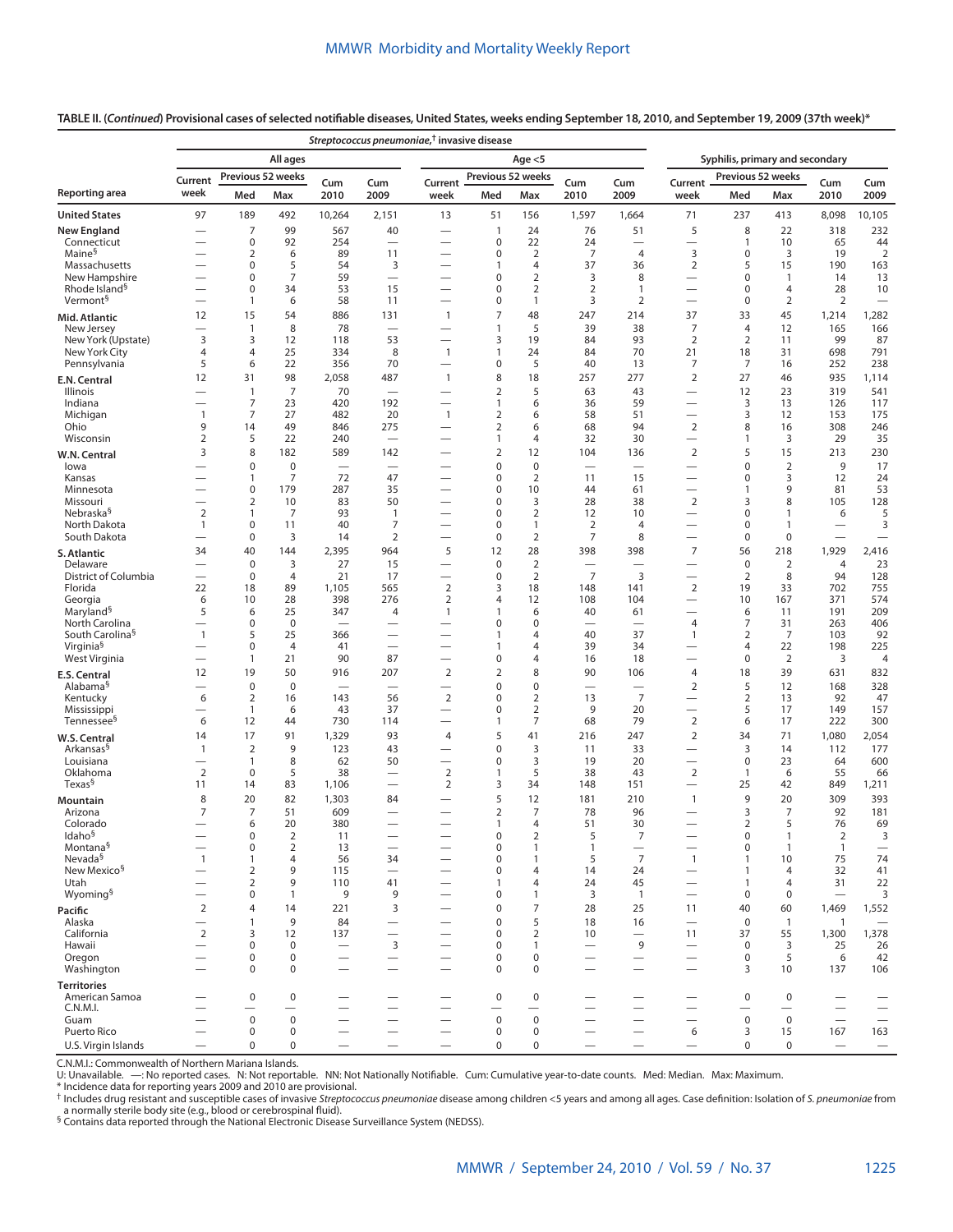**TABLE II. (***Continued***) Provisional cases of selected notifiable diseases, United States, weeks ending September 18, 2010, and September 19, 2009 (37th week)\***

|                                                      |                                                      |                                |                                               |                                       |                                        | West Nile virus disease <sup>t</sup>                          |                            |                                         |                                                      |                                                                     |                                                      |                            |                                |                                             |                                                      |  |
|------------------------------------------------------|------------------------------------------------------|--------------------------------|-----------------------------------------------|---------------------------------------|----------------------------------------|---------------------------------------------------------------|----------------------------|-----------------------------------------|------------------------------------------------------|---------------------------------------------------------------------|------------------------------------------------------|----------------------------|--------------------------------|---------------------------------------------|------------------------------------------------------|--|
|                                                      |                                                      |                                | Varicella (chickenpox) <sup>§</sup>           |                                       |                                        | Nonneuroinvasive <sup>¶</sup><br>Neuroinvasive                |                            |                                         |                                                      |                                                                     |                                                      |                            |                                |                                             |                                                      |  |
|                                                      | Current                                              |                                | Previous 52 weeks                             | Cum                                   | Cum                                    | Current                                                       | Previous 52 weeks          |                                         | Cum                                                  | Cum                                                                 | Current                                              | Previous 52 weeks          |                                | Cum                                         | Cum                                                  |  |
| Reporting area                                       | week                                                 | Med                            | Max                                           | 2010                                  | 2009                                   | week                                                          | Med                        | Max                                     | 2010                                                 | 2009                                                                | week                                                 | Med                        | Max                            | 2010                                        | 2009                                                 |  |
| <b>United States</b>                                 | 140                                                  | 326                            | 548                                           | 10,143                                | 15,537                                 | $\mathbf{1}$                                                  | $\mathsf 0$                | 52                                      | 262                                                  | 355                                                                 |                                                      | $\mathbf{1}$               | 33                             | 203                                         | 306                                                  |  |
| <b>New England</b>                                   | $\mathbf{1}$                                         | 15                             | 36                                            | 476                                   | 774                                    | —                                                             | $\mathbf 0$                | $\overline{3}$<br>$\overline{2}$        | 8                                                    |                                                                     |                                                      | $\mathbf 0$                | $\overline{2}$                 | 3                                           |                                                      |  |
| Connecticut<br>Maine <sup>§</sup>                    | $\overline{\phantom{0}}$                             | 6<br>3                         | 20<br>15                                      | 220<br>130                            | 373<br>142                             |                                                               | $\pmb{0}$<br>$\pmb{0}$     | $\mathbf 0$                             | 5<br>$\overline{\phantom{0}}$                        |                                                                     |                                                      | $\mathbf 0$<br>$\mathbf 0$ | $\overline{2}$<br>$\mathbf 0$  | 3                                           | $\overline{\phantom{0}}$                             |  |
| Massachusetts                                        | $\overline{\phantom{0}}$                             | 0                              | $\mathbf{1}$                                  | $\qquad \qquad$                       | 3                                      | $\overline{\phantom{0}}$                                      | $\mathbf 0$                | $\overline{2}$                          | 3                                                    |                                                                     |                                                      | $\mathbf 0$                | $\mathbf 0$                    |                                             | $\qquad \qquad$                                      |  |
| New Hampshire<br>Rhode Island <sup>§</sup>           | $\mathbf{1}$                                         | $\overline{2}$<br>$\mathbf{1}$ | 8<br>12                                       | 92<br>22                              | 151<br>27                              | $\overline{\phantom{0}}$                                      | $\mathbf 0$<br>0           | $\mathbf 0$<br>$\mathbf 0$              | $\overline{\phantom{0}}$<br>$\overline{\phantom{0}}$ | $\overline{\phantom{0}}$                                            | $\overline{\phantom{0}}$                             | $\mathbf 0$<br>$\mathbf 0$ | $\mathbf 0$<br>$\mathbf 0$     | $\overline{\phantom{0}}$                    | $\qquad \qquad$<br>$\qquad \qquad -$                 |  |
| Vermont <sup>§</sup>                                 |                                                      | $\mathbf 0$                    | 10                                            | 12                                    | 78                                     | $\overline{\phantom{0}}$                                      | $\mathbf 0$                | $\mathbf 0$                             | $\overline{\phantom{0}}$                             | $\overline{\phantom{0}}$                                            | -                                                    | $\mathbf 0$                | 0                              | $\qquad \qquad$                             | $\qquad \qquad -$                                    |  |
| Mid. Atlantic                                        | 19                                                   | 34                             | 66                                            | 1,146                                 | 1,543                                  | $\overline{\phantom{0}}$                                      | $\mathbf 0$                | 15                                      | 73                                                   | 6                                                                   | $\overline{\phantom{0}}$                             | $\mathbf 0$                | 6                              | 26                                          | $\mathbf{1}$                                         |  |
| New Jersey<br>New York (Upstate)                     | $\overline{\phantom{0}}$<br>N                        | 9<br>$\mathbf 0$               | 30<br>$\mathbf 0$                             | 407<br>N                              | 321<br>N                               | -                                                             | 0<br>$\mathbf 0$           | $\overline{2}$<br>8                     | 8<br>35                                              | 3<br>$\overline{2}$                                                 | $\overline{\phantom{0}}$<br>-                        | 0<br>0                     | 1<br>6                         | 3<br>17                                     | $\overline{\phantom{0}}$<br>$\mathbf{1}$             |  |
| New York City                                        |                                                      | 0                              | $\pmb{0}$                                     | $\overline{\phantom{0}}$              |                                        | —                                                             | 0                          | 5                                       | 23                                                   | 1                                                                   | $\overline{\phantom{0}}$                             | 0                          | 4                              | 5                                           | $\overline{\phantom{0}}$                             |  |
| Pennsylvania                                         | 19<br>27                                             | 22<br>108                      | 52<br>176                                     | 739<br>3,374                          | 1,222<br>4,816                         | $\overline{\phantom{0}}$                                      | $\mathbf 0$<br>$\mathbf 0$ | 3<br>6                                  | 7<br>14                                              | 9                                                                   |                                                      | 0<br>$\mathbf 0$           | 1<br>4                         | 1<br>9                                      | $\overline{\phantom{0}}$                             |  |
| E.N. Central<br>Illinois                             | 5                                                    | 26                             | 49                                            | 889                                   | 1,169                                  | —                                                             | $\mathbf 0$                | $\overline{2}$                          | 3                                                    | 5                                                                   | —                                                    | 0                          | 1                              | $\overline{2}$                              | 4<br>$\qquad \qquad$                                 |  |
| Indiana <sup>§</sup>                                 | $\overline{\phantom{0}}$                             | 5                              | 35                                            | 303                                   | 360                                    | $\overline{\phantom{0}}$                                      | 0                          | $\mathbf 0$                             | $\overline{\phantom{0}}$                             | $\overline{2}$                                                      | $\overline{\phantom{0}}$                             | $\mathbf 0$                | $\overline{2}$                 | 3                                           | $\overline{2}$                                       |  |
| Michigan<br>Ohio                                     | 6<br>16                                              | 35<br>28                       | 62<br>56                                      | 1,016<br>925                          | 1,369<br>1,466                         | —<br>—                                                        | $\mathbf 0$<br>$\mathbf 0$ | $\overline{4}$<br>$\mathbf{1}$          | 10<br>$\overline{1}$                                 | $\mathbf{1}$<br>$\overline{\phantom{0}}$                            | -                                                    | $\mathbf 0$<br>$\mathbf 0$ | 1<br>1                         | $\overline{2}$<br>$\mathbf{1}$              | $\qquad \qquad -$<br>$\overline{2}$                  |  |
| Wisconsin                                            | $\overline{\phantom{0}}$                             | 7                              | 21                                            | 241                                   | 452                                    | $\overline{\phantom{0}}$                                      | $\mathbf 0$                | $\mathbf 0$                             |                                                      | $\mathbf{1}$                                                        |                                                      | $\mathbf 0$                | 1                              | $\mathbf{1}$                                | $\overline{\phantom{m}}$                             |  |
| W.N. Central                                         | 10                                                   | 15                             | 40                                            | 555                                   | 1,027                                  | —                                                             | $\mathbf 0$                | $\overline{7}$                          | 22                                                   | 24                                                                  | —                                                    | $\mathbf 0$                | 8                              | 49                                          | 65                                                   |  |
| lowa<br>Kansas <sup>§</sup>                          | N                                                    | 0<br>6                         | 0<br>22                                       | N<br>209                              | N<br>431                               | —                                                             | 0<br>$\mathbf 0$           | 1<br>$\mathbf 0$                        | $\overline{1}$<br>$\overline{\phantom{0}}$           | $\overline{4}$                                                      | —                                                    | 0<br>$\mathbf 0$           | 1<br>$\overline{2}$            | $\overline{2}$<br>5                         | 5<br>8                                               |  |
| Minnesota                                            |                                                      | 0                              | $\mathbf 0$                                   | $\overline{\phantom{0}}$              |                                        | $\overline{\phantom{0}}$                                      | 0                          | $\mathbf{1}$                            | 3                                                    | 1                                                                   | —                                                    | 0                          | 1                              | $\overline{\phantom{0}}$                    | $\overline{2}$                                       |  |
| Missouri<br>Nebraska <sup>§</sup>                    | 8<br>N                                               | 6<br>0                         | 23<br>$\mathbf 0$                             | 290<br>N                              | 498<br>N                               | —<br>$\overline{\phantom{0}}$                                 | 0<br>0                     | $\overline{1}$<br>3                     | 3<br>9                                               | 3<br>10                                                             | —<br>$\overline{\phantom{0}}$                        | 0<br>0                     | $\mathbf{1}$<br>4              | $\overline{\phantom{0}}$<br>20              | $\overline{\phantom{m}}$<br>36                       |  |
| North Dakota                                         | 1                                                    | 0                              | 26                                            | 32                                    | 57                                     | $\overline{\phantom{0}}$                                      | $\mathbf 0$                | $\overline{2}$                          | $\overline{2}$                                       |                                                                     | $\overline{\phantom{0}}$                             | 0                          | 1                              | 6                                           | $\overline{1}$                                       |  |
| South Dakota                                         | 1                                                    | 0                              | 7                                             | 24                                    | 41                                     | $\overline{\phantom{0}}$                                      | 0                          | $\overline{2}$                          | 4                                                    | 6                                                                   | $\overline{\phantom{0}}$                             | 0                          | 3                              | 16                                          | 13                                                   |  |
| S. Atlantic<br>Delaware <sup>§</sup>                 | 46<br>$\overline{\phantom{0}}$                       | 37<br>$\mathbf 0$              | 99<br>$\overline{4}$                          | 1,568<br>21                           | 1,942<br>11                            | $\mathbf{1}$<br>$\overline{\phantom{0}}$                      | $\mathbf 0$<br>0           | 3<br>$\mathbf 0$                        | 14<br>$\overline{\phantom{0}}$                       | 15<br>$\overline{\phantom{0}}$                                      | -                                                    | $\mathbf 0$<br>$\mathbf 0$ | 3<br>0                         | 8                                           | $\overline{2}$<br>$\overline{\phantom{m}}$           |  |
| District of Columbia                                 | $\overline{\phantom{0}}$                             | $\mathbf 0$                    | $\overline{4}$                                | 15                                    | 26                                     | $\overline{\phantom{0}}$                                      | $\mathbf 0$                | $\mathbf 0$                             | $\overline{\phantom{0}}$                             | $\overline{2}$                                                      | -                                                    | $\mathbf 0$                | 0                              | $\qquad \qquad$                             | $\qquad \qquad -$                                    |  |
| Florida <sup>§</sup><br>Georgia                      | 27<br>N                                              | 15<br>$\mathbf 0$              | 57<br>$\mathbf 0$                             | 783<br>N                              | 945<br>N                               | $\mathbf{1}$<br>$\overline{\phantom{0}}$                      | $\mathbf 0$<br>$\mathbf 0$ | $\overline{2}$<br>$\mathbf{1}$          | 5<br>3                                               | $\mathbf{1}$<br>4                                                   | $\overline{\phantom{0}}$                             | $\mathbf 0$<br>0           | $\mathbf{1}$<br>$\overline{2}$ | $\mathbf{1}$<br>6                           | $\mathbf{1}$<br>$\overline{\phantom{m}}$             |  |
| Maryland <sup>§</sup>                                | N                                                    | $\mathbf 0$                    | $\mathbf 0$                                   | N                                     | Ν                                      | $\overline{\phantom{0}}$                                      | $\mathbf 0$                | 3                                       | 6                                                    |                                                                     | -                                                    | $\mathbf 0$                | $\mathbf{1}$                   | $\mathbf{1}$                                | $\overline{1}$                                       |  |
| North Carolina                                       | N                                                    | $\mathbf 0$                    | $\mathbf 0$                                   | N                                     | N                                      |                                                               | $\mathbf 0$                | $\mathbf 0$                             | $\overline{\phantom{0}}$                             | $\overline{\phantom{0}}$                                            | -                                                    | $\mathbf 0$                | $\Omega$                       | $\overline{\phantom{0}}$                    | $\overline{\phantom{0}}$                             |  |
| South Carolina <sup>§</sup><br>Virginia <sup>§</sup> | 11                                                   | 0<br>11                        | 35<br>34                                      | 75<br>352                             | 93<br>533                              | —<br>-                                                        | $\mathbf 0$<br>0           | $\pmb{0}$<br>$\mathbf{1}$               | $\overline{\phantom{0}}$<br>$\overline{\phantom{0}}$ | 3<br>5                                                              | $\overline{\phantom{0}}$<br>—                        | 0<br>0                     | 0<br>$\Omega$                  | $\qquad \qquad$<br>$\overline{\phantom{0}}$ | $\overline{\phantom{m}}$<br>$\overline{\phantom{0}}$ |  |
| West Virginia                                        | 8                                                    | 8                              | 26                                            | 322                                   | 334                                    | $\overline{\phantom{0}}$                                      | $\mathbf 0$                | $\pmb{0}$                               | $\overline{\phantom{0}}$                             | $\overline{\phantom{0}}$                                            |                                                      | 0                          | 0                              | $\overline{\phantom{0}}$                    | $\overbrace{\phantom{12322111}}$                     |  |
| E.S. Central                                         | 3                                                    | 6                              | 28                                            | 215                                   | 409                                    |                                                               | $\mathbf 0$                | 5                                       | 3                                                    | 34                                                                  |                                                      | $\mathbf 0$                | 3                              | 5                                           | 24                                                   |  |
| Alabama <sup>§</sup><br>Kentucky                     | 3<br>N                                               | 6<br>$\pmb{0}$                 | 27<br>$\pmb{0}$                               | 208<br>N                              | 406<br>N                               | $\overline{\phantom{0}}$                                      | 0<br>$\mathbf 0$           | $\mathbf{1}$<br>$\overline{1}$          | $\mathbf{1}$<br>$\overline{\phantom{0}}$             | $\overline{\phantom{0}}$<br>3                                       | $\overline{\phantom{0}}$<br>$\overline{\phantom{0}}$ | $\mathbf 0$<br>$\mathbf 0$ | 1<br>$\mathbf 0$               | $\overline{2}$<br>$\qquad \qquad$           | $\overline{\phantom{m}}$<br>$\overline{\phantom{0}}$ |  |
| Mississippi                                          |                                                      | 0                              | $\overline{2}$                                | 7                                     | 3                                      |                                                               | 0                          | $\overline{2}$                          | $\overline{2}$                                       | 27                                                                  | -                                                    | $\mathbf 0$                | $\overline{2}$                 | 3                                           | 19                                                   |  |
| Tennessee <sup>§</sup>                               | N                                                    | $\pmb{0}$                      | 0                                             | N                                     | Ν                                      | $\overline{\phantom{0}}$                                      | $\mathbf 0$                | 2                                       | $\overline{\phantom{0}}$                             | 4                                                                   | $\overline{\phantom{0}}$                             | $\mathbf 0$                | 1                              | $\overline{\phantom{m}}$                    | 5                                                    |  |
| W.S. Central<br>Arkansas <sup>§</sup>                | 30                                                   | 55<br>3                        | 285<br>32                                     | 2,020<br>122                          | 3,901<br>403                           | —                                                             | $\mathbf 0$<br>0           | 9<br>3                                  | 38<br>3                                              | 111<br>6                                                            | —<br>—                                               | $\mathbf 0$<br>0           | 3<br>0                         | 11<br>$\overline{\phantom{0}}$              | 32                                                   |  |
| Louisiana                                            |                                                      | $\mathbf{1}$                   | 5                                             | 40                                    | 111                                    | -                                                             | $\mathbf 0$                | $\mathbf 2$                             | 9                                                    | 10                                                                  | —                                                    | 0                          | 1                              | 6                                           | 9                                                    |  |
| Oklahoma<br>Texas <sup>§</sup>                       | N                                                    | 0                              | $\pmb{0}$                                     | N                                     | N                                      | —                                                             | $\mathbf 0$                | $\overline{2}$<br>9                     |                                                      | 7                                                                   | —                                                    | 0                          | 0                              | $\overbrace{\phantom{12322111}}$            | $\overline{2}$                                       |  |
| Mountain                                             | 30<br>4                                              | 47<br>21                       | 272<br>37                                     | 1,858<br>751                          | 3,387<br>1,039                         | —                                                             | $\mathbf 0$<br>$\mathbf 0$ | 10                                      | 26<br>66                                             | 88<br>76                                                            | —                                                    | 0<br>$\mathbf 0$           | 2<br>10                        | 5<br>71                                     | 21<br>117                                            |  |
| Arizona                                              |                                                      | $\pmb{0}$                      | $\mathbf 0$                                   |                                       |                                        |                                                               | 0                          | 10                                      | 52                                                   | 12                                                                  |                                                      | $\mathbf 0$                | 9                              | 36                                          | 6                                                    |  |
| Colorado <sup>§</sup>                                | 4                                                    | 8                              | 19                                            | 300                                   | 401                                    |                                                               | 0                          | $\overline{4}$                          | 10                                                   | 35                                                                  |                                                      | $\mathbf 0$                | 6                              | 28                                          | 65                                                   |  |
| Idaho <sup>§</sup><br>Montana <sup>§</sup>           | N                                                    | 0<br>3                         | 0<br>17                                       | N<br>158                              | N<br>126                               | $\overline{\phantom{0}}$                                      | 0<br>0                     | $\mathbf 0$<br>$\mathbf 0$              | $\overline{\phantom{0}}$                             | $\mathbf{Q}$<br>$\overline{2}$                                      |                                                      | $\mathbf{0}$<br>0          | $\overline{2}$<br>$\mathbf 0$  | $\qquad \qquad$                             | 27<br>3                                              |  |
| Nevada <sup>§</sup>                                  | N                                                    | 0                              | $\mathbf 0$                                   | N                                     | N                                      |                                                               | 0                          | $\mathbf 0$                             | $\overline{\phantom{0}}$                             | $\overline{7}$                                                      |                                                      | $\pmb{0}$                  | $\mathbf{1}$                   | 2                                           | 5                                                    |  |
| New Mexico <sup>§</sup><br>Utah                      | $\overline{\phantom{0}}$                             | 2<br>6                         | 8<br>22                                       | 83<br>197                             | 97<br>415                              | $\overline{\phantom{0}}$<br>$\overbrace{\phantom{123221111}}$ | 0<br>$\mathbf 0$           | $\overline{1}$<br>$\mathbf 0$           | 3<br>$\overline{\phantom{0}}$                        | 6<br>1                                                              | $\overline{\phantom{0}}$<br>$\overline{\phantom{0}}$ | $\mathbf 0$<br>$\mathbf 0$ | $\overline{2}$<br>$\mathbf 0$  | 3<br>$\qquad \qquad$                        | $\overline{2}$<br>$\mathbf{1}$                       |  |
| Wyoming <sup>§</sup>                                 | $\overline{\phantom{0}}$                             | $\mathbf 0$                    | 3                                             | 13                                    | $\overline{\phantom{0}}$               | $\overline{\phantom{0}}$                                      | $\mathbf 0$                | $\overline{1}$                          | $\overline{1}$                                       | 4                                                                   | $\overline{\phantom{0}}$                             | $\mathbf 0$                | 1                              | $\overline{2}$                              | 8                                                    |  |
| Pacific                                              |                                                      | $\mathbf{1}$                   | 5                                             | 38                                    | 86                                     | $\overline{\phantom{0}}$                                      | 0                          | 10                                      | 24                                                   | 80                                                                  | $\overline{\phantom{0}}$                             | $\mathbf 0$                | 4                              | 21                                          | 61                                                   |  |
| Alaska<br>California                                 | $\overline{\phantom{0}}$<br>$\overline{\phantom{0}}$ | 0<br>$\mathbf 0$               | 5<br>0                                        | 31<br>$\overbrace{\phantom{1232211}}$ | 52<br>$\overbrace{\phantom{12322111}}$ | $\overline{\phantom{0}}$<br>$\overline{\phantom{0}}$          | 0<br>$\mathbf 0$           | $\mathbf 0$<br>8                        | $\overline{\phantom{0}}$<br>24                       | $\overline{\phantom{0}}$<br>53                                      | $\overline{\phantom{0}}$                             | $\mathbf 0$<br>$\mathbf 0$ | $\Omega$<br>4                  | $\overline{\phantom{0}}$<br>21              | $\overline{\phantom{m}}$<br>39                       |  |
| Hawaii                                               |                                                      | 0                              | $\overline{2}$                                | $\overline{7}$                        | 34                                     | $\overline{\phantom{0}}$                                      | 0                          | $\mathbf 0$                             | $\overbrace{\phantom{12322111}}$                     | $\overline{\phantom{0}}$                                            | $\overline{\phantom{0}}$                             | $\mathbf 0$                | $\mathbf 0$                    | $\overbrace{\phantom{12322111}}$            | $\qquad \qquad -$                                    |  |
| Oregon                                               | N                                                    | 0                              | $\pmb{0}$                                     | N                                     | N                                      | $\overline{\phantom{m}}$                                      | 0                          | $\mathbf 0$                             |                                                      | $\overline{1}$                                                      | $\overline{\phantom{0}}$                             | $\pmb{0}$                  | $\mathbf{1}$                   | $\equiv$                                    | 10                                                   |  |
| Washington                                           | N                                                    | $\mathbf 0$                    | 0                                             | N                                     | N                                      | $\overline{\phantom{0}}$                                      | $\mathbf 0$                | 2                                       | $\overline{\phantom{0}}$                             | 26                                                                  | $\overline{\phantom{0}}$                             | $\mathbf 0$                | $\mathbf 0$                    | $\overbrace{\phantom{12322111}}$            | 12                                                   |  |
| <b>Territories</b><br>American Samoa<br>C.N.M.I.     | N<br>$\overline{\phantom{0}}$                        | 0<br>$\overline{\phantom{0}}$  | $\pmb{0}$<br>$\overbrace{\phantom{12322111}}$ | N<br>$\equiv$                         | N<br>$\overbrace{\phantom{12322111}}$  | $\overline{\phantom{0}}$<br>$\overline{\phantom{0}}$          | $\mathbf 0$                | $\mathbf 0$<br>$\overline{\phantom{0}}$ | $\equiv$                                             | $\hspace{0.1mm}-\hspace{0.1mm}$<br>$\overbrace{\phantom{12322111}}$ | —<br>$\equiv$                                        | 0                          | 0<br>$\overline{\phantom{0}}$  | $\overline{\phantom{0}}$                    | $\overline{\phantom{0}}$                             |  |
| Guam                                                 | $\overbrace{\phantom{12322111}}$                     | $\pmb{0}$                      | $\overline{3}$                                | 12                                    | 17                                     | $\overline{\phantom{0}}$                                      | $\mathsf 0$                | $\mathbf 0$                             | $\overline{\phantom{0}}$                             | $\overbrace{\phantom{12322111}}$                                    | $\overline{\phantom{0}}$                             | $\pmb{0}$                  | $\mathbf 0$                    | $\overline{\phantom{0}}$                    | $\overline{\phantom{0}}$                             |  |
| Puerto Rico                                          | 3                                                    | 5                              | 30                                            | 207                                   | 423                                    | $\overline{\phantom{0}}$                                      | 0                          | $\mathbf 0$                             | $\overline{\phantom{0}}$                             | $\overbrace{\phantom{12322111}}$                                    | $\overline{\phantom{0}}$                             | 0                          | 0                              | $\overline{\phantom{0}}$                    | $\qquad \qquad -$                                    |  |
| U.S. Virgin Islands                                  | $\overline{\phantom{0}}$                             | $\mathbf 0$                    | $\mathsf 0$                                   | $\overline{\phantom{0}}$              | $\overline{\phantom{0}}$               | $\overline{\phantom{m}}$                                      | $\mathbf 0$                | $\mathbf 0$                             | $\overline{\phantom{0}}$                             | $\overbrace{\phantom{12322111}}$                                    | $\overline{\phantom{0}}$                             | $\mathbf 0$                | 0                              | $\overbrace{\phantom{12322111}}$            | $\qquad \qquad -$                                    |  |

C.N.M.I.: Commonwealth of Northern Mariana Islands.

U: Unavailable. —: No reported cases. N: Not reportable. NN: Not Nationally Notifiable. Cum: Cumulative year-to-date counts. Med: Median. Max: Maximum.<br>\* Incidence data for reporting years 2009 and 2010 are prov

serogroup, eastern equine, Powassan, St. Louis, and western equine diseases are available in Table I.

§ Contains data reported through the National Electronic Disease Surveillance System (NEDSS).

¶ Not reportable in all states. Data from states where the condition is not reportable are excluded from this table, except starting in 2007 for the domestic arboviral diseases and influenzaassociated pediatric mortality, and in 2003 for SARS-CoV. Reporting exceptions are available at <http://www.cdc.gov/ncphi/disss/nndss/phs/infdis.htm>.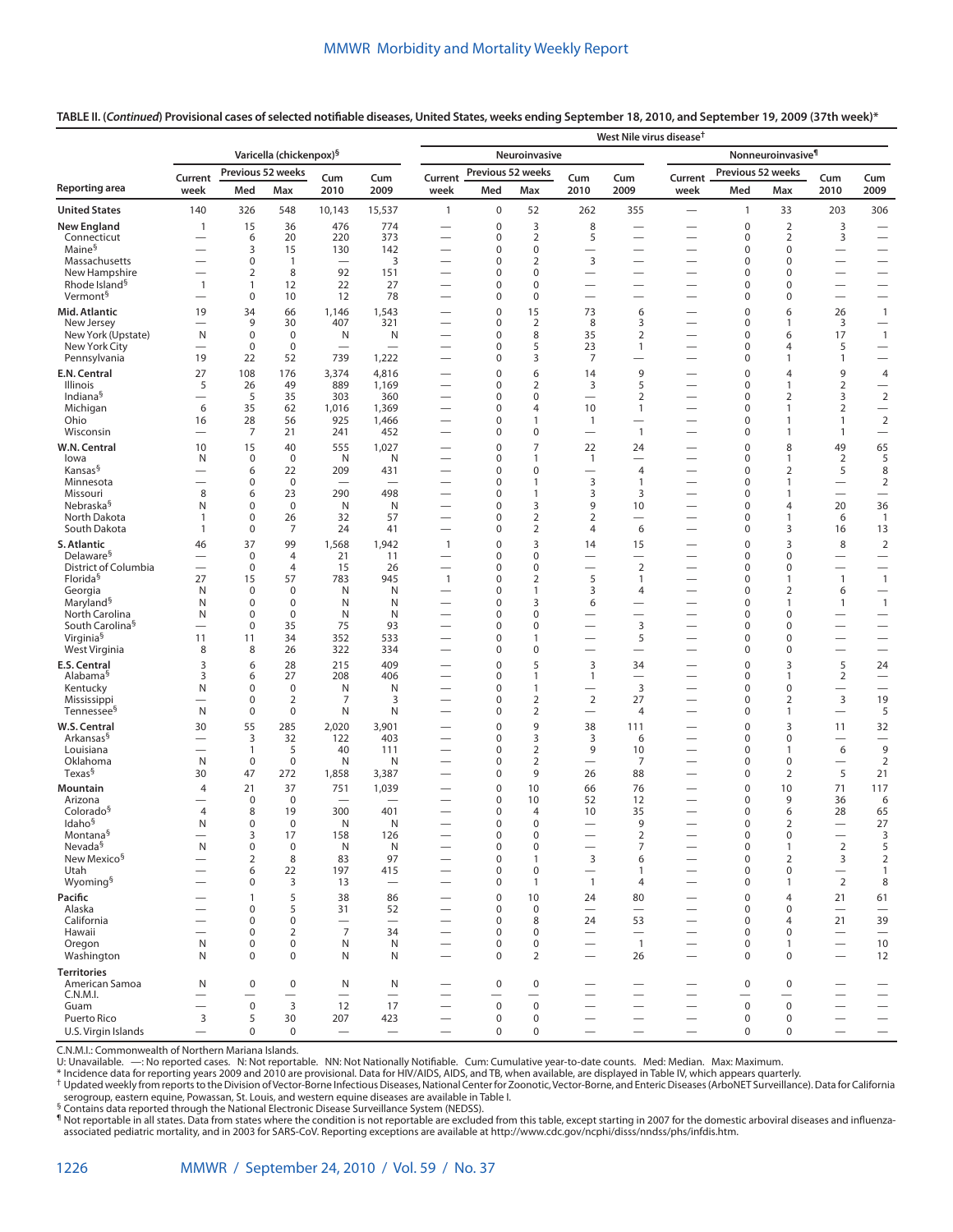## **TABLE III. Deaths in 122 U.S. cities,\* week ending September 18, 2010 (37th week)**

|                                      | All causes, by age (years)                                 |                |                          |                          |                                |                                          |                                  |                                  | All causes, by age (years) |            |                |                          |                                  |                          |                          |
|--------------------------------------|------------------------------------------------------------|----------------|--------------------------|--------------------------|--------------------------------|------------------------------------------|----------------------------------|----------------------------------|----------------------------|------------|----------------|--------------------------|----------------------------------|--------------------------|--------------------------|
| Reporting area                       | All<br>$1 - 24$<br>Ages<br>$\geq 65$<br>45-64<br>$25 - 44$ |                | < 1                      | $P&I^+$<br><b>Total</b>  | Reporting area                 | All<br>Ages                              | $\geq 65$                        | $45 - 64$                        | $25 - 44$                  | $1 - 24$   | < 1            | $P&I^+$<br>Total         |                                  |                          |                          |
| <b>New England</b>                   | 491                                                        | 335            | 102                      | 30                       | 11                             | 13                                       | 41                               | S. Atlantic                      | 1,228                      | 756        | 327            | 91                       | 26                               | 28                       | 76                       |
| Boston, MA                           | 119                                                        | 67             | 33                       | 7                        | 8                              | 4                                        | $\overline{7}$                   | Atlanta, GA                      | 115                        | 65         | 31             | 14                       | $\overline{4}$                   | $\mathbf{1}$             | 6                        |
| Bridgeport, CT                       | 23                                                         | 15             | $\overline{4}$           | 4                        |                                | $\overline{\phantom{0}}$                 | 3                                | Baltimore, MD                    | 147                        | 75         | 47             | 15                       | $\overline{7}$                   | 3                        | 18                       |
| Cambridge, MA                        | 14                                                         | 12             | $\overline{2}$           |                          | $\overline{\phantom{0}}$       | $\equiv$                                 | $\overbrace{\phantom{12322111}}$ | Charlotte, NC                    | 152                        | 99         | 39             | 9                        | $\overline{2}$                   | 3                        | 6                        |
| Fall River, MA                       | 24                                                         | 19             | 4                        | $\mathbf{1}$             |                                | $\overline{\phantom{0}}$                 | $\overbrace{\phantom{12322111}}$ | Jacksonville, FL                 | 137                        | 83         | 34             | 15                       | $\overline{2}$                   | 3                        | 8                        |
| Hartford, CT                         | 68                                                         | 50             | 14                       | 3                        | $\mathbf{1}$                   |                                          | $\overline{7}$                   | Miami, FL                        | 145                        | 97         | 34             | 7                        | 6                                | $\mathbf{1}$             | 5                        |
| Lowell, MA                           | 23                                                         | 17             | 5                        | $\mathbf{1}$             | $\overline{\phantom{0}}$       | $\overline{\phantom{0}}$                 | 3                                | Norfolk, VA                      | 45                         | 27         | 10             | 4                        | 2                                | 2                        | $\overline{\phantom{0}}$ |
| Lynn, MA                             | 11                                                         | $\overline{7}$ | $\overline{2}$           | $\mathbf{1}$             | $\mathbf{1}$                   | $\overline{\phantom{0}}$                 | $\overline{\phantom{0}}$         | Richmond, VA                     | 63                         | 37         | 21             | 4                        | —                                | $\mathbf{1}$             | 6                        |
| New Bedford, MA                      | 14                                                         | 12             | $\overline{2}$           | $\overline{\phantom{0}}$ |                                | $\overline{\phantom{0}}$                 | $\overbrace{\phantom{12322111}}$ | Savannah, GA                     | 61                         | 42         | 17             | $\overline{2}$           | $\equiv$                         | $\overline{\phantom{0}}$ | 3                        |
| New Haven, CT                        | 33                                                         | 23             | 8                        | $\overline{2}$           | $\overline{\phantom{0}}$       |                                          | 3                                | St. Petersburg, FL               | 48                         | 27         | 14             | 1                        | $\overline{1}$                   | 5                        | $\qquad \qquad -$        |
| Providence, RI                       | 46                                                         | 33             | 11                       | $\mathbf{1}$             |                                | $\mathbf{1}$                             | 4                                | Tampa, FL                        | 198                        | 132        | 49             | 13                       | $\mathbf{1}$                     | 3                        | 13                       |
| Somerville, MA                       | U                                                          | U              | U                        | U                        | U                              | U                                        | U                                | Washington, D.C.                 | 103                        | 62         | 30             | $\overline{4}$           | $\overline{1}$                   | 6                        | 10                       |
| Springfield, MA                      | 36                                                         | 24             | 5                        | 5                        | $\mathbf{1}$                   | $\mathbf{1}$<br>$\overline{\phantom{0}}$ | $\mathbf{1}$                     | Wilmington, DE                   | 14                         | 10         | $\overline{1}$ | 3                        |                                  |                          | $\overline{1}$           |
| Waterbury, CT                        | 23<br>57                                                   | 17<br>39       | 4<br>8                   | $\overline{2}$<br>3      |                                | $\overline{7}$                           | 5<br>8                           | E.S. Central                     | 865<br>174                 | 528<br>99  | 227            | 51                       | 24                               | 25<br>$\overline{4}$     | 68                       |
| Worcester, MA<br>Mid. Atlantic       | 1,743                                                      | 1,184          | 414                      | 79                       | $\overline{\phantom{0}}$<br>40 | 25                                       | 79                               | Birmingham, AL                   | 72                         | 49         | 56<br>15       | 11<br>4                  | $\overline{4}$<br>$\overline{1}$ | 3                        | 16                       |
| Albany, NY                           | 46                                                         | 33             | 9                        | $\mathbf{1}$             | $\mathbf{1}$                   | $\overline{2}$                           | $\overline{2}$                   | Chattanooga, TN<br>Knoxville, TN | 86                         | 51         | 18             | 6                        | $\mathbf{1}$                     |                          | $\qquad \qquad$<br>8     |
| Allentown, PA                        | 27                                                         | 17             | 9                        | 1                        |                                | $\overline{\phantom{0}}$                 | $\overbrace{\phantom{12322111}}$ | Lexington, KY                    | 113                        | 66         | 31             | 8                        | 6                                | $\overline{2}$           | 6                        |
| Buffalo, NY                          | 73                                                         | 47             | 19                       | 3                        | $\overline{2}$                 | $\overline{2}$                           | 3                                | Memphis, TN                      | 174                        | 111        | 39             | 12                       | 5                                | $\overline{7}$           | 19                       |
| Camden, NJ                           | 18                                                         | 13             | $\overline{4}$           |                          | 1                              |                                          | $\mathbf{1}$                     | Mobile, AL                       | 72                         | 47         | 20             | $\mathbf{1}$             | $\overline{2}$                   | $\overline{2}$           | 3                        |
| Elizabeth, NJ                        | 19                                                         | 16             | $\overline{\phantom{0}}$ | $\overline{2}$           |                                | $\mathbf{1}$                             | $\mathbf{1}$                     | Montgomery, AL                   | 27                         | 20         | 5              |                          | $\overline{2}$                   | $\equiv$                 | $\overline{2}$           |
| Erie, PA                             | 44                                                         | 30             | 6                        | 5                        | $\overline{2}$                 | $\mathbf{1}$                             | 3                                | Nashville, TN                    | 147                        | 85         | 43             | 9                        | 3                                | $\overline{7}$           | 14                       |
| Jersey City, NJ                      | 26                                                         | 15             | 6                        | $\overline{2}$           | 2                              | $\mathbf{1}$                             | $\overline{2}$                   | W.S. Central                     | 1,239                      | 795        | 310            | 75                       | 28                               | 31                       | 66                       |
| New York City, NY                    | 1,036                                                      | 718            | 243                      | 47                       | 18                             | 9                                        | 43                               | Austin, TX                       | 97                         | 61         | 21             | 6                        | $\overline{2}$                   | 7                        | 3                        |
| Newark, NJ                           | 40                                                         | 17             | 17                       | 3                        | 3                              | $\overline{\phantom{0}}$                 | $\mathbf{1}$                     | Baton Rouge, LA                  | 69                         | 58         | $\overline{7}$ | 3                        | $\mathbf{1}$                     | $\overline{\phantom{0}}$ |                          |
| Paterson, NJ                         | 22                                                         | 7              | 8                        | 1                        | $\mathbf{1}$                   | 5                                        | 3                                | Corpus Christi, TX               | 63                         | 35         | 15             | 9                        | $\overline{2}$                   | $\overline{2}$           | 4                        |
| Philadelphia, PA                     | 156                                                        | 93             | 47                       | 7                        | $\overline{7}$                 | 2                                        | 3                                | Dallas, TX                       | 189                        | 113        | 53             | 10                       | 6                                | $\overline{7}$           | $\overline{7}$           |
| Pittsburgh, PA <sup>§</sup>          | 27                                                         | 20             | 5                        | $\overline{2}$           | $\overline{\phantom{0}}$       | $\overline{\phantom{0}}$                 | $\mathbf{1}$                     | El Paso, TX                      | 52                         | 36         | 11             | $\overline{2}$           | $\overline{2}$                   | $\mathbf{1}$             | $\mathbf{1}$             |
| Reading, PA                          | 32                                                         | 25             | 6                        | $\mathbf{1}$             |                                | $\overline{\phantom{0}}$                 | 3                                | Fort Worth, TX                   | U                          | U          | U              | U                        | U                                | U                        | U                        |
| Rochester, NY                        | 35                                                         | 25             | 8                        | $\mathbf{1}$             | $\overline{\phantom{0}}$       | $\overline{1}$                           | $\overline{2}$                   | Houston, TX                      | 312                        | 186        | 91             | 25                       | $\overline{4}$                   | 6                        | 22                       |
| Schenectady, NY                      | 14                                                         | 11             | 3                        | $\overline{\phantom{0}}$ |                                |                                          | $\overline{\phantom{0}}$         | Little Rock, AR                  | 51                         | 29         | 15             | 3                        | $\mathbf{1}$                     | 3                        | $\overline{\phantom{0}}$ |
| Scranton, PA                         | 28                                                         | 22             | 5                        | $\mathbf{1}$             |                                |                                          | 3                                | New Orleans, LA                  | U                          | U          | U              | U                        | U                                | U                        | U                        |
| Syracuse, NY                         | 53                                                         | 37             | 10                       | $\overline{2}$           | 3                              | $\overline{1}$                           | 3                                | San Antonio, TX                  | 234                        | 159        | 56             | 9                        | 8                                | $\overline{2}$           | 16                       |
| Trenton, NJ                          | 18                                                         | 14             | $\overline{4}$           |                          |                                | $\overline{\phantom{0}}$                 | $\mathbf{1}$                     | Shreveport, LA                   | 43                         | 29         | 11             | 1                        | $\overline{\phantom{0}}$         | $\overline{2}$           | $\overline{2}$           |
| Utica, NY                            | 12                                                         | 10             | $\overline{2}$           |                          |                                | $\equiv$                                 | $\overline{4}$                   | Tulsa, OK                        | 129                        | 89         | 30             | $\overline{7}$           | $\overline{2}$                   | $\mathbf{1}$             | 11                       |
| Yonkers, NY                          | 17                                                         | 14             | 3                        | $\overline{\phantom{0}}$ |                                | $\overline{\phantom{0}}$                 | $\overline{\phantom{0}}$         | Mountain                         | 1,099                      | 694        | 293            | 61                       | 22                               | 28                       | 65                       |
| E.N. Central                         | 2,014                                                      | 1,368          | 451                      | 117                      | 41                             | 37                                       | 149                              | Albuquerque, NM                  | 101                        | 74         | 21             | 2                        | $\overline{2}$                   | $\overline{2}$           | 11                       |
| Akron, OH                            | 64                                                         | 39             | 17                       | 5                        |                                | 3                                        | 6                                | Boise, ID                        | 55                         | 36         | 11             | 4                        | $\overline{4}$                   | $\equiv$                 | $\overline{2}$           |
| Canton, OH                           | 51                                                         | 37             | 10                       | $\overline{2}$           | $\overline{\phantom{0}}$       | 2                                        | 5                                | Colorado Springs, CO             | 67                         | 44         | 21             | 1                        | $\overline{\phantom{0}}$         | $\mathbf{1}$             | $\overline{2}$           |
| Chicago, IL                          | 222                                                        | 144            | 60                       | 10                       | 5                              | 3                                        | 26                               | Denver, CO                       | 75                         | 45         | 15             | 7                        | $\overline{1}$                   | $\overline{7}$           | 6                        |
| Cincinnati, OH                       | 112                                                        | 59             | 32                       | 10                       | $\overline{4}$                 | 7                                        | 9                                | Las Vegas, NV                    | 296                        | 201        | 72             | 14                       | 5                                | $\overline{4}$           | 18                       |
| Cleveland, OH                        | 253                                                        | 189            | 52                       | 8                        | 4                              | $\equiv$                                 | 8                                | Ogden, UT                        | 34                         | 20         | 10             | 3                        | $\equiv$                         | $\mathbf{1}$             | $\mathbf{1}$             |
| Columbus, OH                         | 216                                                        | 147            | 50                       | 11                       | $\overline{2}$                 | 6                                        | 20                               | Phoenix, AZ                      | 144                        | 76         | 46             | 11                       | $\overline{4}$                   | $\overline{7}$           | 8                        |
| Dayton, OH                           | 145                                                        | 100            | 29                       | 12                       | 3                              | $\mathbf{1}$                             | $\overline{7}$                   | Pueblo, CO                       | 37                         | 21         | 12             | 3                        | $\mathbf{1}$                     | $\overline{\phantom{0}}$ | 2                        |
| Detroit, MI                          | 109                                                        | 55             | 36                       | 13                       | 5                              | $\overline{\phantom{0}}$                 | 3                                | Salt Lake City, UT               | 120                        | 75         | 33             | $\overline{7}$           | $\mathbf{1}$                     | $\overline{4}$           | 10                       |
| Evansville, IN                       | 53                                                         | 38             | 11                       | 4                        |                                |                                          | 7                                | Tucson, AZ                       | 170                        | 102        | 52             | 9                        | $\overline{4}$                   | $\overline{2}$           | 5                        |
| Fort Wayne, IN<br>Garv, IN           | 76<br>15                                                   | 57<br>8        | 12<br>$\overline{4}$     | 5<br>2                   | $\mathbf{1}$                   | $\mathbf{1}$                             | 4<br>$\mathbf{1}$                | Pacific<br>Berkeley, CA          | 1,712<br>11                | 1,178<br>7 | 375<br>3       | 91<br>$\mathbf{1}$       | 35                               | 33                       | 162                      |
|                                      | 57                                                         | 37             | 11                       | 5                        | $\mathbf{1}$<br>$\overline{2}$ | $\overline{2}$                           | $\overline{2}$                   |                                  | 122                        | 90         | 18             | 10                       | $\mathbf{1}$                     | 3                        | $\overline{2}$<br>21     |
| Grand Rapids, MI<br>Indianapolis, IN | 222                                                        | 155            | 50                       | 8                        | 5                              | $\overline{4}$                           | 20                               | Fresno, CA<br>Glendale, CA       | 38                         | 33         | 5              | $\overline{\phantom{0}}$ | $\overline{\phantom{0}}$         |                          | 6                        |
|                                      | 44                                                         | 32             | 6                        | 5                        |                                |                                          | 4                                | Honolulu, HI                     | 66                         | 49         | 8              | $\overline{7}$           |                                  | $\overline{2}$           | 8                        |
| Lansing, MI<br>Milwaukee, WI         | 92                                                         | 57             | 24                       | 5                        | $\overline{4}$                 | $\overline{2}$                           | 7                                | Long Beach, CA                   | 58                         | 35         | 17             | 4                        | $\overline{\phantom{0}}$         | $\overline{2}$           | 6                        |
| Peoria, IL                           | 60                                                         | 47             | 9                        | $\mathbf{1}$             | 1                              | $\overline{2}$                           | 8                                | Los Angeles, CA                  | 273                        | 154        | 77             | 23                       | 10                               | 9                        | 26                       |
| Rockford, IL                         | 42                                                         | 30             | 6                        | 3                        | 2                              | $\mathbf{1}$                             | 5                                | Pasadena, CA                     | 15                         | 9          | 3              | $\mathbf{1}$             | $\mathbf{1}$                     | 1                        | $\qquad \qquad$          |
| South Bend, IN                       | 34                                                         | 28             | 6                        |                          |                                | —                                        | 3                                | Portland, OR                     | 115                        | 87         | 23             | 3                        | $\mathbf{1}$                     | $\mathbf{1}$             | $\overline{7}$           |
| Toledo, OH                           | 82                                                         | 55             | 19                       | 4                        | $\overline{2}$                 | $\overline{2}$                           | $\mathbf{1}$                     | Sacramento, CA                   | 186                        | 128        | 45             | 5                        | $\overline{4}$                   | 4                        | 20                       |
| Youngstown, OH                       | 65                                                         | 54             | 7                        | 4                        | $\overline{\phantom{0}}$       | $\overline{\phantom{0}}$                 | 3                                | San Diego, CA                    | 190                        | 137        | 33             | 8                        | 6                                | 6                        | 20                       |
| W.N. Central                         | 652                                                        | 432            | 150                      | 39                       | 21                             | 10                                       | 53                               | San Francisco, CA                | 115                        | 71         | 33             | 7                        | 4                                | $\qquad \qquad$          | 9                        |
| Des Moines, IA                       | 73                                                         | 49             | 17                       | 4                        | $\overline{1}$                 | 2                                        | 6                                | San Jose, CA                     | 191                        | 136        | 41             | 7                        | 3                                | $\overline{4}$           | 13                       |
| Duluth, MN                           | 39                                                         | 28             | 6                        | 3                        | $\mathbf{1}$                   | $\mathbf{1}$                             | $\mathbf{1}$                     | Santa Cruz, CA                   | 33                         | 17         | 13             | 1                        | $\overline{2}$                   |                          | 3                        |
| Kansas City, KS                      | 33                                                         | 14             | 15                       | 3                        | $\mathbf{1}$                   |                                          | 3                                | Seattle, WA                      | 114                        | 82         | 22             | 7                        | 3                                | $\overline{\phantom{0}}$ | 11                       |
| Kansas City, MO                      | 119                                                        | 83             | 21                       | 6                        | 7                              | $\overline{2}$                           | 17                               | Spokane, WA                      | 79                         | 61         | 17             |                          |                                  | $\mathbf{1}$             | 6                        |
| Lincoln, NE                          | 52                                                         | 40             | 10                       | 1                        | $\overline{\phantom{0}}$       | $\mathbf{1}$                             | 5                                | Tacoma, WA                       | 106                        | 82         | 17             | 7                        |                                  | $\overline{\phantom{0}}$ | 4                        |
| Minneapolis, MN                      | 62                                                         | 34             | 19                       | 5                        | $\overline{2}$                 | $\overline{2}$                           | 4                                | <b>Total</b> <sup>1</sup>        | 11,043                     | 7,270      | 2,649          | 634                      | 248                              | 230                      | 759                      |
| Omaha, NE                            | 107                                                        | 76             | 23                       | 5                        | 2                              | $\mathbf{1}$                             | 6                                |                                  |                            |            |                |                          |                                  |                          |                          |
| St. Louis, MO                        | 29                                                         | 17             | 9                        | $\overline{2}$           | 1                              | $\overline{\phantom{0}}$                 | $\overline{2}$                   |                                  |                            |            |                |                          |                                  |                          |                          |
| St. Paul, MN                         | 53                                                         | 39             | 6                        | 4                        | 3                              | $\mathbf{1}$                             | 6                                |                                  |                            |            |                |                          |                                  |                          |                          |
| Wichita, KS                          | 85                                                         | 52             | 24                       | 6                        | 3                              |                                          | 3                                |                                  |                            |            |                |                          |                                  |                          |                          |

U: Unavailable. —: No reported cases.

\* Mortality data in this table are voluntarily reported from 122 cities in the United States, most of which have populations of >100,000. A death is reported by the place of its occurrence and by the week that the death certificate was filed. Fetal deaths are not included. † Pneumonia and influenza.

 ${}^5$  Because of changes in reporting methods in this Pennsylvania city, these numbers are partial counts for the current week. Complete counts will be available in 4 to 6 weeks.

¶ Total includes unknown ages.